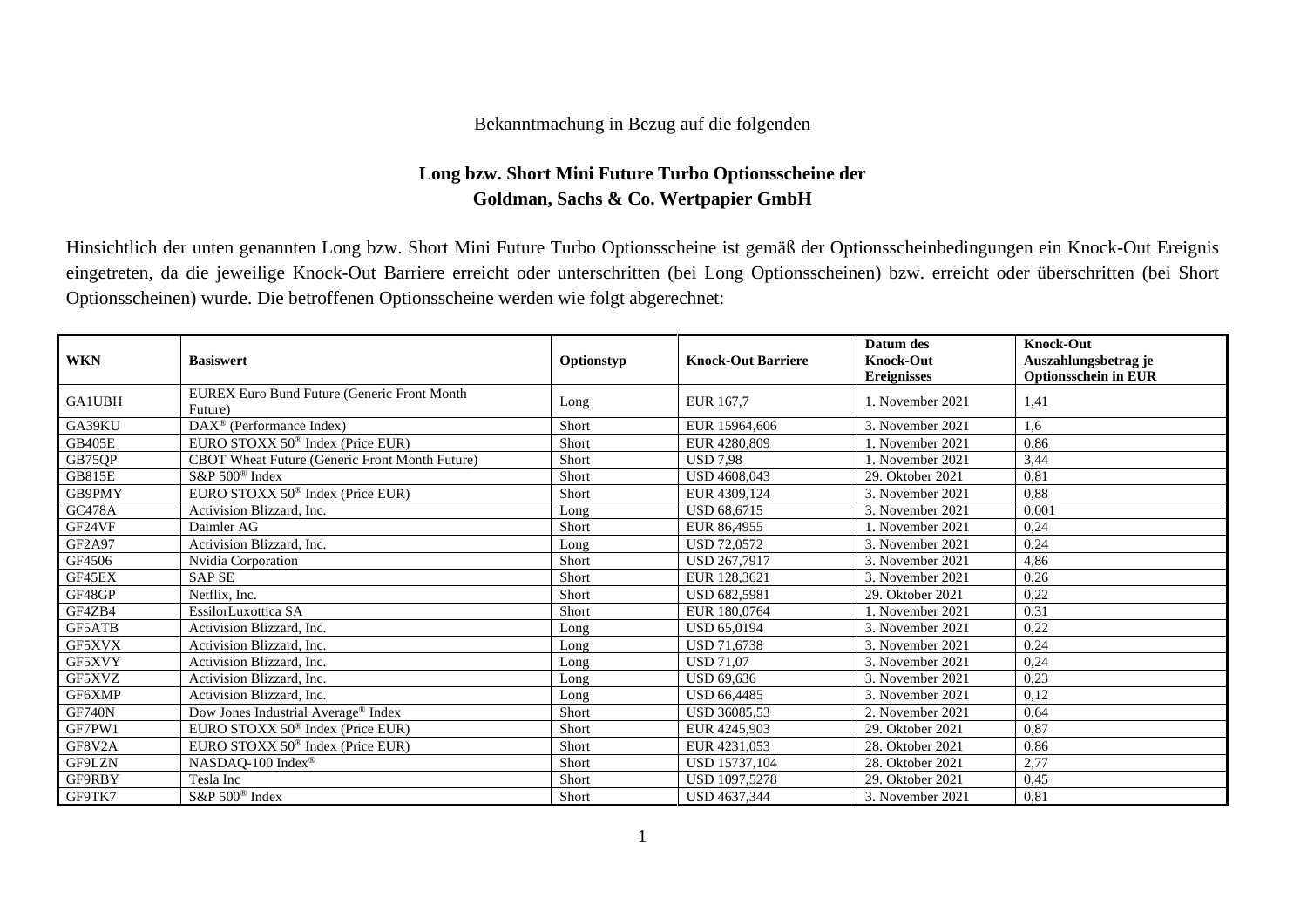|               |                                              |            |                           | Datum des          | <b>Knock-Out</b>            |
|---------------|----------------------------------------------|------------|---------------------------|--------------------|-----------------------------|
| <b>WKN</b>    | <b>Basiswert</b>                             | Optionstyp | <b>Knock-Out Barriere</b> | <b>Knock-Out</b>   | Auszahlungsbetrag je        |
|               |                                              |            |                           | <b>Ereignisses</b> | <b>Optionsschein in EUR</b> |
| GF9TLL        | S&P 500 <sup>®</sup> Index                   | Short      | USD 4622,694              | 2. November 2021   | 0,81                        |
| <b>GF9TLP</b> | DAX <sup>®</sup> (Performance Index)         | Short      | EUR 15893,476             | 2. November 2021   | 1,61                        |
| GH015A        | EURO STOXX 50 <sup>®</sup> Index (Price EUR) | Short      | EUR 4296,728              | 2. November 2021   | 0,88                        |
| GH060P        | PayPal Holdings, Inc.                        | Long       | USD 227,8084              | 3. November 2021   | 0,5                         |
| GH061E        | PayPal Holdings, Inc.                        | Long       | USD 226,4519              | 3. November 2021   | 0,57                        |
| GH0B93        | CAC 40 <sup>®</sup> Index                    | Short      | EUR 6863,049              | 1. November 2021   | 1,21                        |
| GH0B94        | $\overline{CAC 40^{\circledast}}$ Index      | Short      | EUR 6888,05               | 1. November 2021   | 1,21                        |
| GH0B95        | CAC 40 <sup>®</sup> Index                    | Short      | EUR 6893,89               | 2. November 2021   | 1,41                        |
| GH0B96        | CAC 40 <sup>®</sup> Index                    | Short      | EUR 6920,41               | 2. November 2021   | 1,41                        |
| GH0B98        | CAC 40 <sup>®</sup> Index                    | Short      | EUR 6947,796              | 3. November 2021   | 1,41                        |
| <b>GH0CVB</b> | NASDAQ-100 Index®                            | Short      | USD 16133,818             | 3. November 2021   | 2,83                        |
| <b>GH0CVD</b> | NASDAQ-100 Index®                            | Short      | USD 15952,757             | 2. November 2021   | 2,81                        |
| <b>GH0CVF</b> | NASDAQ-100 Index <sup>®</sup>                | Short      | USD 15834,168             | 29. Oktober 2021   | 2,79                        |
| <b>GH0CVG</b> | NASDAQ-100 Index®                            | Short      | USD 16040,87              | 3. November 2021   | 2,82                        |
| GH0S7Q        | MasterCard Incorporated                      | Long       | USD 325,4267              | 3. November 2021   | 0,82                        |
| <b>GH0S84</b> | MasterCard Incorporated                      | Long       | USD 323,691               | 3. November 2021   | 0,81                        |
| <b>GH0XXP</b> | <b>Comcast Corporation</b>                   | Long       | <b>USD 50,3412</b>        | 28. Oktober 2021   | 0,08                        |
| <b>GH10E8</b> | Cancom SE                                    | Short      | EUR 62,2697               | 3. November 2021   | 0,26                        |
| GH1AM0        | NASDAQ-100 Index®                            | Short      | <b>USD 15764</b>          | 28. Oktober 2021   | 2,77                        |
| GH1ASA        | <b>Comcast Corporation</b>                   | Long       | <b>USD 50,8801</b>        | 28. Oktober 2021   | 0,08                        |
| GH1D6Y        | Visa Inc. - Class A                          | Long       | USD 207,1113              | 3. November 2021   | 0,52                        |
| <b>GH1DES</b> | <b>Comcast Corporation</b>                   | Long       | <b>USD 51,4493</b>        | 28. Oktober 2021   | 0,08                        |
| <b>GH1EZB</b> | S&P 500 <sup>®</sup> Index                   | Short      | USD 4649,15               | 3. November 2021   | 0,82                        |
| GH1N0J        | NASDAQ-100 Index®                            | Short      | USD 15924,395             | 2. November 2021   | 2,8                         |
| GH1Q4Z        | Cancom SE                                    | Short      | EUR 61,4995               | 1. November 2021   | 0,24                        |
| GH1Q9S        | Infineon Technologies AG                     | Short      | EUR 40,1178               | 28. Oktober 2021   | 1,56                        |
| GH1Q9Z        | Infineon Technologies AG                     | Short      | EUR 41,6641               | 3. November 2021   | 1,71                        |
| GH1U0B        | Dow Jones Industrial Average® Index          | Short      | USD 35960.337             | 1. November 2021   | 0.61                        |
| GH1U37        | EURO STOXX 50 <sup>®</sup> Index (Price EUR) | Short      | EUR 4270,515              | 1. November 2021   | 0,86                        |
| <b>GH1UAX</b> | Engie                                        | Short      | <b>EUR 12,56</b>          | 3. November 2021   | 0,25                        |
| GH1Z7A        | <b>RWE AG</b>                                | Short      | EUR 33,8094               | 28. Oktober 2021   | 0,06                        |
| GH26BV        | Dow Jones Industrial Average® Index          | Short      | USD 36165,403             | 3. November 2021   | 0,63                        |
| GH2AHV        | <b>Starbucks Corporation</b>                 | Long       | USD 104,3014              | 29. Oktober 2021   | 0,15                        |
| GH2FMJ        | Take-Two Interactive Software, Inc.          | Short      | USD 186,4622              | 28. Oktober 2021   | 0,62                        |
| GH2G0U        | Crédit Agricole S.A.                         | Short      | EUR 13,3045               | 1. November 2021   | 0,23                        |
| GH316H        | DAX <sup>®</sup> (Performance Index)         | Short      | EUR 15945,506             | 2. November 2021   | 1,61                        |
| GH31CZ        | EURO STOXX 50 <sup>®</sup> Index (Price EUR) | Short      | EUR 4255,151              | 1. November 2021   | 0,86                        |
| GH31J8        | AXA S.A.                                     | Short      | EUR 25,5961               | 2. November 2021   | 0,05                        |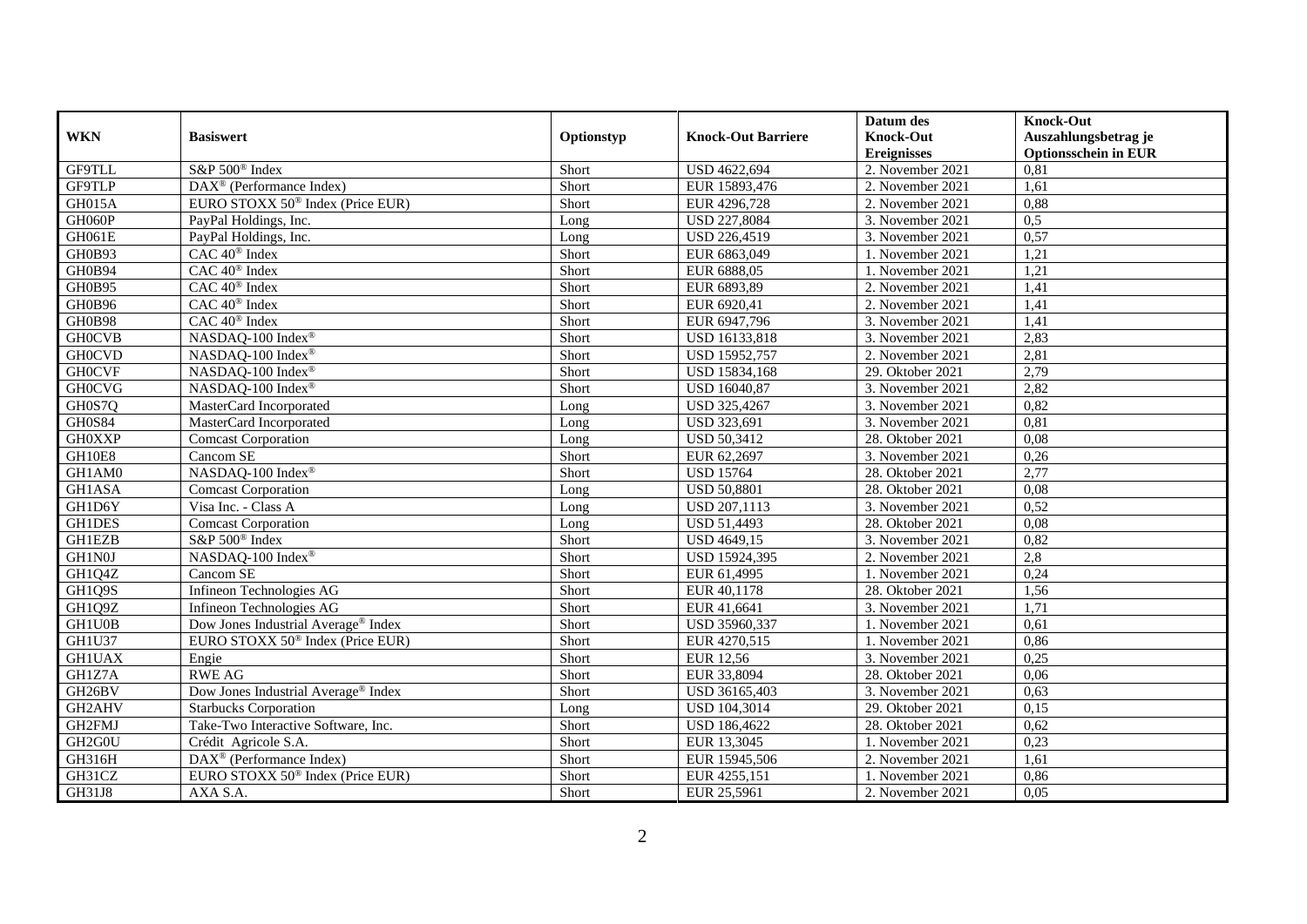|               |                                                             |            |                           | Datum des          | <b>Knock-Out</b>            |
|---------------|-------------------------------------------------------------|------------|---------------------------|--------------------|-----------------------------|
| <b>WKN</b>    | <b>Basiswert</b>                                            | Optionstyp | <b>Knock-Out Barriere</b> | <b>Knock-Out</b>   | Auszahlungsbetrag je        |
|               |                                                             |            |                           | <b>Ereignisses</b> | <b>Optionsschein in EUR</b> |
| GH31LQ        | $\overline{\text{DAX}^{\otimes}(\text{Performance Index})}$ | Short      | EUR 15945,506             | 2. November 2021   | 1,61                        |
| GH31W1        | EURO STOXX 50 <sup>®</sup> Index (Price EUR)                | Short      | EUR 4255,151              | 1. November 2021   | 0,86                        |
| GH31YS        | AXA S.A.                                                    | Short      | EUR 25,5961               | 2. November 2021   | 0,05                        |
| GH36VZ        | DAX <sup>®</sup> (Performance Index)/ X-DAX <sup>®</sup>    | Short      | EUR 15938,797             | 2. November 2021   | 1,61                        |
| GH36XV        | DAX <sup>®</sup> (Performance Index)/X-DAX <sup>®</sup>     | Short      | EUR 15951,543             | 2. November 2021   | 1,61                        |
| GH3CFQ        | Vale S.A.                                                   | Long       | <b>USD 12,1614</b>        | 3. November 2021   | 0,5                         |
| GH3CME        | Spotify Technology S.A.                                     | Short      | USD 296,3199              | 1. November 2021   | 0,86                        |
| GH3CMF        | Spotify Technology S.A.                                     | Short      | USD 302,2658              | 1. November 2021   | 0,88                        |
| GH3CMH        | Spotify Technology S.A.                                     | Short      | USD 299,2929              | 1. November 2021   | 0,87                        |
| <b>GH3S08</b> | DAX <sup>®</sup> (Performance Index)                        | Short      | EUR 15908,192             | 2. November 2021   | 1,61                        |
| GH3TSV        | DAX <sup>®</sup> (Performance Index)/X-DAX <sup>®</sup>     | Short      | EUR 15967,295             | 3. November 2021   | 1,6                         |
| <b>GH3TVK</b> | Deutsche Telekom AG                                         | Long       | EUR 16,0699               | 28. Oktober 2021   | 0,28                        |
| GH3TVM        | Deutsche Telekom AG                                         | Long       | EUR 15,987                | 29. Oktober 2021   | 0,28                        |
| GH3TVP        | Deutsche Telekom AG                                         | Long       | EUR 15,8109               | 29. Oktober 2021   | 0,28                        |
| GH3TVQ        | Deutsche Telekom AG                                         | Long       | EUR 15,8938               | 29. Oktober 2021   | 0,28                        |
| <b>GH3TVR</b> | Deutsche Telekom AG                                         | Long       | EUR 15,7176               | 29. Oktober 2021   | 0,28                        |
| GH3WSQ        | DAX <sup>®</sup> (Performance Index)/ X-DAX <sup>®</sup>    | Short      | EUR 16017,314             | 3. November 2021   | 1,6                         |
| GH3WTS        | $DAX^{\circledast}$ (Performance Index)/ X-DAX <sup>®</sup> | Short      | EUR 16004,831             | 3. November 2021   | 1,6                         |
| GH3YZ8        | Vale S.A.                                                   | Long       | <b>USD 12,8559</b>        | 29. Oktober 2021   | 0,49                        |
| GH3Z3V        | Plug Power Inc                                              | Short      | <b>USD 38,6061</b>        | 1. November 2021   | 3,57                        |
| <b>GH422E</b> | EUR/CHF (WM-Fixing)                                         | Long       | CHF 1,05964               | 29. Oktober 2021   | 1,64                        |
| <b>GH435T</b> | $\text{DAX}^{\textcircled{}}$ (Performance Index)           | Short      | EUR 15924,067             | 2. November 2021   | 1,61                        |
| <b>GH435V</b> | $DAX^{\circledR}$ (Performance Index)                       | Short      | EUR 15958,765             | 2. November 2021   | 1,61                        |
| <b>GH435W</b> | $DAX^{\circledR}$ (Performance Index)                       | Short      | EUR 15967,679             | 3. November 2021   | 1,6                         |
| <b>GH455S</b> | DAX <sup>®</sup> (Performance Index)/ X-DAX <sup>®</sup>    | Short      | EUR 16028,815             | 3. November 2021   | 1,6                         |
| <b>GH455V</b> | DAX <sup>®</sup> (Performance Index)/ X-DAX <sup>®</sup>    | Short      | EUR 15977,641             | 3. November 2021   | 1,6                         |
| GH47C3        | EUR/CHF (WM-Fixing)                                         | Long       | CHF 1,05636               | 1. November 2021   | 1,64                        |
| GH47C9        | EUR/CHF (WM-Fixing)                                         | Long       | CHF 1,05495               | 2. November 2021   | 1,77                        |
| GH48B6        | Daimler AG                                                  | Short      | <b>EUR 84,489</b>         | 29. Oktober 2021   | 0,24                        |
| GH48BL        | Dow Jones Industrial Average <sup>®</sup> Index             | Short      | USD 35989,473             | 2. November 2021   | 0.63                        |
| GH48BM        | Dow Jones Industrial Average® Index                         | Short      | USD 36147,915             | 3. November 2021   | 0,63                        |
| GH48CX        | Infineon Technologies AG                                    | Short      | EUR 40,8262               | 1. November 2021   | 1,57                        |
| GH48DM        | Dow Jones Industrial Average® Index                         | Short      | USD 36051,516             | 2. November 2021   | 0,63                        |
| GH4C3Q        | DAX <sup>®</sup> (Performance Index)                        | Short      | EUR 15934,39              | 2. November 2021   | 1,61                        |
| GH4C4R        | Dow Jones Industrial Average® Index                         | Short      | USD 35929,083             | 1. November 2021   | 0,56                        |
| GH4FBB        | DAX <sup>®</sup> (Performance Index)/ X-DAX <sup>®</sup>    | Short      | EUR 15987,595             | 3. November 2021   | 1,6                         |
| GH4M02        | <b>LINDE PLC</b>                                            | Short      | EUR 284,1614              | 3. November 2021   | 0,58                        |
| GH4M62        | <b>Beiersdorf AG</b>                                        | Long       | EUR 90,3889               | 29. Oktober 2021   | 0,16                        |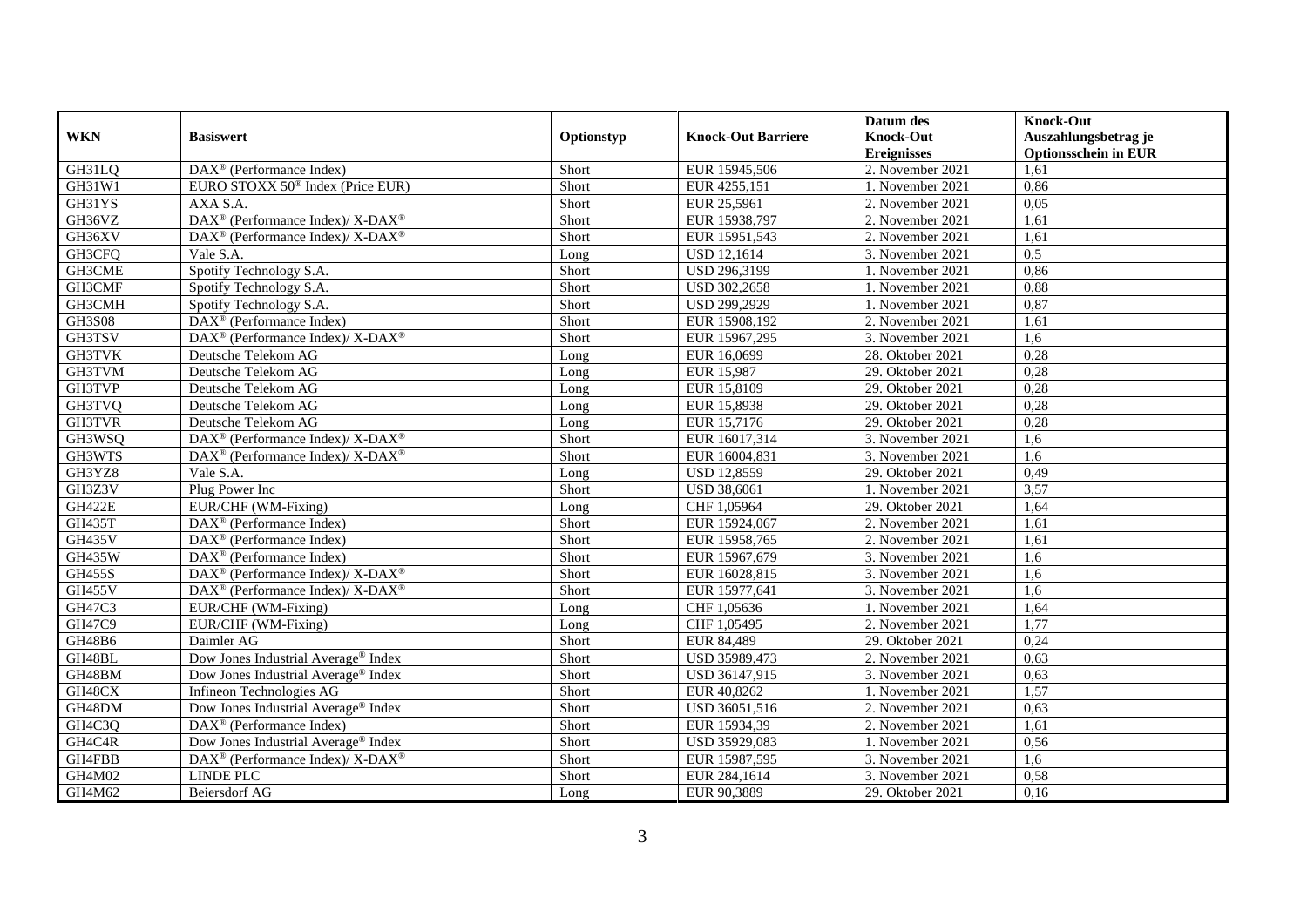|               |                                                                                         |            |                           | Datum des          | <b>Knock-Out</b>            |
|---------------|-----------------------------------------------------------------------------------------|------------|---------------------------|--------------------|-----------------------------|
| <b>WKN</b>    | <b>Basiswert</b>                                                                        | Optionstyp | <b>Knock-Out Barriere</b> | <b>Knock-Out</b>   | Auszahlungsbetrag je        |
|               |                                                                                         |            |                           | <b>Ereignisses</b> | <b>Optionsschein in EUR</b> |
| GH4M63        | Beiersdorf AG                                                                           | Long       | EUR 90,8648               | 29. Oktober 2021   | 0,16                        |
| GH4M64        | Beiersdorf AG                                                                           | Long       | EUR 89,913                | 29. Oktober 2021   | 0,16                        |
| GH4M7A        | Beiersdorf AG                                                                           | Long       | EUR 91,3407               | 29. Oktober 2021   | 0,16                        |
| GH4STX        | $\text{DAX}^{\circledast}$ (Performance Index)/ $\overline{\text{X-DAX}^{\circledast}}$ | Short      | EUR 15895,866             | 2. November 2021   | 1,61                        |
| GH4SUB        | Dow Jones Industrial Average® Index                                                     | Short      | USD 36018,535             | 2. November 2021   | 0,63                        |
| GH4V6T        | DAX <sup>®</sup> (Performance Index)/ X-DAX <sup>®</sup>                                | Short      | EUR 15909,538             | 2. November 2021   | 1,61                        |
| GH4YCJ        | S&P 500 <sup>®</sup> Index                                                              | Short      | USD 4607,448              | 1. November 2021   | 0,81                        |
| GH4YCK        | S&P 500 <sup>®</sup> Index                                                              | Short      | USD 4603,952              | 29. Oktober 2021   | 0,81                        |
| GH4YCP        | S&P 500 <sup>®</sup> Index                                                              | Short      | USD 4657,829              | 3. November 2021   | 0,82                        |
| GH4YDC        | S&P 500 <sup>®</sup> Index                                                              | Short      | <b>USD 4631,44</b>        | 2. November 2021   | 0,82                        |
| GH4YDE        | S&P 500 <sup>®</sup> Index                                                              | Short      | USD 4663,365              | 3. November 2021   | 0,82                        |
| GH57PD        | Coinbase Global Inc                                                                     | Short      | USD 335,1861              | 1. November 2021   | 0,5                         |
| <b>GH59R8</b> | Spotify Technology S.A.                                                                 | Short      | USD 305,0744              | 2. November 2021   | 0.95                        |
| GH5CEJ        | Fresenius SE & Co KGaA                                                                  | Long       | EUR 39,0401               | 3. November 2021   | 0,11                        |
| GH5CEN        | Fresenius SE & Co KGaA                                                                  | Long       | EUR 38,831                | 3. November 2021   | 0,11                        |
| GH5CEY        | Spotify Technology S.A.                                                                 | Short      | USD 297,8297              | 1. November 2021   | 0,86                        |
| GH5CF1        | Spotify Technology S.A.                                                                 | Short      | USD 291,014               | 28. Oktober 2021   | 0,85                        |
| GH5CF2        | Spotify Technology S.A.                                                                 | Short      | USD 293,2859              | 1. November 2021   | 0,85                        |
| GH5ED6        | Spotify Technology S.A.                                                                 | Short      | USD 277,6751              | 28. Oktober 2021   | 0,81                        |
| GH5EEH        | Spotify Technology S.A.                                                                 | Short      | <b>USD 279,567</b>        | 28. Oktober 2021   | 0,82                        |
| GH5L2H        | McDonald's Corporation                                                                  | Short      | USD 251,7539              | 2. November 2021   | 0,44                        |
| GH5L3N        | NASDAQ-100 Index®                                                                       | Short      | USD 15870,814             | 1. November 2021   | 2,77                        |
| GH5L7R        | <b>International Business Machines Corporation</b>                                      | Long       | <b>USD 124,0874</b>       | 1. November 2021   | 0,18                        |
| <b>GH5TCS</b> | Fraport AG                                                                              | Short      | EUR 64,417                | 2. November 2021   | 0,13                        |
| GH5VXH        | Dow Jones Industrial Average® Index                                                     | Short      | USD 35902,431             | 1. November 2021   | 0.61                        |
| GH5VXJ        | Dow Jones Industrial Average® Index                                                     | Short      | USD 35985,246             | 1. November 2021   | 0,61                        |
| GH5VZY        | Medtronic, PLC                                                                          | Long       | <b>USD 119,0887</b>       | 29. Oktober 2021   | 0,18                        |
| GH5W27        | Crédit Agricole S.A.                                                                    | Short      | EUR 13,1752               | 1. November 2021   | 0,23                        |
| GH5W4T        | Weibo Corporation                                                                       | Long       | <b>USD 44,3486</b>        | 2. November 2021   | 0,22                        |
| GH61E4        | <b>LINDE PLC</b>                                                                        | Short      | EUR 278,4634              | 29. Oktober 2021   | 0,5                         |
| GH63RW        | Société Générale S.A.                                                                   | Short      | EUR 29,3814               | 1. November 2021   | 0,08                        |
| GH640M        | Fraport AG                                                                              | Short      | EUR 63,56                 | 2. November 2021   | 0,13                        |
| <b>GH640S</b> | Fraport AG                                                                              | Short      | EUR 63,847                | 2. November 2021   | 0,13                        |
| GH66DU        | Deutsche Telekom AG                                                                     | Long       | EUR 16,1538               | 28. Oktober 2021   | 0,23                        |
| GH6A2E        | S&P 500 <sup>®</sup> Index                                                              | Short      | USD 4615,596              | 1. November 2021   | 0,8                         |
| GH6A35        | Fresenius Medical Care AG & Co. KGaA                                                    | Long       | EUR 57,4735               | 29. Oktober 2021   | 0,1                         |
| GH6A37        | Fresenius Medical Care AG & Co. KGaA                                                    | Long       | EUR 58,2677               | 29. Oktober 2021   | 0,04                        |
| GH6A39        | Fresenius Medical Care AG & Co. KGaA                                                    | Long       | EUR 58,8143               | 28. Oktober 2021   | 0,1                         |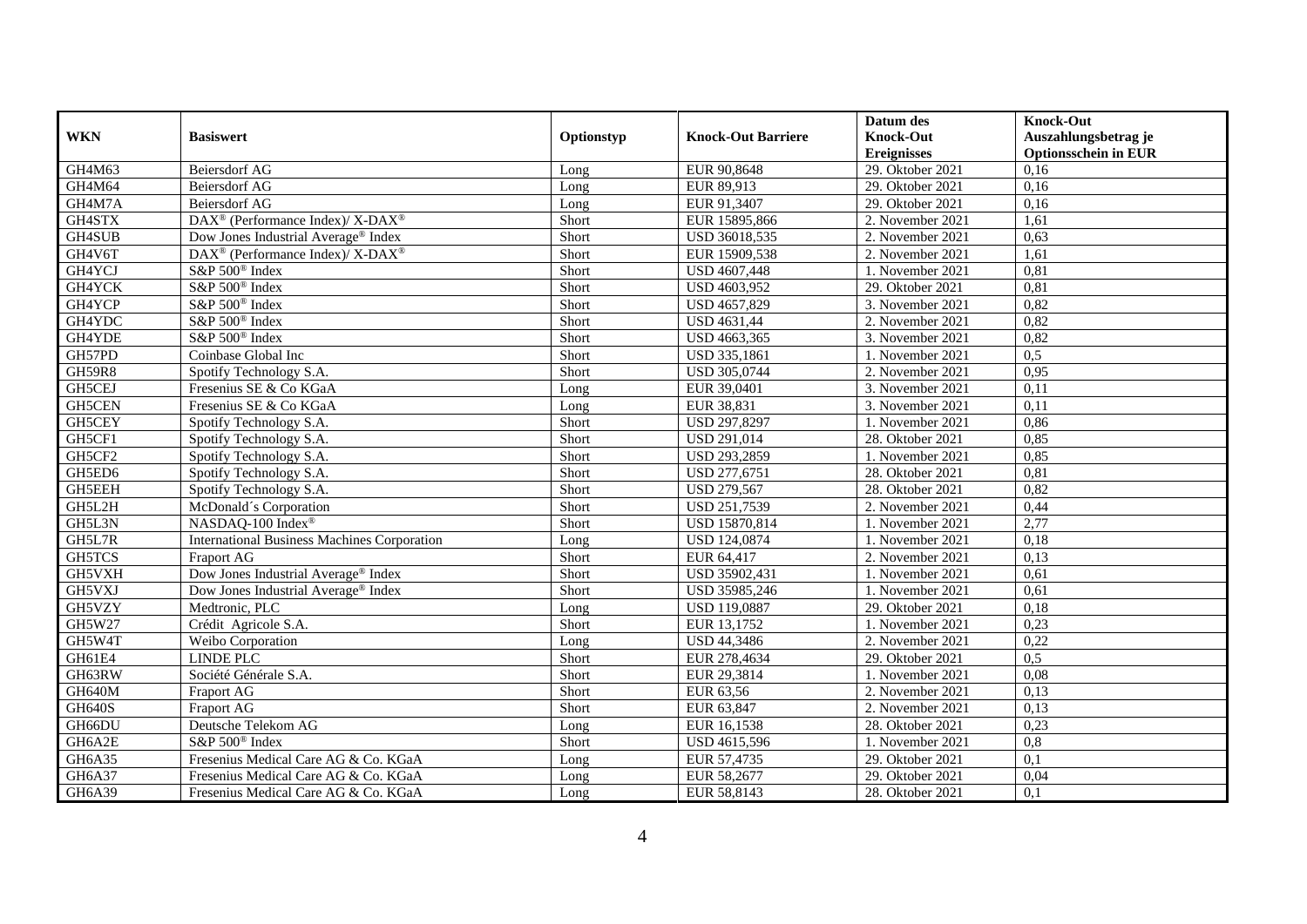|               |                                              |            |                           | Datum des          | <b>Knock-Out</b>            |
|---------------|----------------------------------------------|------------|---------------------------|--------------------|-----------------------------|
| <b>WKN</b>    | <b>Basiswert</b>                             | Optionstyp | <b>Knock-Out Barriere</b> | <b>Knock-Out</b>   | Auszahlungsbetrag je        |
|               |                                              |            |                           | <b>Ereignisses</b> | <b>Optionsschein in EUR</b> |
| <b>GH6TVV</b> | ING Groep N.V.                               | Short      | EUR 13,3196               | 1. November 2021   | 0,23                        |
| GH6TZE        | Meta Platforms, Inc.                         | Long       | USD 308,8962              | 28. Oktober 2021   | 0,71                        |
| GH6XDV        | <b>LINDE PLC</b>                             | Short      | USD 323,1994              | 1. November 2021   | 0,51                        |
| GH6XDY        | LINDE PLC                                    | Short      | USD 328,4416              | 2. November 2021   | 0,58                        |
| GH6XRQ        | Daimler AG                                   | Short      | EUR 85,3776               | 29. Oktober 2021   | 0,24                        |
| GH6XTL        | Plug Power Inc                               | Short      | <b>USD 36,3247</b>        | 28. Oktober 2021   | 3,36                        |
| <b>GH712D</b> | Nestlé S.A.                                  | Short      | CHF 121,0586              | 2. November 2021   | 0,23                        |
| GH76HP        | L'Oréal S.A.                                 | Short      | EUR 403,2106              | 3. November 2021   | 0,82                        |
| GH76JC        | $K+SAG$                                      | Short      | EUR 14,6398               | 28. Oktober 2021   | 0,41                        |
| GH76S9        | FTSE 100 Index                               | Short      | <b>GBP 7300</b>           | 1. November 2021   | 1,82                        |
| GH7A9G        | HelloFresh SE                                | Long       | EUR 69,0657               | 1. November 2021   | 0,42                        |
| GH7AA7        | HelloFresh SE                                | Long       | EUR 71,0384               | 29. Oktober 2021   | 0,43                        |
| GH7C0V        | Twilio Inc.                                  | Long       | USD 303,8774              | 28. Oktober 2021   | 0,83                        |
| GH7C0W        | Twilio Inc.                                  | Long       | USD 306,1289              | 28. Oktober 2021   | 0,83                        |
| GH7C0Y        | Twilio Inc.                                  | Long       | USD 301,6259              | 28. Oktober 2021   | 0,82                        |
| GH7C11        | Twilio Inc.                                  | Long       | USD 297,1125              | 28. Oktober 2021   | 0,81                        |
| GH7C12        | Twilio Inc.                                  | Long       | USD 294,8296              | 28. Oktober 2021   | 0,8                         |
| GH7C13        | Twilio Inc.                                  | Long       | <b>USD 299.343</b>        | 28. Oktober 2021   | 0.81                        |
| GH7C14        | Twilio Inc.                                  | Long       | <b>USD 290,18</b>         | 28. Oktober 2021   | 0,79                        |
| GH7C15        | Twilio Inc.                                  | Long       | USD 292,5781              | 28. Oktober 2021   | 0,79                        |
| GH7C16        | Twilio Inc.                                  | Long       | <b>USD 287,4678</b>       | 28. Oktober 2021   | 0,78                        |
| GH7C2C        | Twilio Inc.                                  | Long       | USD 283,9073              | 28. Oktober 2021   | 0,77                        |
| GH7C5D        | Daimler AG                                   | Short      | EUR 87,5504               | 1. November 2021   | 0,24                        |
| GH7CA3        | EURO STOXX 50 <sup>®</sup> Index (Price EUR) | Short      | EUR 4235,778              | 29. Oktober 2021   | 0,86                        |
| GH7CA7        | EURO STOXX 50 <sup>®</sup> Index (Price EUR) | Short      | EUR 4279,369              | 1. November 2021   | 0,86                        |
| GH7CA8        | EURO STOXX 50 <sup>®</sup> Index (Price EUR) | Short      | EUR 4239,749              | 29. Oktober 2021   | 0,87                        |
| GH7CAA        | EURO STOXX 50 <sup>®</sup> Index (Price EUR) | Short      | EUR 4267,361              | 1. November 2021   | 0,86                        |
| GH7CAC        | EURO STOXX 50 <sup>®</sup> Index (Price EUR) | Short      | EUR 4292,313              | 2. November 2021   | 0,88                        |
| GH7CAD        | EURO STOXX 50 <sup>®</sup> Index (Price EUR) | Short      | EUR 4291,224              | 1. November 2021   | 0,86                        |
| GH7CAE        | EURO STOXX 50 <sup>®</sup> Index (Price EUR) | Short      | EUR 4304,143              | 3. November 2021   | 0,87                        |
| GH7CAF        | EURO STOXX 50 <sup>®</sup> Index (Price EUR) | Short      | EUR 4263,545              | 1. November 2021   | 0,86                        |
| GH7CAN        | EURO STOXX 50 <sup>®</sup> Index (Price EUR) | Short      | EUR 4308,248              | 3. November 2021   | 0,87                        |
| GH7CXN        | $K+SAG$                                      | Short      | EUR 15,2673               | 1. November 2021   | 0,42                        |
| GH7MFC        | Banco Bilbao Vizcaya Argentaria S.A.         | Short      | EUR 6,1824                | 1. November 2021   | 0,11                        |
| GH7MK0        | <b>Ballard Power Systems Inc</b>             | Short      | <b>USD 19,0252</b>        | 1. November 2021   | 1,74                        |
| GH7MLV        | FTSE 100 Index                               | Short      | <b>GBP 7290</b>           | 1. November 2021   | 1,78                        |
| GH7NHM        | NASDAQ-100 Index®                            | Short      | USD 16076,304             | 3. November 2021   | 2,82                        |
| <b>GH7TNE</b> | NASDAQ-100 Index®                            | Short      | USD 15781,427             | 28. Oktober 2021   | 2,76                        |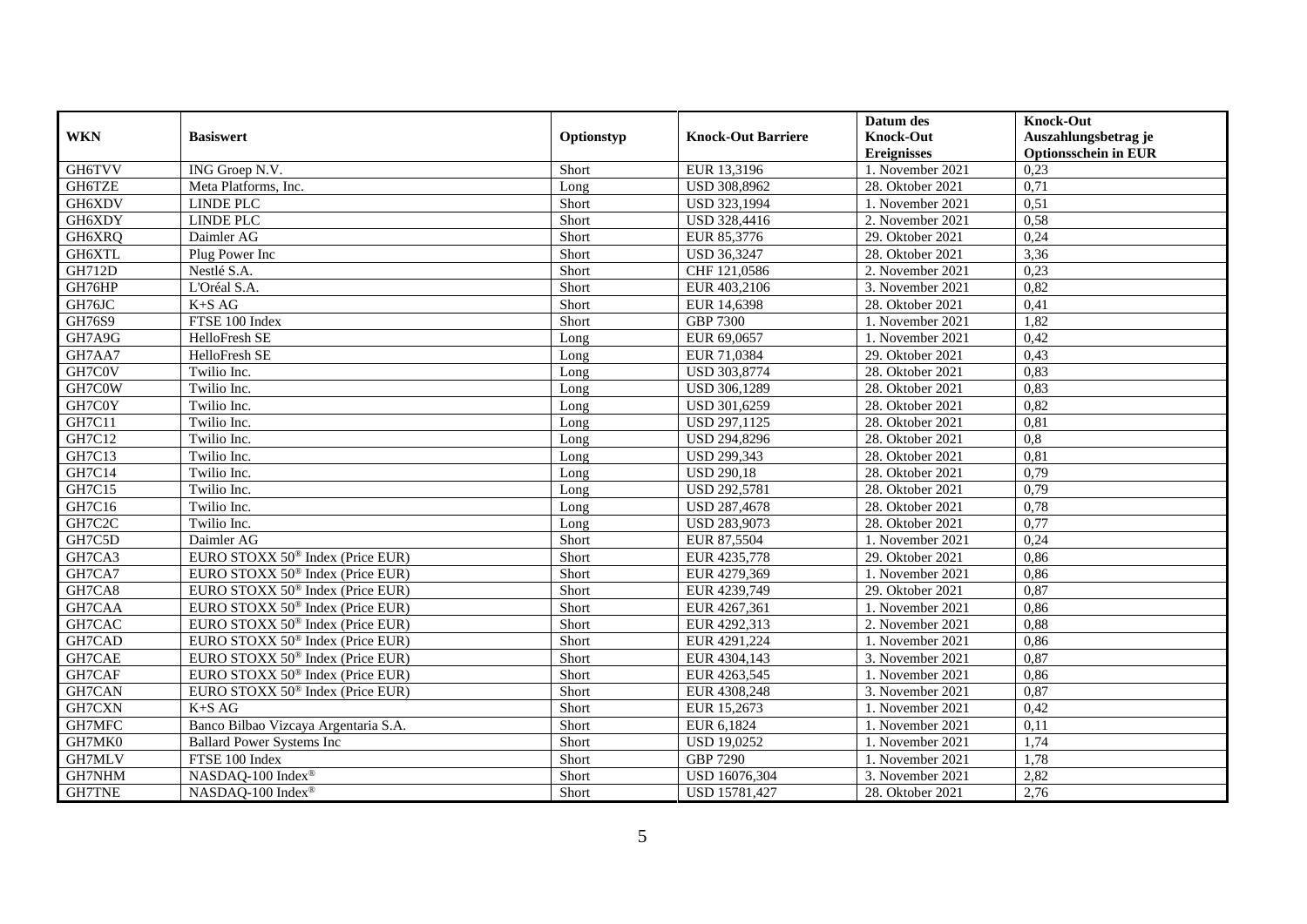|               |                                                               |            |                           | Datum des          | <b>Knock-Out</b>            |
|---------------|---------------------------------------------------------------|------------|---------------------------|--------------------|-----------------------------|
| <b>WKN</b>    | <b>Basiswert</b>                                              | Optionstyp | <b>Knock-Out Barriere</b> | <b>Knock-Out</b>   | Auszahlungsbetrag je        |
|               |                                                               |            |                           | <b>Ereignisses</b> | <b>Optionsschein in EUR</b> |
| <b>GH7TPE</b> | NASDAQ-100 Index®                                             | Short      | USD 15975,322             | 2. November 2021   | 2,81                        |
| GH7TPH        | NASDAQ-100 Index®                                             | Short      | <b>USD 16112,54</b>       | 3. November 2021   | 2,83                        |
| GH7X1J        | <b>EUREX Euro Bund Future (Generic Front Month</b><br>Future) | Short      | EUR 169,5                 | 14. Oktober 2021   | 3,44                        |
| GH7ZU6        | Kion Group AG                                                 | Short      | EUR 95,1324               | 1. November 2021   | 0,37                        |
| GH7ZU7        | Kion Group AG                                                 | Short      | EUR 96,354                | 3. November 2021   | 0,4                         |
| GH7ZVF        | Kion Group AG                                                 | Short      | EUR 96,8745               | 3. November 2021   | 0,4                         |
| GH81XC        | NASDAQ-100 Index®                                             | Short      | USD 15850,757             | 29. Oktober 2021   | 2,8                         |
| GH81XE        | NASDAQ-100 Index®                                             | Short      | USD 15907,585             | 1. November 2021   | 2,77                        |
| GH81XF        | NASDAQ-100 Index®                                             | Short      | <b>USD 16059,75</b>       | 3. November 2021   | 2,82                        |
| GH81Z0        | NASDAQ-100 Index®                                             | Short      | USD 15893,07              | 1. November 2021   | 2,77                        |
| <b>GH822E</b> | S&P 500 <sup>®</sup> Index                                    | Short      | <b>USD 4643,03</b>        | 3. November 2021   | 0.81                        |
| GH83LN        | SolarEdge Technologies, Inc.                                  | Short      | USD 360,6164              | 1. November 2021   | 1,04                        |
| GH83RE        | Merck KGaA                                                    | Short      | EUR 207,4278              | 1. November 2021   | 0,36                        |
| GH83SD        | Vinci S.A.                                                    | Short      | EUR 93,8209               | 1. November 2021   | 0,16                        |
| GH83SK        | Vinci S.A.                                                    | Short      | EUR 93,9582               | 2. November 2021   | 0,19                        |
| GH83V4        | Plug Power Inc                                                | Short      | <b>USD 40,2441</b>        | 1. November 2021   | 3,72                        |
| GH83YL        | Dow Jones Industrial Average <sup>®</sup> Index               | Short      | USD 36114.421             | 3. November 2021   | 0.63                        |
| GH8671        | CAC 40 <sup>®</sup> Index                                     | Short      | EUR 6913,98               | 2. November 2021   | 1,41                        |
| <b>GH867L</b> | CAC 40 <sup>®</sup> Index                                     | Short      | EUR 6857,213              | 1. November 2021   | 1,21                        |
| <b>GH867M</b> | CAC 40 <sup>®</sup> Index                                     | Short      | EUR 6901,822              | 1. November 2021   | 1,21                        |
| <b>GH867N</b> | $CAC 40$ <sup>®</sup> Index                                   | Short      | EUR 6907,388              | 2. November 2021   | 1,41                        |
| <b>GH868S</b> | CAC 40 <sup>®</sup> Index                                     | Short      | EUR 6876,464              | 1. November 2021   | 1,21                        |
| <b>GH88L7</b> | MasterCard Incorporated                                       | Long       | USD 332,1927              | 28. Oktober 2021   | 0,77                        |
| GH8B5F        | Visa Inc. - Class A                                           | Long       | USD 212,4471              | 28. Oktober 2021   | 0,49                        |
| GH8B5G        | Visa Inc. - Class A                                           | Long       | USD 214,2659              | 28. Oktober 2021   | 0,5                         |
| GH8B5M        | Visa Inc. - Class A                                           | Long       | USD 215,8871              | 27. Oktober 2021   | 0,49                        |
| GH8DNN        | Twitter, Inc.                                                 | Long       | <b>USD 54,9541</b>        | 27. Oktober 2021   | 0,21                        |
| GH8DRL        | Philip Morris International Inc.                              | Long       | <b>USD 93,3706</b>        | 2. November 2021   | 0,13                        |
| GH8DSC        | <b>Chevron Corporation</b>                                    | Short      | USD 115,1563              | 29. Oktober 2021   | 0,18                        |
| GH8DUY        | Ceconomy AG                                                   | Short      | <b>EUR 4,3</b>            | 1. November 2021   | 0,22                        |
| GH8DV4        | Ceconomy AG                                                   | Short      | <b>EUR 4,3</b>            | 1. November 2021   | 0,27                        |
| GH8FT9        | Puma SE                                                       | Short      | EUR 108,92895947          | 3. November 2021   | 0,22                        |
| GH8G3B        | Engie                                                         | Short      | EUR 12,3602               | 28. Oktober 2021   | 0,22                        |
| GH8J6N        | Bayerische Motoren Werke AG (BMW)                             | Short      | EUR 89,5847               | 3. November 2021   | 0,18                        |
| GH8U1W        | STMicroelectronics N.V.                                       | Short      | EUR 41,0404               | 28. Oktober 2021   | 1,59                        |
| GH8XRQ        | Microsoft Corporation                                         | Short      | USD 328,6596              | 29. Oktober 2021   | 0,51                        |
| GH99F9        | Vestas Wind System A/S                                        | Short      | DKK 283,5281              | 29. Oktober 2021   | 0,13                        |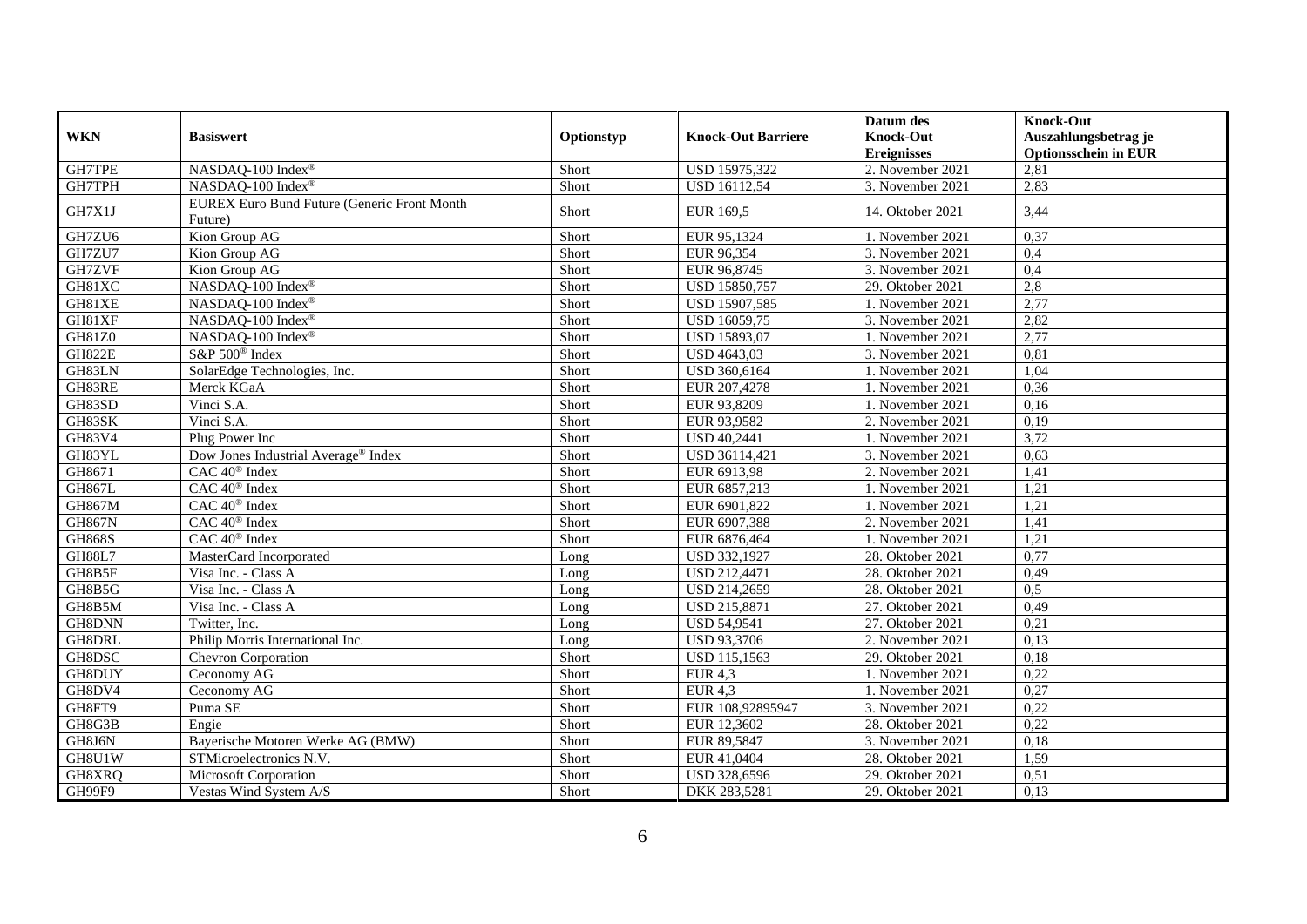|               |                                                   |            |                           | Datum des          | <b>Knock-Out</b>            |
|---------------|---------------------------------------------------|------------|---------------------------|--------------------|-----------------------------|
| <b>WKN</b>    | <b>Basiswert</b>                                  | Optionstyp | <b>Knock-Out Barriere</b> | <b>Knock-Out</b>   | Auszahlungsbetrag je        |
|               |                                                   |            |                           | <b>Ereignisses</b> | <b>Optionsschein in EUR</b> |
| GH99FN        | Nestlé S.A.                                       | Short      | CHF 118,8412              | 28. Oktober 2021   | 0,21                        |
| GH99GU        | Nestlé S.A.                                       | Short      | CHF 119,3968              | 28. Oktober 2021   | 0,21                        |
| GH99T7        | Intuitive Surgical, Inc.                          | Short      | USD 363,5596              | 1. November 2021   | 0,27                        |
| GH99VB        | Nestlé S.A.                                       | Short      | CHF 119,3968              | 28. Oktober 2021   | 0,21                        |
| GH99VY        | Vestas Wind System A/S                            | Short      | DKK 283,5281              | 29. Oktober 2021   | 0,13                        |
| GH9C65        | McDonald's Corporation                            | Short      | USD 250,5897              | 1. November 2021   | 0,38                        |
| GH9ETM        | NASDAQ-100 Index®                                 | Short      | USD 15996,881             | 3. November 2021   | 2,81                        |
| GH9ETU        | NASDAQ-100 Index®                                 | Short      | USD 16011,359             | 3. November 2021   | 2,81                        |
| GH9EUB        | NASDAQ-100 Index®                                 | Short      | USD 15799,274             | 29. Oktober 2021   | 2,79                        |
| GH9KAN        | Advanced Micro Devices, Inc.                      | Short      | USD 129,4123              | 3. November 2021   | 0,71                        |
| GH9KD9        | <b>Cognizant Technology Solutions Corporation</b> | Short      | <b>USD 80,9473</b>        | 28. Oktober 2021   | 0,13                        |
| GH9NMY        | <b>LINDE PLC</b>                                  | Short      | EUR 276,8023              | 29. Oktober 2021   | 0,49                        |
| GH9NMZ        | <b>LINDE PLC</b>                                  | Short      | EUR 280,3387              | 2. November 2021   | 0,57                        |
| GH9NPF        | <b>LINDE PLC</b>                                  | Short      | EUR 282,1355              | 2. November 2021   | 0,58                        |
| GH9RDP        | Merck KGaA                                        | Short      | EUR 211,9039              | 3. November 2021   | 0,43                        |
| GH9RHS        | Siemens Healthineers AG                           | Short      | EUR 60,8281               | 3. November 2021   | 0,19                        |
| GH9TGA        | STMicroelectronics N.V.                           | Short      | EUR 40,2749               | 28. Oktober 2021   | 1,56                        |
| GH9TV5        | Capgemini SE                                      | Short      | EUR 201,9087              | 1. November 2021   | 0,56                        |
| <b>GH9TVH</b> | Capgemini SE                                      | Short      | EUR 197,7755              | 28. Oktober 2021   | 0,56                        |
| GH9W9M        | Capgemini SE                                      | Short      | EUR 204,9282              | 1. November 2021   | 0,57                        |
| GH9W9Q        | Capgemini SE                                      | Short      | EUR 203,7141              | 1. November 2021   | 0,56                        |
| GH9WA2        | Capgemini SE                                      | Short      | EUR 199,8213              | 28. Oktober 2021   | 0,56                        |
| GH9YSM        | Bayer AG                                          | Short      | EUR 50,0824               | 3. November 2021   | 0,15                        |
| GH9YSU        | Bayer AG                                          | Short      | EUR 49,4373               | 1. November 2021   | 0,14                        |
| GH9YT8        | Bayer AG                                          | Short      | EUR 49,7846               | 2. November 2021   | 0,15                        |
| GH9YTD        | <b>Bayer AG</b>                                   | Short      | EUR 49,5156               | 2. November 2021   | 0,15                        |
| GH9YTJ        | Bayer AG                                          | Short      | EUR 49,2156               | 29. Oktober 2021   | 0,14                        |
| GH9YYK        | Merck KGaA                                        | Short      | EUR 209,1798              | 2. November 2021   | 0,43                        |
| GH9YYT        | Aurubis AG                                        | Short      | EUR 78,585                | 28. Oktober 2021   | 0,22                        |
| GH9YZM        | Aurubis AG                                        | Short      | EUR 76,7343               | 28. Oktober 2021   | 0,22                        |
| GH9YZQ        | Aurubis AG                                        | Short      | EUR 77,4765               | 28. Oktober 2021   | 0,22                        |
| GH9YZX        | Aurubis AG                                        | Short      | EUR 77,8428               | 28. Oktober 2021   | 0,22                        |
| GH9Z00        | Aurubis AG                                        | Short      | EUR 78,2091               | 28. Oktober 2021   | 0,22                        |
| GH9Z0P        | Aurubis AG                                        | Short      | EUR 77,1102               | 28. Oktober 2021   | 0,22                        |
| <b>GX027M</b> | <b>LINDE PLC</b>                                  | Short      | USD 326,5022              | 2. November 2021   | 0,57                        |
| GX027Q        | <b>LINDE PLC</b>                                  | Short      | USD 324,9742              | 2. November 2021   | 0,57                        |
| GX0297        | Puma SE                                           | Short      | EUR 108,66594322          | 28. Oktober 2021   | 0,2                         |
| GX02GH        | CAC 40 <sup>®</sup> Index                         | Short      | EUR 6930,003              | 2. November 2021   | 1,41                        |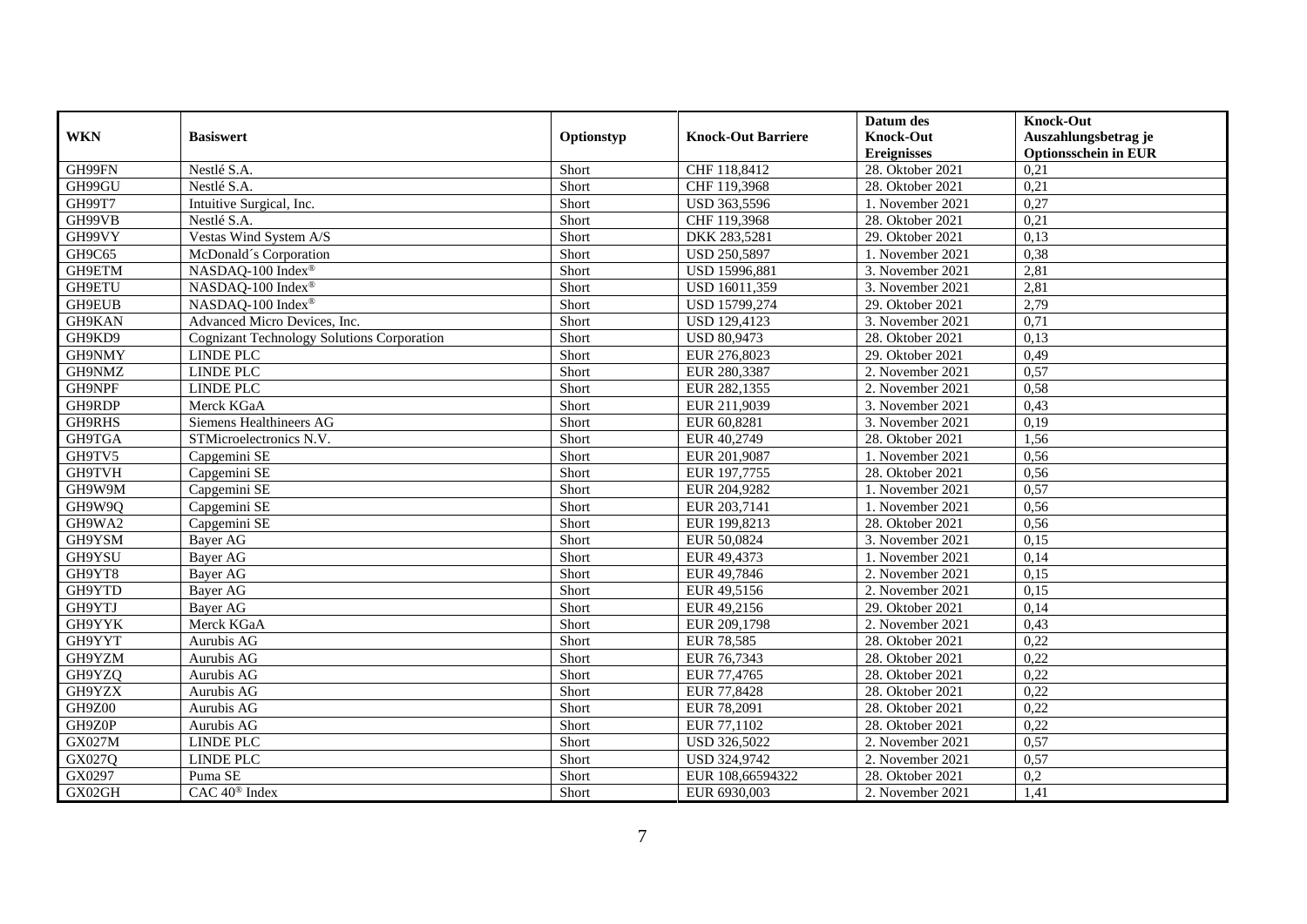|               |                                                          |            |                           | Datum des          | <b>Knock-Out</b>            |
|---------------|----------------------------------------------------------|------------|---------------------------|--------------------|-----------------------------|
| <b>WKN</b>    | <b>Basiswert</b>                                         | Optionstyp | <b>Knock-Out Barriere</b> | <b>Knock-Out</b>   | Auszahlungsbetrag je        |
|               |                                                          |            |                           | <b>Ereignisses</b> | <b>Optionsschein in EUR</b> |
| GX02GR        | CAC 40 <sup>®</sup> Index                                | Short      | EUR 6936,602              | 3. November 2021   | 1,41                        |
| GX053K        | Coinbase Global Inc                                      | Short      | <b>USD 339,278</b>        | 2. November 2021   | 0,22                        |
| GX0545        | HelloFresh SE                                            | Long       | EUR 71,9851               | 29. Oktober 2021   | 0,34                        |
| GX0549        | HelloFresh SE                                            | Long       | EUR 73,2256               | 28. Oktober 2021   | 0,45                        |
| GX0564        | HelloFresh SE                                            | Long       | EUR 72,6431               | 28. Oktober 2021   | 0,45                        |
| GX05UH        | Novo Nordisk A/S                                         | Short      | DKK 704,1361              | 29. Oktober 2021   | 1,67                        |
| GX05VE        | EssilorLuxottica SA                                      | Short      | EUR 174,4694              | 29. Oktober 2021   | 0,31                        |
| GX05WM        | Novo Nordisk A/S                                         | Short      | DKK 716,6194              | 3. November 2021   | 1,96                        |
| <b>GX05X0</b> | $K+SAG$                                                  | Short      | EUR 14,9741               | 29. Oktober 2021   | 0,42                        |
| GX0700        | Kion Group AG                                            | Short      | EUR 94,3779               | 29. Oktober 2021   | 0,37                        |
| <b>GX079F</b> | NASDAQ-100 Index®                                        | Short      | USD 16097,932             | 3. November 2021   | 2,82                        |
| GX07DE        | AXA S.A.                                                 | Short      | EUR 24,824                | 29. Oktober 2021   | 0,04                        |
| GX07DJ        | AXA S.A.                                                 | Short      | EUR 24,6973               | 29. Oktober 2021   | 0,04                        |
| GX07FW        | EssilorLuxottica SA                                      | Short      | EUR 175,5511              | 29. Oktober 2021   | 0,31                        |
| GX07G0        | EssilorLuxottica SA                                      | Short      | EUR 177,4704              | 29. Oktober 2021   | 0,31                        |
| GX07GL        | EssilorLuxottica SA                                      | Short      | EUR 176,4571              | 29. Oktober 2021   | 0,31                        |
| GX08YN        | DAX <sup>®</sup> (Performance Index)/ X-DAX <sup>®</sup> | Short      | EUR 15887,682             | 2. November 2021   | 1,6                         |
| GX09KC        | Société Générale S.A.                                    | Short      | EUR 29,6627               | 1. November 2021   | 0.08                        |
| GX09S1        | EssilorLuxottica SA                                      | Short      | EUR 179,2458              | 1. November 2021   | 0,31                        |
| GX09S9        | EssilorLuxottica SA                                      | Short      | EUR 183,5535              | 1. November 2021   | 0,32                        |
| GX09SJ        | EssilorLuxottica SA                                      | Short      | EUR 186,7701              | 3. November 2021   | 0,38                        |
| GX09UZ        | AXA S.A.                                                 | Short      | EUR 24,9591               | 29. Oktober 2021   | 0,04                        |
| GX09V2        | AXA S.A.                                                 | Short      | EUR 25,2125               | 1. November 2021   | 0,04                        |
| GX09V3        | AXA S.A.                                                 | Short      | EUR 25,0858               | 29. Oktober 2021   | 0,04                        |
| GX09V4        | AXA S.A.                                                 | Short      | EUR 25,3392               | 1. November 2021   | 0,04                        |
| GX0D5J        | Merck KGaA                                               | Short      | EUR 213,4248              | 3. November 2021   | 0,43                        |
| <b>GX0EUK</b> | Siemens Healthineers AG                                  | Short      | EUR 61,1361               | 3. November 2021   | 0,19                        |
| <b>GX0FKF</b> | <b>Automatic Data Processing</b>                         | Short      | <b>USD 224,9822</b>       | 29. Oktober 2021   | 0,35                        |
| <b>GX0FTM</b> | Weibo Corporation                                        | Long       | <b>USD 43,8659</b>        | 2. November 2021   | 0,21                        |
| <b>GX0FUA</b> | ArcelorMittal S.A.                                       | Short      | EUR 30,006                | 1. November 2021   | 0,15                        |
| <b>GX0FUD</b> | ArcelorMittal S.A.                                       | Short      | EUR 29,8548               | 1. November 2021   | 0,15                        |
| <b>GX0FUU</b> | Twitter, Inc.                                            | Long       | USD 53,1629               | 29. Oktober 2021   | 0,2                         |
| GX0HE2        | Aurubis AG                                               | Short      | EUR 76,0288               | 28. Oktober 2021   | 0,21                        |
| GX0HF1        | Aurubis AG                                               | Short      | EUR 75,3339               | 28. Oktober 2021   | 0,21                        |
| <b>GX0HQV</b> | LVMH Moët Hennessy Louis Vuitton SE                      | Short      | EUR 683,2889              | 1. November 2021   | 1,17                        |
| <b>GX0HRB</b> | <b>CVS Health Corporation</b>                            | Short      | USD 91,4657               | 3. November 2021   | 0,16                        |
| <b>GX0HRQ</b> | LVMH Moët Hennessy Louis Vuitton SE                      | Short      | EUR 676,8635              | 29. Oktober 2021   | 1,19                        |
| GX0HS8        | LVMH Moët Hennessy Louis Vuitton SE                      | Short      | EUR 684,2588              | 2. November 2021   | 1,4                         |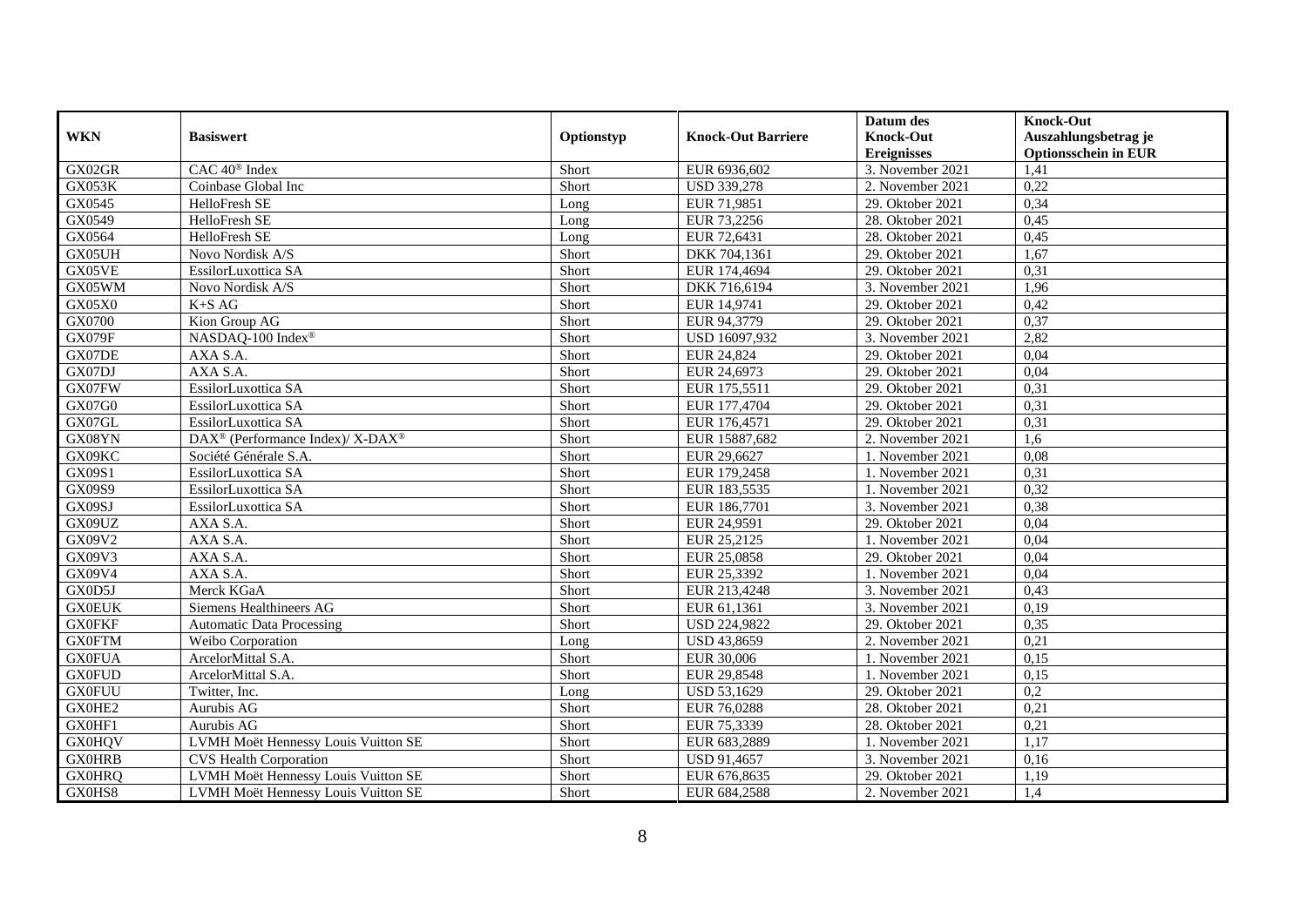|               |                                                          |            |                           | Datum des          | <b>Knock-Out</b>            |
|---------------|----------------------------------------------------------|------------|---------------------------|--------------------|-----------------------------|
| <b>WKN</b>    | <b>Basiswert</b>                                         | Optionstyp | <b>Knock-Out Barriere</b> | <b>Knock-Out</b>   | Auszahlungsbetrag je        |
|               |                                                          |            |                           | <b>Ereignisses</b> | <b>Optionsschein in EUR</b> |
| <b>GX0HSH</b> | LVMH Moët Hennessy Louis Vuitton SE                      | Short      | EUR 680,0811              | 1. November 2021   | 1,17                        |
| <b>GX0HSP</b> | <b>CVS Health Corporation</b>                            | Short      | <b>USD 92,2053</b>        | 3. November 2021   | 0,16                        |
| GX0HT1        | <b>CVS Health Corporation</b>                            | Short      | USD 93,6941               | 3. November 2021   | 0,16                        |
| <b>GX0HUJ</b> | Novo Nordisk A/S                                         | Short      | DKK 711,3752              | 29. Oktober 2021   | 1,69                        |
| <b>GX0HUQ</b> | Novo Nordisk A/S                                         | Short      | DKK 698,3156              | 29. Oktober 2021   | 1,66                        |
| <b>GX0HUU</b> | Novo Nordisk A/S                                         | Short      | DKK 726,8524              | 3. November 2021   | 1,98                        |
| GX0J0M        | Merck KGaA                                               | Short      | EUR 210,4701              | 3. November 2021   | 0,43                        |
| GX0L90        | NASDAQ-100 Index®                                        | Short      | USD 15820,612             | 29. Oktober 2021   | 2,79                        |
| GX0LA2        | EURO STOXX 50 <sup>®</sup> Index (Price EUR)             | Short      | EUR 4286,278              | 1. November 2021   | 0,86                        |
| GX0PM4        | <b>Microsoft Corporation</b>                             | Short      | USD 331,6784              | 29. Oktober 2021   | 0,51                        |
| <b>GX0SPH</b> | Gilead Sciences, Inc.                                    | Long       | USD 64,6614               | 29. Oktober 2021   | 0,1                         |
| <b>GX0SPJ</b> | Gilead Sciences, Inc.                                    | Long       | <b>USD 65,665</b>         | 29. Oktober 2021   | $\overline{0,1}$            |
| GX0ST9        | Novo Nordisk A/S                                         | Short      | DKK 735,6722              | 3. November 2021   | 2,01                        |
| <b>GX0VDZ</b> | Walmart Inc.                                             | Short      | USD 150,6498              | 1. November 2021   | 0,23                        |
| <b>GX0VEU</b> | Nvidia Corporation                                       | Short      | USD 258,2684              | 2. November 2021   | 1,17                        |
| GX0VF8        | Anheuser-Busch InBev SA/NV                               | Short      | EUR 54,8239               | 28. Oktober 2021   | 0,1                         |
| <b>GX0VFC</b> | Anheuser-Busch InBev SA/NV                               | Short      | EUR 53,3115               | 28. Oktober 2021   | 0,09                        |
| <b>GX0VFE</b> | Anheuser-Busch InBev SA/NV                               | Short      | EUR 54,3263               | 28. Oktober 2021   | 0.1                         |
| <b>GX0VFH</b> | Anheuser-Busch InBev SA/NV                               | Short      | EUR 53,8189               | 28. Oktober 2021   | 0,09                        |
| <b>GX0VFJ</b> | Anheuser-Busch InBev SA/NV                               | Short      | EUR 53,5652               | 28. Oktober 2021   | 0,09                        |
| <b>GX0VFK</b> | Anheuser-Busch InBev SA/NV                               | Short      | EUR 53,0676               | 28. Oktober 2021   | 0,09                        |
| <b>GX0WGP</b> | Heineken N.V.                                            | Short      | EUR 97,248                | 1. November 2021   | 0,17                        |
| GX0WK8        | Siemens Healthineers AG                                  | Short      | EUR 60,3807               | 3. November 2021   | 0,19                        |
| <b>GX0XHN</b> | Sanofi S.A.                                              | Short      | EUR 89,5573               | 2. November 2021   | 0,18                        |
| <b>GX0XHS</b> | Sanofi S.A.                                              | Short      | EUR 88,7014               | 2. November 2021   | 0,18                        |
| <b>GX0XHZ</b> | Sanofi S.A.                                              | Short      | EUR 89,1293               | 2. November 2021   | 0,18                        |
| <b>GX0XJG</b> | Sanofi S.A.                                              | Short      | EUR 90,4131               | 3. November 2021   | 0,18                        |
| <b>GX0XJM</b> | Sanofi S.A.                                              | Short      | EUR 89,9852               | 3. November 2021   | 0,18                        |
| GX0XS2        | Visa Inc. - Class A                                      | Long       | USD 210,5366              | 28. Oktober 2021   | 0,49                        |
| GX106J        | Symrise AG                                               | Short      | EUR 122,6992              | 2. November 2021   | 0,25                        |
| <b>GX106K</b> | Symrise AG                                               | Short      | EUR 123,8769              | 2. November 2021   | 0,25                        |
| GX106L        | Symrise AG                                               | Short      | EUR 122,1055              | 2. November 2021   | 0,25                        |
| GX106M        | Symrise AG                                               | Short      | EUR 121,9208              | 1. November 2021   | 0,21                        |
| <b>GX106N</b> | Symrise AG                                               | Short      | EUR 125,0448              | 3. November 2021   | 0,25                        |
| <b>GX106V</b> | Symrise AG                                               | Short      | EUR 124,4608              | 3. November 2021   | 0,25                        |
| GX1079        | Symrise AG                                               | Short      | EUR 123,2832              | 2. November 2021   | 0,25                        |
| <b>GX107K</b> | ArcelorMittal S.A.                                       | Short      | EUR 29,6938               | 1. November 2021   | 0,15                        |
| <b>GX109Y</b> | DAX <sup>®</sup> (Performance Index)/ X-DAX <sup>®</sup> | Short      | EUR 15877,753             | 2. November 2021   | 1,6                         |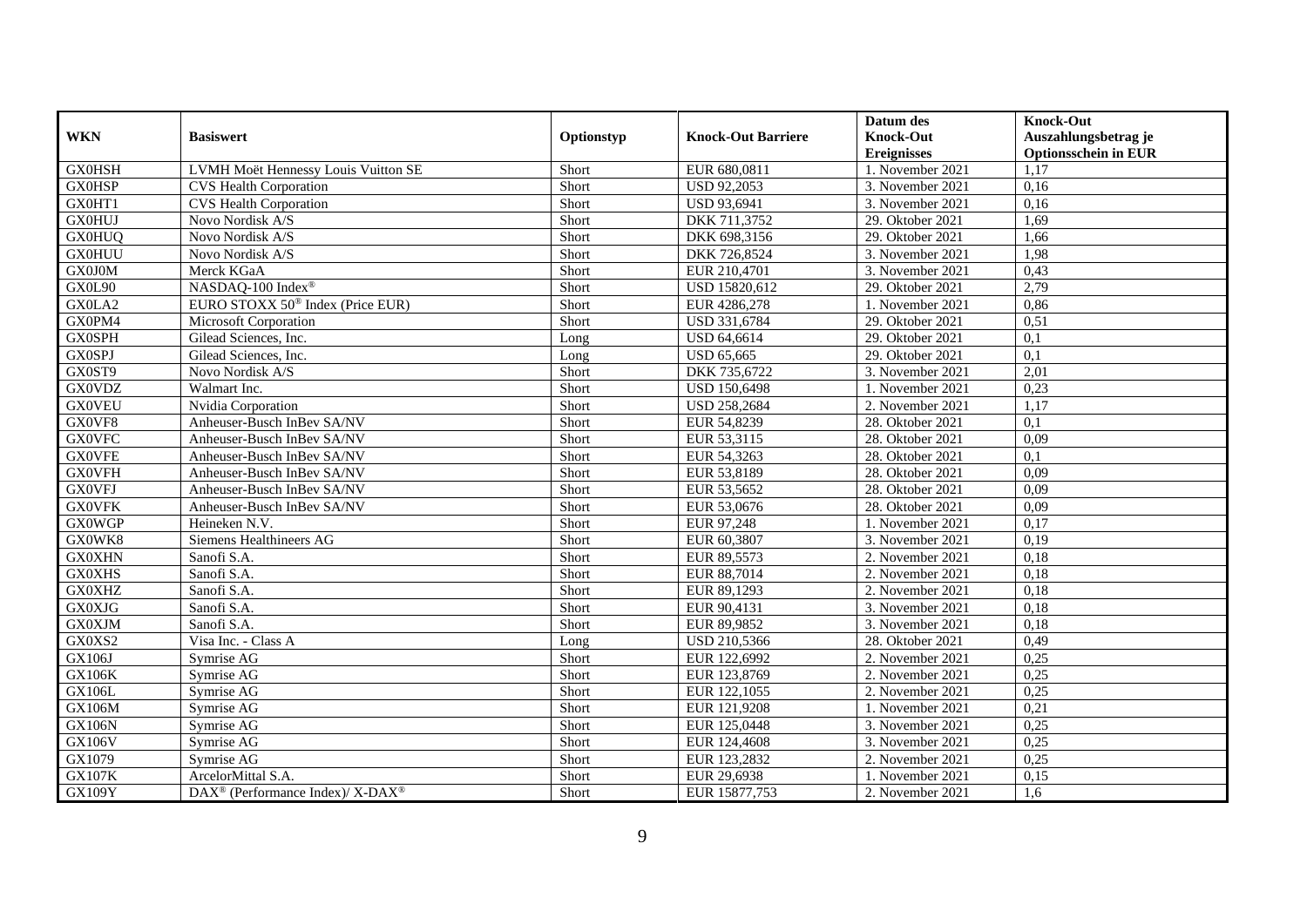|               |                                                                  |            |                           | Datum des          | <b>Knock-Out</b>            |
|---------------|------------------------------------------------------------------|------------|---------------------------|--------------------|-----------------------------|
| <b>WKN</b>    | <b>Basiswert</b>                                                 | Optionstyp | <b>Knock-Out Barriere</b> | <b>Knock-Out</b>   | Auszahlungsbetrag je        |
|               |                                                                  |            |                           | <b>Ereignisses</b> | <b>Optionsschein in EUR</b> |
| GX10A1        | $\overline{\text{DAX}^{\otimes}}$ (Performance Index)            | Short      | EUR 15869,959             | 2. November 2021   | 1.6                         |
| GX10AB        | $\text{DAX}^{\circledR}$ (Performance Index)/ X-DAX <sup>®</sup> | Short      | EUR 15869,959             | 2. November 2021   | 1,6                         |
| GX10D6        | Robinhood Markets Inc                                            | Long       | USD 34,3839               | 28. Oktober 2021   | 0,37                        |
| GX10ES        | Autodesk, Inc.                                                   | Short      | USD 315,4661              | 28. Oktober 2021   | 1,07                        |
| GX10F0        | Autodesk, Inc.                                                   | Short      | USD 316,9496              | 28. Oktober 2021   | 1,07                        |
| GX10F9        | Salesforce.com, Inc.                                             | Short      | USD 299,6631              | 29. Oktober 2021   | 0,73                        |
| GX10FC        | Autodesk, Inc.                                                   | Short      | USD 318,4426              | 29. Oktober 2021   | 1,08                        |
| GX10JV        | Puma SE                                                          | Short      | EUR 107,839374            | 28. Oktober 2021   | 0,19                        |
| GX12JC        | <b>SAP SE</b>                                                    | Short      | EUR 127,58                | 3. November 2021   | 0,26                        |
| GX12T7        | AbbVie Inc.                                                      | Short      | <b>USD 111,8612</b>       | 29. Oktober 2021   | 0,28                        |
| GX12TQ        | AbbVie Inc.                                                      | Short      | <b>USD 112,9433</b>       | 29. Oktober 2021   | 0,28                        |
| GX12TV        | AbbVie Inc.                                                      | Short      | USD 115,6486              | 1. November 2021   | 0,29                        |
| GX12TY        | AbbVie Inc.                                                      | Short      | USD 114,0254              | 29. Oktober 2021   | 0,29                        |
| GX12UC        | AbbVie Inc.                                                      | Short      | USD 113,4844              | 29. Oktober 2021   | 0,29                        |
| GX12V4        | AbbVie Inc.                                                      | Short      | <b>USD 116,5181</b>       | 2. November 2021   | 0,31                        |
| <b>GX12V8</b> | AbbVie Inc.                                                      | Short      | <b>USD 117,5886</b>       | 2. November 2021   | 0,31                        |
| GX12VG        | AbbVie Inc.                                                      | Short      | <b>USD 110,779</b>        | 29. Oktober 2021   | 0,28                        |
| GX12VJ        | AbbVie Inc.                                                      | Short      | <b>USD 112,4022</b>       | 29. Oktober 2021   | 0,28                        |
| GX12VX        | AbbVie Inc.                                                      | Short      | <b>USD 111,3201</b>       | 29. Oktober 2021   | 0,28                        |
| <b>GX12Z1</b> | AbbVie Inc.                                                      | Short      | USD 114,5665              | 29. Oktober 2021   | 0,29                        |
| <b>GX15A4</b> | AXA S.A.                                                         | Short      | EUR 24,5104               | 29. Oktober 2021   | 0,04                        |
| GX15BM        | Intuitive Surgical, Inc.                                         | Short      | USD 361,3567              | 29. Oktober 2021   | 0,27                        |
| GX15FC        | Covestro AG                                                      | Long       | EUR 54,4506               | 2. November 2021   | 0,16                        |
| GX15FD        | Covestro AG                                                      | Long       | EUR 54,1609               | 2. November 2021   | 0,16                        |
| GX15FY        | Infineon Technologies AG                                         | Short      | EUR 39,714                | 28. Oktober 2021   | 1,54                        |
| GX15GT        | Anheuser-Busch InBev SA/NV                                       | Short      | EUR 51,8539               | 28. Oktober 2021   | 0,09                        |
| GX15H5        | Anheuser-Busch InBev SA/NV                                       | Short      | EUR 52,3521               | 28. Oktober 2021   | 0,09                        |
| GX15H9        | Anheuser-Busch InBev SA/NV                                       | Short      | EUR 52,6061               | 28. Oktober 2021   | 0,09                        |
| GX15HB        | Anheuser-Busch InBev SA/NV                                       | Short      | EUR 52,1079               | 28. Oktober 2021   | 0,09                        |
| GX15JV        | <b>Bilfinger SE</b>                                              | Short      | EUR 31,4352               | 1. November 2021   | 0,12                        |
| GX15K2        | <b>Bilfinger SE</b>                                              | Short      | EUR 31,9416               | 1. November 2021   | 0,12                        |
| GX15L7        | QIAGEN N.V.                                                      | Short      | EUR 49,354                | 3. November 2021   | 0,15                        |
| GX17X0        | Heineken N.V.                                                    | Short      | EUR 94,5161               | 28. Oktober 2021   | 0,17                        |
| <b>GX181K</b> | Intuit Inc.                                                      | Short      | USD 621,8303              | 29. Oktober 2021   | 1,55                        |
| <b>GX182F</b> | Nestlé S.A.                                                      | Short      | CHF 121,9547              | 3. November 2021   | 0,23                        |
| <b>GX182K</b> | STMicroelectronics N.V.                                          | Short      | EUR 42,1343               | 3. November 2021   | 1,75                        |
| GX1832        | <b>CVS Health Corporation</b>                                    | Short      | <b>USD 89,3588</b>        | 29. Oktober 2021   | 0,15                        |
| <b>GX183U</b> | QIAGEN N.V.                                                      | Short      | EUR 48,864                | 29. Oktober 2021   | 0,14                        |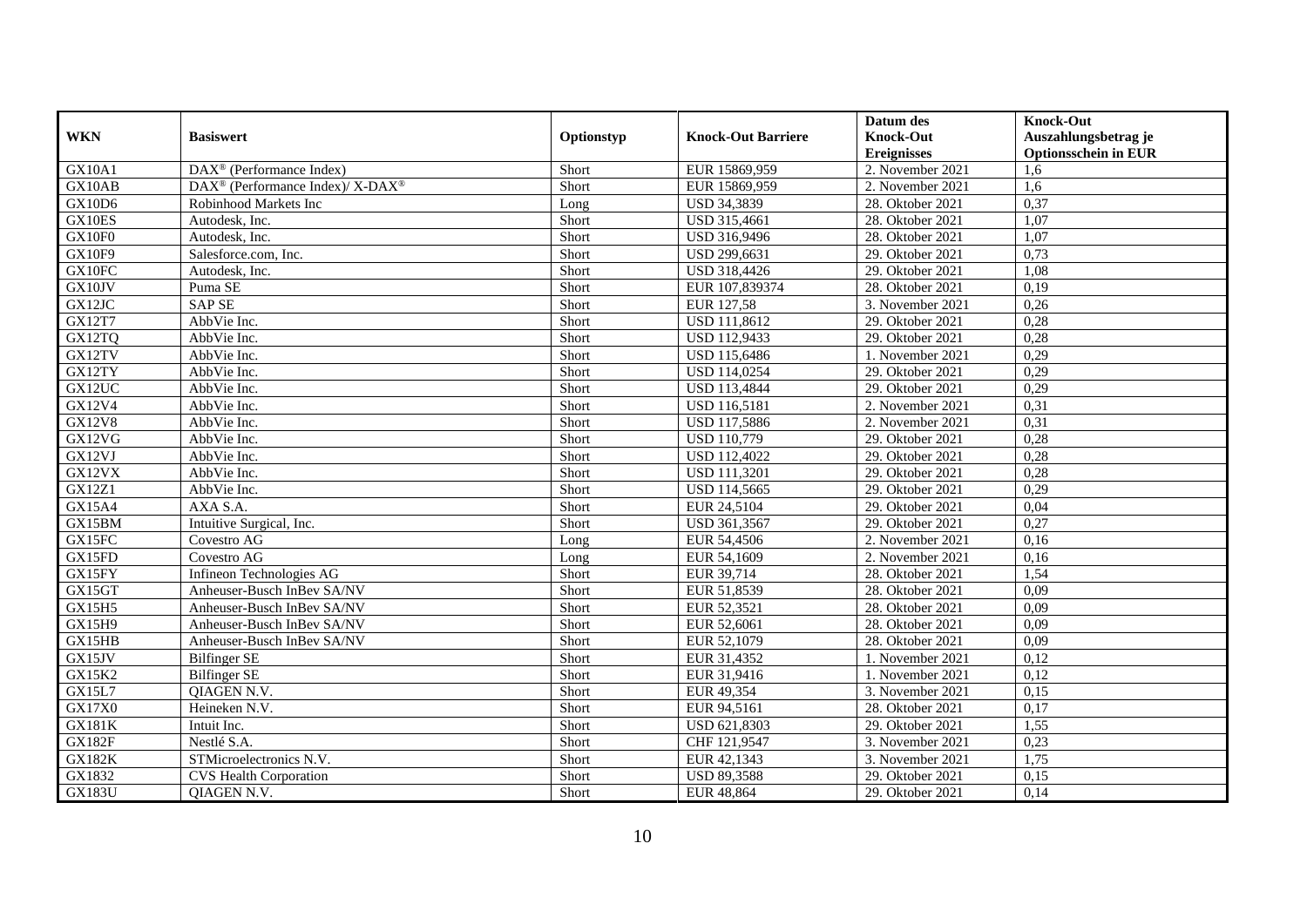|               |                                                                   |            |                           | Datum des          | <b>Knock-Out</b>            |
|---------------|-------------------------------------------------------------------|------------|---------------------------|--------------------|-----------------------------|
| <b>WKN</b>    | <b>Basiswert</b>                                                  | Optionstyp | <b>Knock-Out Barriere</b> | <b>Knock-Out</b>   | Auszahlungsbetrag je        |
|               |                                                                   |            |                           | <b>Ereignisses</b> | <b>Optionsschein in EUR</b> |
| <b>GX183W</b> | <b>QIAGEN N.V.</b>                                                | Short      | EUR 48,613                | 29. Oktober 2021   | 0,14                        |
| GX1842        | <b>CVS Health Corporation</b>                                     | Short      | <b>USD 95,1921</b>        | 3. November 2021   | 0,17                        |
| GX1848        | QIAGEN N.V.                                                       | Short      | EUR 48,371                | 29. Oktober 2021   | 0,14                        |
| GX184W        | QIAGEN N.V.                                                       | Short      | EUR 49,687                | 3. November 2021   | 0,15                        |
| GX19UZ        | <b>Bank of America Corporation</b>                                | Short      | <b>USD 48,6447</b>        | 3. November 2021   | 0,09                        |
| GX19VZ        | Match Group, Inc.                                                 | Long       | <b>USD 148,7967</b>       | 2. November 2021   | 0,61                        |
| GX19W2        | Nvidia Corporation                                                | Short      | <b>USD 254,7718</b>       | 29. Oktober 2021   | 1,09                        |
| <b>GX19W8</b> | Match Group, Inc.                                                 | Long       | USD 147,4962              | 2. November 2021   | 0,61                        |
| GX19YD        | <b>Costco Wholesale Corporation</b>                               | Short      | USD 492,6849              | 29. Oktober 2021   | 0,86                        |
| GX1A1Z        | NIO Inc                                                           | Short      | <b>USD 42,4704</b>        | 2. November 2021   | 4,99                        |
| GX1BC9        | DAX <sup>®</sup> (Performance Index)/X-DAX <sup>®</sup>           | Short      | EUR 15818,487             | 2. November 2021   | 1,6                         |
| <b>GX1BCD</b> | DAX <sup>®</sup> (Performance Index)                              | Short      | EUR 15841,874             | 2. November 2021   | 1,6                         |
| <b>GX1BCH</b> | DAX <sup>®</sup> (Performance Index)                              | Short      | EUR 15840,593             | 1. November 2021   | 1,16                        |
| <b>GX1BCK</b> | DAX <sup>®</sup> (Performance Index)/ X-DAX <sup>®</sup>          | Short      | EUR 15848,424             | 1. November 2021   | 1,16                        |
| GX1BD5        | $\text{DAX}^{\otimes}$ (Performance Index)                        | Short      | EUR 15857,472             | 2. November 2021   | 1,57                        |
| GX1BD8        | DAX <sup>®</sup> (Performance Index)/ X-DAX <sup>®</sup>          | Short      | EUR 15826,276             | 2. November 2021   | 1,6                         |
| GX1BDB        | DAX <sup>®</sup> (Performance Index)                              | Short      | EUR 15818,487             | 2. November 2021   | 1,29                        |
| GX1BDC        | $DAX^{\circledcirc}$ (Performance Index)/X-DAX <sup>®</sup>       | Short      | EUR 15849,693             | 2. November 2021   | 1.6                         |
| GX1BDQ        | DAX <sup>®</sup> (Performance Index)/ X-DAX <sup>®</sup>          | Short      | EUR 15841,874             | 2. November 2021   | 1,6                         |
| GX1BDT        | DAX <sup>®</sup> (Performance Index)                              | Short      | EUR 15848,424             | 1. November 2021   | 1,16                        |
| <b>GX1BDX</b> | $\text{DAX}^{\circledR}$ (Performance Index)/X-DAX <sup>®</sup>   | Short      | EUR 15834,085             | 2. November 2021   | 1,6                         |
| GX1BE1        | $\text{DAX}^{\textcircled{p}}$ (Performance Index)                | Short      | EUR 15826,276             | 2. November 2021   | 1,37                        |
| GX1BE8        | $\overline{\text{DAX}^{\otimes}}$ (Performance Index)             | Short      | EUR 15834,085             | 2. November 2021   | 1,6                         |
| GX1BE9        | DAX <sup>®</sup> (Performance Index)                              | Short      | EUR 15880,869             | 2. November 2021   | 1,6                         |
| GX1BEA        | DAX <sup>®</sup> (Performance Index)/ X-DAX <sup>®</sup>          | Short      | EUR 15857,472             | 2. November 2021   | 1.6                         |
| <b>GX1BEJ</b> | $\text{DAX}^{\circledast}$ (Performance Index)/X-DAX <sup>®</sup> | Short      | EUR 15810,708             | 2. November 2021   | 1,6                         |
| GX1BEX        | DAX <sup>®</sup> (Performance Index)                              | Short      | EUR 15810,708             | 2. November 2021   | 1,21                        |
| GX1BPP        | Costco Wholesale Corporation                                      | Short      | USD 496,9028              | 2. November 2021   | 0,87                        |
| <b>GX1BQY</b> | <b>Costco Wholesale Corporation</b>                               | Short      | <b>USD 502,9572</b>       | 3. November 2021   | 0,88                        |
| GX1BRA        | <b>Costco Wholesale Corporation</b>                               | Short      | USD 499,7496              | 3. November 2021   | 0,88                        |
| GX1BT6        | QIAGEN N.V.                                                       | Short      | EUR 47,792                | 29. Oktober 2021   | 0,13                        |
| GX1BTC        | QIAGEN N.V.                                                       | Short      | EUR 49,175                | 29. Oktober 2021   | 0,14                        |
| <b>GX1BTD</b> | <b>OIAGEN N.V.</b>                                                | Short      | EUR 48,024                | 29. Oktober 2021   | 0,13                        |
| <b>GX1BUH</b> | Siemens Energy AG                                                 | Short      | EUR 24,9843               | 28. Oktober 2021   | 0,1                         |
| <b>GX1BUP</b> | Siemens Energy AG                                                 | Short      | EUR 25,0992               | 28. Oktober 2021   | 0,1                         |
| GX1BV5        | <b>SAP SE</b>                                                     | Short      | EUR 126,3224              | 2. November 2021   | 0,26                        |
| GX1BW5        | Siemens Energy AG                                                 | Short      | EUR 25,2141               | 28. Oktober 2021   | 0,1                         |
| <b>GX1BWC</b> | SAP SE                                                            | Short      | EUR 126,936               | 2. November 2021   | 0,26                        |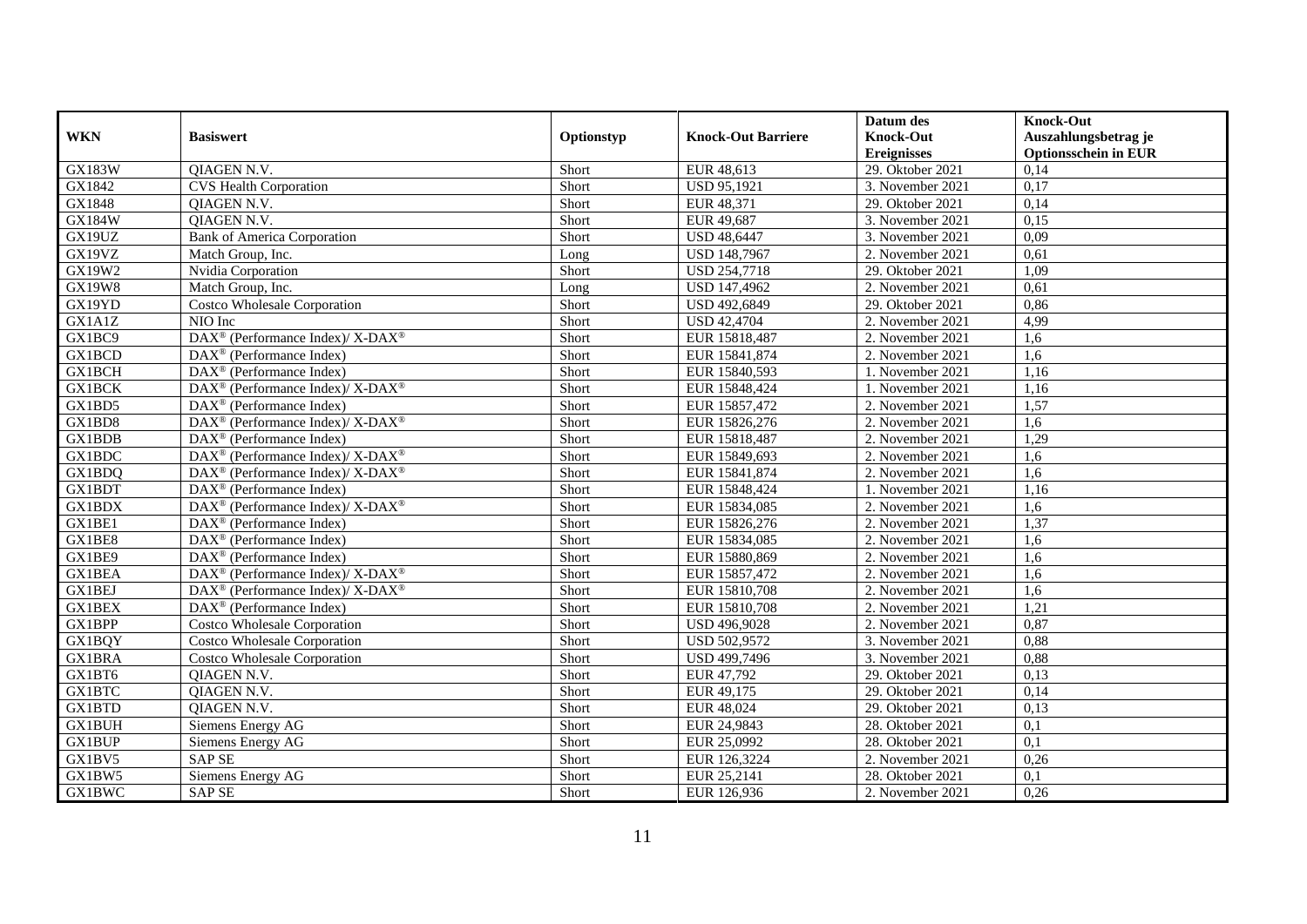|               |                                                                    |            |                           | Datum des          | <b>Knock-Out</b>            |
|---------------|--------------------------------------------------------------------|------------|---------------------------|--------------------|-----------------------------|
| <b>WKN</b>    | <b>Basiswert</b>                                                   | Optionstyp | <b>Knock-Out Barriere</b> | <b>Knock-Out</b>   | Auszahlungsbetrag je        |
|               |                                                                    |            |                           | <b>Ereignisses</b> | <b>Optionsschein in EUR</b> |
| <b>GX1BYJ</b> | Cancom SE                                                          | Short      | EUR 60,9813               | 1. November 2021   | 0,24                        |
| <b>GX1BYU</b> | NIKE, Inc.                                                         | Short      | <b>USD 170,7019</b>       | 3. November 2021   | 0,3                         |
| GX1BZ6        | NIKE, Inc.                                                         | Short      | USD 169,7757              | 3. November 2021   | 0,3                         |
| GX1BZ8        | NIKE, Inc.                                                         | Short      | USD 167,4429              | 29. Oktober 2021   | 0,26                        |
| <b>GX1BZJ</b> | NIKE, Inc.                                                         | Short      | <b>USD 168,8495</b>       | 3. November 2021   | 0,3                         |
| GX1BZL        | NIKE, Inc.                                                         | Short      | <b>USD 166,5141</b>       | 29. Oktober 2021   | 0,26                        |
| GX1BZV        | NIKE, Inc.                                                         | Short      | USD 171,6378              | 3. November 2021   | 0,3                         |
| GX1C0M        | <b>Broadcom</b> Inc                                                | Short      | USD 542,1369              | 3. November 2021   | 1,44                        |
| GX1C0N        | NIKE, Inc.                                                         | Short      | USD 168,3814              | 1. November 2021   | 0,26                        |
| GX1C0P        | NIKE, Inc.                                                         | Short      | <b>USD 172,5738</b>       | 3. November 2021   | 0,3                         |
| <b>GX1EZP</b> | Evonik Industries AG                                               | Short      | EUR 28,5033               | 3. November 2021   | 0,06                        |
| GX1F3F        | $\overline{\text{DAX}^{\otimes}}$ (Performance Index)              | Short      | EUR 15795,722             | 1. November 2021   | 0,94                        |
| GX1F3J        | $\text{DAX}^{\textcircled{n}}$ (Performance Index)                 | Short      | EUR 15818,969             | 1. November 2021   | 1,15                        |
| GX1F3K        | DAX <sup>®</sup> (Performance Index)                               | Short      | EUR 15826,704             | 1. November 2021   | 1,16                        |
| GX1F4S        | $\text{DAX}^{\circledast}$ (Performance Index)                     | Short      | EUR 15811,203             | 1. November 2021   | 1,1                         |
| GX1F51        | $\text{DAX}^{\circledast}$ (Performance Index)/ X-DAX <sup>®</sup> | Short      | EUR 15834,4               | 1. November 2021   | 1,16                        |
| <b>GX1F52</b> | DAX <sup>®</sup> (Performance Index)/ X-DAX <sup>®</sup>           | Short      | EUR 15787,977             | 1. November 2021   | 1,15                        |
| GX1F53        | $DAX^{\circledcirc}$ (Performance Index)/X-DAX <sup>®</sup>        | Short      | EUR 15818.969             | 1. November 2021   | 1.15                        |
| GX1F54        | DAX <sup>®</sup> (Performance Index)/ X-DAX <sup>®</sup>           | Short      | EUR 15803,448             | 1. November 2021   | 1,15                        |
| GX1F55        | DAX <sup>®</sup> (Performance Index)/ X-DAX <sup>®</sup>           | Short      | EUR 15826,704             | 1. November 2021   | 1,16                        |
| GX1F5Z        | $\text{DAX}^{\circledR}$ (Performance Index)/ X-DAX <sup>®</sup>   | Short      | EUR 15811,203             | 1. November 2021   | 1,15                        |
| GX1GQS        | NASDAQ-100 Index®                                                  | Short      | USD 16151,907             | 3. November 2021   | 2,83                        |
| <b>GX1GWL</b> | Apple Inc.                                                         | Short      | <b>USD 151,8337</b>       | 28. Oktober 2021   | 0,37                        |
| <b>GX1GWM</b> | Apple Inc.                                                         | Short      | <b>USD 152,5502</b>       | 28. Oktober 2021   | 0,38                        |
| GX1GWN        | Apple Inc.                                                         | Short      | USD 151,0979              | 28. Oktober 2021   | 0,37                        |
| GX1GXR        | Eckert & Ziegler Strahlen- und Medizintechnik AG                   | Short      | EUR 137,877               | 3. November 2021   | 0,57                        |
| GX1GXU        | Eckert & Ziegler Strahlen- und Medizintechnik AG                   | Short      | EUR 139,8437              | 3. November $2021$ | 0,58                        |
| GX1GYD        | Eckert & Ziegler Strahlen- und Medizintechnik AG                   | Short      | EUR 139,1849              | 3. November 2021   | 0,58                        |
| GX1H2L        | Pfizer Inc.                                                        | Short      | <b>USD 45,2978</b>        | 2. November 2021   | 0.08                        |
| GX1H2M        | Pfizer Inc.                                                        | Short      | <b>USD 45,5221</b>        | 2. November 2021   | 0.08                        |
| GX1H2N        | Pfizer Inc.                                                        | Short      | <b>USD 45,7367</b>        | 2. November 2021   | 0,08                        |
| GX1H2P        | Pfizer Inc.                                                        | Short      | <b>USD 45,9611</b>        | 2. November 2021   | 0,08                        |
| GX1H4D        | Infineon Technologies AG                                           | Short      | EUR 41,2141               | 2. November 2021   | 1,72                        |
| GX1H4N        | Heineken N.V.                                                      | Short      | EUR 95,4905               | 28. Oktober 2021   | 0,17                        |
| <b>GX1HNL</b> | Puma SE                                                            | Short      | EUR 107,12748146          | 28. Oktober 2021   | 0,19                        |
| GX1HPA        | MorphoSys AG                                                       | Short      | EUR 43,0996               | 3. November 2021   | 0,18                        |
| GX1HQG        | Merck KGaA                                                         | Short      | EUR 206,2872              | 1. November 2021   | 0,35                        |
| GX1HSP        | Intuitive Surgical, Inc.                                           | Short      | USD 352,3809              | 28. Oktober 2021   | 0,26                        |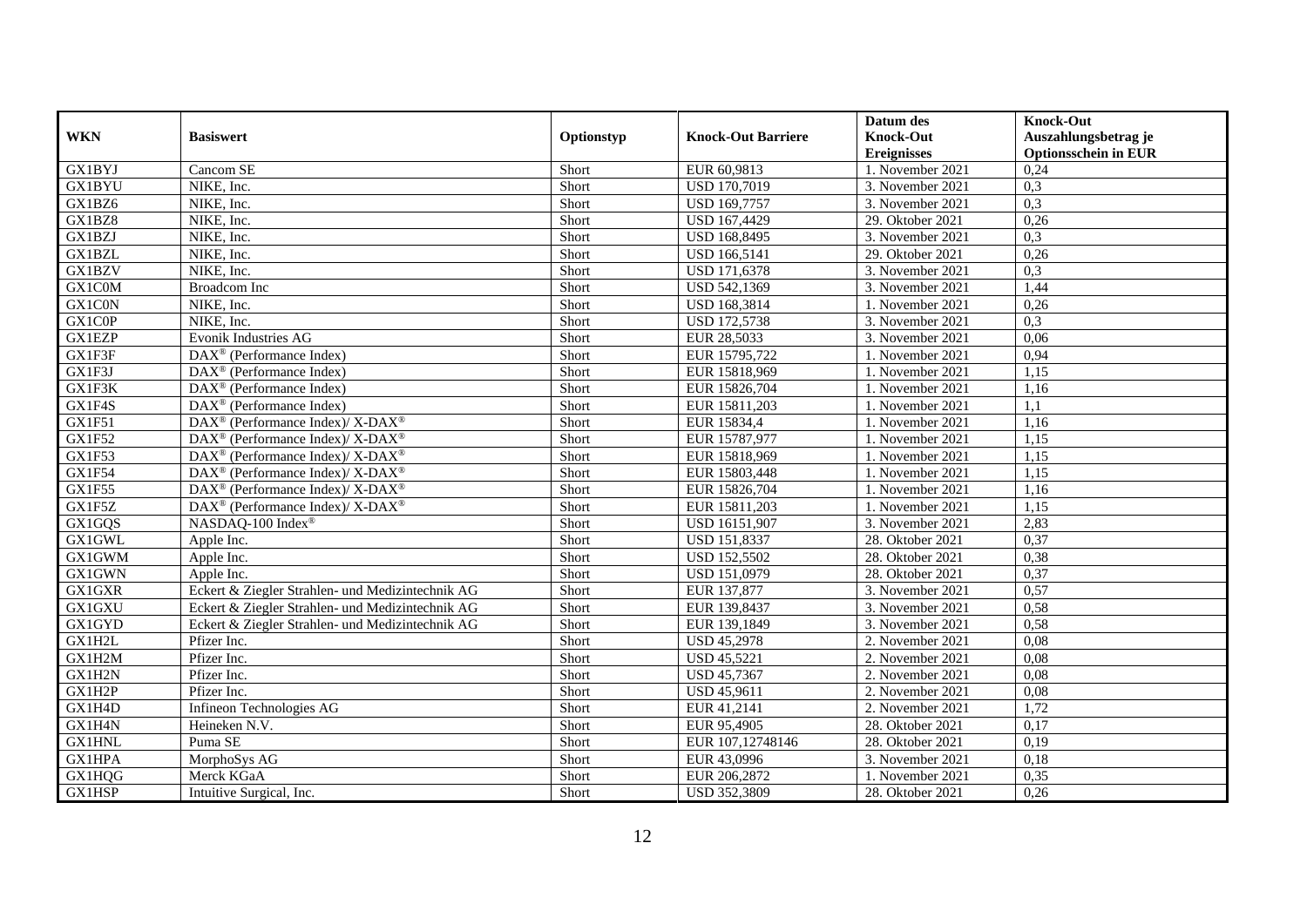|               |                                                  |            |                           | Datum des          | <b>Knock-Out</b>            |
|---------------|--------------------------------------------------|------------|---------------------------|--------------------|-----------------------------|
| <b>WKN</b>    | <b>Basiswert</b>                                 | Optionstyp | <b>Knock-Out Barriere</b> | <b>Knock-Out</b>   | Auszahlungsbetrag je        |
|               |                                                  |            |                           | <b>Ereignisses</b> | <b>Optionsschein in EUR</b> |
| <b>GX1HVZ</b> | Intuitive Surgical, Inc.                         | Short      | USD 354,0493              | 28. Oktober 2021   | 0,26                        |
| GX1HY1        | Salzgitter AG                                    | Short      | EUR 32,5824               | 29. Oktober 2021   | 0,12                        |
| <b>GX1HYB</b> | Salzgitter AG                                    | Short      | EUR 33,1184               | 1. November 2021   | 0,12                        |
| <b>GX1HZX</b> | Salzgitter AG                                    | Short      | EUR 32,8504               | 29. Oktober 2021   | 0,12                        |
| GX1J02        | Salzgitter AG                                    | Short      | EUR 32,3048               | 29. Oktober 2021   | 0,12                        |
| <b>GX1J08</b> | Johnson & Johnson                                | Short      | <b>USD 166,4786</b>       | 2. November 2021   | 0,29                        |
| GX1J14        | Salzgitter AG                                    | Short      | EUR 32,0368               | 29. Oktober 2021   | 0,12                        |
| <b>GX1KCL</b> | Infineon Technologies AG                         | Short      | EUR 40,4104               | 29. Oktober 2021   | 1,56                        |
| <b>GX1KDU</b> | Eckert & Ziegler Strahlen- und Medizintechnik AG | Short      | EUR 137,1156              | 3. November 2021   | 0,57                        |
| <b>GX1KJM</b> | MasterCard Incorporated                          | Long       | USD 330,4821              | 28. Oktober 2021   | 0,77                        |
| <b>GX1KJN</b> | MasterCard Incorporated                          | Long       | USD 329,5289              | 2. November 2021   | 0,83                        |
| <b>GX1KJR</b> | MasterCard Incorporated                          | Long       | <b>USD 327,7387</b>       | 2. November 2021   | 0,82                        |
| <b>GX1KKL</b> | Fresenius Medical Care AG & Co. KGaA             | Long       | EUR 57,9597               | 29. Oktober 2021   | 0,1                         |
| <b>GX1KLV</b> | Altria Group, Inc.                               | Long       | <b>USD 44,2649</b>        | 29. Oktober 2021   | 0,07                        |
| <b>GX1KLY</b> | Altria Group, Inc.                               | Long       | <b>USD 44,7963</b>        | 28. Oktober 2021   | 0,07                        |
| <b>GX1KNP</b> | Altria Group, Inc.                               | Long       | <b>USD 44,5306</b>        | 28. Oktober 2021   | 0,07                        |
| <b>GX1N18</b> | STMicroelectronics N.V.                          | Short      | EUR 41,7553               | 1. November 2021   | 1,6                         |
| GX1N1T        | STMicroelectronics N.V.                          | Short      | EUR 41,3433               | 28. Oktober 2021   | 1,61                        |
| GX1N2R        | STMicroelectronics N.V.                          | Short      | EUR 40,5384               | 28. Oktober 2021   | 1,57                        |
| GX1N36        | Roblox Corporation - Class A                     | Short      | USD 85,4671               | 29. Oktober 2021   | 0,53                        |
| GX1N3Y        | Enel S.p.A.                                      | Short      | EUR 7,2967                | 1. November 2021   | 0,13                        |
| <b>GX1NHF</b> | Infineon Technologies AG                         | Short      | EUR 39,9167               | 28. Oktober 2021   | 1,55                        |
| <b>GX1NHV</b> | adidas AG                                        | Short      | EUR 290,9536              | 3. November 2021   | 0,59                        |
| <b>GX1NHW</b> | adidas AG                                        | Short      | EUR 292,338               | 3. November 2021   | 0,59                        |
| GX1NJ0        | adidas AG                                        | Short      | EUR 295,1165              | 3. November 2021   | 0,6                         |
| GX1NJ3        | adidas AG                                        | Short      | EUR 293,7321              | 3. November 2021   | 0.6                         |
| <b>GX1NJR</b> | adidas AG                                        | Short      | EUR 289,5595              | 3. November 2021   | 0,59                        |
| <b>GX1NNG</b> | <b>QUALCOMM</b> Incorporated                     | Short      | <b>USD 138,2813</b>       | 3. November 2021   | 0,5                         |
| <b>GX1NNV</b> | Iberdrola S.A.                                   | Short      | EUR 10,2995               | 1. November 2021   | 0,18                        |
| GX1NP1        | Iberdrola S.A.                                   | Short      | EUR 10,2115               | 28. Oktober 2021   | 0,18                        |
| GX1NP2        | Iberdrola S.A.                                   | Short      | EUR 10,1235               | 28. Oktober 2021   | 0,18                        |
| <b>GX1NSE</b> | Pinterest, Inc.                                  | Long       | <b>USD 44,3516</b>        | 29. Oktober 2021   | 0,12                        |
| GX1Q2T        | <b>Uniper SE</b>                                 | Short      | EUR 39,0268               | 2. November 2021   | 0,12                        |
| GX1Q32        | ThyssenKrupp AG                                  | Short      | EUR 9,3332                | 1. November 2021   | 0,46                        |
| GX1Q3S        | ThyssenKrupp AG                                  | Short      | EUR 9,2383                | 1. November 2021   | 0,46                        |
| GX1Q4L        | ThyssenKrupp AG                                  | Short      | EUR 9,3711                | 1. November 2021   | 0,46                        |
| GX1Q4W        | ThyssenKrupp AG                                  | Short      | EUR 9,2857                | 1. November 2021   | 0,46                        |
| GX1Q69        | Cisco Systems, Inc.                              | Short      | <b>USD 57,5059</b>        | 2. November 2021   | 0,15                        |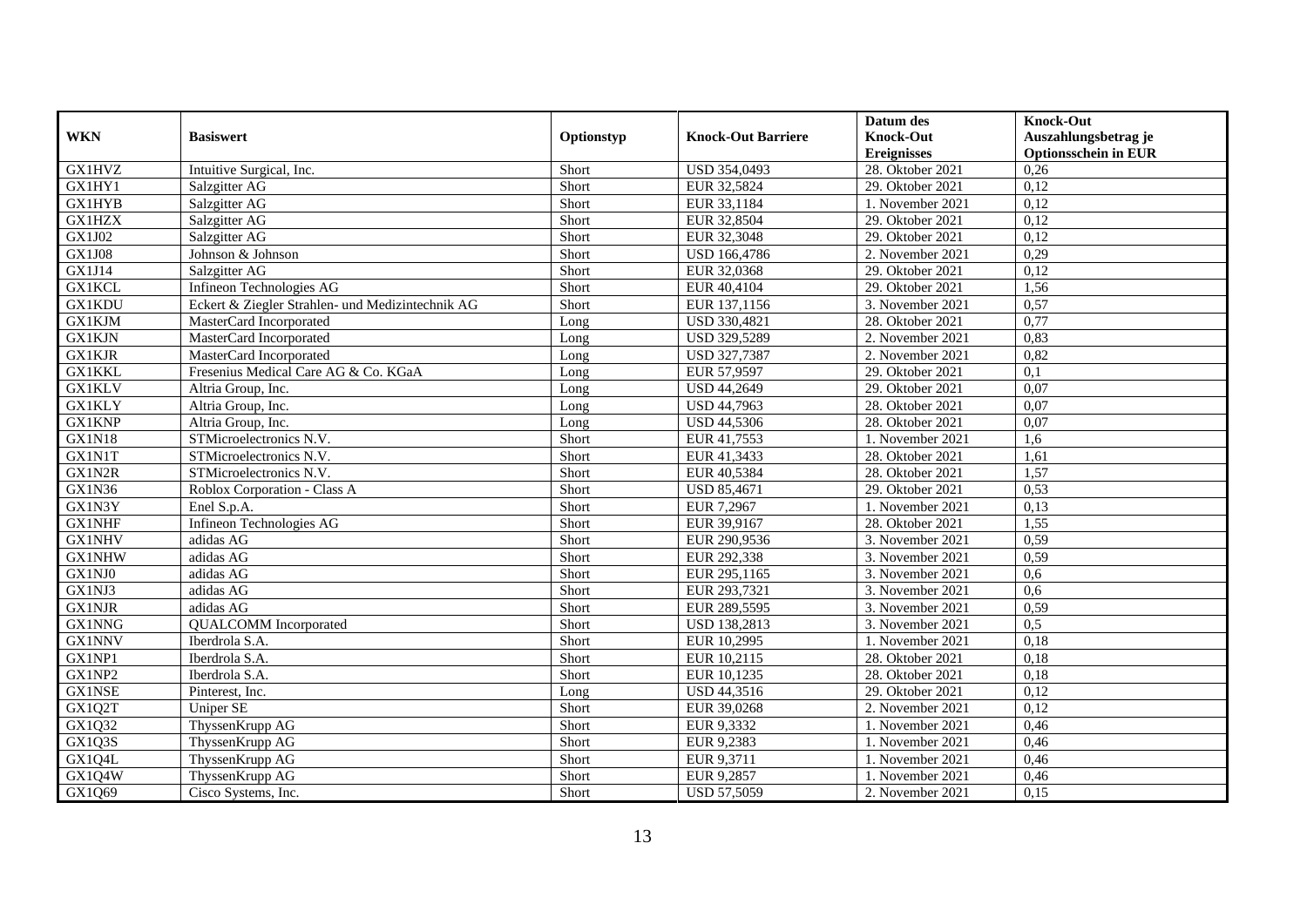|               |                           |            |                           | Datum des          | <b>Knock-Out</b>            |
|---------------|---------------------------|------------|---------------------------|--------------------|-----------------------------|
| <b>WKN</b>    | <b>Basiswert</b>          | Optionstyp | <b>Knock-Out Barriere</b> | <b>Knock-Out</b>   | Auszahlungsbetrag je        |
|               |                           |            |                           | <b>Ereignisses</b> | <b>Optionsschein in EUR</b> |
| GX1Q6A        | Cisco Systems, Inc.       | Short      | <b>USD 57,2354</b>        | 2. November 2021   | 0,15                        |
| GX1Q6D        | Cisco Systems, Inc.       | Short      | <b>USD 56,9553</b>        | 2. November 2021   | 0,15                        |
| GX1Q7V        | Cisco Systems, Inc.       | Short      | <b>USD 57,7861</b>        | 2. November 2021   | 0,15                        |
| GX1Q7Z        | Heineken N.V.             | Short      | EUR 96,3674               | 28. Oktober 2021   | 0,17                        |
| GX1QA6        | ENI S.p.A.                | Short      | EUR 12,5828               | 1. November 2021   | 0,22                        |
| GX1QCU        | Enel S.p.A.               | Short      | EUR 7,3677                | 1. November 2021   | 0,13                        |
| GX1T5U        | <b>BASF SE</b>            | Long       | EUR 61,6859               | 2. November 2021   | 0,12                        |
| <b>GX1TAS</b> | Amazon.com, Inc.          | Short      | USD 3463,1026             | 28. Oktober 2021   | 0,85                        |
| <b>GX1TCT</b> | Air Liquide SA            | Short      | EUR 145,6986              | 2. November 2021   | 0,3                         |
| GX1TD2        | Air Liquide SA            | Short      | EUR 146,4009              | 2. November 2021   | 0,3                         |
| GX1TD5        | Air Liquide SA            | Short      | EUR 147,1031              | 3. November 2021   | 0,3                         |
| <b>GX1TDG</b> | Air Liquide SA            | Short      | EUR 147,8054              | 3. November 2021   | 0,3                         |
| <b>GX1VWZ</b> | Vale S.A.                 | Long       | <b>USD 12,5411</b>        | 2. November 2021   | 0,51                        |
| <b>GX1VYB</b> | Sanofi S.A.               | Short      | EUR 87,865                | 1. November 2021   | 0,15                        |
| <b>GX1VYK</b> | Sanofi S.A.               | Short      | EUR 87,0625               | 1. November 2021   | 0,15                        |
| <b>GX1ZGF</b> | <b>Bechtle AG</b>         | Short      | EUR 66,502                | 3. November 2021   | 0,2                         |
| <b>GX1ZGH</b> | Bechtle AG                | Short      | EUR 65,585                | 2. November 2021   | 0,2                         |
| GX1ZH3        | <b>Bechtle AG</b>         | Short      | EUR 65.894                | 2. November 2021   | 0,2                         |
| <b>GX1ZKV</b> | Uber Technologies, Inc.   | Long       | <b>USD 42,595</b>         | 2. November 2021   | 0,21                        |
| <b>GX1ZKX</b> | Uber Technologies, Inc.   | Long       | <b>USD 42,926</b>         | 2. November 2021   | 0,21                        |
| GX1ZL4        | Uber Technologies, Inc.   | Long       | <b>USD 43,2249</b>        | 2. November 2021   | 0,21                        |
| GX1ZL5        | Uber Technologies, Inc.   | Long       | <b>USD 43,8684</b>        | 29. Oktober 2021   | 0,2                         |
| <b>GX1ZLC</b> | Uber Technologies, Inc.   | Long       | <b>USD 43,5131</b>        | 2. November 2021   | 0,21                        |
| GX1ZM2        | Activision Blizzard, Inc. | Long       | <b>USD 68,4658</b>        | 3. November 2021   | 0,23                        |
| GX1ZM4        | Activision Blizzard, Inc. | Long       | USD 69,2279               | 3. November 2021   | 0,23                        |
| GX1ZM5        | Uber Technologies, Inc.   | Long       | <b>USD 43,5817</b>        | 29. Oktober 2021   | 0,2                         |
| GX1ZM6        | Activision Blizzard, Inc. | Long       | USD 69,9901               | 3. November 2021   | 0,23                        |
| GX1ZM7        | Activision Blizzard, Inc. | Long       | <b>USD 72,6627</b>        | 3. November 2021   | 0,24                        |
| GX1ZM9        | Activision Blizzard, Inc. | Long       | <b>USD 70,3763</b>        | 3. November 2021   | 0,23                        |
| <b>GX1ZMH</b> | Activision Blizzard, Inc. | Long       | USD 67,0355               | 3. November 2021   | 0,22                        |
| <b>GX1ZNK</b> | Activision Blizzard, Inc. | Long       | <b>USD 68,8417</b>        | 3. November 2021   | 0,23                        |
| GX20PN        | Visa Inc. - Class A       | Long       | <b>USD 209,037</b>        | 2. November 2021   | 0,52                        |
| <b>GX215D</b> | Rheinmetall AG            | Long       | EUR 80,7671               | 28. Oktober 2021   | 0,22                        |
| GX215G        | Rheinmetall AG            | Long       | EUR 80,3445               | 28. Oktober 2021   | 0,22                        |
| GX2161        | Rheinmetall AG            | Long       | EUR 81,6122               | 28. Oktober 2021   | 0,22                        |
| GX2171        | Rheinmetall AG            | Long       | EUR 81,1896               | 28. Oktober 2021   | 0,22                        |
| GX22XF        | L'Oréal S.A.              | Short      | EUR 400,2343              | 1. November 2021   | 0,69                        |
| GX22XX        | L'Oréal S.A.              | Short      | EUR 394,6717              | 29. Oktober 2021   | 0,69                        |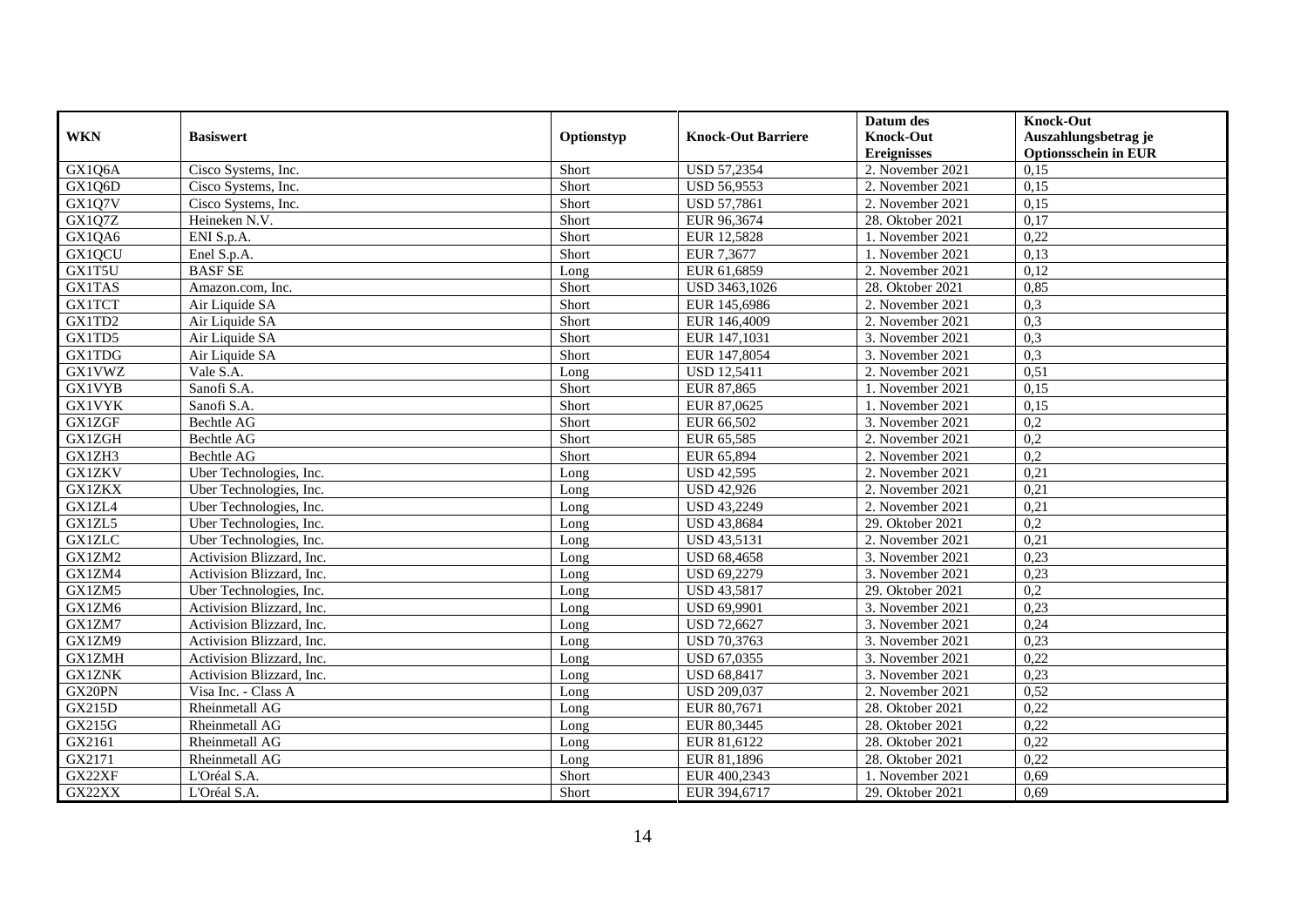|               |                             |            |                           | Datum des          | <b>Knock-Out</b>            |
|---------------|-----------------------------|------------|---------------------------|--------------------|-----------------------------|
| <b>WKN</b>    | <b>Basiswert</b>            | Optionstyp | <b>Knock-Out Barriere</b> | <b>Knock-Out</b>   | Auszahlungsbetrag je        |
|               |                             |            |                           | <b>Ereignisses</b> | <b>Optionsschein in EUR</b> |
| GX22YA        | L'Oréal S.A.                | Short      | EUR 398,3736              | 1. November 2021   | 0,68                        |
| GX22Z4        | L'Oréal S.A.                | Short      | EUR 396,5325              | 1. November 2021   | 0,68                        |
| GX22Z6        | <b>BNP</b> Paribas S.A.     | Short      | EUR 59,4553               | 1. November 2021   | 0,1                         |
| GX22ZQ        | L'Oréal S.A.                | Short      | EUR 400,7786              | 3. November 2021   | 0,81                        |
| GX23PU        | Pernod Ricard SA            | Short      | EUR 201,8046              | 2. November 2021   | 0,41                        |
| GX23S9        | Salesforce.com, Inc.        | Short      | USD 302,0782              | 1. November 2021   | 0,74                        |
| GX23SJ        | Salesforce.com, Inc.        | Short      | USD 303,4451              | 1. November 2021   | 0,74                        |
| GX23TQ        | HelloFresh SE               | Short      | EUR 85,209                | 2. November 2021   | 0,64                        |
| GX23TS        | HelloFresh SE               | Short      | EUR 86,3918               | 3. November 2021   | 0,65                        |
| GX23TT        | HelloFresh SE               | Short      | EUR 85,6064               | 2. November 2021   | 0,64                        |
| GX23TU        | HelloFresh SE               | Short      | EUR 87,3251               | 3. November 2021   | 0,66                        |
| GX23TV        | HelloFresh SE               | Short      | EUR 86,8354               | 3. November 2021   | 0,65                        |
| GX23TY        | HelloFresh SE               | Short      | EUR 87,8796               | 3. November 2021   | 0,66                        |
| <b>GX23U0</b> | Pernod Ricard SA            | Short      | EUR 203,1029              | 3. November 2021   | 0,41                        |
| GX23U3        | HelloFresh SE               | Short      | EUR 85,9945               | 2. November 2021   | 0,65                        |
| GX23UK        | HelloFresh SE               | Short      | EUR 84,8209               | 2. November 2021   | 0,64                        |
| GX23WS        | Hochtief Aktiengesellschaft | Long       | EUR 67,0819               | 29. Oktober 2021   | 0,18                        |
| GX23WT        | Hochtief Aktiengesellschaft | Long       | EUR 66,7211               | 29. Oktober 2021   | 0,17                        |
| GX23XB        | Hochtief Aktiengesellschaft | Long       | EUR 66,2458               | 2. November 2021   | 0,19                        |
| GX23YG        | Hochtief Aktiengesellschaft | Long       | EUR 66,3707               | 29. Oktober 2021   | 0,17                        |
| GX2524        | Sartorius AG                | Short      | EUR 585,7182              | 3. November 2021   | 1,8                         |
| <b>GX252E</b> | Sartorius AG                | Short      | EUR 572,4126              | 2. November 2021   | 1,77                        |
| <b>GX252J</b> | Sartorius AG                | Short      | EUR 575,0795              | 2. November 2021   | 1,78                        |
| <b>GX252L</b> | Sartorius AG                | Short      | EUR 583,0513              | 3. November 2021   | 1,8                         |
| <b>GX252M</b> | Sartorius AG                | Short      | EUR 580,4134              | 3. November 2021   | 1,79                        |
| <b>GX252R</b> | Sartorius AG                | Short      | EUR 577,7271              | 3. November 2021   | 1,78                        |
| GX2536        | $K\text{+}S$ AG             | Short      | EUR 14,7162               | 28. Oktober 2021   | 0,41                        |
| <b>GX253D</b> | adidas AG                   | Short      | EUR 286,6723              | 2. November 2021   | 0,59                        |
| GX253E        | $K+SAG$                     | Short      | EUR 15,3734               | 3. November 2021   | 0,47                        |
| GX253H        | $K+SAG$                     | Short      | EUR 15,0943               | 29. Oktober 2021   | 0,42                        |
| GX253P        | adidas AG                   | Short      | EUR 288,0293              | 3. November 2021   | 0,58                        |
| <b>GX253R</b> | adidas AG                   | Short      | EUR 286,2428              | 1. November 2021   | 0,49                        |
| GX253V        | $K+SAG$                     | Short      | EUR 14,8519               | 29. Oktober 2021   | 0,42                        |
| GX253Y        | adidas AG                   | Short      | EUR 283,5101              | 28. Oktober 2021   | 0,5                         |
| GX253Z        | adidas AG                   | Short      | EUR 284,8814              | 28. Oktober 2021   | 0,5                         |
| <b>GX257A</b> | $K+SAG$                     | Short      | EUR 14,7841               | 28. Oktober 2021   | 0,42                        |
| <b>GX257M</b> | Zalando SE                  | Short      | EUR 82,7873               | 2. November 2021   | 0,34                        |
| <b>GX257U</b> | Zalando SE                  | Short      | EUR 83,5711               | 2. November 2021   | 0,35                        |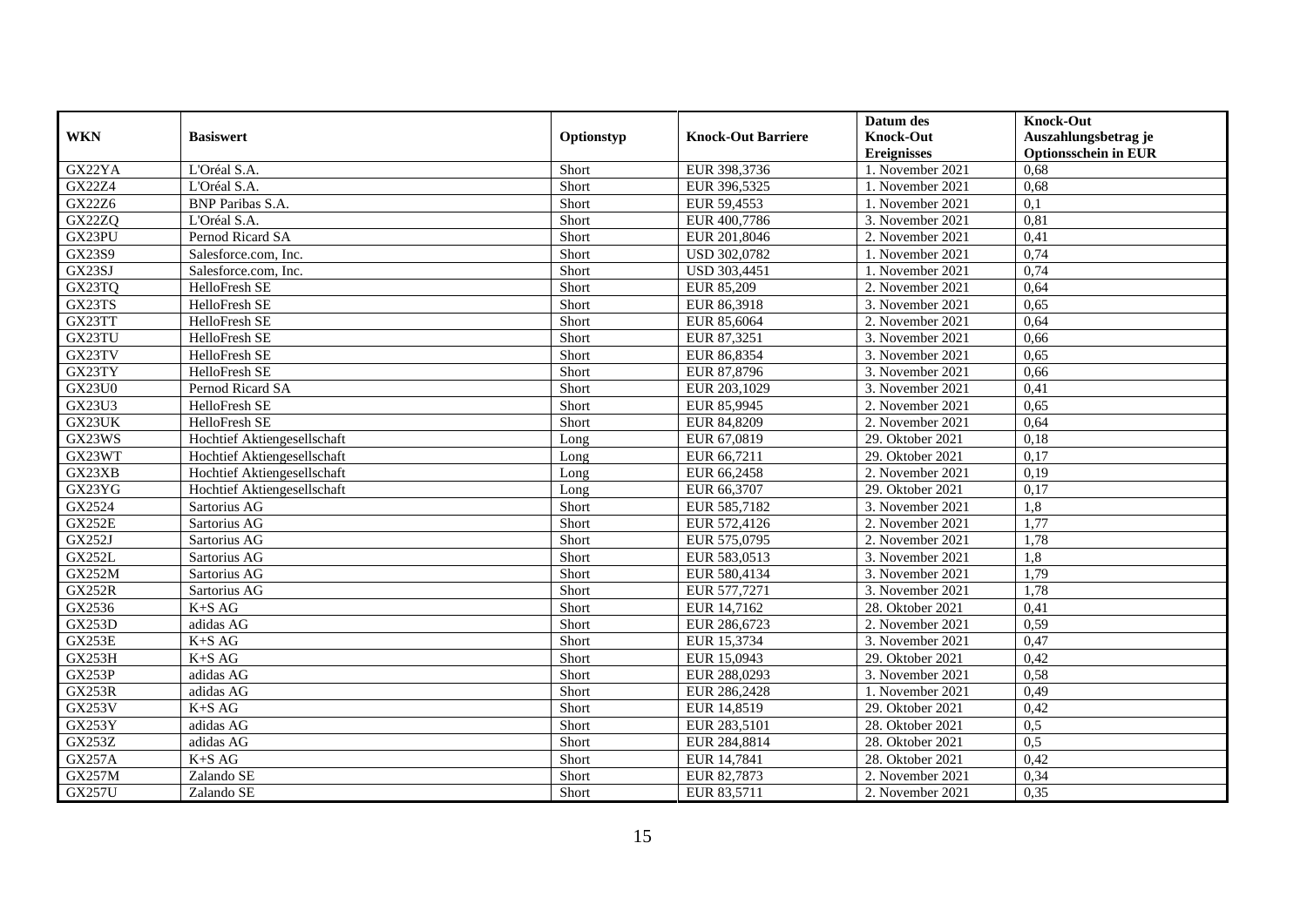|               |                                         |            |                           | Datum des          | <b>Knock-Out</b>            |
|---------------|-----------------------------------------|------------|---------------------------|--------------------|-----------------------------|
| <b>WKN</b>    | <b>Basiswert</b>                        | Optionstyp | <b>Knock-Out Barriere</b> | <b>Knock-Out</b>   | Auszahlungsbetrag je        |
|               |                                         |            |                           | <b>Ereignisses</b> | <b>Optionsschein in EUR</b> |
| GX2581        | Zalando SE                              | Short      | EUR 83,1792               | 2. November 2021   | 0,35                        |
| <b>GX258C</b> | Zalando SE                              | Short      | EUR 83,9726               | 2. November 2021   | 0,35                        |
| <b>GX278T</b> | ASML Holding N.V.                       | Short      | EUR 696,4447              | 28. Oktober 2021   | 1,23                        |
| <b>GX278U</b> | ASML Holding N.V.                       | Short      | EUR 699,687               | 28. Oktober 2021   | 1,23                        |
| <b>GX278W</b> | ASML Holding N.V.                       | Short      | EUR 705,3859              | 2. November 2021   | 1,44                        |
| <b>GX278X</b> | ASML Holding N.V.                       | Short      | EUR 706,2206              | 28. Oktober 2021   | 1,25                        |
| GX279G        | ASML Holding N.V.                       | Short      | EUR 702,9489              | 28. Oktober 2021   | 1,24                        |
| <b>GX279T</b> | Vale S.A.                               | Long       | <b>USD 12,6386</b>        | 1. November 2021   | 0,48                        |
| <b>GX279Y</b> | Siemens AG                              | Short      | EUR 144,1481              | 2. November 2021   | 0,29                        |
| <b>GX27A8</b> | Siemens AG                              | Short      | EUR 144,8511              | 2. November 2021   | 0,3                         |
| <b>GX295H</b> | HelloFresh SE                           | Short      | EUR 83,915                | 2. November 2021   | 0,63                        |
| GX2974        | Activision Blizzard, Inc.               | Long       | <b>USD 73,8332</b>        | 3. November 2021   | 0,24                        |
| <b>GX297L</b> | Activision Blizzard, Inc.               | Long       | <b>USD 74,647</b>         | 3. November 2021   | 0,25                        |
| <b>GX297U</b> | Activision Blizzard, Inc.               | Long       | <b>USD 74,2401</b>        | 3. November 2021   | 0,25                        |
| GX297X        | Activision Blizzard, Inc.               | Long       | <b>USD 73,4263</b>        | 3. November 2021   | 0,24                        |
| <b>GX299V</b> | Carl-Zeiss Meditec AG                   | Short      | EUR 181,105               | 3. November 2021   | 0,75                        |
| GX29AG        | Carl-Zeiss Meditec AG                   | Short      | EUR 175,085               | 28. Oktober 2021   | 0,67                        |
| GX29AP        | Carl-Zeiss Meditec AG                   | Short      | EUR 175,881               | 28. Oktober 2021   | 0.68                        |
| GX29AQ        | Carl-Zeiss Meditec AG                   | Short      | EUR 177,503               | 1. November 2021   | 0,67                        |
| GX29AU        | Carl-Zeiss Meditec AG                   | Short      | EUR 178,734               | 2. November 2021   | 0,74                        |
| GX29BU        | Mondelez International Inc.             | Short      | USD 62,9967               | 3. November 2021   | 0,11                        |
| GX29FX        | TecDAX <sup>®</sup> (Performance Index) | Short      | EUR 3903,959              | 3. November 2021   | 0,79                        |
| GX29G0        | TecDAX <sup>®</sup> (Performance Index) | Short      | EUR 3889,422              | 2. November 2021   | 0,79                        |
| GX29G4        | TecDAX <sup>®</sup> (Performance Index) | Short      | EUR 3933,178              | 3. November 2021   | $\overline{0,8}$            |
| GX29G8        | TecDAX <sup>®</sup> (Performance Index) | Short      | EUR 3867,599              | 2. November 2021   | 0,79                        |
| GX29GB        | TecDAX <sup>®</sup> (Performance Index) | Short      | EUR 3896,837              | 2. November 2021   | 0,8                         |
| GX29GF        | TecDAX <sup>®</sup> (Performance Index) | Short      | EUR 3914,91               | 3. November 2021   | 0,79                        |
| GX29GH        | TecDAX <sup>®</sup> (Performance Index) | Short      | EUR 3925,939              | 3. November 2021   | 0,8                         |
| GX29GL        | TecDAX <sup>®</sup> (Performance Index) | Short      | EUR 3878,54               | 2. November 2021   | 0,79                        |
| GX29GN        | TecDAX <sup>®</sup> (Performance Index) | Short      | EUR 3936,939              | 3. November 2021   | $\overline{0.8}$            |
| GX29GT        | TecDAX <sup>®</sup> (Performance Index) | Short      | EUR 3882,106              | 2. November 2021   | 0,79                        |
| <b>GX29H8</b> | TecDAX <sup>®</sup> (Performance Index) | Short      | EUR 3918,632              | 3. November 2021   | 0,8                         |
| GX29HF        | TecDAX <sup>®</sup> (Performance Index) | Short      | EUR 3871,272              | 2. November 2021   | 0,79                        |
| GX29HH        | TecDAX <sup>®</sup> (Performance Index) | Short      | EUR 3907,769              | 3. November 2021   | 0,74                        |
| GX29HJ        | TecDAX <sup>®</sup> (Performance Index) | Short      | EUR 3874,925              | 2. November 2021   | 0,79                        |
| GX29HP        | TecDAX <sup>®</sup> (Performance Index) | Short      | EUR 3911,295              | 3. November 2021   | 0,79                        |
| GX29HS        | TecDAX <sup>®</sup> (Performance Index) | Short      | EUR 3929,504              | 3. November 2021   | 0,8                         |
| GX29HX        | TecDAX <sup>®</sup> (Performance Index) | Short      | EUR 3900,442              | 3. November 2021   | 0,79                        |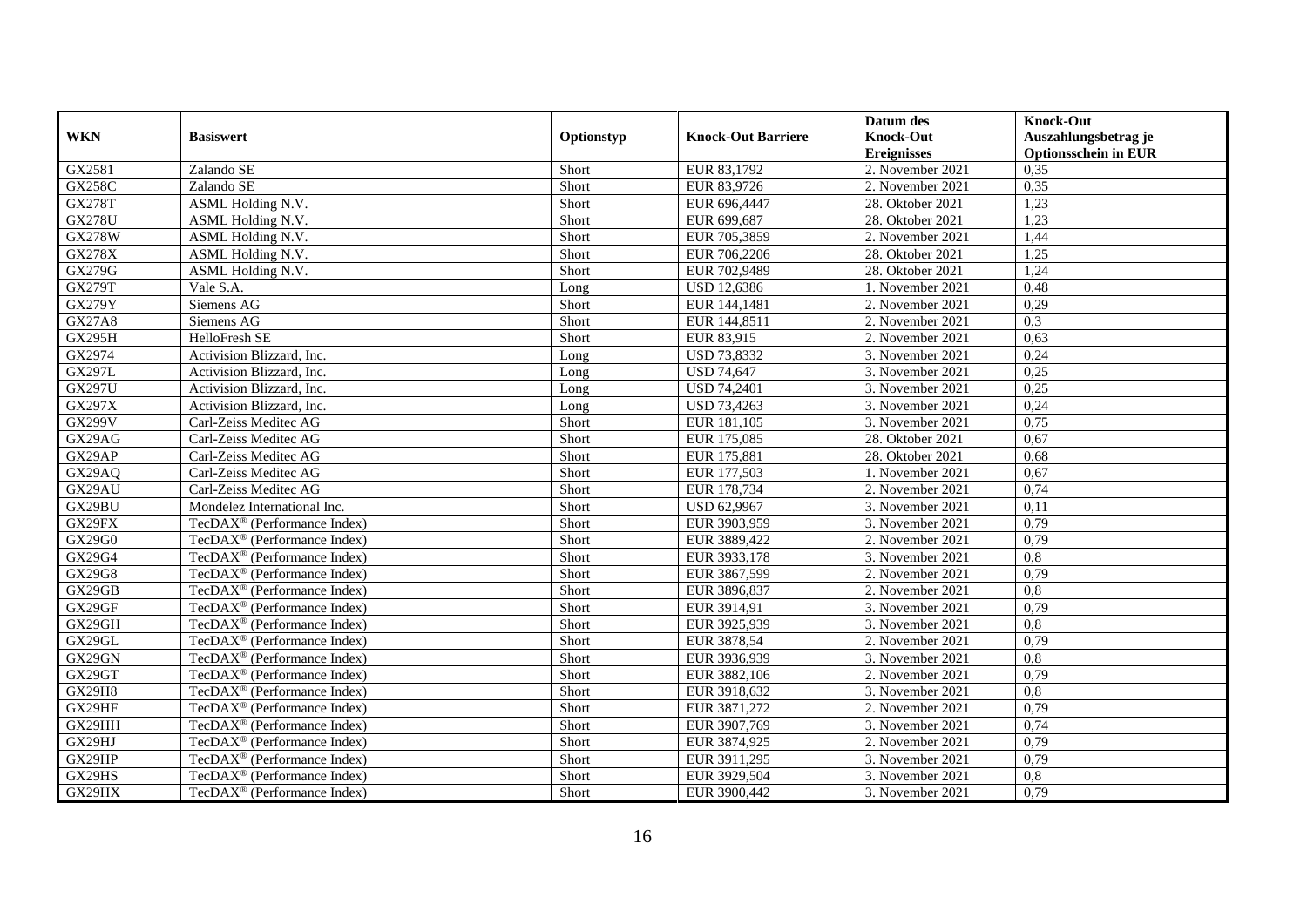|               |                                                            |            |                           | Datum des          | <b>Knock-Out</b>            |
|---------------|------------------------------------------------------------|------------|---------------------------|--------------------|-----------------------------|
| <b>WKN</b>    | <b>Basiswert</b>                                           | Optionstyp | <b>Knock-Out Barriere</b> | <b>Knock-Out</b>   | Auszahlungsbetrag je        |
|               |                                                            |            |                           | <b>Ereignisses</b> | <b>Optionsschein in EUR</b> |
| GX29HZ        | TecDAX <sup>®</sup> (Performance Index)                    | Short      | EUR 3864,033              | 2. November 2021   | 0,79                        |
| GX29J9        | TecDAX <sup>®</sup> (Performance Index)                    | Short      | EUR 3922,236              | 3. November 2021   | $\overline{0,8}$            |
| GX29JA        | TecDAX <sup>®</sup> (Performance Index)                    | Short      | EUR 3885,788              | 2. November 2021   | 0,79                        |
| GX29JN        | TecDAX <sup>®</sup> (Performance Index)                    | Short      | EUR 3893,164              | 2. November 2021   | 0,79                        |
| GX2BPH        | MDAX <sup>®</sup> (Performance Index)                      | Short      | EUR 35383,866             | 3. November 2021   | 0,72                        |
| <b>GX2BPK</b> | $MDAX^{\circledcirc}$ (Performance Index)                  | Short      | EUR 35417,872             | 3. November 2021   | 0,72                        |
| GX2BPM        | $\overline{\text{MD}}$ AX <sup>®</sup> (Performance Index) | Short      | EUR 35450,891             | 3. November 2021   | 0,72                        |
| <b>GX2BPR</b> | $MDAX^{\circledR}$ (Performance Index)                     | Short      | EUR 35518,092             | 3. November 2021   | 0,72                        |
| GX2BPS        | MDAX <sup>®</sup> (Performance Index)                      | Short      | EUR 35485,083             | 3. November 2021   | 0,72                        |
| GX2BQ0        | MDAX <sup>®</sup> (Performance Index)                      | Short      | EUR 35250,148             | 2. November 2021   | 0,72                        |
| GX2BQ1        | $MDAX^{\circledR}$ (Performance Index)                     | Short      | EUR 35149,293             | 2. November 2021   | 0,72                        |
| GX2BQ4        | MDAX <sup>®</sup> (Performance Index)                      | Short      | EUR 35283,148             | 2. November 2021   | 0,72                        |
| GX2BQ5        | $MDAX^{\circledR}$ (Performance Index)                     | Short      | EUR 35216,621             | 2. November 2021   | 0,72                        |
| GX2BQ6        | $MDAX^{\circledR}$ (Performance Index)                     | Short      | EUR 35350,055             | 3. November 2021   | 0,72                        |
| GX2BQV        | MDAX <sup>®</sup> (Performance Index)                      | Short      | EUR 35182,693             | 2. November 2021   | 0,72                        |
| GX2BQW        | MDAX <sup>®</sup> (Performance Index)                      | Short      | EUR 35317,437             | 3. November 2021   | 0,72                        |
| GX2BXW        | Siemens AG                                                 | Short      | EUR 143,3148              | 2. November 2021   | 0,29                        |
| GX2BY5        | Atlassian Corporation Plc - Class A                        | Short      | <b>USD 442,77</b>         | 29. Oktober 2021   | 1,28                        |
| GX2BY8        | Atlassian Corporation Plc - Class A                        | Short      | <b>USD 455,42</b>         | 29. Oktober 2021   | 1,32                        |
| GX2C2T        | Match Group, Inc.                                          | Long       | USD 149,6681              | 2. November 2021   | 0,61                        |
| GX2C2V        | Match Group, Inc.                                          | Long       | <b>USD 150,08</b>         | 29. Oktober 2021   | 0,58                        |
| GX2C5K        | Deutsche Post AG                                           | Short      | EUR 55,7064               | 3. November 2021   | 0,11                        |
| GX2C5N        | Deutsche Post AG                                           | Short      | EUR 55,4426               | 3. November 2021   | 0,11                        |
| GX2C67        | Deutsche Post AG                                           | Short      | EUR 55,1789               | 2. November 2021   | 0,11                        |
| GX2DVQ        | Pinterest, Inc.                                            | Long       | <b>USD 45,02</b>          | 28. Oktober 2021   | 0,12                        |
| GX2DVT        | Pinterest, Inc.                                            | Long       | <b>USD 45,48</b>          | 27. Oktober 2021   | 0,12                        |
| GX2DZW        | Aurelius Equity Opportunities SE & KGaA                    | Short      | EUR 26,27                 | 1. November 2021   | 0,06                        |
| GX2E3N        | ThyssenKrupp AG                                            | Short      | EUR 9,17                  | 1. November 2021   | 0,45                        |
| GX2E6A        | Zalando SE                                                 | Short      | EUR 82,14                 | 1. November 2021   | 0,31                        |
| GX2G74        | Shop Apotheke Europe NV                                    | Long       | EUR 128,4395              | 2. November 2021   | 0,84                        |
| GX2G7D        | Merck & Co., Inc.                                          | Short      | <b>USD 86,99</b>          | 29. Oktober 2021   | 0,14                        |
| GX2G7H        | Merck & Co., Inc.                                          | Short      | <b>USD 86,55</b>          | 28. Oktober 2021   | 0,14                        |
| GX2G7K        | Shop Apotheke Europe NV                                    | Long       | EUR 127,5385              | 2. November 2021   | 0,83                        |
| GX2G7U        | Merck & Co., Inc.                                          | Short      | <b>USD 87,86</b>          | 29. Oktober 2021   | 0,14                        |
| GX2G83        | Merck & Co., Inc.                                          | Short      | <b>USD 85,68</b>          | 28. Oktober 2021   | 0,14                        |
| GX2G86        | Netflix, Inc.                                              | Short      | USD 689,2668              | 3. November 2021   | 0,25                        |
| GX2G8Q        | Merck & Co., Inc.                                          | Short      | <b>USD 84,8</b>           | 28. Oktober 2021   | 0,13                        |
| GX2G8V        | Merck & Co., Inc.                                          | Short      | <b>USD 85,24</b>          | 28. Oktober 2021   | 0,13                        |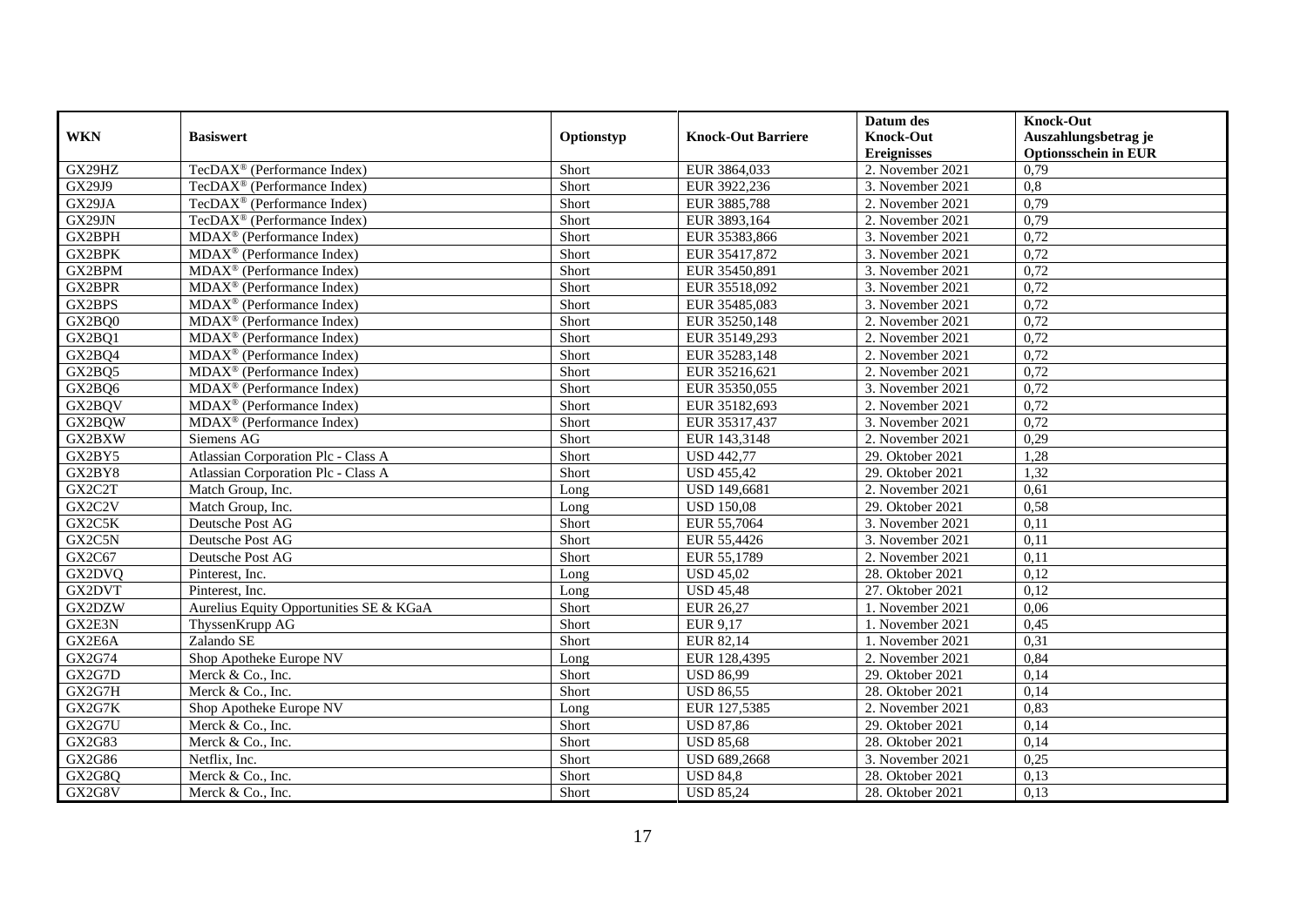|               |                                                  |            |                           | Datum des          | <b>Knock-Out</b>            |
|---------------|--------------------------------------------------|------------|---------------------------|--------------------|-----------------------------|
| <b>WKN</b>    | <b>Basiswert</b>                                 | Optionstyp | <b>Knock-Out Barriere</b> | <b>Knock-Out</b>   | Auszahlungsbetrag je        |
|               |                                                  |            |                           | <b>Ereignisses</b> | <b>Optionsschein in EUR</b> |
| GX2G94        | Shop Apotheke Europe NV                          | Long       | EUR 129,2547              | 2. November 2021   | 0,85                        |
| GX2G9D        | Merck & Co., Inc.                                | Short      | <b>USD 84,36</b>          | 28. Oktober 2021   | 0,13                        |
| GX2GAK        | Shop Apotheke Europe NV                          | Long       | EUR 129,67                | 28. Oktober 2021   | 0,82                        |
| GX2GEZ        | <b>QUALCOMM</b> Incorporated                     | Short      | <b>USD 134,46</b>         | 1. November 2021   | 0,46                        |
| GX2GF3        | <b>QUALCOMM</b> Incorporated                     | Short      | USD 134,7449              | 2. November 2021   | 0,48                        |
| GX2GF4        | <b>QUALCOMM</b> Incorporated                     | Short      | <b>USD 136,0473</b>       | 3. November 2021   | 0,49                        |
| GX2GF5        | <b>QUALCOMM</b> Incorporated                     | Short      | USD 135,3674              | 2. November 2021   | 0,49                        |
| GX2GF7        | <b>QUALCOMM</b> Incorporated                     | Short      | <b>USD 136,8038</b>       | 3. November 2021   | 0,49                        |
| GX2GFA        | <b>QUALCOMM</b> Incorporated                     | Short      | <b>USD 133,85</b>         | 1. November 2021   | 0,45                        |
| GX2GFN        | HeidelbergCement AG                              | Short      | EUR 66,415                | 3. November 2021   | 0,13                        |
| GX2GFW        | HeidelbergCement AG                              | Short      | EUR 66,3                  | 29. Oktober 2021   | 0,12                        |
| GX2GFX        | HeidelbergCement AG                              | Short      | EUR 65,67                 | 29. Oktober 2021   | 0,12                        |
| GX2GFY        | HeidelbergCement AG                              | Short      | <b>EUR 65,98</b>          | 29. Oktober 2021   | 0,12                        |
| GX2GGQ        | Caterpillar Inc.                                 | Short      | <b>USD 206.3017</b>       | 29. Oktober 2021   | 0,53                        |
| GX2GGZ        | Caterpillar Inc.                                 | Short      | USD 207,4156              | 29. Oktober 2021   | 0,54                        |
| GX2GH0        | Caterpillar Inc.                                 | Short      | USD 208,6651              | 29. Oktober 2021   | 0,54                        |
| GX2GH1        | Caterpillar Inc.                                 | Short      | <b>USD 205,304</b>        | 29. Oktober 2021   | 0,53                        |
| GX2GH8        | Exxon Mobil Corporation                          | Short      | <b>USD 66,03</b>          | 1. November 2021   | 0,1                         |
| GX2GLB        | Caterpillar Inc.                                 | Short      | USD 204,3645              | 28. Oktober 2021   | 0,53                        |
| GX2JBM        | Cotton No. 2 Future (Generic Front Month Future) | Short      | <b>USD 1,19708</b>        | 2. November 2021   | 0,32                        |
| GX2JEC        | Aurelius Equity Opportunities SE & KGaA          | Short      | <b>EUR 26,59</b>          | 1. November 2021   | 0,06                        |
| GX2JES        | Microchip Technology Incorporated                | Short      | <b>USD 78,6575</b>        | 2. November 2021   | 0,42                        |
| GX2JFM        | Aurelius Equity Opportunities SE & KGaA          | Short      | EUR 27,5486               | 3. November 2021   | 0,08                        |
| GX2JFP        | Microchip Technology Incorporated                | Short      | <b>USD 79,6638</b>        | 3. November 2021   | 0,42                        |
| GX2JFX        | Aurelius Equity Opportunities SE & KGaA          | Short      | EUR 26,9802               | 3. November 2021   | 0,08                        |
| GX2JKC        | PayPal Holdings, Inc.                            | Long       | <b>USD 230,32</b>         | 1. November 2021   | 0,53                        |
| GX2JL0        | Merck & Co., Inc.                                | Short      | <b>USD 89,6408</b>        | 2. November 2021   | 0,16                        |
| GX2JLT        | <b>BASF SE</b>                                   | Long       | EUR 61,88                 | 29. Oktober 2021   | 0,11                        |
| <b>GX2NUL</b> | Jack Henry & Associates, Inc.                    | Long       | <b>USD 160,4228</b>       | 2. November 2021   | 0,53                        |
| <b>GX2NUU</b> | Jack Henry & Associates, Inc.                    | Long       | <b>USD 159,496</b>        | 2. November 2021   | 0,53                        |
| GX2NUW        | Jack Henry & Associates, Inc.                    | Long       | USD 162,2659              | 2. November 2021   | 0,54                        |
| <b>GX2NWK</b> | Jack Henry & Associates, Inc.                    | Long       | <b>USD 156,7366</b>       | 3. November 2021   | 0,52                        |
| GX2NWP        | Jack Henry & Associates, Inc.                    | Long       | USD 161,3391              | 2. November 2021   | 0,53                        |
| GX2NWU        | Jack Henry & Associates, Inc.                    | Long       | USD 154,8935              | 3. November 2021   | 0,51                        |
| GX2NZ2        | <b>Barrick Gold Corporation</b>                  | Long       | <b>USD 18,2293</b>        | 3. November 2021   | 0,46                        |
| GX2P00        | <b>Barrick Gold Corporation</b>                  | Long       | <b>USD 18,29</b>          | 1. November 2021   | 0,44                        |
| GX2P0L        | Jack Henry & Associates, Inc.                    | Long       | <b>USD 162,98</b>         | 28. Oktober 2021   | 0,53                        |
| <b>GX2P10</b> | Match Group, Inc.                                | Long       | <b>USD 153,89</b>         | 29. Oktober 2021   | 0,6                         |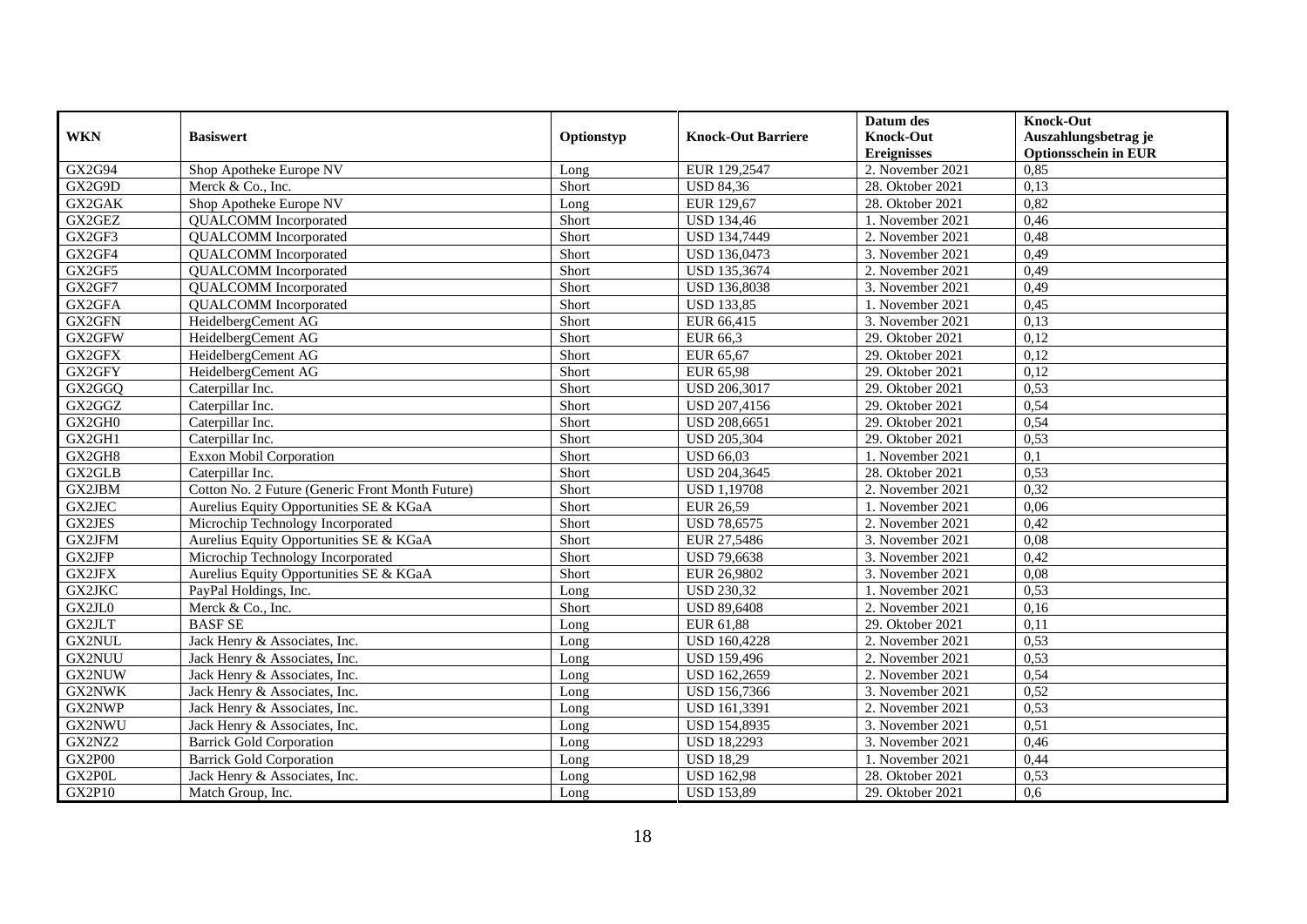|               |                                                          |            |                           | Datum des          | <b>Knock-Out</b>            |
|---------------|----------------------------------------------------------|------------|---------------------------|--------------------|-----------------------------|
| <b>WKN</b>    | <b>Basiswert</b>                                         | Optionstyp | <b>Knock-Out Barriere</b> | <b>Knock-Out</b>   | Auszahlungsbetrag je        |
|               |                                                          |            |                           | <b>Ereignisses</b> | <b>Optionsschein in EUR</b> |
| <b>GX2P14</b> | Match Group, Inc.                                        | Long       | <b>USD 152,99</b>         | 29. Oktober 2021   | 0.6                         |
| GX2P18        | Match Group, Inc.                                        | Long       | <b>USD 154,8</b>          | 29. Oktober 2021   | 0.6                         |
| GX2P1L        | Banco Santander S.A.                                     | Long       | <b>EUR 3,21</b>           | 28. Oktober 2021   | 0,06                        |
| GX2P1V        | Match Group, Inc.                                        | Long       | <b>USD 151,18</b>         | 29. Oktober 2021   | 0,59                        |
| GX2P1W        | Match Group, Inc.                                        | Long       | <b>USD 152,09</b>         | 29. Oktober 2021   | 0,59                        |
| <b>GX2P27</b> | <b>BNP</b> Paribas S.A.                                  | Short      | EUR 59,9442               | 3. November 2021   | 0,12                        |
| <b>GX2P29</b> | <b>BNP</b> Paribas S.A.                                  | Short      | <b>EUR 59,82</b>          | 1. November 2021   | 0,11                        |
| GX2P2A        | BNP Paribas S.A.                                         | Short      | <b>EUR 58,97</b>          | 1. November 2021   | 0,11                        |
| GX2P2D        | Nokia Ovi                                                | Long       | <b>EUR 4,88</b>           | 1. November 2021   | 0,13                        |
| GX2P2H        | Nokia Oyj                                                | Long       | EUR 4,8512                | 2. November 2021   | 0,14                        |
| GX2QF0        | Ford Motor Company                                       | Short      | <b>USD 17,3</b>           | 28. Oktober 2021   | 0,43                        |
| GX2QFS        | Signify N.V.                                             | Long       | <b>EUR 40,45</b>          | 29. Oktober 2021   | 0,11                        |
| GX2QFU        | Daimler AG                                               | Short      | EUR 86,09                 | 1. November 2021   | 0,25                        |
| GX2QG4        | Signify N.V.                                             | Long       | EUR 39,94                 | 29. Oktober 2021   | 0,11                        |
| GX2QG8        | Ford Motor Company                                       | Short      | <b>USD 17,8</b>           | 1. November 2021   | 0,44                        |
| GX2QGK        | Ford Motor Company                                       | Short      | <b>USD 18,4885</b>        | 3. November 2021   | 0,49                        |
| GX2QGV        | Daimler AG                                               | Short      | <b>EUR 86,55</b>          | 1. November 2021   | 0,25                        |
| GX20HC        | Signify N.V.                                             | Long       | <b>EUR 40.96</b>          | 29. Oktober 2021   | 0.11                        |
| GX2QJE        | Schneider Electric SE                                    | Short      | EUR 151,5591              | 3. November 2021   | 0,31                        |
| GX2QJG        | Schneider Electric SE                                    | Short      | EUR 153,055               | 3. November 2021   | 0,31                        |
| GX2QKZ        | <b>BASF SE</b>                                           | Long       | EUR 62,39                 | 28. Oktober 2021   | 0,11                        |
| GX2QLL        | Deutsche Post AG                                         | Short      | EUR 54,7498               | 2. November 2021   | 0,11                        |
| GX2QT3        | Software AG                                              | Long       | <b>EUR 35,42</b>          | 29. Oktober 2021   | 0,1                         |
| GX2T7F        | DAX <sup>®</sup> (Performance Index)/ X-DAX <sup>®</sup> | Short      | EUR 15997,511             | 3. November 2021   | 1,6                         |
| GX2TBB        | HelloFresh SE                                            | Long       | <b>EUR 73,81</b>          | 28. Oktober 2021   | 0,47                        |
| GX2TBP        | HelloFresh SE                                            | Long       | <b>EUR 74,22</b>          | 28. Oktober 2021   | 0,47                        |
| GX2TCC        | $K+S\ AG$                                                | Short      | <b>EUR 14,53</b>          | 28. Oktober 2021   | 0,42                        |
| GX2TDD        | HelloFresh SE                                            | Long       | <b>EUR 70,41</b>          | 29. Oktober 2021   | 0,45                        |
| <b>GX2TDY</b> | TeamViewer AG                                            | Short      | EUR 14,6484               | 3. November 2021   | 0.08                        |
| GX2TG4        | <b>BP</b> Plc                                            | Long       | GBP 3,434                 | 2. November 2021   | 0.08                        |
| GX2TG5        | <b>BP</b> Plc                                            | Long       | GBP 3,342                 | 3. November 2021   | 0,08                        |
| GX2TG7        | ENI S.p.A.                                               | Short      | <b>EUR 12,7</b>           | 1. November 2021   | 0,23                        |
| GX2TG8        | ENI S.p.A.                                               | Short      | EUR 12,8089               | 2. November 2021   | 0,26                        |
| GX2TG9        | <b>BP</b> Plc                                            | Long       | GBP 3,4136                | 3. November 2021   | 0,08                        |
| GX2TGC        | <b>BP</b> Plc                                            | Long       | GBP 3,3727                | 3. November 2021   | 0,08                        |
| GX2TGD        | <b>BP</b> Plc                                            | Long       | GBP 3,3931                | 3. November 2021   | 0,08                        |
| GX2TGJ        | ENI S.p.A.                                               | Short      | <b>EUR 12,77</b>          | 1. November 2021   | 0,23                        |
| GX2TGQ        | <b>BP</b> Plc                                            | Long       | GBP 3,4442                | 2. November 2021   | 0,08                        |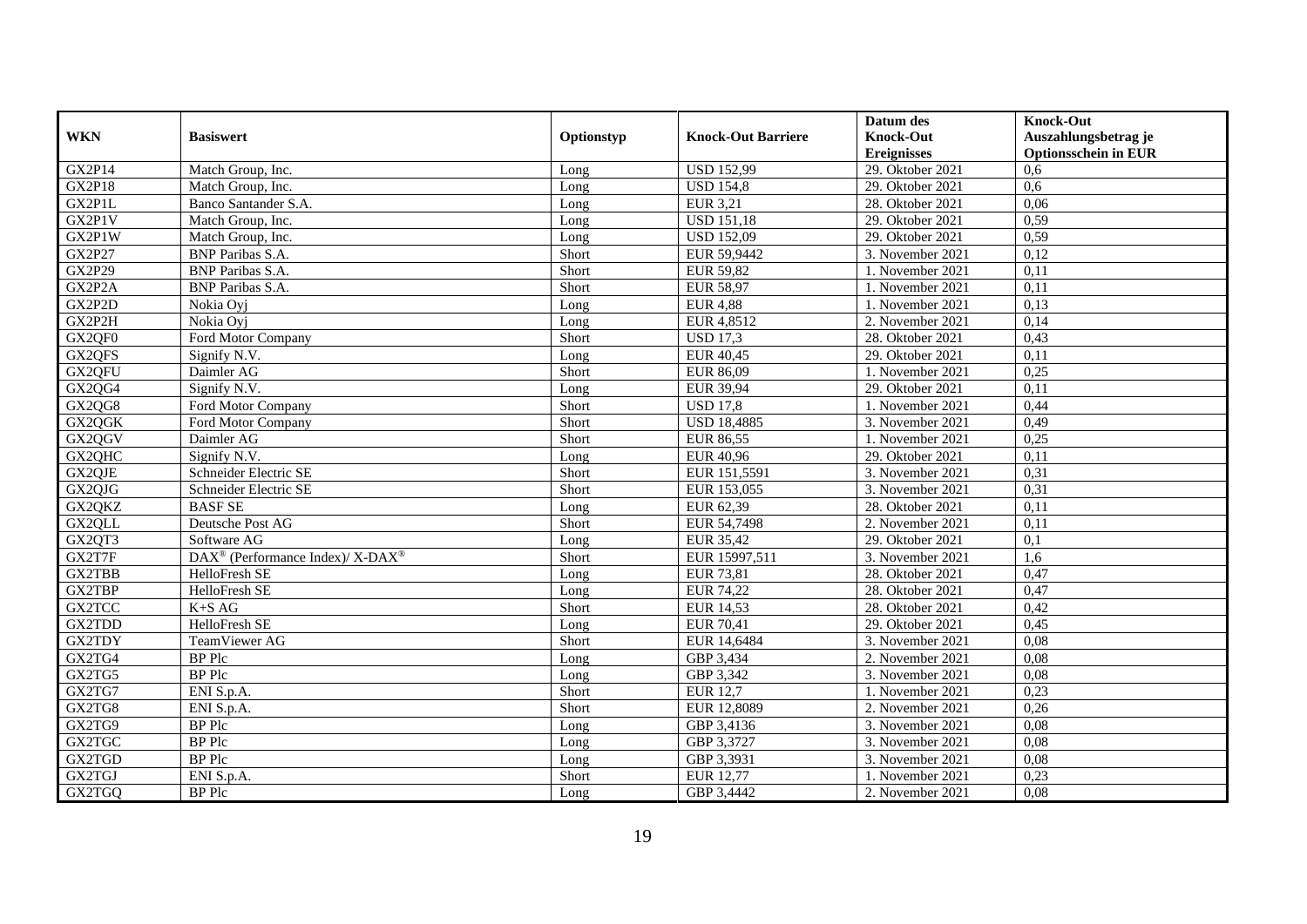|               |                                                            |            |                           | Datum des          | <b>Knock-Out</b>            |
|---------------|------------------------------------------------------------|------------|---------------------------|--------------------|-----------------------------|
| <b>WKN</b>    | <b>Basiswert</b>                                           | Optionstyp | <b>Knock-Out Barriere</b> | <b>Knock-Out</b>   | Auszahlungsbetrag je        |
|               |                                                            |            |                           | <b>Ereignisses</b> | <b>Optionsschein in EUR</b> |
| GX2TGR        | <b>BP</b> Plc                                              | Long       | GBP 3,3523                | 3. November 2021   | 0,08                        |
| GX2TH5        | <b>BP</b> Plc                                              | Long       | GBP 3,4851                | 2. November 2021   | 0,08                        |
| GX2THP        | <b>BP</b> Plc                                              | Long       | GBP 3,4647                | 2. November 2021   | 0.08                        |
| GX2TKP        | Anheuser-Busch InBev SA/NV                                 | Short      | EUR 51,14                 | 28. Oktober 2021   | 0,1                         |
| <b>GX2TKR</b> | Anheuser-Busch InBev SA/NV                                 | Short      | <b>EUR 49,97</b>          | 28. Oktober 2021   | 0,09                        |
| <b>GX2TKW</b> | Anheuser-Busch InBev SA/NV                                 | Short      | <b>EUR 50,9</b>           | 28. Oktober 2021   | 0,1                         |
| <b>GX2TKY</b> | Anheuser-Busch InBev SA/NV                                 | Short      | <b>EUR 50,2</b>           | 28. Oktober 2021   | 0,09                        |
| GX2TKZ        | Anheuser-Busch InBev SA/NV                                 | Short      | <b>EUR 50,67</b>          | 28. Oktober 2021   | 0,09                        |
| <b>GX2TLR</b> | Anheuser-Busch InBev SA/NV                                 | Short      | EUR 50,44                 | 28. Oktober 2021   | 0.09                        |
| GX2TM9        | Anheuser-Busch InBev SA/NV                                 | Short      | <b>EUR 51,4</b>           | 28. Oktober 2021   | 0,1                         |
| GX2U8D        | CAC 40 <sup>®</sup> Index                                  | Short      | EUR 6790,84               | 28. Oktober 2021   | 1,29                        |
| GX2U8F        | CAC 40 <sup>®</sup> Index                                  | Short      | EUR 6835,8                | 1. November 2021   | 1,27                        |
| GX2U8J        | CAC 40 <sup>®</sup> Index                                  | Short      | EUR 6797,17               | 28. Oktober 2021   | 1,29                        |
| GX2U8R        | EURO STOXX <sup>®</sup> Banks (Price EUR) Index            | Long       | EUR 100,536               | 28. Oktober 2021   | 0,02                        |
| GX2U8Y        | $CAC 40^{\circledast}$ Index                               | Short      | EUR 6810,05               | 29. Oktober 2021   | 1,29                        |
| GX2U97        | CAC 40 <sup>®</sup> Index                                  | Short      | EUR 6822,88               | 29. Oktober 2021   | 1,29                        |
| GX2U9B        | CAC 40 <sup>®</sup> Index                                  | Short      | EUR 6777,83               | 28. Oktober 2021   | 1,29                        |
| GX2U9Y        | $\overline{CAC 40^{\circledast} \text{ Index}}$            | Short      | EUR 6829,36               | $29.$ Oktober 2021 | 1,29                        |
| GX2UA7        | CAC 40 <sup>®</sup> Index                                  | Short      | EUR 6842,18               | 1. November 2021   | 1,27                        |
| GX2UAB        | CAC 40 <sup>®</sup> Index                                  | Short      | EUR 6784,32               | 28. Oktober 2021   | 1,29                        |
| GX2UAF        | $CAC 40$ <sup>®</sup> Index                                | Short      | EUR 6816,6                | 29. Oktober 2021   | 1,29                        |
| GX2UAP        | EURO STOXX <sup>®</sup> Banks (Price EUR) Index            | Long       | EUR 100,433               | 28. Oktober 2021   | 0,02                        |
| GX2UBA        | CAC 40 <sup>®</sup> Index                                  | Short      | EUR 6803,72               | 28. Oktober 2021   | 1,29                        |
| GX2UDE        | ICE Brent Crude Oil Future (Generic Front Month<br>Future) | Long       | USD 82,29637              | 28. Oktober 2021   | 2,01                        |
| GX2UDF        | ICE Brent Crude Oil Future (Generic Front Month<br>Future) | Long       | USD 81,39772              | 3. November 2021   | 2,04                        |
| GX2UG5        | Pfizer Inc.                                                | Short      | <b>USD 44,26</b>          | 1. November 2021   | 0,07                        |
| GX2UG7        | Pfizer Inc.                                                | Short      | <b>USD 43,85</b>          | 1. November 2021   | 0.07                        |
| GX2UGP        | Nokia Oyi                                                  | Short      | <b>EUR 5,26</b>           | 28. Oktober 2021   | 0,15                        |
| GX2UGT        | Nokia Ovi                                                  | Short      | <b>EUR 5,29</b>           | 28. Oktober 2021   | 0,16                        |
| GX2UHA        | Pfizer Inc.                                                | Short      | <b>USD 44,7924</b>        | 2. November 2021   | 0,08                        |
| <b>GX2UHB</b> | Nokia Ovi                                                  | Short      | <b>EUR 5,22</b>           | 28. Oktober 2021   | 0,16                        |
| GX2UHD        | Pfizer Inc.                                                | Short      | <b>USD 44,3815</b>        | 2. November 2021   | 0.08                        |
| <b>GX2UHF</b> | Société Générale S.A.                                      | Long       | <b>EUR 27,9</b>           | 28. Oktober 2021   | 0,08                        |
| GX2UHS        | Pfizer Inc.                                                | Short      | <b>USD 44,05</b>          | 1. November 2021   | 0,07                        |
| GX2UJE        | Pfizer Inc.                                                | Short      | <b>USD 44,5869</b>        | 2. November 2021   | 0,08                        |
| GX2VVA        | Siemens Energy AG                                          | Long       | EUR 23,1369               | 3. November 2021   | 0,09                        |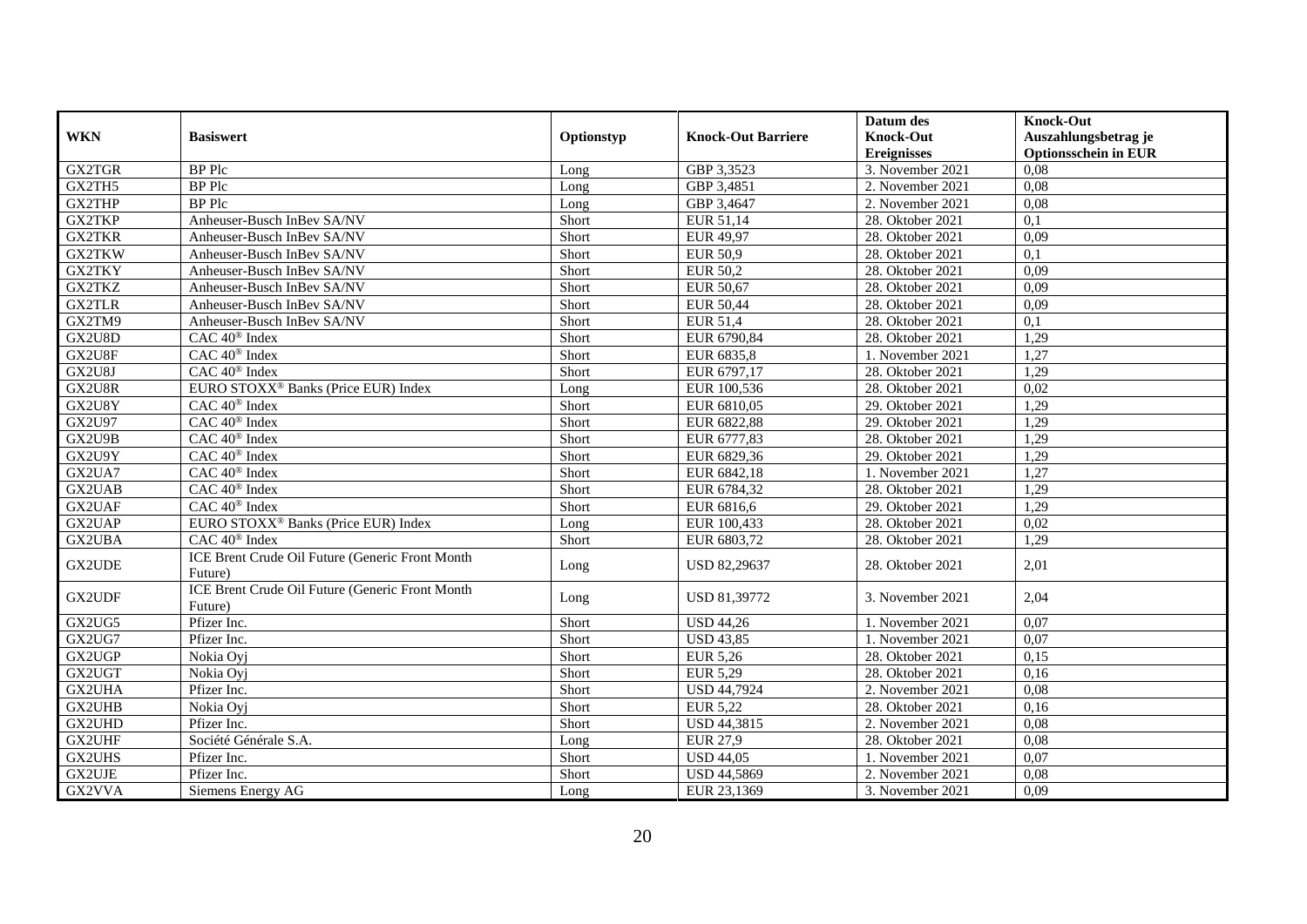|            |                                 |            |                           | Datum des          | <b>Knock-Out</b>            |
|------------|---------------------------------|------------|---------------------------|--------------------|-----------------------------|
| <b>WKN</b> | <b>Basiswert</b>                | Optionstyp | <b>Knock-Out Barriere</b> | <b>Knock-Out</b>   | Auszahlungsbetrag je        |
|            |                                 |            |                           | <b>Ereignisses</b> | <b>Optionsschein in EUR</b> |
| GX2VVE     | Siemens Energy AG               | Long       | EUR 23,2619               | 3. November 2021   | 0,09                        |
| GX2VVF     | Siemens Energy AG               | Long       | EUR 22,8974               | 3. November 2021   | 0,09                        |
| GX2VVG     | Siemens Energy AG               | Long       | EUR 22,7725               | 3. November 2021   | 0,09                        |
| GX2VVH     | Siemens Energy AG               | Long       | EUR 23,012                | 3. November 2021   | 0,09                        |
| GX2WQB     | TeamViewer AG                   | Long       | <b>EUR 12,63</b>          | 1. November 2021   | 0,06                        |
| GX2WQW     | Nordex SE                       | Long       | EUR 14,2871               | 3. November 2021   | 0,68                        |
| GX2WQX     | Nordex SE                       | Long       | EUR 14,0872               | 3. November 2021   | 0,67                        |
| GX2WQY     | Nordex SE                       | Long       | EUR 14,3923               | 3. November 2021   | 0,43                        |
| GX2WQZ     | Nordex SE                       | Long       | EUR 13,7716               | 3. November 2021   | 0,65                        |
| GX2WR0     | Nordex SE                       | Long       | EUR 14,1924               | 3. November 2021   | 0,67                        |
| GX2WR1     | Nordex SE                       | Long       | EUR 13,6769               | 3. November 2021   | 0,65                        |
| GX2WR2     | Nordex SE                       | Long       | EUR 13,5612               | 3. November 2021   | 0,64                        |
| GX2WR4     | Nordex SE                       | Long       | EUR 13,8768               | 3. November 2021   | 0,66                        |
| GX2WRP     | Nordex SE                       | Long       | EUR 13,982                | 3. November 2021   | 0,66                        |
| GX2WS7     | Zalando SE                      | Long       | EUR 76,2065               | 3. November 2021   | 0,29                        |
| GX2WSD     | Zalando SE                      | Long       | EUR 75,8107               | 3. November 2021   | 0,29                        |
| GX2WSW     | Zalando SE                      | Long       | EUR 75,4148               | 3. November 2021   | 0,29                        |
| GX2WT3     | Delivery Hero SE                | Long       | EUR 107,18                | 29. Oktober 2021   | 0.6                         |
| GX2WT5     | Delivery Hero SE                | Long       | EUR 106,59                | 1. November 2021   | 0,59                        |
| GX2WT9     | Delivery Hero SE                | Long       | EUR 106,1553              | 2. November 2021   | 0,6                         |
| GX2WTA     | Delivery Hero SE                | Long       | EUR 108,94                | 28. Oktober 2021   | 0,61                        |
| GX2WTB     | Delivery Hero SE                | Long       | EUR 108,35                | 29. Oktober 2021   | 0.6                         |
| GX2WTF     | Delivery Hero SE                | Long       | EUR 107,76                | 29. Oktober 2021   | 0,6                         |
| GX2WU9     | <b>Barrick Gold Corporation</b> | Long       | <b>USD 18,43</b>          | 29. Oktober 2021   | 0,44                        |
| GX2WUC     | Delivery Hero SE                | Long       | EUR 105,5715              | 2. November 2021   | 0,6                         |
| GX2WV1     | <b>Barrick Gold Corporation</b> | Long       | <b>USD 18,73</b>          | 29. Oktober 2021   | 0,45                        |
| GX2WV6     | <b>Barrick Gold Corporation</b> | Long       | <b>USD 18,63</b>          | 29. Oktober 2021   | 0,44                        |
| GX2WVC     | Merck & Co., Inc.               | Short      | <b>USD 83,49</b>          | 28. Oktober 2021   | 0,14                        |
| GX2WVF     | Deutsche Telekom AG             | Short      | EUR 16,6358               | 3. November 2021   | 0,34                        |
| GX2WVJ     | Deutsche Telekom AG             | Short      | EUR 16,7239               | 3. November 2021   | 0,34                        |
| GX2WVW     | <b>Barrick Gold Corporation</b> | Long       | <b>USD 18,53</b>          | 29. Oktober 2021   | 0,44                        |
| GX2WVY     | Merck & Co., Inc.               | Short      | <b>USD 83,11</b>          | 28. Oktober 2021   | 0,14                        |
| GX2WY8     | $K+SAG$                         | Short      | <b>EUR 14,37</b>          | 28. Oktober 2021   | 0,42                        |
| GX2WYB     | Siemens AG                      | Long       | EUR 136,45                | 29. Oktober 2021   | 0,25                        |
| GX2WYC     | $K+SAG$                         | Short      | EUR 14,43                 | 28. Oktober 2021   | 0,43                        |
| GX2WYZ     | MTU Aero Engines AG             | Short      | EUR 191,97                | 29. Oktober 2021   | 0,36                        |
| GX2WZ1     | MTU Aero Engines AG             | Short      | EUR 192,91                | 29. Oktober 2021   | 0,36                        |
| GX2WZ3     | MTU Aero Engines AG             | Short      | EUR 194,77                | 1. November 2021   | 0,36                        |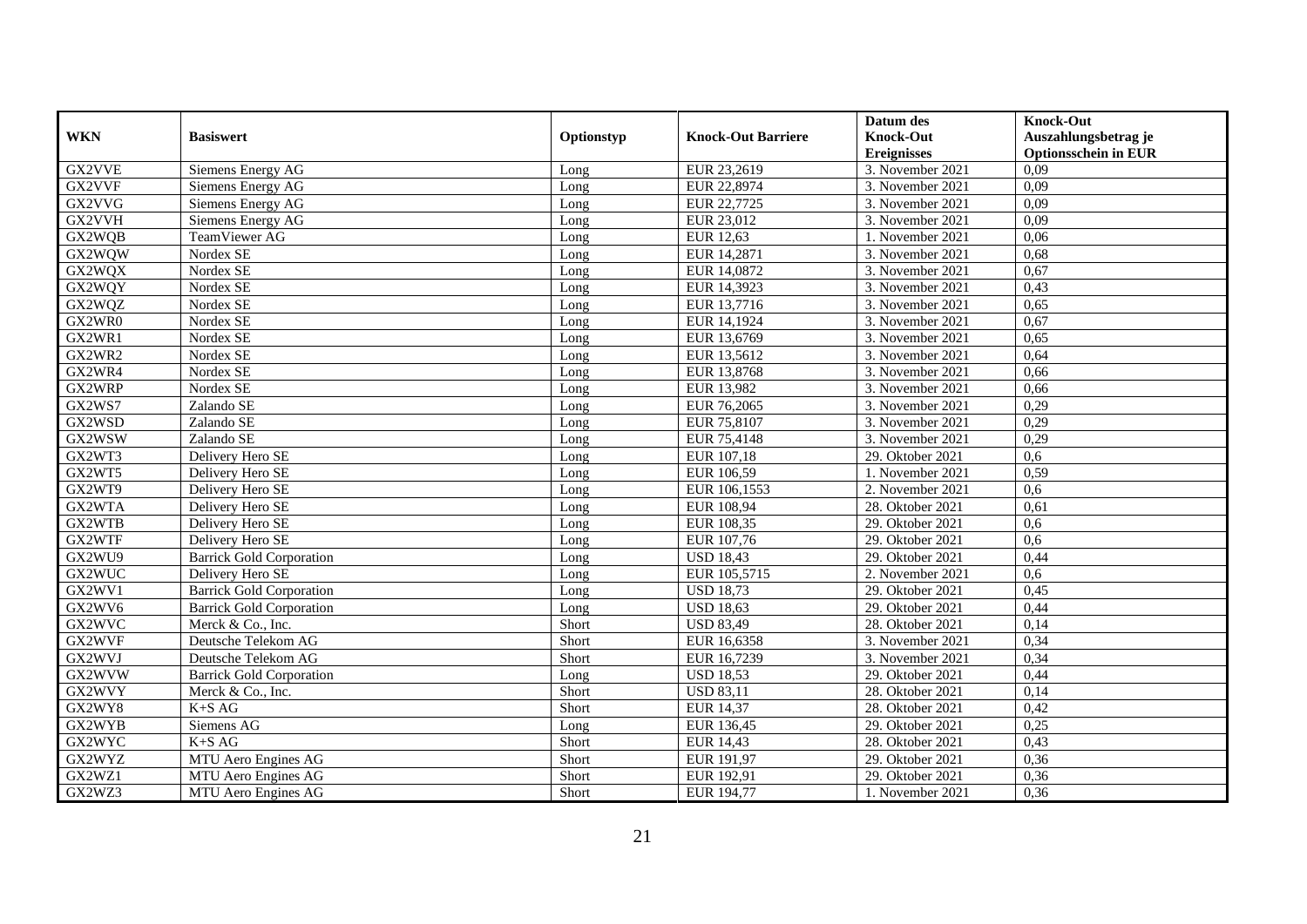|               |                                                          |            |                           | Datum des          | <b>Knock-Out</b>            |
|---------------|----------------------------------------------------------|------------|---------------------------|--------------------|-----------------------------|
| <b>WKN</b>    | <b>Basiswert</b>                                         | Optionstyp | <b>Knock-Out Barriere</b> | <b>Knock-Out</b>   | Auszahlungsbetrag je        |
|               |                                                          |            |                           | <b>Ereignisses</b> | <b>Optionsschein in EUR</b> |
| GX2WZ6        | MTU Aero Engines AG                                      | Short      | EUR 193,84                | 1. November 2021   | 0,36                        |
| GX2WZ7        | MTU Aero Engines AG                                      | Short      | EUR 196,64                | 1. November 2021   | 0,36                        |
| GX2WZ8        | MTU Aero Engines AG                                      | Short      | EUR 197,57                | 1. November 2021   | 0,37                        |
| GX2X02        | MTU Aero Engines AG                                      | Short      | EUR 195,71                | 1. November 2021   | 0,36                        |
| GX2X03        | MTU Aero Engines AG                                      | Short      | EUR 191,04                | 29. Oktober 2021   | 0,36                        |
| GX2XV7        | DAX <sup>®</sup> (Performance Index)/ X-DAX <sup>®</sup> | Short      | EUR 15925,203             | 2. November 2021   | 1,61                        |
| GX2XYN        | 1 Feinunze Silber, Feinheit mind. 0.999                  | Long       | <b>USD 23,1</b>           | 3. November 2021   | 0.61                        |
| GX2XZK        | McDonald's Corporation                                   | Short      | <b>USD 245,61</b>         | 28. Oktober 2021   | 0,41                        |
| GX2XZP        | McDonald's Corporation                                   | Short      | <b>USD 248,01</b>         | 1. November 2021   | 0,41                        |
| GX2XZW        | Aurelius Equity Opportunities SE & KGaA                  | Short      | EUR 26,6018               | 2. November 2021   | 0,08                        |
| <b>GX2Y04</b> | Aurelius Equity Opportunities SE & KGaA                  | Short      | EUR 26,35                 | 1. November 2021   | 0,07                        |
| GX2Y05        | McDonald's Corporation                                   | Short      | <b>USD 246,81</b>         | 1. November 2021   | 0,41                        |
| GX2Y0B        | Aurelius Equity Opportunities SE & KGaA                  | Short      | EUR 25,61                 | 1. November 2021   | 0,07                        |
| GX2Y0F        | Aurelius Equity Opportunities SE & KGaA                  | Short      | <b>EUR 25,98</b>          | 1. November 2021   | 0,07                        |
| GX2Y37        | Daimler AG                                               | Short      | <b>EUR 84,8</b>           | 29. Oktober 2021   | 0,25                        |
| GX2Y3F        | Oracle Corporation                                       | Long       | USD 93,8152               | 2. November 2021   | 0,16                        |
| GX2Y3G        | Koninklijke Ahold Delhaize N.V.                          | Short      | EUR 28,6163               | 3. November 2021   | 0,06                        |
| GX2Y3V        | <b>Oracle Corporation</b>                                | Long       | <b>USD 94,65</b>          | 1. November 2021   | 0,15                        |
| GX2Y46        | Koninklijke Ahold Delhaize N.V.                          | Short      | EUR 28,8414               | 3. November 2021   | 0,06                        |
| GX2Y4J        | Oracle Corporation                                       | Long       | <b>USD 94,17</b>          | 1. November 2021   | 0,15                        |
| <b>GX2Y57</b> | Banco Santander S.A.                                     | Short      | EUR 3,3488                | 1. November 2021   | 0.07                        |
| GX2Y5E        | Zalando SE                                               | Long       | EUR 77,497                | 3. November 2021   | 0,3                         |
| GX2Y5F        | Zalando SE                                               | Long       | EUR 76,6847               | 3. November 2021   | 0,29                        |
| GX2Y5G        | Hugo Boss AG                                             | Short      | EUR 54,5571               | 2. November 2021   | 0,17                        |
| GX2Y5L        | Zalando SE                                               | Long       | EUR 77,0909               | 3. November 2021   | 0,3                         |
| GX2Y5P        | Siemens AG                                               | Long       | EUR 137,73                | 29. Oktober 2021   | 0,26                        |
| GX2Y6Y        | Engie                                                    | Short      | <b>EUR 12,43</b>          | 29. Oktober 2021   | 0,23                        |
| GX2Y8B        | ADYEN N.V.                                               | Long       | EUR 2521,62               | 1. November 2021   | 1,85                        |
| GX2Y8E        | Wayfair, Inc.                                            | Short      | <b>USD 254,9847</b>       | 2. November 2021   | 1,16                        |
| GX2Y8F        | Wayfair, Inc.                                            | Short      | <b>USD 259,8007</b>       | 3. November 2021   | 1,18                        |
| GX2Y8L        | ADYEN N.V.                                               | Long       | EUR 2537,85               | 1. November 2021   | 1,87                        |
| GX2Y8P        | ADYEN N.V.                                               | Long       | EUR 2569,91               | 29. Oktober 2021   | 1,89                        |
| GX2Y8S        | ADYEN N.V.                                               | Long       | EUR 2553,77               | 29. Oktober 2021   | 1,88                        |
| GX2Y8V        | Wayfair, Inc.                                            | Short      | <b>USD 252,66</b>         | 1. November 2021   | 1,11                        |
| GX2Y8Z        | HelloFresh SE                                            | Long       | <b>EUR 74,84</b>          | 28. Oktober 2021   | 0,48                        |
| GX2Y9D        | HelloFresh SE                                            | Long       | <b>EUR 75,25</b>          | 28. Oktober 2021   | 0,48                        |
| GX2Y9G        | Wayfair, Inc.                                            | Short      | <b>USD 265,214</b>        | 3. November 2021   | 1,2                         |
| GX2Y9S        | HelloFresh SE                                            | Long       | <b>EUR 75,67</b>          | 28. Oktober 2021   | 0,48                        |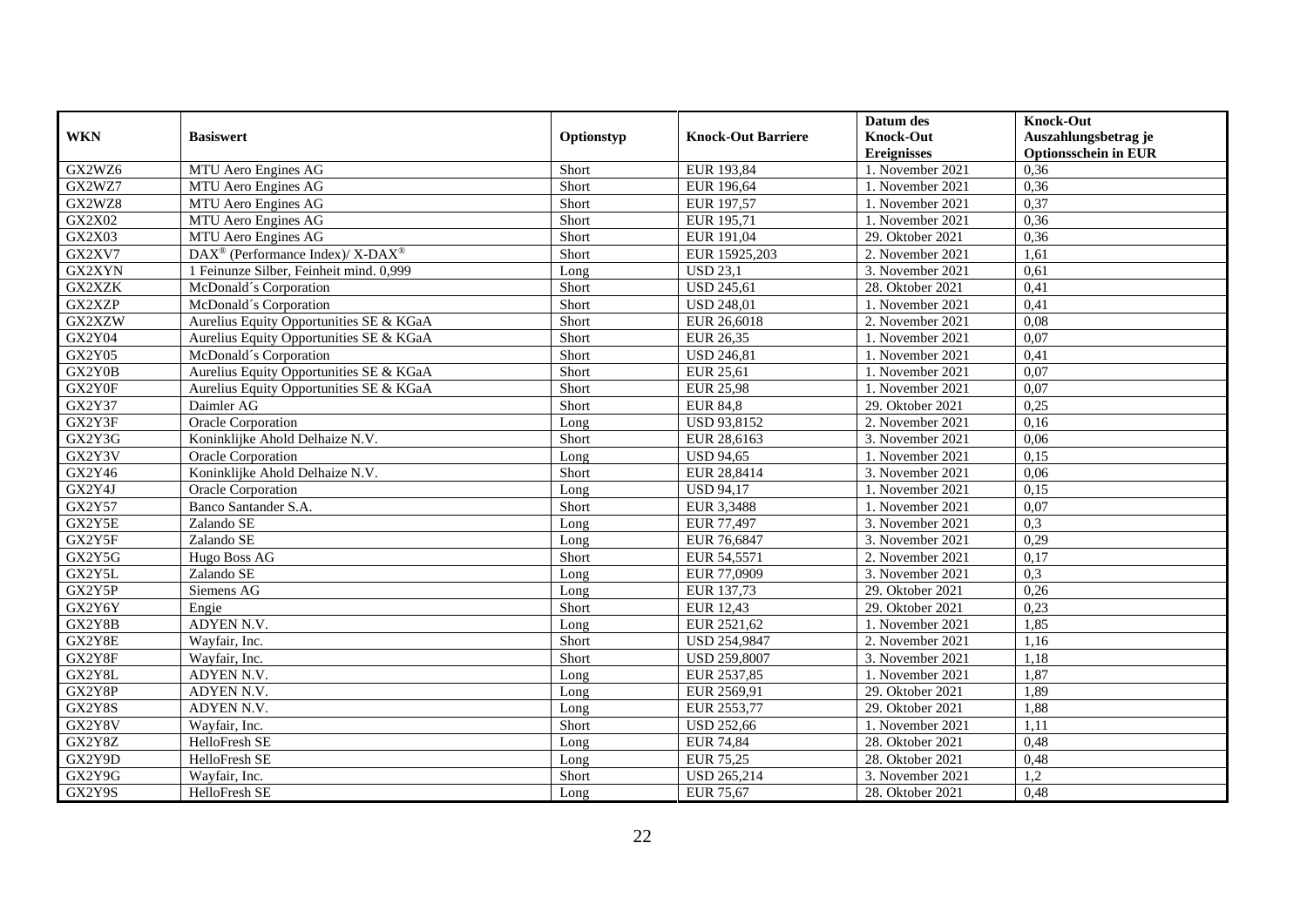|            |                                         |            |                           | Datum des                              | <b>Knock-Out</b>                                    |
|------------|-----------------------------------------|------------|---------------------------|----------------------------------------|-----------------------------------------------------|
| <b>WKN</b> | <b>Basiswert</b>                        | Optionstyp | <b>Knock-Out Barriere</b> | <b>Knock-Out</b><br><b>Ereignisses</b> | Auszahlungsbetrag je<br><b>Optionsschein in EUR</b> |
| GX2YAS     | The Kraft Heinz Company                 | Short      | <b>USD 37,3477</b>        | 3. November 2021                       | 0,13                                                |
| GX2YBM     | <b>Starbucks Corporation</b>            | Long       | <b>USD 105.4</b>          | 29. Oktober 2021                       | 0,17                                                |
| GX2YBS     | <b>Starbucks Corporation</b>            | Long       | <b>USD 108,83</b>         | 29. Oktober 2021                       | 0,17                                                |
| GX2YBU     | <b>Starbucks Corporation</b>            | Long       | <b>USD 109,41</b>         | 29. Oktober 2021                       | 0,17                                                |
| GX2YBV     | <b>Starbucks Corporation</b>            | Long       | <b>USD 109,98</b>         | 29. Oktober 2021                       | 0,17                                                |
| GX2YBW     | <b>Starbucks Corporation</b>            | Long       | <b>USD 108,26</b>         | 29. Oktober 2021                       | 0,17                                                |
| GX2YBY     | <b>Starbucks Corporation</b>            | Long       | <b>USD 107,69</b>         | 29. Oktober 2021                       | 0,17                                                |
| GX2YC0     | <b>Starbucks Corporation</b>            | Long       | <b>USD 107,12</b>         | 29. Oktober 2021                       | 0,17                                                |
| GX2YC1     | <b>Starbucks Corporation</b>            | Long       | <b>USD 105,97</b>         | 29. Oktober 2021                       | 0,17                                                |
| GX2YC2     | <b>Starbucks Corporation</b>            | Long       | <b>USD 106,54</b>         | 29. Oktober 2021                       | 0,17                                                |
| GX2YC4     | <b>Starbucks Corporation</b>            | Long       | <b>USD 111,12</b>         | 29. Oktober 2021                       | 0,18                                                |
| GX2YC5     | <b>Starbucks Corporation</b>            | Long       | <b>USD 110,55</b>         | 29. Oktober 2021                       | 0,18                                                |
| GX30GR     | Pinterest, Inc.                         | Long       | <b>USD 46,7</b>           | 28. Oktober 2021                       | 0,14                                                |
| GX30GS     | Aurelius Equity Opportunities SE & KGaA | Short      | EUR 27,1801               | 3. November 2021                       | 0,08                                                |
| GX30GY     | Siemens Energy AG                       | Long       | EUR 24,261                | 3. November 2021                       | 0,09                                                |
| GX30GZ     | Sea Ltd                                 | Short      | <b>USD 351,47</b>         | 28. Oktober 2021                       | 1,1                                                 |
| GX30H1     | <b>E.ON SE</b>                          | Long       | <b>EUR 10,89</b>          | 29. Oktober 2021                       | 0,21                                                |
| GX30H3     | Sea Ltd                                 | Short      | USD 357,3804              | 2. November 2021                       | 1,12                                                |
| GX30H8     | Deutsche Post AG                        | Long       | <b>EUR 53,2</b>           | 29. Oktober 2021                       | 0,1                                                 |
| GX30H9     | Siemens Energy AG                       | Long       | EUR 23,8761               | 3. November 2021                       | 0,09                                                |
| GX30HJ     | Deutsche Post AG                        | Long       | EUR 54,31                 | 28. Oktober 2021                       | 0,11                                                |
| GX30HK     | Deutsche Post AG                        | Long       | <b>EUR 53,48</b>          | 29. Oktober 2021                       | 0,1                                                 |
| GX30J0     | Aurelius Equity Opportunities SE & KGaA | Short      | <b>EUR 25,32</b>          | 29. Oktober 2021                       | 0,08                                                |
| GX30J9     | Veolia Environnement S.A.               | Long       | <b>EUR 28,24</b>          | 28. Oktober 2021                       | 0,56                                                |
| GX30JA     | Siemens Energy AG                       | Long       | EUR 23,616                | 3. November 2021                       | 0.09                                                |
| GX30JB     | Siemens Energy AG                       | Long       | EUR 24,1362               | 3. November 2021                       | 0,09                                                |
| GX30JD     | Sea Ltd                                 | Short      | <b>USD 345,4</b>          | 28. Oktober 2021                       | 1,08                                                |
| GX30JE     | Siemens Energy AG                       | Long       | EUR 23,7513               | 3. November 2021                       | 0,09                                                |
| GX30JG     | Deutsche Post AG                        | Long       | EUR 53,76                 | 28. Oktober 2021                       | 0,11                                                |
| GX30JK     | Sea Ltd                                 | Short      | <b>USD 348,43</b>         | 28. Oktober 2021                       | 1,09                                                |
| GX30JT     | Aurelius Equity Opportunities SE & KGaA | Short      | <b>EUR 25,2</b>           | 29. Oktober 2021                       | 0,08                                                |
| GX30K0     | Sea Ltd                                 | Short      | <b>USD 354,5</b>          | 1. November 2021                       | 1,1                                                 |
| GX30K1     | <b>Siemens Energy AG</b>                | Long       | EUR 24,0009               | 3. November 2021                       | 0,09                                                |
| GX30K4     | Cancom SE                               | Long       | <b>EUR 58,73</b>          | 28. Oktober 2021                       | 0,23                                                |
| GX30KB     | Siemens Energy AG                       | Long       | EUR 23,4912               | 3. November 2021                       | 0,09                                                |
| GX30KC     | <b>Bilfinger SE</b>                     | Long       | <b>EUR 30,41</b>          | 28. Oktober 2021                       | 0,12                                                |
| GX30KD     | Alphabet Inc. - Class C                 | Short      | <b>USD 2801,81</b>        | 28. Oktober 2021                       | 0,75                                                |
| GX30KE     | Alphabet Inc. - Class C                 | Short      | <b>USD 2788,35</b>        | 28. Oktober 2021                       | 0,74                                                |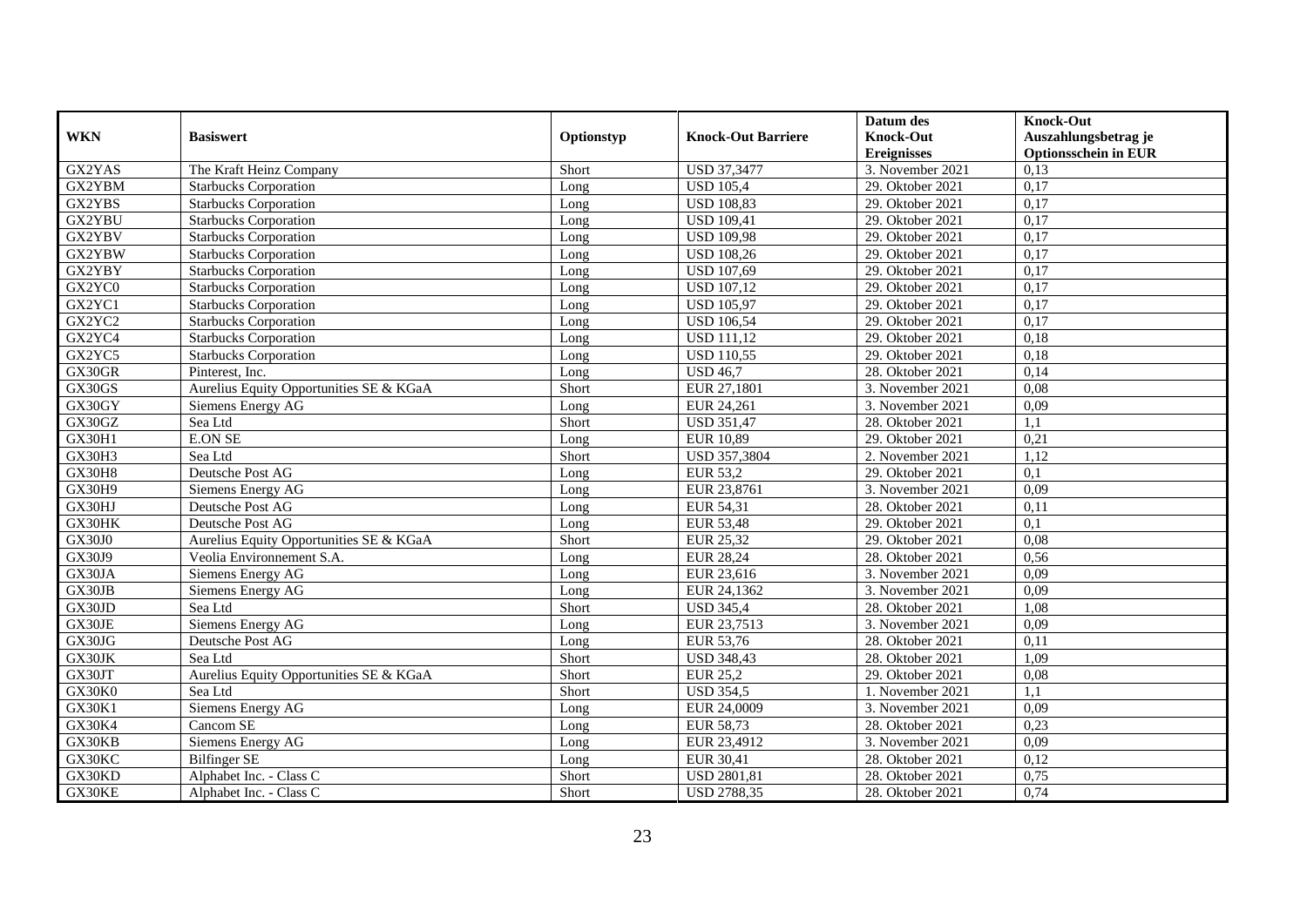|            |                                                                    |            |                           | Datum des          | <b>Knock-Out</b>            |
|------------|--------------------------------------------------------------------|------------|---------------------------|--------------------|-----------------------------|
| <b>WKN</b> | <b>Basiswert</b>                                                   | Optionstyp | <b>Knock-Out Barriere</b> | <b>Knock-Out</b>   | Auszahlungsbetrag je        |
|            |                                                                    |            |                           | <b>Ereignisses</b> | <b>Optionsschein in EUR</b> |
| GX30KL     | <b>Bilfinger SE</b>                                                | Long       | <b>EUR 30,64</b>          | 28. Oktober 2021   | 0,12                        |
| GX30KM     | Pinterest, Inc.                                                    | Long       | <b>USD 43,8332</b>        | 2. November 2021   | 0,13                        |
| GX30KN     | <b>Bilfinger SE</b>                                                | Long       | <b>EUR 30,86</b>          | 28. Oktober 2021   | 0,12                        |
| GX30KP     | <b>Bilfinger SE</b>                                                | Long       | EUR 30,19                 | 28. Oktober 2021   | 0,12                        |
| GX30KS     | <b>Bilfinger SE</b>                                                | Long       | <b>EUR 29,96</b>          | 28. Oktober 2021   | 0,12                        |
| GX30KT     | Deutsche Post AG                                                   | Long       | <b>EUR 52,92</b>          | 29. Oktober 2021   | $\overline{0,1}$            |
| GX30KU     | ElringKlinger AG                                                   | Long       | <b>EUR 11,88</b>          | 28. Oktober 2021   | 0,05                        |
| GX30KW     | Siemens Energy AG                                                  | Long       | EUR 24,3859               | 2. November 2021   | 0,09                        |
| GX30KX     | Deutsche Post AG                                                   | Long       | <b>EUR 54,03</b>          | 28. Oktober 2021   | 0,11                        |
| GX30LD     | DAX <sup>®</sup> (Performance Index)                               | Long       | EUR 15623,02              | 29. Oktober 2021   | 1,54                        |
| GX30LE     | DAX <sup>®</sup> (Performance Index)                               | Long       | EUR 15607,08              | 29. Oktober 2021   | 1,53                        |
| GX30LF     | $\text{DAX}^{\circledR}$ (Performance Index)/ X-DAX <sup>®</sup>   | Long       | EUR 15670,74              | 28. Oktober 2021   | 1,55                        |
| GX30LG     | $\text{DAX}^{\circledast}$ (Performance Index)/ X-DAX <sup>®</sup> | Long       | EUR 15686,64              | 28. Oktober 2021   | 1,55                        |
| GX30LJ     | $DAX^{\circledR}$ (Performance Index)                              | Long       | EUR 15646,88              | 28. Oktober 2021   | 1,55                        |
| GX30LK     | DAX <sup>®</sup> (Performance Index)                               | Long       | EUR 15670,74              | 28. Oktober 2021   | 1,55                        |
| GX30LM     | DAX <sup>®</sup> (Performance Index)/X-DAX <sup>®</sup>            | Long       | EUR 15607,08              | 29. Oktober 2021   | 1,53                        |
| GX30LQ     | DAX <sup>®</sup> (Performance Index)/ X-DAX <sup>®</sup>           | Long       | EUR 15638,89              | 28. Oktober 2021   | 1,55                        |
| GX30LR     | DAX <sup>®</sup> (Performance Index)/ X-DAX <sup>®</sup>           | Long       | EUR 15591,18              | 29. Oktober 2021   | 1,53                        |
| GX30LT     | $\text{DAX}^{\circledast}$ (Performance Index)/ X-DAX <sup>®</sup> | Long       | EUR 15646,88              | 28. Oktober 2021   | 1,55                        |
| GX30LX     | $\text{DAX}^{\circledast}$ (Performance Index)                     | Long       | EUR 15678,7               | 28. Oktober 2021   | 1,55                        |
| GX30M0     | DAX <sup>®</sup> (Performance Index)/ X-DAX <sup>®</sup>           | Long       | EUR 15623,02              | 29. Oktober 2021   | 1,54                        |
| GX30M1     | $\text{DAX}^{\otimes}$ (Performance Index)/X-DAX <sup>®</sup>      | Long       | EUR 15599,12              | 29. Oktober 2021   | 1,53                        |
| GX30M2     | DAX <sup>®</sup> (Performance Index)/ X-DAX <sup>®</sup>           | Long       | EUR 15654,82              | 28. Oktober 2021   | 1,55                        |
| GX30M3     | NASDAQ-100 Index®                                                  | Short      | USD 15646,01              | 28. Oktober 2021   | 2,75                        |
| GX30M4     | DAX <sup>®</sup> (Performance Index)/ X-DAX <sup>®</sup>           | Long       | EUR 15702,54              | 28. Oktober 2021   | 1,55                        |
| GX30M5     | $\text{DAX}^{\circledast}$ (Performance Index)/ X-DAX <sup>®</sup> | Long       | EUR 15678,7               | 28. Oktober 2021   | 1,55                        |
| GX30M6     | DAX <sup>®</sup> (Performance Index)                               | Long       | EUR 15662,79              | 28. Oktober 2021   | 1,55                        |
| GX30MA     | $\overline{\text{DAX}^{\otimes}}$ (Performance Index)              | Long       | EUR 15583,22              | 29. Oktober 2021   | 1,53                        |
| GX30ME     | DAX <sup>®</sup> (Performance Index)                               | Long       | EUR 15630,94              | 28. Oktober 2021   | 1,55                        |
| GX30MG     | $DAX^{\circledcirc}$ (Performance Index)/X-DAX <sup>®</sup>        | Long       | EUR 15662,79              | 28. Oktober 2021   | 1,55                        |
| GX30MH     | $\text{DAX}^{\textcircled{D}}$ (Performance Index)                 | Long       | EUR 15591,18              | 29. Oktober 2021   | 1,53                        |
| GX30MK     | $\text{DAX}^{\textcircled{D}}$ (Performance Index)                 | Long       | EUR 15638,89              | 28. Oktober 2021   | 1,55                        |
| GX30ML     | DAX <sup>®</sup> (Performance Index)/ X-DAX <sup>®</sup>           | Long       | EUR 15710,5               | 28. Oktober 2021   | 1,56                        |
| GX30MM     | DAX <sup>®</sup> (Performance Index)                               | Long       | EUR 15654,82              | 28. Oktober 2021   | 1,55                        |
| GX30MN     | DAX <sup>®</sup> (Performance Index)                               | Long       | EUR 15615,02              | 29. Oktober 2021   | 1,54                        |
| GX30MQ     | $\text{DAX}^{\textcircled{n}}$ (Performance Index)                 | Long       | EUR 15694,58              | 28. Oktober 2021   | 1,55                        |
| GX30MR     | DAX <sup>®</sup> (Performance Index)/X-DAX <sup>®</sup>            | Long       | EUR 15630,94              | 28. Oktober 2021   | 1,55                        |
| GX30MT     | $\text{DAX}^{\circledast}$ (Performance Index)/ X-DAX <sup>®</sup> | Long       | EUR 15615,02              | 29. Oktober 2021   | 1,54                        |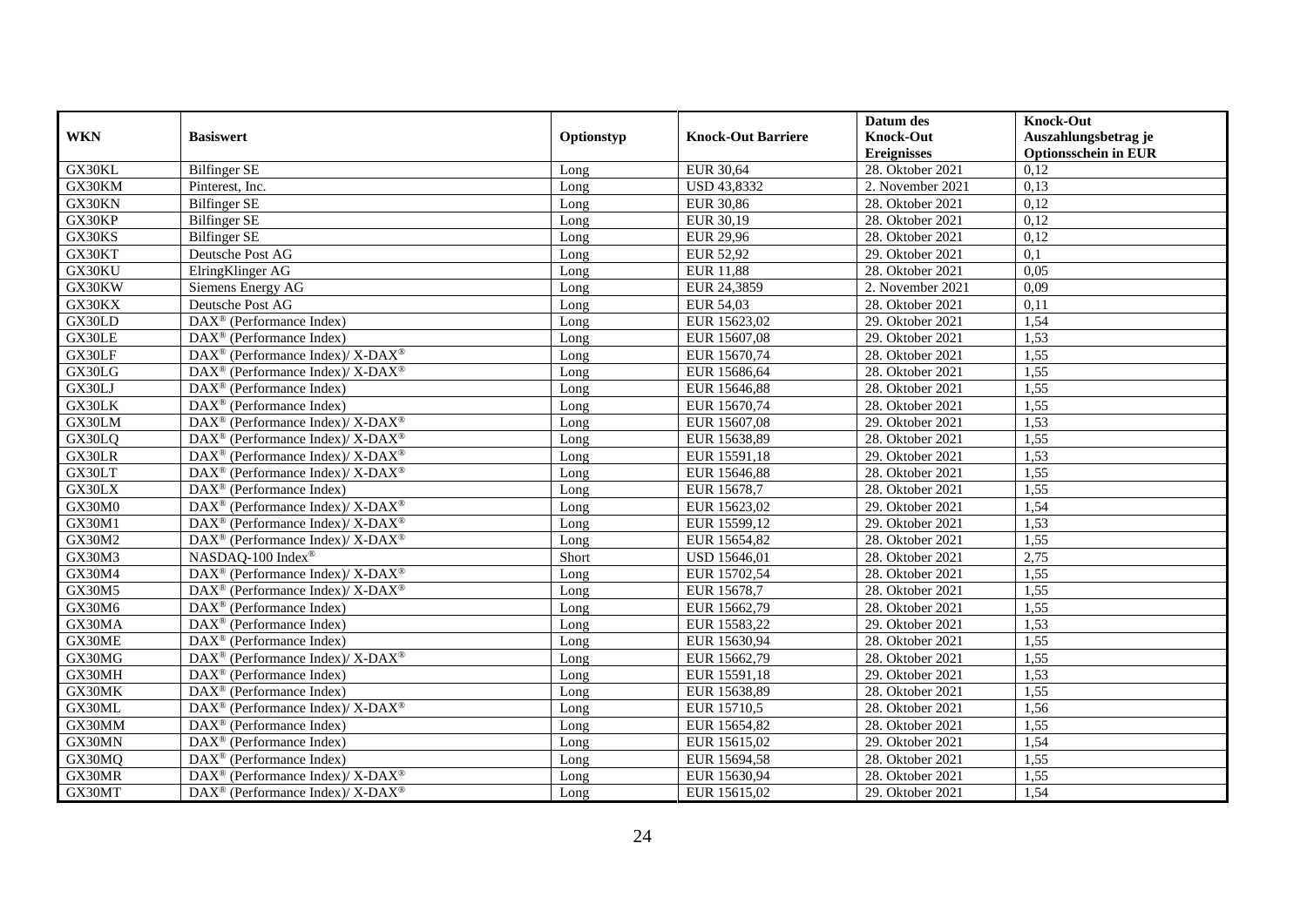|               |                                                                  |            |                           | Datum des          | <b>Knock-Out</b>            |
|---------------|------------------------------------------------------------------|------------|---------------------------|--------------------|-----------------------------|
| <b>WKN</b>    | <b>Basiswert</b>                                                 | Optionstyp | <b>Knock-Out Barriere</b> | <b>Knock-Out</b>   | Auszahlungsbetrag je        |
|               |                                                                  |            |                           | <b>Ereignisses</b> | <b>Optionsschein in EUR</b> |
| GX30MU        | $\overline{\text{DAX}^{\otimes}(\text{Performance Index})}$      | Long       | EUR 15702,54              | 28. Oktober 2021   | 1,55                        |
| GX30MW        | NASDAQ-100 Index®                                                | Short      | USD 15661,27              | 28. Oktober 2021   | 2,75                        |
| GX30MX        | $\text{DAX}^{\circledR}$ (Performance Index)/ X-DAX <sup>®</sup> | Long       | EUR 15694,58              | 29. Oktober 2021   | 1,54                        |
| GX30MY        | $DAX^{\circledcirc}$ (Performance Index)/ X-DAX <sup>®</sup>     | Long       | EUR 15583,22              | 29. Oktober 2021   | 1,53                        |
| GX30MZ        | DAX <sup>®</sup> (Performance Index)                             | Long       | EUR 15710,5               | 28. Oktober 2021   | 1,56                        |
| GX30N4        | DAX <sup>®</sup> (Performance Index)                             | Long       | EUR 15599,12              | 29. Oktober 2021   | 1,53                        |
| GX30NA        | DAX <sup>®</sup> (Performance Index)                             | Long       | EUR 15686,64              | 28. Oktober 2021   | 1,55                        |
| GX30NB        | NASDAQ-100 Index®                                                | Short      | USD 15676,53              | 28. Oktober 2021   | 2,76                        |
| GX30ND        | NASDAQ-100 Index®                                                | Short      | USD 15691,86              | 28. Oktober 2021   | 2,76                        |
| GX30NE        | <b>FACC AG</b>                                                   | Long       | <b>EUR 8,97</b>           | 28. Oktober 2021   | 0,26                        |
| GX30NH        | Tesla Inc                                                        | Short      | <b>USD 1056,04</b>        | 28. Oktober 2021   | 0,48                        |
| GX30NJ        | Tesla Inc                                                        | Short      | <b>USD 1185,65</b>        | 1. November 2021   | 0,53                        |
| GX30NK        | Meta Platforms, Inc.                                             | Short      | <b>USD 320,98</b>         | 28. Oktober 2021   | 0,86                        |
| GX30NL        | Nvidia Corporation                                               | Short      | <b>USD 250,58</b>         | 29. Oktober 2021   | 1,13                        |
| GX30NM        | Nvidia Corporation                                               | Short      | <b>USD 251,76</b>         | 29. Oktober 2021   | 1,13                        |
| GX30NN        | Nvidia Corporation                                               | Short      | USD 261,2482              | 2. November 2021   | 1,18                        |
| GX30NP        | $K+SAG$                                                          | Short      | <b>EUR 14,05</b>          | 28. Oktober 2021   | 0,43                        |
| GX30NQ        | TeamViewer AG                                                    | Long       | <b>EUR 12,87</b>          | 28. Oktober 2021   | 0,06                        |
| GX30NS        | Tesla Inc                                                        | Short      | <b>USD 1080,72</b>        | 28. Oktober 2021   | 0,49                        |
| GX30NU        | Meta Platforms, Inc.                                             | Short      | <b>USD 327,09</b>         | 1. November 2021   | 0,86                        |
| GX30NW        | $K+SAG$                                                          | Short      | <b>EUR 13,66</b>          | 28. Oktober 2021   | 0,42                        |
| GX30P0        | Ubisoft Entertainment S.A.                                       | Long       | EUR 43,72                 | 28. Oktober 2021   | 0,25                        |
| GX30P3        | Nvidia Corporation                                               | Short      | USD 264,4292              | 2. November 2021   | 1,2                         |
| GX30P4        | Meta Platforms, Inc.                                             | Short      | <b>USD 317,93</b>         | 28. Oktober 2021   | 0,85                        |
| <b>GX30P5</b> | Nvidia Corporation                                               | Short      | USD 259,9094              | 2. November 2021   | 1.18                        |
| GX30P6        | Sodexo S.A.                                                      | Short      | EUR 87,8856               | 2. November 2021   | 0,18                        |
| GX30P7        | TeamViewer AG                                                    | Long       | EUR 13,07                 | 28. Oktober 2021   | 0,06                        |
| <b>GX30P8</b> | Tesla Inc                                                        | Short      | <b>USD 1117,7</b>         | 1. November 2021   | 0,5                         |
| GX30P9        | Intesa Sanpaolo S.p.A.                                           | Short      | <b>EUR 2,49</b>           | 1. November 2021   | 0,05                        |
| GX30PB        | Meta Platforms, Inc.                                             | Short      | <b>USD 322,51</b>         | 28. Oktober 2021   | 0,86                        |
| GX30PD        | Tesla Inc                                                        | Short      | <b>USD 1109,72</b>        | 29. Oktober 2021   | 0.5                         |
| GX30PE        | Tesla Inc                                                        | Short      | <b>USD 1075,79</b>        | 28. Oktober 2021   | 0,49                        |
| GX30PG        | $K+SAG$                                                          | Short      | <b>EUR 13,53</b>          | 28. Oktober 2021   | 0,42                        |
| GX30PJ        | Tesla Inc                                                        | Short      | <b>USD</b> 1085,67        | 29. Oktober 2021   | 0,49                        |
| GX30PL        | Nvidia Corporation                                               | Short      | <b>USD 252,93</b>         | 29. Oktober 2021   | 1,14                        |
| GX30PQ        | Meta Platforms, Inc.                                             | Short      | <b>USD 328,61</b>         | 1. November 2021   | 0,87                        |
| GX30PS        | Tesla Inc                                                        | Short      | <b>USD 1060,96</b>        | 28. Oktober 2021   | 0,48                        |
| GX30PU        | TeamViewer AG                                                    | Long       | <b>EUR 12,8</b>           | 29. Oktober 2021   | 0,06                        |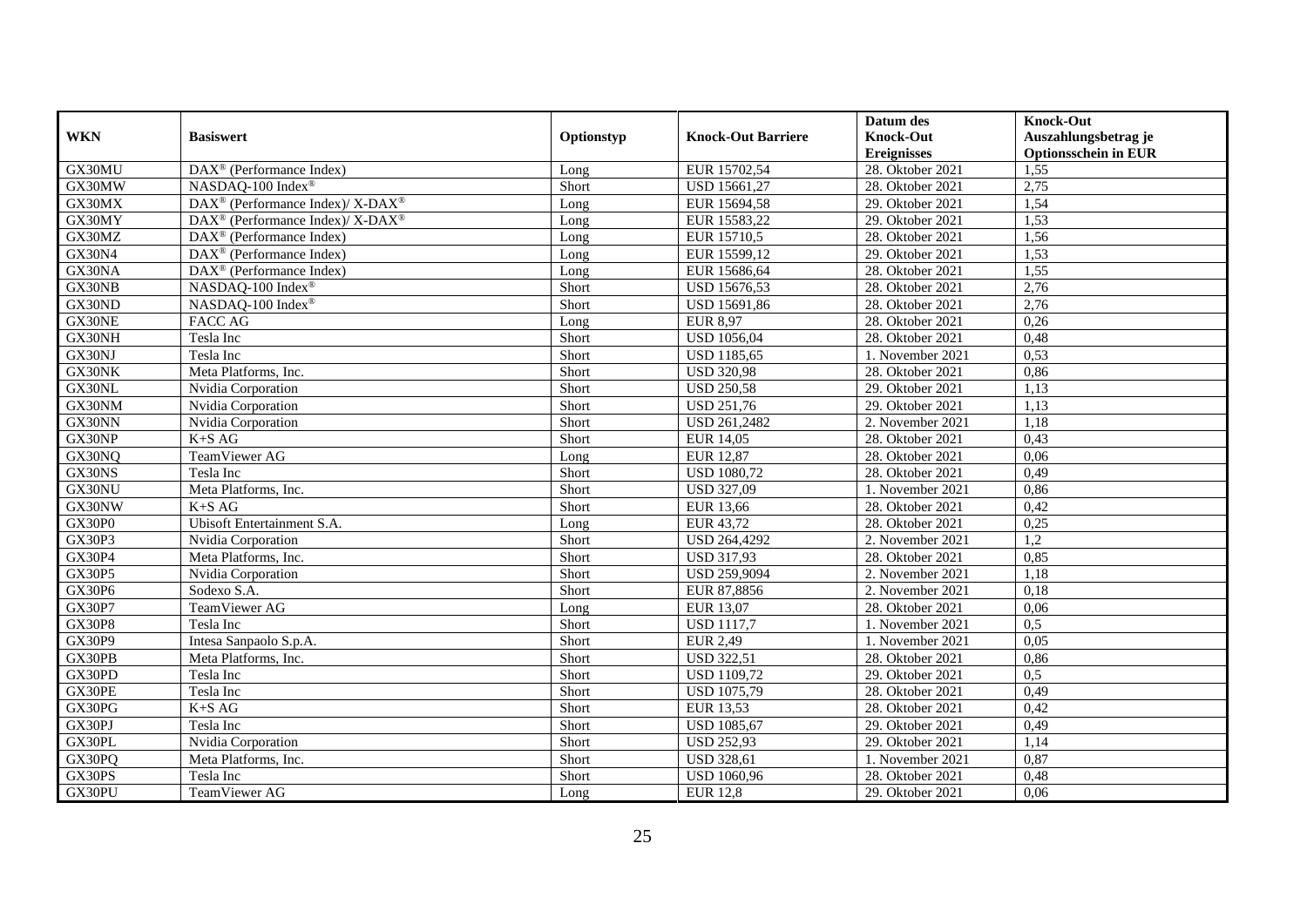|               |                               |            |                           | Datum des          | <b>Knock-Out</b>            |
|---------------|-------------------------------|------------|---------------------------|--------------------|-----------------------------|
| <b>WKN</b>    | <b>Basiswert</b>              | Optionstyp | <b>Knock-Out Barriere</b> | <b>Knock-Out</b>   | Auszahlungsbetrag je        |
|               |                               |            |                           | <b>Ereignisses</b> | <b>Optionsschein in EUR</b> |
| GX30PV        | K+S AG                        | Short      | EUR 14,12                 | 28. Oktober 2021   | 0,43                        |
| GX30PX        | CME Group Inc.                | Short      | <b>USD 220,52</b>         | 29. Oktober 2021   | 0,38                        |
| GX30PY        | $K+SAG$                       | Short      | <b>EUR 13,86</b>          | 28. Oktober 2021   | 0,42                        |
| GX30PZ        | Meta Platforms, Inc.          | Short      | <b>USD 319,46</b>         | 28. Oktober 2021   | 0,85                        |
| GX30Q0        | Meta Platforms, Inc.          | Short      | <b>USD 325,56</b>         | 29. Oktober 2021   | 0,86                        |
| GX30Q2        | <b>FACC AG</b>                | Long       | <b>EUR 8,9</b>            | 28. Oktober 2021   | 0,26                        |
| GX30Q4        | Nvidia Corporation            | Short      | USD 262,7485              | 2. November 2021   | 1,19                        |
| GX30Q5        | $K+SAG$                       | Short      | <b>EUR 13,92</b>          | 28. Oktober 2021   | 0,43                        |
| GX30Q6        | Tesla Inc                     | Short      | <b>USD 1129,19</b>        | 1. November 2021   | 0,51                        |
| GX30Q7        | TeamViewer AG                 | Long       | EUR 13,01                 | 28. Oktober 2021   | 0,06                        |
| GX30Q9        | $K+SAG$                       | Short      | EUR 13,79                 | 28. Oktober 2021   | 0,43                        |
| GX30QE        | $K+SAG$                       | Short      | <b>EUR 13,6</b>           | 28. Oktober 2021   | 0,42                        |
| GX30QK        | Tesla Inc                     | Short      | <b>USD 1102,66</b>        | 29. Oktober 2021   | 0,49                        |
| GX30QL        | Nvidia Corporation            | Short      | <b>USD 256,47</b>         | 29. Oktober 2021   | 1,15                        |
| GX30QM        | <b>FACC AG</b>                | Long       | <b>EUR 8,77</b>           | 1. November 2021   | 0,25                        |
| GX30QN        | Sodexo S.A.                   | Short      | EUR 83,23                 | 28. Oktober 2021   | 0,17                        |
| GX30QP        | Nvidia Corporation            | Short      | <b>USD 249,4</b>          | 28. Oktober 2021   | 1,12                        |
| GX30QS        | Deutsche Lufthansa AG         | Long       | $\overline{EUR}$ 5,6      | 28. Oktober 2021   | 0,02                        |
| GX30QT        | $K+SAG$                       | Short      | <b>EUR 13,47</b>          | 28. Oktober 2021   | 0,41                        |
| GX30QX        | $K+SAG$                       | Short      | EUR 13,73                 | 28. Oktober 2021   | 0,42                        |
| GX30R6        | Meta Platforms, Inc.          | Short      | <b>USD 316,4</b>          | 28. Oktober 2021   | 0,84                        |
| GX30R7        | Schneider Electric SE         | Short      | EUR 144,12                | 28. Oktober 2021   | 0,29                        |
| <b>GX30R9</b> | Schneider Electric SE         | Short      | EUR 146,92                | 28. Oktober 2021   | 0,3                         |
| GX30RA        | Schneider Electric SE         | Short      | EUR 147,62                | 28. Oktober 2021   | 0,3                         |
| GX30RF        | Schneider Electric SE         | Short      | EUR 146,22                | 28. Oktober 2021   | 0,3                         |
| GX30RJ        | Schneider Electric SE         | Short      | EUR 150,42                | 1. November 2021   | 0,3                         |
| GX30RL        | MorphoSys AG                  | Long       | <b>EUR 39,95</b>          | $28.$ Oktober 2021 | 0,15                        |
| GX30RM        | MorphoSys AG                  | Long       | EUR 39,49                 | 28. Oktober 2021   | 0,15                        |
| GX30RN        | MorphoSys AG                  | Long       | EUR 39,03                 | 28. Oktober 2021   | 0,15                        |
| GX30RP        | MorphoSys AG                  | Long       | <b>EUR 39,72</b>          | 28. Oktober 2021   | 0,15                        |
| GX30RQ        | Schneider Electric SE         | Short      | EUR 149,02                | 1. November 2021   | 0,3                         |
| GX30RS        | Tesla Inc                     | Short      | <b>USD 1065,9</b>         | 28. Oktober 2021   | 0,48                        |
| GX30RT        | Schneider Electric SE         | Short      | EUR 145,52                | 28. Oktober 2021   | 0,3                         |
| GX30S4        | Schneider Electric SE         | Short      | EUR 149,72                | 1. November 2021   | 0,3                         |
| GX30S5        | Meta Platforms, Inc.          | Short      | <b>USD 324,04</b>         | 28. Oktober 2021   | 0,86                        |
| GX30S6        | Alibaba Group Holding Limited | Short      | <b>USD 170,75</b>         | 1. November 2021   | 0,45                        |
| GX30S7        | Alibaba Group Holding Limited | Short      | <b>USD 169,93</b>         | 28. Oktober 2021   | 0,45                        |
| <b>GX30S8</b> | Salesforce.com, Inc.          | Short      | <b>USD 297,27</b>         | 28. Oktober 2021   | 0,79                        |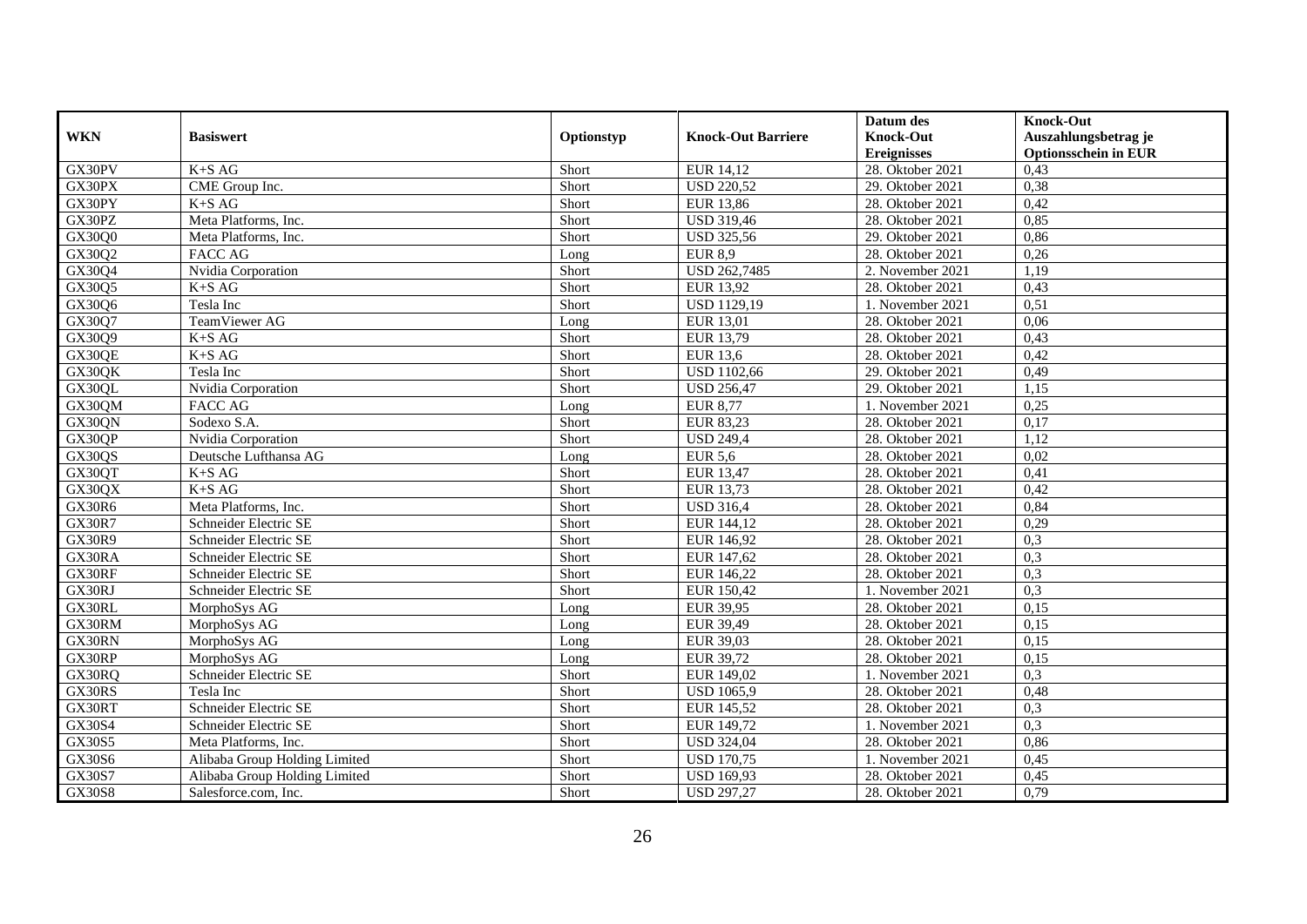|               |                               |            |                           | Datum des          | <b>Knock-Out</b>            |
|---------------|-------------------------------|------------|---------------------------|--------------------|-----------------------------|
| <b>WKN</b>    | <b>Basiswert</b>              | Optionstyp | <b>Knock-Out Barriere</b> | <b>Knock-Out</b>   | Auszahlungsbetrag je        |
|               |                               |            |                           | <b>Ereignisses</b> | <b>Optionsschein in EUR</b> |
| GX30S9        | $K+SAG$                       | Short      | EUR 13,99                 | 28. Oktober 2021   | 0,43                        |
| GX30SB        | Salesforce.com. Inc.          | Short      | <b>USD 295,84</b>         | 28. Oktober 2021   | 0,79                        |
| GX30SF        | Amazon.com. Inc.              | Long       | USD 3341,12               | 29. Oktober 2021   | 0,83                        |
| GX30SH        | Amazon.com, Inc.              | Long       | USD 3306,51               | 29. Oktober 2021   | 0,82                        |
| GX30SK        | MorphoSys AG                  | Long       | <b>EUR 40,18</b>          | 28. Oktober 2021   | 0,15                        |
| GX30SM        | Schneider Electric SE         | Short      | EUR 143,42                | 28. Oktober 2021   | 0,29                        |
| GX30SN        | Schneider Electric SE         | Short      | EUR 144,82                | 28. Oktober 2021   | 0,3                         |
| GX30SQ        | Alibaba Group Holding Limited | Short      | <b>USD 171,57</b>         | 1. November 2021   | 0,45                        |
| GX30SR        | Schneider Electric SE         | Short      | EUR 148,32                | 28. Oktober 2021   | 0,3                         |
| GX30SS        | <b>TUI AG</b>                 | Long       | EUR 2,8096                | 2. November 2021   | 0,11                        |
| GX30ST        | <b>TUI AG</b>                 | Long       | EUR 2,7784                | 2. November 2021   | 0,11                        |
| GX30SU        | <b>TUI AG</b>                 | Long       | <b>EUR 2,7888</b>         | 2. November 2021   | 0,11                        |
| GX30SX        | <b>FACC AG</b>                | Long       | <b>EUR 8,83</b>           | 28. Oktober 2021   | 0,25                        |
| GX30T2        | $K+SAG$                       | Short      | EUR 14,18                 | 28. Oktober 2021   | 0,44                        |
| GX30T4        | Amazon.com, Inc.              | Long       | USD 3323,79               | 29. Oktober 2021   | 0,83                        |
| GX30TD        | JD.com Inc                    | Short      | <b>USD 81,86</b>          | 1. November 2021   | 0,29                        |
| GX30TH        | Deutsche Bank AG              | Long       | EUR 11,37                 | 28. Oktober 2021   | 0,44                        |
| GX30TK        | Deutsche Bank AG              | Long       | <b>EUR 11,3</b>           | 28. Oktober 2021   | 0,43                        |
| GX30TQ        | Evotec AG                     | Short      | <b>EUR 42,62</b>          | 1. November 2021   | 0,22                        |
| GX30TS        | <b>TUI AG</b>                 | Long       | <b>EUR 2,82</b>           | 2. November 2021   | 0,11                        |
| GX30TV        | Evotec AG                     | Short      | <b>EUR 42,82</b>          | 1. November 2021   | 0,22                        |
| GX30U4        | Deutsche Bank AG              | Long       | <b>EUR 11,61</b>          | 28. Oktober 2021   | 0,44                        |
| GX30U6        | MorphoSys AG                  | Long       | EUR 40,41                 | 28. Oktober 2021   | 0,16                        |
| <b>GX30U8</b> | Deutsche Bank AG              | Long       | EUR 11,67                 | 28. Oktober 2021   | 0,45                        |
| GX30U9        | Deutsche Bank AG              | Long       | EUR 11,55                 | 28. Oktober 2021   | 0,44                        |
| GX30UC        | Deutsche Bank AG              | Long       | EUR 11,49                 | 28. Oktober 2021   | 0,44                        |
| GX30UD        | Beyond Meat, Inc.             | Short      | <b>USD 95,71</b>          | 28. Oktober 2021   | 0,81                        |
| GX30UE        | Beyond Meat, Inc.             | Short      | <b>USD 96,27</b>          | 28. Oktober 2021   | 0,82                        |
| GX30UF        | Beyond Meat, Inc.             | Short      | <b>USD 96,9</b>           | 28. Oktober 2021   | 0,83                        |
| GX30UG        | Beyond Meat, Inc.             | Short      | <b>USD 98,44</b>          | 28. Oktober 2021   | 0,84                        |
| GX30UJ        | Beyond Meat, Inc.             | Short      | <b>USD 97,62</b>          | 28. Oktober 2021   | 0,83                        |
| GX30UK        | Beyond Meat, Inc.             | Short      | <b>USD 95,2</b>           | 28. Oktober 2021   | 0,81                        |
| GX30UL        | Beyond Meat, Inc.             | Short      | <b>USD 94,75</b>          | 28. Oktober 2021   | 0,81                        |
| GX30UM        | Beyond Meat, Inc.             | Short      | <b>USD 100,49</b>         | 29. Oktober 2021   | 0,85                        |
| GX30UN        | Evotec AG                     | Short      | EUR 42,42                 | 28. Oktober 2021   | 0,22                        |
| GX30UP        | JD.com Inc                    | Short      | <b>USD 82,25</b>          | 1. November 2021   | 0,29                        |
| GX30UQ        | Beyond Meat, Inc.             | Short      | USD 103,2814              | 3. November 2021   | 0,88                        |
| GX30UR        | Deutsche Bank AG              | Long       | EUR 11,43                 | 28. Oktober 2021   | 0,44                        |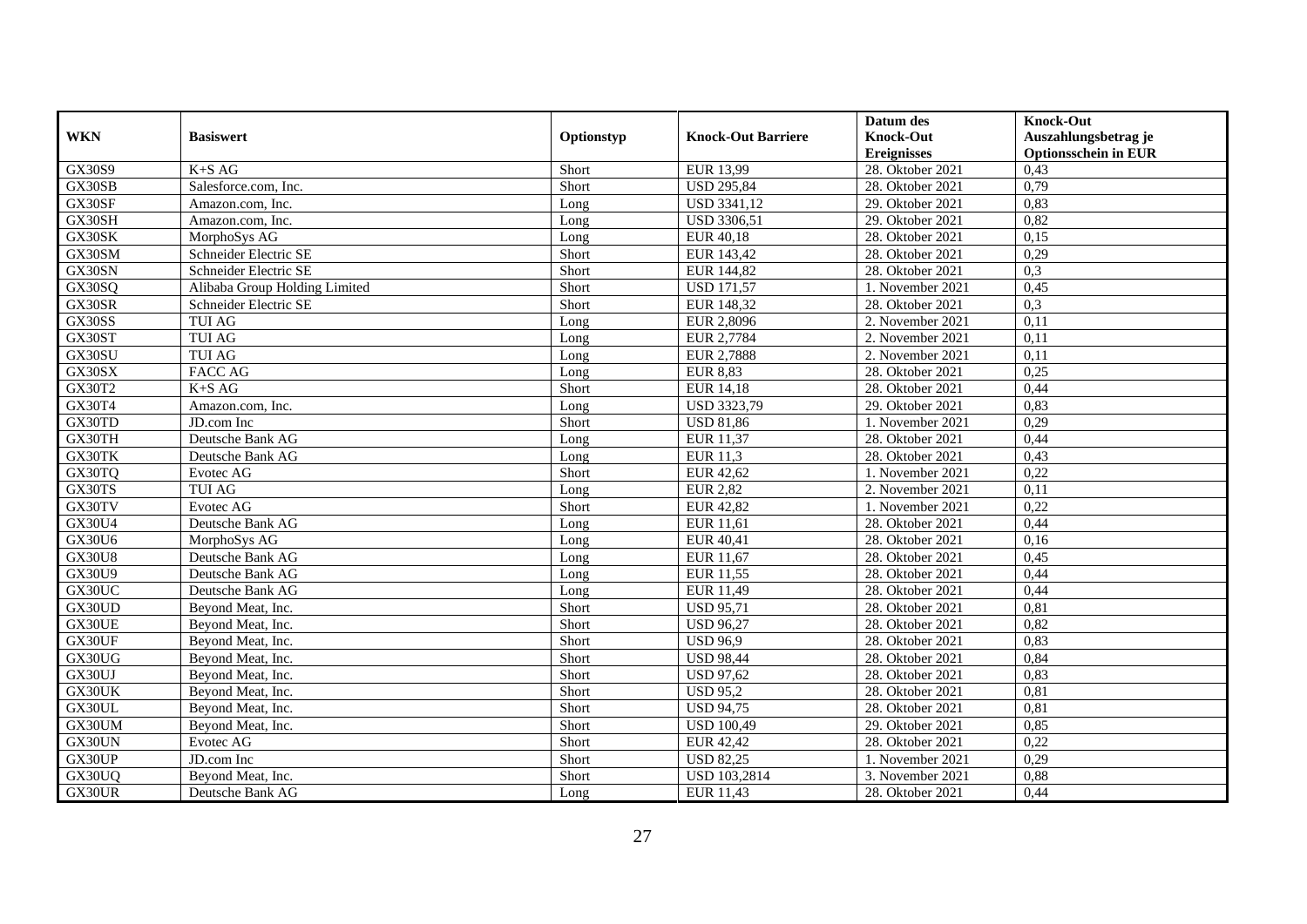|                     |                              |            |                           | Datum des          | <b>Knock-Out</b>            |
|---------------------|------------------------------|------------|---------------------------|--------------------|-----------------------------|
| <b>WKN</b>          | <b>Basiswert</b>             | Optionstyp | <b>Knock-Out Barriere</b> | <b>Knock-Out</b>   | Auszahlungsbetrag je        |
|                     |                              |            |                           | <b>Ereignisses</b> | <b>Optionsschein in EUR</b> |
| GX30UT              | SolarEdge Technologies, Inc. | Short      | <b>USD 315,24</b>         | 28. Oktober 2021   | 0,99                        |
| GX30UV              | SolarEdge Technologies, Inc. | Short      | <b>USD 311,51</b>         | 28. Oktober 2021   | 0,97                        |
| GX30UX              | SolarEdge Technologies, Inc. | Short      | <b>USD 318,97</b>         | 28. Oktober 2021   |                             |
| GX30UZ              | SolarEdge Technologies, Inc. | Short      | <b>USD 317,1</b>          | 28. Oktober 2021   | 0,99                        |
| GX30V0              | Deutsche Bank AG             | Long       | EUR 11,74                 | 28. Oktober 2021   | 0,46                        |
| <b>GX30V2</b>       | TeamViewer AG                | Long       | <b>EUR 12,94</b>          | 28. Oktober 2021   | 0,06                        |
| GX30V3              | Evotec AG                    | Short      | EUR 43,02                 | 1. November 2021   | 0,22                        |
| GX30V4              | Infineon Technologies AG     | Short      | EUR 41,9474               | 3. November 2021   | 1,74                        |
| GX30V5              | SolarEdge Technologies, Inc. | Short      | <b>USD 313,37</b>         | 28. Oktober 2021   | 0,98                        |
| GX30V6              | Infineon Technologies AG     | Short      | <b>EUR 40,94</b>          | 2. November 2021   | 1,71                        |
| <b>GX30V8</b>       | Weibo Corporation            | Long       | <b>USD 45,02</b>          | 29. Oktober 2021   | 0,22                        |
| GX30V9              | SolarEdge Technologies, Inc. | Short      | <b>USD 309,64</b>         | 28. Oktober 2021   | 0,97                        |
| GX30VA              | Varta AG                     | Long       | EUR 127,3626              | 3. November 2021   | 0.61                        |
| GX30VH              | MorphoSys AG                 | Long       | EUR 39,26                 | 28. Oktober 2021   | 0,15                        |
| GX30VL              | Sodexo S.A.                  | Short      | EUR 86,3185               | 2. November 2021   | 0,18                        |
| GX30VM              | Varta AG                     | Long       | EUR 128,0455              | 3. November 2021   | 0,61                        |
| GX30VQ              | Advanced Micro Devices, Inc. | Short      | <b>USD 124,1</b>          | 1. November 2021   | 0.68                        |
| GX30VR              | Advanced Micro Devices, Inc. | Short      | USD 125,9754              | 2. November 2021   | 0,69                        |
| GX30VS              | Advanced Micro Devices, Inc. | Short      | <b>USD 125,07</b>         | 1. November 2021   | 0,69                        |
| GX30VX              | Booking Holdings Inc.        | Long       | <b>USD 2411,64</b>        | 28. Oktober 2021   | 0,41                        |
| GX30VY              | Plug Power Inc               | Short      | <b>USD 33,79</b>          | 28. Oktober 2021   | 3,23                        |
| $G\overline{X30VZ}$ | Plug Power Inc               | Short      | <b>USD 34,21</b>          | 28. Oktober 2021   | 3,27                        |
| GX30W0              | Plug Power Inc               | Short      | <b>USD 34,75</b>          | 28. Oktober 2021   | 3,33                        |
| GX30W1              | Varta AG                     | Long       | EUR 128,7283              | 3. November 2021   | 0,61                        |
| GX30W4              | Booking Holdings Inc.        | Long       | <b>USD 2424,12</b>        | 28. Oktober 2021   | 0,41                        |
| GX30W5              | Plug Power Inc               | Short      | <b>USD 33,98</b>          | 28. Oktober 2021   | 3,26                        |
| GX30WA              | Tesla Inc                    | Short      | <b>USD 1070,86</b>        | 28. Oktober 2021   | 0,49                        |
| GX30WC              | Booking Holdings Inc.        | Long       | <b>USD 2399,17</b>        | 28. Oktober 2021   | 0,41                        |
| GX30WE              | Booking Holdings Inc.        | Long       | <b>USD 2436,6</b>         | 28. Oktober 2021   | 0,41                        |
| GX30WJ              | Weibo Corporation            | Long       | <b>USD 45,86</b>          | 28. Oktober 2021   | 0,22                        |
| GX30WL              | Expedia Group, Inc.          | Long       | <b>USD 160,72</b>         | 29. Oktober 2021   | 0,4                         |
| GX30WM              | Volkswagen AG                | Long       | EUR 203,24                | 28. Oktober 2021   | 0,4                         |
| GX30WN              | <b>TUI AG</b>                | Long       | <b>EUR 2,768</b>          | 2. November 2021   | 0,11                        |
| GX30WP              | Varta AG                     | Long       | EUR 126,6798              | 3. November 2021   | 0.6                         |
| GX30WS              | <b>BASF SE</b>               | Long       | EUR 62,93                 | 28. Oktober 2021   | 0,12                        |
| GX30WT              | HeidelbergCement AG          | Long       | EUR 64,24                 | 28. Oktober 2021   | 0,13                        |
| GX30WV              | HeidelbergCement AG          | Long       | EUR 64,57                 | 28. Oktober 2021   | 0,13                        |
| GX30X5              | Weibo Corporation            | Long       | <b>USD 46,11</b>          | 28. Oktober 2021   | 0,22                        |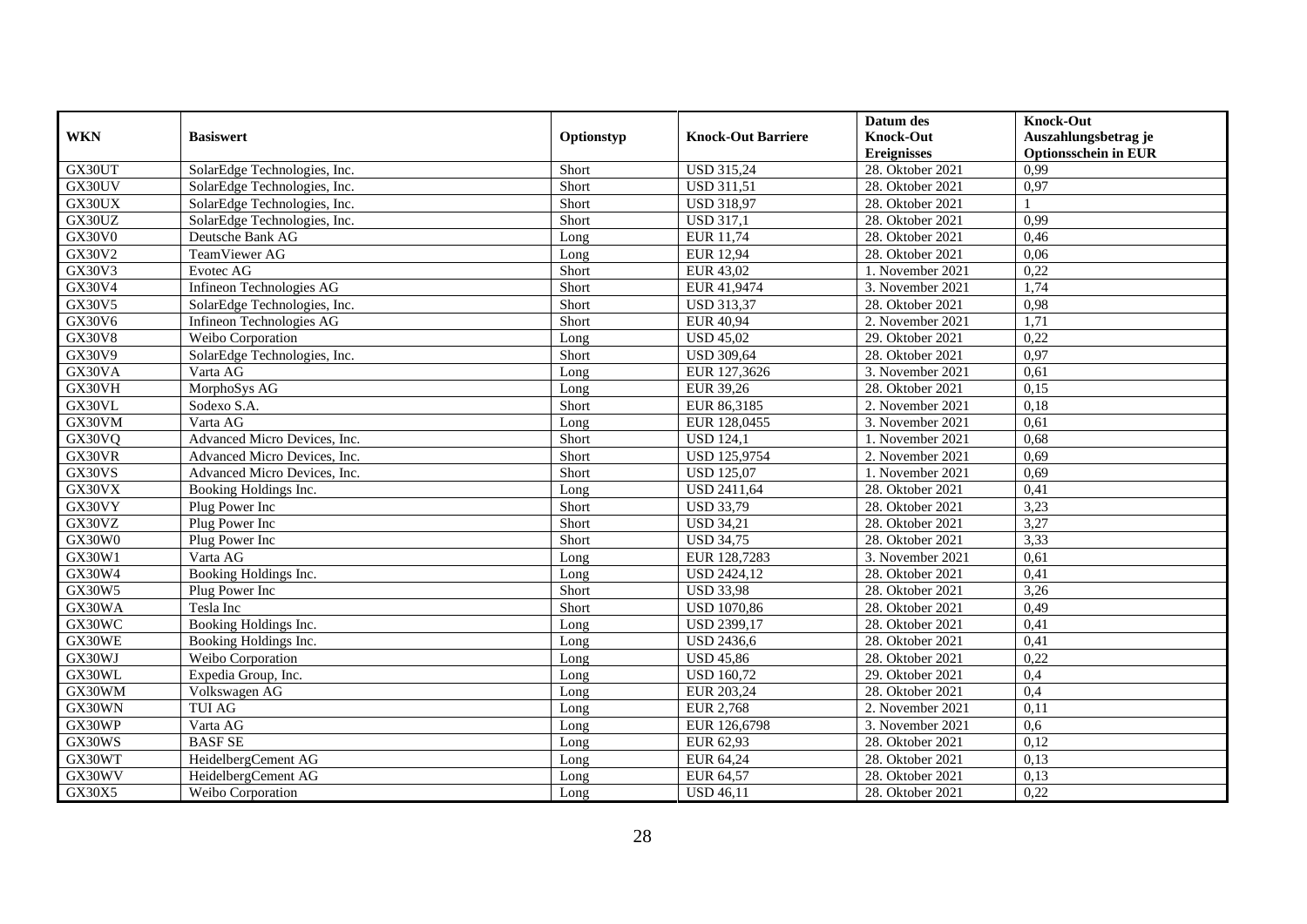|               |                              |            |                           | Datum des          | <b>Knock-Out</b>            |
|---------------|------------------------------|------------|---------------------------|--------------------|-----------------------------|
| <b>WKN</b>    | <b>Basiswert</b>             | Optionstyp | <b>Knock-Out Barriere</b> | <b>Knock-Out</b>   | Auszahlungsbetrag je        |
|               |                              |            |                           | <b>Ereignisses</b> | <b>Optionsschein in EUR</b> |
| <b>GX30X8</b> | Volkswagen AG                | Long       | EUR 204,29                | 28. Oktober 2021   | 0,4                         |
| GX30X9        | Volkswagen AG                | Long       | EUR 205,34                | 28. Oktober 2021   | 0,4                         |
| GX30XC        | ElringKlinger AG             | Short      | <b>EUR 12,06</b>          | 28. Oktober 2021   | 0,05                        |
| GX30XE        | ElringKlinger AG             | Short      | <b>EUR 12,34</b>          | 1. November 2021   | 0,05                        |
| GX30XF        | ElringKlinger AG             | Short      | <b>EUR 12,25</b>          | 29. Oktober 2021   | 0,05                        |
| GX30XH        | ElringKlinger AG             | Short      | <b>EUR 12,43</b>          | 1. November 2021   | 0,05                        |
| GX30XJ        | ElringKlinger AG             | Short      | EUR 12,15                 | 29. Oktober 2021   | 0,05                        |
| GX30XS        | ElringKlinger AG             | Short      | <b>EUR 12,52</b>          | 1. November 2021   | 0,05                        |
| GX30XV        | <b>BASF SE</b>               | Long       | EUR 63,25                 | 28. Oktober 2021   | 0,12                        |
| GX30XY        | ENI S.p.A.                   | Short      | <b>EUR 12,4</b>           | 29. Oktober 2021   | 0,25                        |
| GX30XZ        | Sea Ltd                      | Short      | USD 360,3994              | 2. November 2021   | 1,13                        |
| GX30Y0        | Volkswagen AG                | Long       | EUR 201,14                | 28. Oktober 2021   | 0,4                         |
| GX30Y2        | <b>BASF SE</b>               | Long       | EUR 63,58                 | 28. Oktober 2021   | 0,13                        |
| GX30Y3        | Daimler AG                   | Long       | <b>EUR 82,57</b>          | 28. Oktober 2021   | 0,24                        |
| GX30Y4        | ENI S.p.A.                   | Short      | <b>EUR 12,47</b>          | 29. Oktober 2021   | 0,25                        |
| GX30YB        | Volkswagen AG                | Long       | EUR 202,19                | 28. Oktober 2021   | 0,4                         |
| GX30YG        | Plug Power Inc               | Short      | <b>USD 34,46</b>          | 28. Oktober 2021   | 3,3                         |
| GX30YK        | ElringKlinger AG             | Short      | EUR 12,6927               | 2. November 2021   | 0.05                        |
| GX30YP        | Expedia Group, Inc.          | Long       | <b>USD 159,88</b>         | 29. Oktober 2021   | 0,4                         |
| GX31MK        | UnitedHealth Group Inc.      | Short      | <b>USD 456,19</b>         | 1. November 2021   | 0,81                        |
| GX31MN        | Snap Inc.                    | Long       | <b>USD 52,85</b>          | 1. November 2021   | 2,59                        |
| GX31MP        | <b>Chevron Corporation</b>   | Short      | <b>USD 112,78</b>         | 1. November 2021   | $\overline{0,2}$            |
| GX31MQ        | SolarEdge Technologies, Inc. | Long       | USD 340,4555              | 3. November 2021   | $\Omega$                    |
| GX31MS        | Siemens AG                   | Short      | EUR 141,01                | 1. November 2021   | 0,29                        |
| GX31MT        | Snap Inc.                    | Long       | <b>USD 51,9897</b>        | 2. November 2021   | 2,54                        |
| GX31MW        | Weibo Corporation            | Long       | <b>USD 45,26</b>          | 1. November 2021   | 0,22                        |
| GX31N0        | UnitedHealth Group Inc.      | Short      | <b>USD 460,64</b>         | 1. November 2021   | 0,81                        |
| <b>GX31N3</b> | Snap Inc.                    | Long       | <b>USD 53,13</b>          | 1. November 2021   | 2,6                         |
| <b>GX31N5</b> | SolarEdge Technologies, Inc. | Long       | USD 345,9519              | 3. November 2021   | 1,01                        |
| GX31N6        | <b>TUI AG</b>                | Long       | <b>EUR 2,88</b>           | 1. November 2021   | 0,11                        |
| GX31N7        | Siemens AG                   | Short      | EUR 142,368               | 2. November 2021   | 0,29                        |
| <b>GX31N8</b> | SolarEdge Technologies, Inc. | Long       | USD 334,9694              | 3. November 2021   | 0,98                        |
| GX31N9        | SolarEdge Technologies, Inc. | Long       | USD 331,2948              | 3. November 2021   | 0,96                        |
| GX31NB        | SolarEdge Technologies, Inc. | Long       | USD 333,1269              | 3. November 2021   | 0,51                        |
| GX31NE        | Vestas Wind System A/S       | Long       | DKK 261,5774              | 3. November 2021   | 0,12                        |
| GX31NF        | Vestas Wind System A/S       | Long       | DKK 256,9713              | 3. November 2021   | 0,12                        |
| GX31NG        | Vestas Wind System A/S       | Long       | DKK 266,2042              | 3. November 2021   | 0,12                        |
| GX31NJ        | Vestas Wind System A/S       | Long       | DKK 275,4062              | 2. November 2021   | 0,13                        |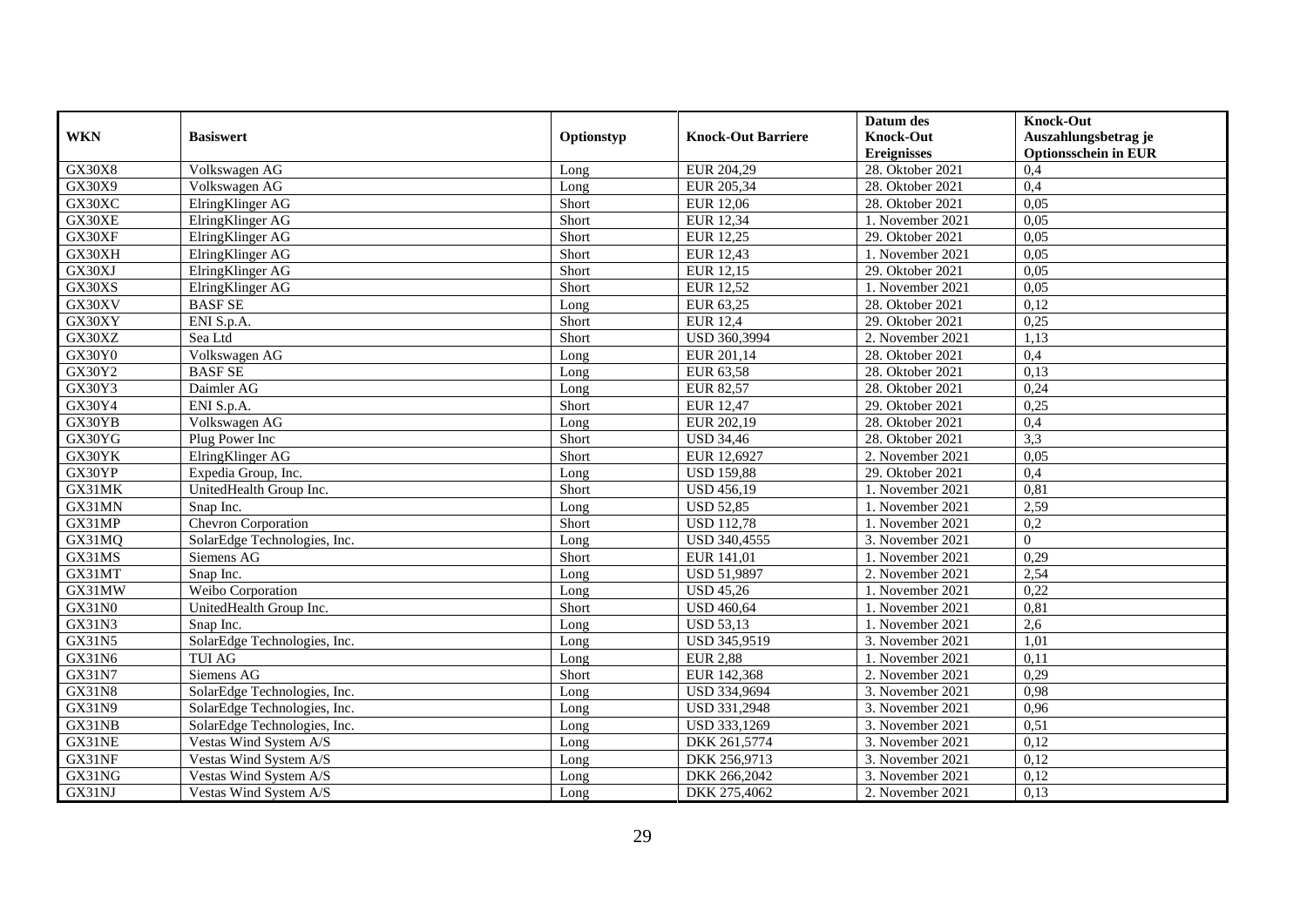|            |                              |            |                           | Datum des          | <b>Knock-Out</b>            |
|------------|------------------------------|------------|---------------------------|--------------------|-----------------------------|
| <b>WKN</b> | <b>Basiswert</b>             | Optionstyp | <b>Knock-Out Barriere</b> | <b>Knock-Out</b>   | Auszahlungsbetrag je        |
|            |                              |            |                           | <b>Ereignisses</b> | <b>Optionsschein in EUR</b> |
| GX31NK     | Vestas Wind System A/S       | Long       | DKK 279,98                | 1. November 2021   | 0,13                        |
| GX31NL     | Vestas Wind System A/S       | Long       | DKK 259,2692              | 3. November 2021   | 0,12                        |
| GX31NM     | Vestas Wind System A/S       | Long       | DKK 277,67                | 1. November 2021   | 0,13                        |
| GX31NN     | Vestas Wind System A/S       | Long       | DKK 268,4918              | 2. November 2021   | 0,12                        |
| GX31NP     | Vestas Wind System A/S       | Long       | <b>DKK 270,8</b>          | 2. November 2021   | 0,12                        |
| GX31NQ     | Vestas Wind System A/S       | Long       | DKK 273,0979              | 2. November 2021   | 0,12                        |
| GX31NR     | Vestas Wind System A/S       | Long       | DKK 263,8856              | 3. November 2021   | 0,12                        |
| GX31NT     | <b>TUI AG</b>                | Long       | <b>EUR 2,86</b>           | 1. November 2021   | 0,11                        |
| GX31NW     | Weibo Corporation            | Long       | <b>USD 44,77</b>          | 1. November 2021   | 0,22                        |
| GX31NZ     | <b>TUI AG</b>                | Long       | <b>EUR 2,89</b>           | 1. November 2021   | 0,11                        |
| GX31P1     | SolarEdge Technologies, Inc. | Long       | USD 338,6233              | 3. November 2021   | 0,99                        |
| GX31P2     | SolarEdge Technologies, Inc. | Long       | USD 344,1197              | 3. November 2021   |                             |
| GX31P5     | Alphabet Inc. - Class C      | Long       | <b>USD 2899,79</b>        | 1. November 2021   | 0,73                        |
| GX31P6     | UnitedHealth Group Inc.      | Short      | <b>USD 458.41</b>         | 1. November 2021   | 0.81                        |
| GX31P9     | Snap Inc.                    | Long       | <b>USD 52,56</b>          | 1. November 2021   | 2,58                        |
| GX31PA     | SolarEdge Technologies, Inc. | Long       | <b>USD 347,784</b>        | 3. November 2021   | 1,01                        |
| GX31PE     | Chevron Corporation          | Short      | <b>USD 113,33</b>         | 1. November 2021   | $\overline{0.2}$            |
| GX31PG     | Siemens AG                   | Short      | EUR 141,7                 | 1. November 2021   | 0,29                        |
| GX31PK     | Snap Inc.                    | Long       | <b>USD 53,42</b>          | 1. November 2021   | 2,61                        |
| GX31PR     | SolarEdge Technologies, Inc. | Long       | USD 342,2772              | 3. November 2021   |                             |
| GX31PY     | SolarEdge Technologies, Inc. | Long       | USD 336,7912              | 3. November 2021   | 0,98                        |
| GX31Q0     | <b>TUI AG</b>                | Long       | <b>EUR 2,85</b>           | 2. November 2021   | 0.11                        |
| GX31Q5     | Alphabet Inc. - Class C      | Long       | <b>USD 2884,75</b>        | 1. November 2021   | 0,73                        |
| GX31Q8     | Siemens AG                   | Short      | EUR 140,33                | 1. November 2021   | 0,29                        |
| GX31QA     | Adobe Inc.                   | Short      | <b>USD 649,78</b>         | 1. November 2021   | 1,74                        |
| GX31QC     | Adobe Inc.                   | Short      | <b>USD 652,86</b>         | 1. November 2021   | 1,75                        |
| GX31QE     | TeamViewer AG                | Short      | EUR 13,8781               | 3. November 2021   | 0,07                        |
| GX31QF     | Varta AG                     | Long       | EUR 131,8086              | 2. November 2021   | 0,63                        |
| GX31QJ     | TeamViewer AG                | Short      | EUR 13,7831               | 3. November 2021   | 0,07                        |
| GX31QK     | Varta AG                     | Long       | EUR 129,6979              | 3. November 2021   | 0,62                        |
| GX31QL     | Varta AG                     | Long       | EUR 131,105               | 2. November 2021   | 0,62                        |
| GX31QM     | <b>BP</b> Plc                | Short      | GBP 3,58                  | 1. November 2021   | 0.08                        |
| GX31QP     | Varta AG                     | Long       | EUR 130,4014              | 3. November 2021   | 0,62                        |
| GX31QQ     | <b>BP</b> Plc                | Short      | GBP 3,56                  | 1. November 2021   | 0,08                        |
| GX31QR     | Varta AG                     | Long       | EUR 132,5121              | 2. November 2021   | 0,63                        |
| GX31QS     | TeamViewer AG                | Short      | EUR 14,0206               | 3. November 2021   | 0,07                        |
| GX31QU     | Snap Inc.                    | Long       | <b>USD 52,27</b>          | 1. November 2021   | 2,56                        |
| GX31QV     | Adobe Inc.                   | Short      | <b>USD 643,64</b>         | 1. November 2021   | 1,72                        |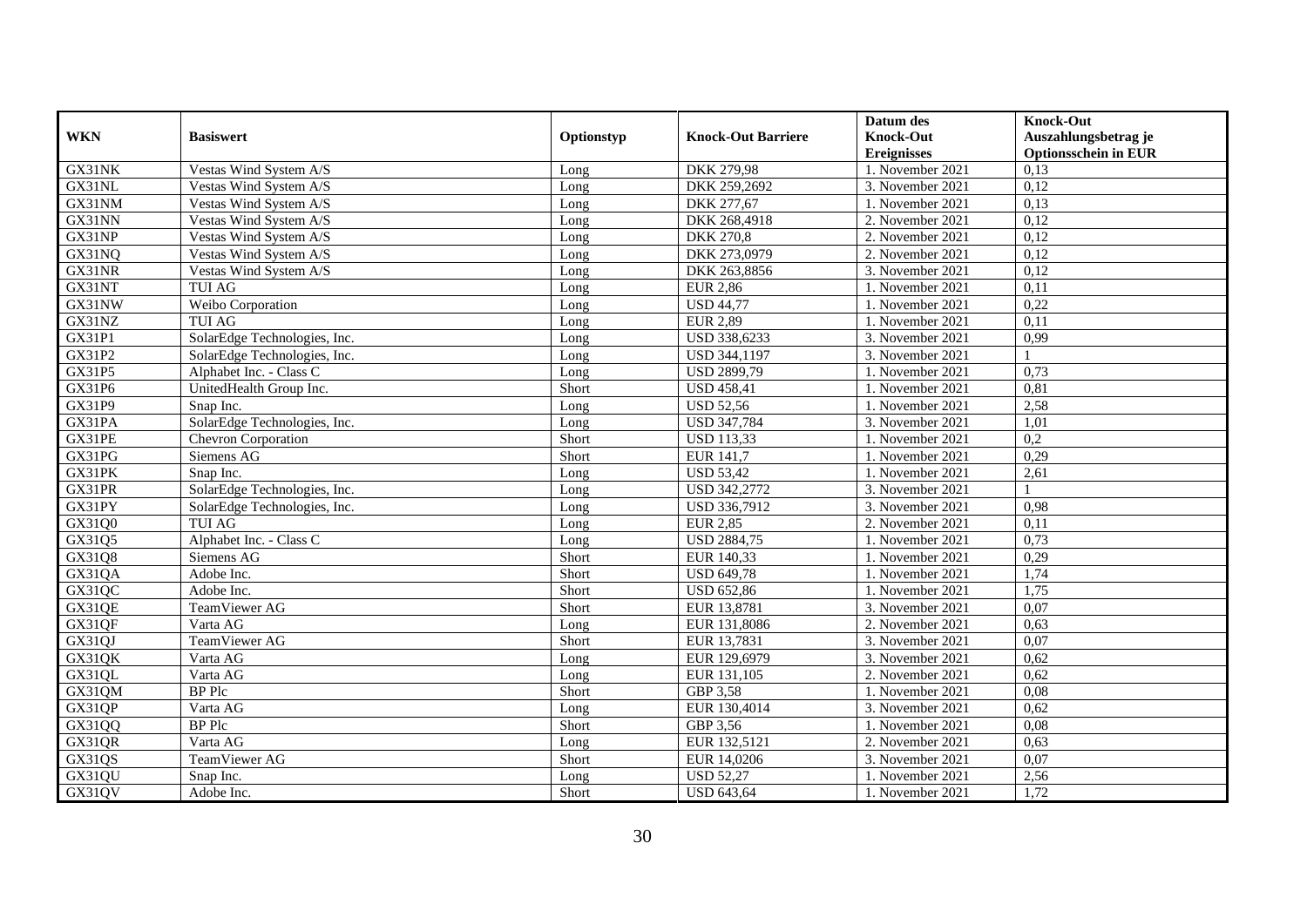|               |                                                         |            |                           | Datum des          | <b>Knock-Out</b>            |
|---------------|---------------------------------------------------------|------------|---------------------------|--------------------|-----------------------------|
| <b>WKN</b>    | <b>Basiswert</b>                                        | Optionstyp | <b>Knock-Out Barriere</b> | <b>Knock-Out</b>   | Auszahlungsbetrag je        |
|               |                                                         |            |                           | <b>Ereignisses</b> | <b>Optionsschein in EUR</b> |
| GX31QW        | Adobe Inc.                                              | Short      | <b>USD 637,48</b>         | 1. November 2021   | 1,71                        |
| GX31QX        | TeamViewer AG                                           | Short      | EUR 14,315                | 3. November 2021   | 0,08                        |
| GX31QY        | Adobe Inc.                                              | Short      | <b>USD 646,71</b>         | 1. November 2021   | 1,73                        |
| GX31QZ        | Deutsche Telekom AG                                     | Short      | EUR 16,5209               | 3. November 2021   | 0,34                        |
| GX31R0        | Deutsche Telekom AG                                     | Short      | <b>EUR 16,28</b>          | 1. November 2021   | 0,34                        |
| GX31R1        | Deutsche Telekom AG                                     | Short      | <b>EUR 16,2</b>           | 1. November 2021   | 0,34                        |
| GX31R2        | Deutsche Telekom AG                                     | Short      | EUR 16,4425               | 3. November 2021   | 0,33                        |
| GX31R3        | Chevron Corporation                                     | Short      | <b>USD 113,88</b>         | 1. November 2021   | 0,2                         |
| GX31R4        | Adobe Inc.                                              | Short      | <b>USD 640,55</b>         | 1. November 2021   | 1,71                        |
| <b>GX31R5</b> | Deutsche Telekom AG                                     | Short      | EUR 16,3641               | 2. November 2021   | 0,33                        |
| GX31R6        | <b>BP</b> Plc                                           | Short      | GBP 3,54                  | 1. November 2021   | 0,08                        |
| <b>GX31R8</b> | HelloFresh SE                                           | Long       | <b>EUR 68,46</b>          | 1. November 2021   | 0,45                        |
| GX31R9        | HelloFresh SE                                           | Long       | EUR 71,51                 | 1. November 2021   | 0,47                        |
| GX31RB        | HelloFresh SE                                           | Long       | EUR 71,12                 | 1. November 2021   | 0,47                        |
| GX31RD        | HelloFresh SE                                           | Long       | EUR 69,95                 | 1. November 2021   | 0,46                        |
| GX31RJ        | Broadcom Inc                                            | Short      | <b>USD 528,67</b>         | 1. November 2021   | 1,41                        |
| GX31RK        | Broadcom Inc                                            | Short      | <b>USD 531,22</b>         | 1. November 2021   | 1,42                        |
| GX31RP        | <b>BP</b> Plc                                           | Short      | GBP 3.52                  | 1. November 2021   | 0,09                        |
| GX31RQ        | Beyond Meat, Inc.                                       | Short      | <b>USD 98,64</b>          | 1. November 2021   | 0,84                        |
| GX31RS        | <b>Broadcom</b> Inc                                     | Short      | <b>USD 533,7301</b>       | 2. November 2021   | 1,42                        |
| GX31RU        | Beyond Meat, Inc.                                       | Short      | <b>USD 105,8882</b>       | 3. November 2021   | $\overline{0.9}$            |
| GX31RX        | Beyond Meat, Inc.                                       | Short      | <b>USD 98,06</b>          | 1. November 2021   | 0,84                        |
| GX31RY        | Beyond Meat, Inc.                                       | Short      | <b>USD 99,29</b>          | 1. November 2021   | 0,85                        |
| GX31S7        | Beyond Meat, Inc.                                       | Short      | <b>USD 97,08</b>          | 1. November 2021   | 0,83                        |
| GX31S8        | Bouygues S.A.                                           | Short      | <b>EUR 35,51</b>          | 1. November 2021   | 0,07                        |
| GX31S9        | Beyond Meat, Inc.                                       | Short      | <b>USD 97,55</b>          | 1. November 2021   | 0,83                        |
| GX31SF        | Bouygues S.A.                                           | Short      | EUR 34,72                 | 1. November 2021   | 0,07                        |
| GX31SJ        | Bouygues S.A.                                           | Short      | EUR 35,31                 | 1. November 2021   | 0,07                        |
| GX31SK        | Bouygues S.A.                                           | Short      | <b>EUR 34,92</b>          | 1. November 2021   | 0.07                        |
| GX31SM        | Bouygues S.A.                                           | Short      | EUR 35,12                 | 1. November 2021   | 0.07                        |
| GX31SN        | Vestas Wind System A/S                                  | Long       | DKK 254,663               | 3. November 2021   | 0,12                        |
| GX31SR        | Moderna Inc                                             | Short      | USD 347,6796              | 2. November 2021   | 3,33                        |
| GX31SV        | Moderna Inc                                             | Short      | <b>USD 345,646</b>        | 2. November 2021   | 3,31                        |
| GX31SY        | Delivery Hero SE                                        | Short      | EUR 109,6197              | 2. November 2021   | $\overline{0,7}$            |
| GX31T0        | Moderna Inc                                             | Short      | USD 349,9652              | 3. November 2021   | 3,35                        |
| GX31T8        | Deutsche Telekom AG                                     | Short      | EUR 16,13                 | 1. November 2021   | 0,32                        |
| GX31U5        | DAX <sup>®</sup> (Performance Index)/X-DAX <sup>®</sup> | Short      | EUR 15728,63              | 1. November 2021   | 1,59                        |
| GX31U7        | Dow Jones Industrial Average <sup>®</sup> Index         | Short      | USD 35833,55              | 1. November 2021   | 0,63                        |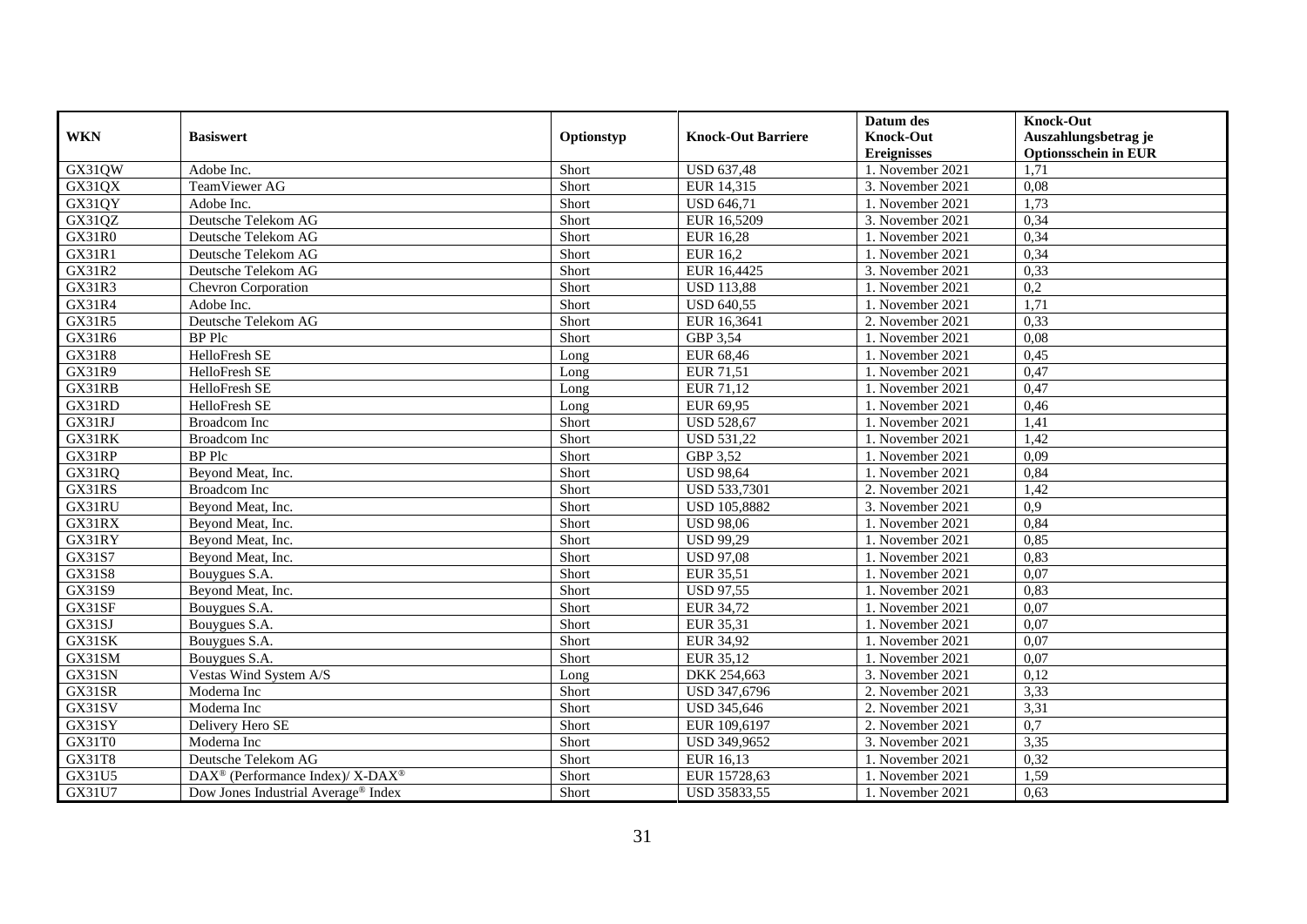|            |                                                                  |            |                           | Datum des          | <b>Knock-Out</b>            |
|------------|------------------------------------------------------------------|------------|---------------------------|--------------------|-----------------------------|
| <b>WKN</b> | <b>Basiswert</b>                                                 | Optionstyp | <b>Knock-Out Barriere</b> | <b>Knock-Out</b>   | Auszahlungsbetrag je        |
|            |                                                                  |            |                           | <b>Ereignisses</b> | <b>Optionsschein in EUR</b> |
| GX31UG     | Dow Jones Industrial Average® Index                              | Short      | USD 35850,9               | 1. November 2021   | 0.63                        |
| GX31UM     | $DAX^{\circledcirc}$ (Performance Index)/X-DAX <sup>®</sup>      | Short      | EUR 15736,37              | 1. November 2021   | 1,59                        |
| GX31US     | $\text{DAX}^{\textcircled{D}}$ (Performance Index)               | Short      | EUR 15728,63              | 1. November 2021   | 1,59                        |
| GX31UZ     | Dow Jones Industrial Average® Index                              | Short      | <b>USD 35798,5</b>        | 1. November 2021   | 0,63                        |
| GX31V0     | Dow Jones Industrial Average® Index                              | Short      | <b>USD 35816</b>          | 1. November 2021   | 0,63                        |
| GX31V3     | Dow Jones Industrial Average® Index                              | Short      | USD 35781,11              | 1. November 2021   | 0,63                        |
| GX31V6     | $\text{DAX}^{\textcircled{D}}$ (Performance Index)               | Short      | EUR 15720,86              | 1. November 2021   | 1,59                        |
| GX31V7     | $\text{DAX}^{\textcircled{D}}$ (Performance Index)               | Short      | EUR 15713,09              | 1. November 2021   | 1,59                        |
| GX31VA     | $\text{DAX}^{\circledR}$ (Performance Index)/ X-DAX <sup>®</sup> | Short      | EUR 15713,09              | 1. November 2021   | 1,59                        |
| GX31VD     | DAX <sup>®</sup> (Performance Index)                             | Short      | EUR 15744,12              | 1. November 2021   | 1,59                        |
| GX31VK     | DAX <sup>®</sup> (Performance Index)/ X-DAX <sup>®</sup>         | Short      | EUR 15720,86              | 1. November 2021   | 1,59                        |
| GX31VP     | DAX <sup>®</sup> (Performance Index)                             | Short      | EUR 15736,37              | 1. November 2021   | 1,59                        |
| GX31VZ     | <b>Microsoft Corporation</b>                                     | Short      | <b>USD 323,88</b>         | 1. November 2021   | 0,57                        |
| GX31W0     | <b>Texas Instruments Incorporated</b>                            | Short      | <b>USD 189,8108</b>       | 3. November 2021   | 0,51                        |
| GX31W4     | Tesla Inc                                                        | Short      | <b>USD 1146,53</b>        | 1. November 2021   | 0,52                        |
| GX31WB     | Pernod Ricard SA                                                 | Short      | EUR 199,99                | 1. November 2021   | 0,41                        |
| GX31WC     | SolarEdge Technologies, Inc.                                     | Short      | <b>USD 357,55</b>         | 1. November 2021   | 1,12                        |
| GX31WE     | SolarEdge Technologies, Inc.                                     | Short      | <b>USD 366,08</b>         | 1. November 2021   | 1,15                        |
| GX31WF     | Texas Instruments Incorporated                                   | Short      | <b>USD 188,25</b>         | 1. November 2021   | 0,5                         |
| GX31WG     | Valeo SA                                                         | Short      | <b>EUR 25,95</b>          | 1. November 2021   | 0,11                        |
| GX31WP     | Daimler AG                                                       | Short      | <b>EUR 84,7</b>           | 1. November 2021   | 0,26                        |
| GX31WQ     | Daimler AG                                                       | Short      | EUR 83,89                 | 1. November 2021   | 0,26                        |
| GX31WR     | Valeo SA                                                         | Short      | <b>EUR 25,6</b>           | 1. November 2021   | 0,11                        |
| GX31WV     | Deutsche Bank AG                                                 | Short      | EUR 11,4131               | 3. November 2021   | 0,47                        |
| GX31WX     | <b>Cognizant Technology Solutions Corporation</b>                | Short      | USD 78,951                | 3. November 2021   | 0,14                        |
| GX31WY     | Tesla Inc                                                        | Short      | <b>USD 1073,14</b>        | 1. November 2021   | 0,49                        |
| GX31X2     | Daimler AG                                                       | Short      | <b>EUR 84,3</b>           | 1. November 2021   | 0,26                        |
| GX31X4     | SolarEdge Technologies, Inc.                                     | Short      | <b>USD 354,13</b>         | 1. November 2021   | 1,11                        |
| GX31X6     | Daimler AG                                                       | Short      | EUR 85,11                 | 1. November 2021   | 0,26                        |
| GX31X9     | Deutsche Bank AG                                                 | Short      | EUR 11,31                 | 1. November 2021   | 0,47                        |
| GX31XB     | Microsoft Corporation                                            | Short      | USD 333,3346              | 2. November 2021   | 0,59                        |
| GX31XC     | Deutsche Bank AG                                                 | Short      | EUR 11,15                 | 1. November 2021   | 0,47                        |
| GX31XD     | Valeo SA                                                         | Short      | <b>EUR 25,78</b>          | 1. November 2021   | 0,11                        |
| GX31XG     | Deutsche Bank AG                                                 | Short      | EUR 11,4707               | 3. November 2021   | 0,48                        |
| GX31XJ     | The Charles Schwab Corporation                                   | Short      | <b>USD 82,9852</b>        | 3. November 2021   | 0,22                        |
| GX31XL     | SolarEdge Technologies, Inc.                                     | Short      | <b>USD 364,37</b>         | 1. November 2021   | 1,14                        |
| GX31XN     | <b>Cognizant Technology Solutions Corporation</b>                | Short      | <b>USD 78,24</b>          | 1. November 2021   | 0,14                        |
| GX31XP     | SolarEdge Technologies, Inc.                                     | Short      | <b>USD 362,66</b>         | 1. November 2021   | 1,14                        |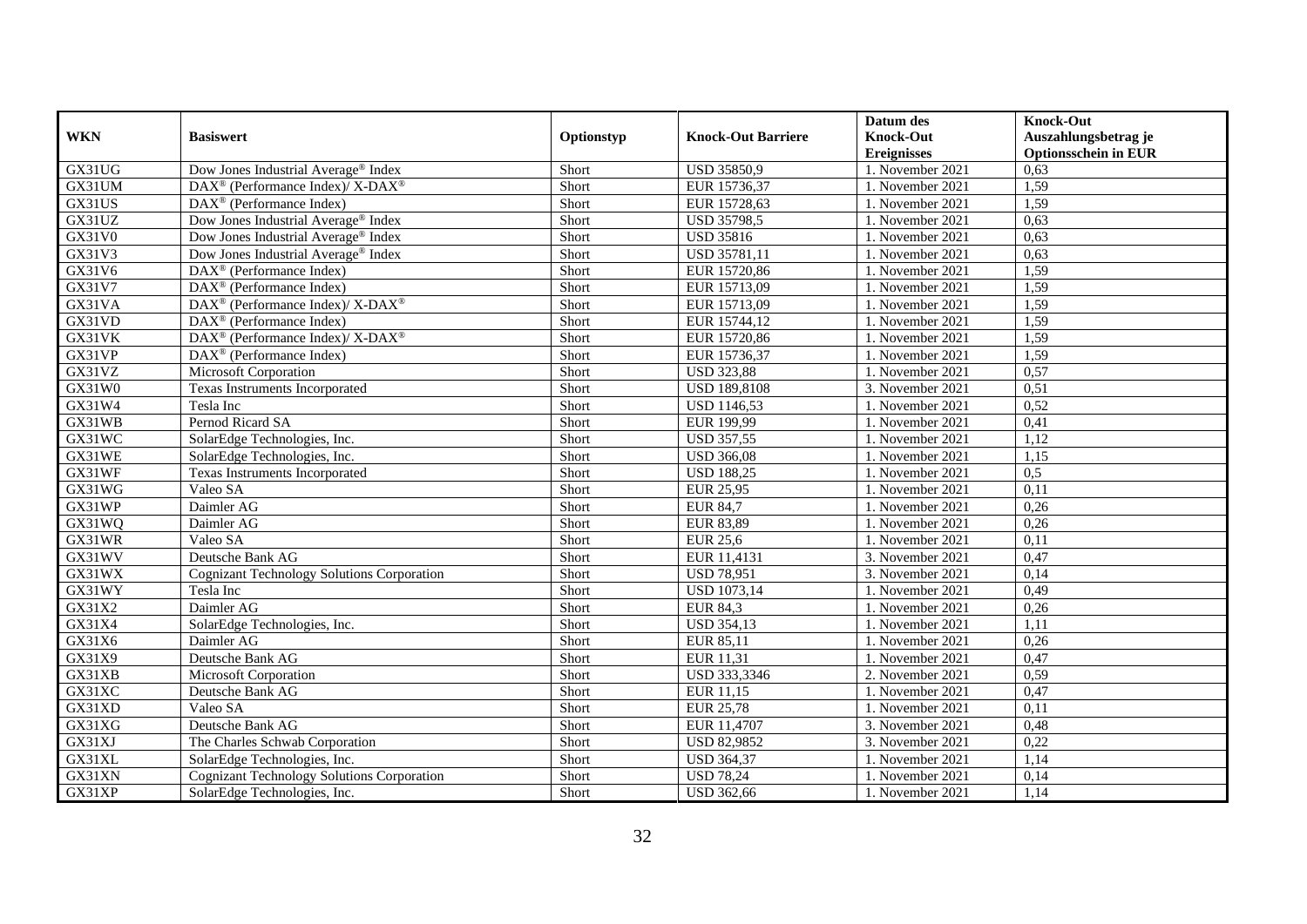|               |                                                   |            |                           | Datum des          | <b>Knock-Out</b>            |
|---------------|---------------------------------------------------|------------|---------------------------|--------------------|-----------------------------|
| <b>WKN</b>    | <b>Basiswert</b>                                  | Optionstyp | <b>Knock-Out Barriere</b> | <b>Knock-Out</b>   | Auszahlungsbetrag je        |
|               |                                                   |            |                           | <b>Ereignisses</b> | <b>Optionsschein in EUR</b> |
| GX31XQ        | The Charles Schwab Corporation                    | Short      | <b>USD 83,829</b>         | 3. November 2021   | 0,22                        |
| GX31XT        | Pernod Ricard SA                                  | Short      | EUR 198,53                | 1. November 2021   | 0,41                        |
| GX31XY        | SolarEdge Technologies, Inc.                      | Short      | <b>USD 369,51</b>         | 1. November 2021   | 1,16                        |
| GX31XZ        | Deutsche Bank AG                                  | Short      | EUR 11,26                 | 1. November 2021   | 0,47                        |
| GX31Y2        | SolarEdge Technologies, Inc.                      | Short      | <b>USD 367,79</b>         | 1. November 2021   | 1,15                        |
| GX31Y4        | Tesla Inc                                         | Short      | <b>USD 1138,34</b>        | 1. November 2021   | 0,52                        |
| GX31Y5        | <b>Cognizant Technology Solutions Corporation</b> | Short      | USD 79,6761               | 3. November 2021   | 0,14                        |
| GX31Y8        | Deutsche Bank AG                                  | Short      | EUR 11,21                 | 1. November 2021   | 0,46                        |
| GX31YA        | <b>BioNTech SE - ADR</b>                          | Short      | <b>USD 286,751</b>        | 2. November 2021   | 1,16                        |
| GX31YB        | The Charles Schwab Corporation                    | Short      | <b>USD 82,14</b>          | 1. November 2021   | 0,22                        |
| GX31YD        | Safran S.A.                                       | Short      | <b>EUR 115,38</b>         | 1. November 2021   | 0,24                        |
| GX31YH        | <b>BioNTech SE - ADR</b>                          | Short      | USD 284,0773              | 2. November 2021   | 1,15                        |
| GX31YL        | <b>Cognizant Technology Solutions Corporation</b> | Short      | <b>USD 77,52</b>          | 1. November 2021   | 0,14                        |
| GX31YM        | BioNTech SE - ADR                                 | Short      | <b>USD 288,0783</b>       | 2. November 2021   | 1,17                        |
| GX31YN        | BioNTech SE - ADR                                 | Short      | USD 289,4056              | 2. November 2021   | 1,17                        |
| GX31YP        | Deutsche Bank AG                                  | Short      | EUR 11,37                 | 1. November 2021   | 0,47                        |
| GX31YQ        | BioNTech SE - ADR                                 | Short      | <b>USD 281,46</b>         | 1. November 2021   | 1,15                        |
| GX31YT        | SolarEdge Technologies, Inc.                      | Short      | <b>USD 355,84</b>         | 1. November 2021   | 1.12                        |
| GX31YU        | Safran S.A.                                       | Short      | EUR 114,18                | 1. November 2021   | 0,23                        |
| GX31YW        | <b>BioNTech SE - ADR</b>                          | Short      | USD 285,4142              | 2. November 2021   | 1,16                        |
| GX31YZ        | <b>BioNTech SE - ADR</b>                          | Short      | <b>USD 294,8866</b>       | 3. November 2021   | 1,2                         |
| GX31Z0        | Deutsche Bank AG                                  | Short      | <b>EUR 11,1</b>           | 1. November 2021   | 0,46                        |
| GX31Z1        | BioNTech SE - ADR                                 | Short      | USD 293,4065              | 3. November 2021   | 1,19                        |
| GX31Z2        | BioNTech SE - ADR                                 | Short      | <b>USD 282,78</b>         | 1. November 2021   | 1,15                        |
| GX31Z3        | Commerzbank AG                                    | Short      | EUR 6,35                  | 1. November 2021   | 0,26                        |
| GX31Z4        | Commerzbank AG                                    | Short      | <b>EUR 6,38</b>           | 1. November 2021   | 0,26                        |
| GX31Z5        | Advanced Micro Devices, Inc.                      | Short      | <b>USD 127,3748</b>       | 2. November 2021   | $\overline{0,7}$            |
| GX31Z6        | Advanced Micro Devices, Inc.                      | Short      | <b>USD 123,04</b>         | 1. November 2021   | 0.68                        |
| GX31Z7        | Advanced Micro Devices, Inc.                      | Short      | <b>USD 122,48</b>         | 1. November 2021   | 0.68                        |
| <b>GX31Z8</b> | Tesla Inc                                         | Short      | <b>USD 1078,2</b>         | 1. November 2021   | 0,49                        |
| GX31Z9        | Commerzbank AG                                    | Short      | EUR 6,23                  | 1. November 2021   | 0,26                        |
| GX31ZA        | Commerzbank AG                                    | Short      | EUR 6,29                  | 1. November 2021   | 0,26                        |
| GX31ZB        | BioNTech SE - ADR                                 | Short      | <b>USD 280,13</b>         | 1. November 2021   | 1,14                        |
| GX31ZC        | $K+SAG$                                           | Short      | <b>EUR 14,72</b>          | 1. November 2021   | 0,45                        |
| GX31ZD        | Commerzbank AG                                    | Short      | EUR 6,47                  | 1. November 2021   | 0,27                        |
| GX31ZE        | BioNTech SE - ADR                                 | Short      | USD 292,0697              | 3. November 2021   | 1,19                        |
| GX31ZF        | Deutsche Lufthansa AG                             | Short      | EUR 5,79                  | 1. November 2021   | 0,02                        |
| GX31ZJ        | Commerzbank AG                                    | Short      | EUR 6,32                  | 1. November 2021   | 0,26                        |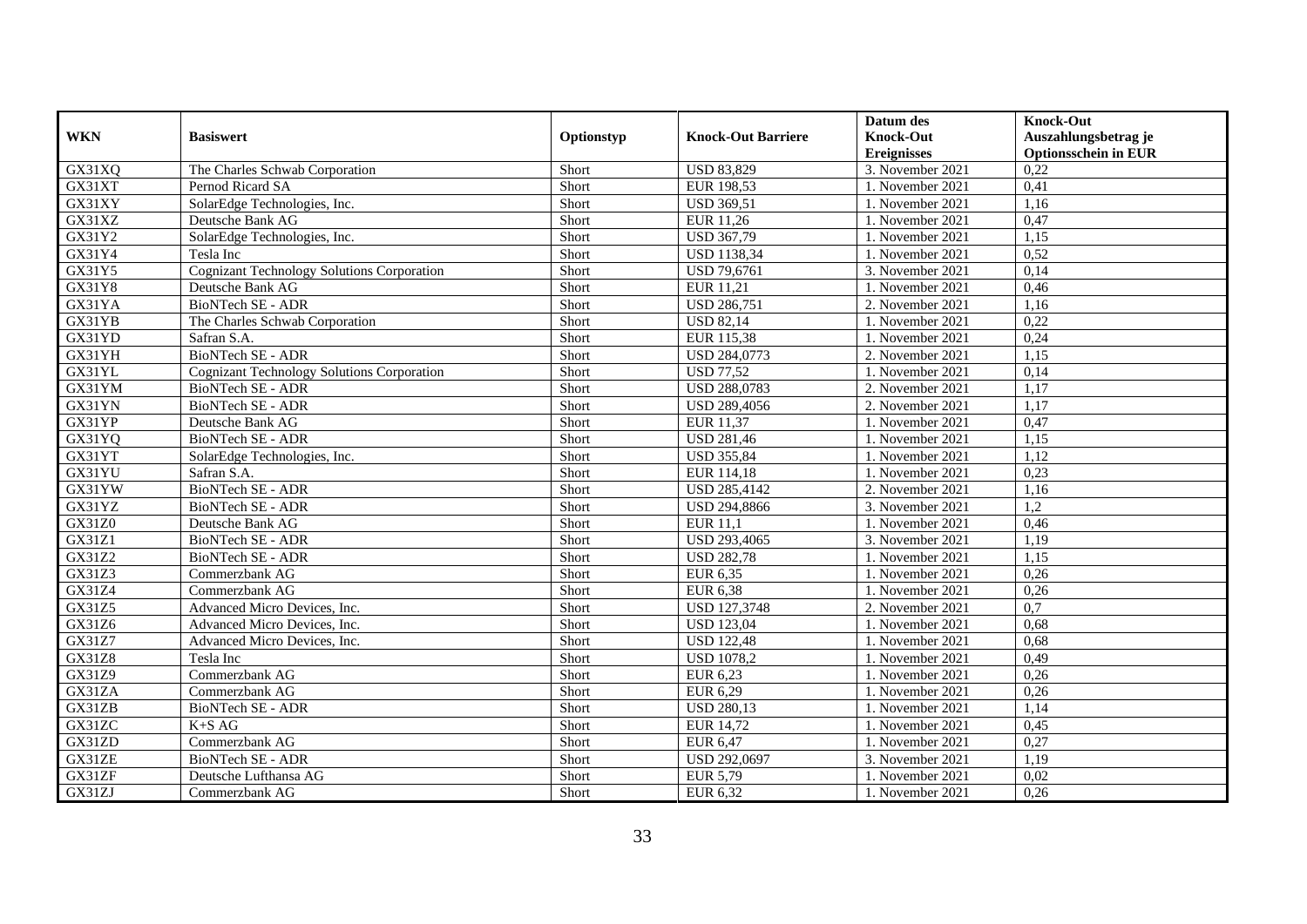|               |                              |            |                           | Datum des          | <b>Knock-Out</b>            |
|---------------|------------------------------|------------|---------------------------|--------------------|-----------------------------|
| <b>WKN</b>    | <b>Basiswert</b>             | Optionstyp | <b>Knock-Out Barriere</b> | <b>Knock-Out</b>   | Auszahlungsbetrag je        |
|               |                              |            |                           | <b>Ereignisses</b> | <b>Optionsschein in EUR</b> |
| GX31ZK        | $K+SAG$                      | Short      | <b>EUR 15,14</b>          | 1. November 2021   | 0,47                        |
| GX31ZL        | <b>BioNTech SE - ADR</b>     | Short      | USD 290,7233              | 3. November 2021   | 1,18                        |
| GX31ZM        | Advanced Micro Devices, Inc. | Short      | <b>USD 121,9</b>          | 1. November 2021   | 0,67                        |
| GX31ZN        | Deutsche Lufthansa AG        | Short      | EUR 6,1006                | 3. November 2021   | 0,02                        |
| GX31ZP        | Commerzbank AG               | Short      | <b>EUR 6,44</b>           | 1. November 2021   | 0,27                        |
| GX31ZQ        | Deutsche Lufthansa AG        | Short      | <b>EUR 5,71</b>           | 1. November 2021   | 0,02                        |
| GX31ZR        | Commerzbank AG               | Short      | <b>EUR 6,26</b>           | 1. November 2021   | 0,26                        |
| GX31ZS        | Deutsche Lufthansa AG        | Short      | <b>EUR 5,74</b>           | 1. November 2021   | 0,02                        |
| GX31ZT        | Commerzbank AG               | Short      | <b>EUR 6,41</b>           | 1. November 2021   | 0,27                        |
| GX31ZU        | Commerzbank AG               | Short      | <b>EUR 6,5</b>            | 1. November 2021   | 0,27                        |
| GX31ZV        | Porsche Automobil Holding SE | Short      | <b>EUR 90,08</b>          | 1. November 2021   | 0,18                        |
| GX31ZW        | Deutsche Lufthansa AG        | Short      | <b>EUR 5,68</b>           | 1. November 2021   | 0,02                        |
| GX31ZX        | Deutsche Lufthansa AG        | Short      | <b>EUR 5,77</b>           | 1. November 2021   | 0,02                        |
| GX31ZZ        | Porsche Automobil Holding SE | Short      | EUR 90,52                 | 1. November 2021   | 0,19                        |
| GX3202        | Porsche Automobil Holding SE | Short      | EUR 90,96                 | 1. November 2021   | 0,19                        |
| GX3203        | Commerzbank AG               | Short      | <b>EUR 6,2</b>            | 1. November 2021   | 0,26                        |
| GX3204        | Porsche Automobil Holding SE | Short      | <b>EUR 91,4</b>           | 1. November 2021   | 0,19                        |
| <b>GX320D</b> | Alphabet Inc. - Class C      | Short      | <b>USD 2947,33</b>        | 1. November 2021   | 0,79                        |
| <b>GX320F</b> | Alphabet Inc. - Class C      | Short      | USD 2933,16               | 1. November 2021   | 0,78                        |
| <b>GX320X</b> | eBay Inc.                    | Short      | <b>USD 74,52</b>          | 1. November 2021   | 0,13                        |
| <b>GX320Z</b> | eBay Inc.                    | Short      | <b>USD 73,54</b>          | 1. November 2021   | 0,13                        |
| GX3210        | eBay Inc.                    | Short      | <b>USD 75,49</b>          | 1. November 2021   | 0,13                        |
| GX3211        | eBay Inc.                    | Short      | <b>USD 74,03</b>          | 1. November 2021   | 0,13                        |
| GX3212        | eBay Inc.                    | Short      | <b>USD 75,98</b>          | 1. November 2021   | 0,13                        |
| GX3217        | eBay Inc.                    | Short      | <b>USD 76,47</b>          | 1. November 2021   | 0,13                        |
| GX321A        | eBay Inc.                    | Short      | <b>USD 72,57</b>          | 1. November 2021   | 0,13                        |
| GX321D        | eBay Inc.                    | Short      | <b>USD 72,08</b>          | 1. November 2021   | 0,13                        |
| GX321H        | Safran S.A.                  | Short      | EUR 116,58                | 1. November 2021   | 0,24                        |
| <b>GX321N</b> | Anheuser-Busch InBev SA/NV   | Long       | EUR 53,03                 | 1. November 2021   | 0,1                         |
| GX321Q        | Anheuser-Busch InBev SA/NV   | Long       | <b>EUR 51,94</b>          | 1. November 2021   | 0,1                         |
| GX321S        | Anheuser-Busch InBev SA/NV   | Long       | <b>EUR 52,49</b>          | 1. November 2021   | 0,1                         |
| GX321U        | Anheuser-Busch InBev SA/NV   | Long       | EUR 51,402                | 3. November 2021   | 0,1                         |
| <b>GX321V</b> | Anheuser-Busch InBev SA/NV   | Long       | EUR 52,76                 | 1. November 2021   | 0,1                         |
| <b>GX321Y</b> | Anheuser-Busch InBev SA/NV   | Long       | EUR 53,31                 | 1. November 2021   | 0,11                        |
| GX3221        | Anheuser-Busch InBev SA/NV   | Long       | EUR 52,22                 | 1. November 2021   | 0,1                         |
| GX3224        | eBay Inc.                    | Short      | <b>USD 77,44</b>          | 1. November 2021   | 0,14                        |
| GX3226        | eBay Inc.                    | Short      | <b>USD 75,01</b>          | 1. November 2021   | 0,13                        |
| GX3229        | Anheuser-Busch InBev SA/NV   | Long       | EUR 51,6774               | 3. November 2021   | 0,1                         |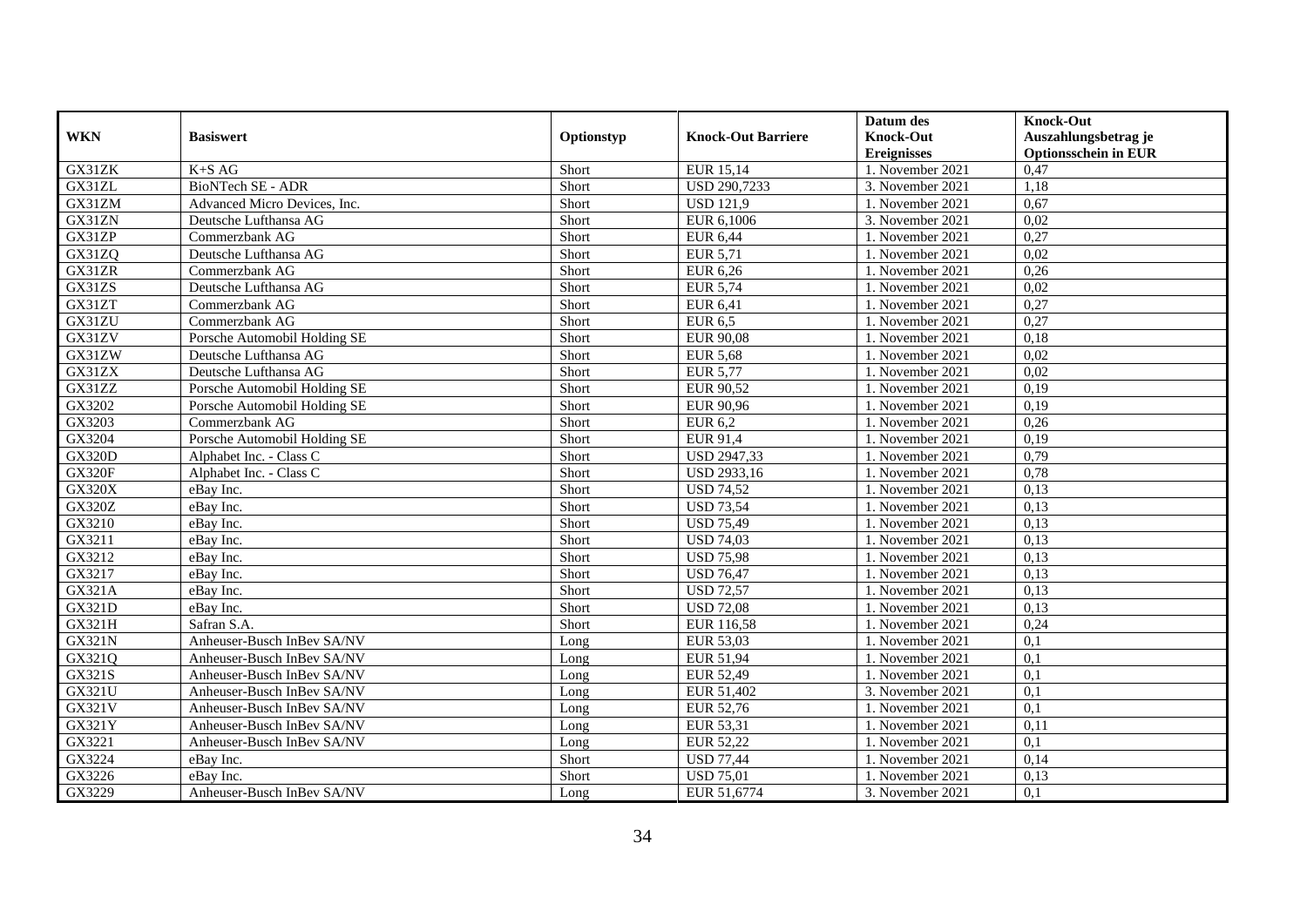|                     |                              |            |                           | Datum des          | <b>Knock-Out</b>            |
|---------------------|------------------------------|------------|---------------------------|--------------------|-----------------------------|
| <b>WKN</b>          | <b>Basiswert</b>             | Optionstyp | <b>Knock-Out Barriere</b> | <b>Knock-Out</b>   | Auszahlungsbetrag je        |
|                     |                              |            |                           | <b>Ereignisses</b> | <b>Optionsschein in EUR</b> |
| <b>GX322B</b>       | ADYEN N.V.                   | Short      | EUR 2646,0984             | 3. November 2021   | 2,3                         |
| <b>GX322C</b>       | ADYEN N.V.                   | Short      | EUR 2671,1942             | 3. November 2021   | 2,32                        |
| <b>GX322D</b>       | eBay Inc.                    | Short      | <b>USD 73,05</b>          | 1. November 2021   | 0,13                        |
| <b>GX322H</b>       | Visa Inc. - Class A          | Short      | USD 213,36                | 1. November 2021   | 0,57                        |
| <b>GX322L</b>       | Visa Inc. - Class A          | Short      | <b>USD 214,39</b>         | 1. November 2021   | 0,57                        |
| <b>GX322Y</b>       | Pinterest, Inc.              | Long       | <b>USD 44,94</b>          | 1. November 2021   | 0,13                        |
| <b>GX322Z</b>       | Uber Technologies, Inc.      | Short      | <b>USD 45,5442</b>        | 3. November 2021   | 0,25                        |
| GX3230              | Uber Technologies, Inc.      | Short      | <b>USD 45,9671</b>        | 3. November 2021   | 0,25                        |
| GX3232              | Uber Technologies, Inc.      | Short      | USD 46,1833               | 3. November 2021   | 0,25                        |
| GX3233              | Uber Technologies, Inc.      | Short      | <b>USD 45,7603</b>        | 3. November 2021   | 0,25                        |
| GX3238              | <b>RWE AG</b>                | Long       | <b>EUR 33,68</b>          | 1. November 2021   | 0.07                        |
| <b>GX323A</b>       | <b>RWE AG</b>                | Long       | EUR 32,9895               | 3. November 2021   | 0,06                        |
| GX323C              | <b>RWE AG</b>                | Long       | EUR 33,33                 | 1. November 2021   | 0,07                        |
| <b>GX323F</b>       | <b>RWE AG</b>                | Long       | EUR 33,1629               | 3. November 2021   | 0,06                        |
| GX323G              | Amazon.com, Inc.             | Long       | <b>USD 3415,7</b>         | 1. November 2021   | 0,86                        |
| GX323H              | ADYEN N.V.                   | Short      | EUR 2658,2508             | 3. November 2021   | 2,31                        |
| GX323J              | <b>RWE AG</b>                | Long       | EUR 32,8161               | 3. November 2021   | 0,06                        |
| <b>GX323L</b>       | <b>RWE AG</b>                | Long       | EUR 33,5                  | 1. November 2021   | 0,07                        |
| <b>GX323M</b>       | Amazon.com, Inc.             | Long       | USD 3397,85               | 1. November 2021   | 0,86                        |
| <b>GX323P</b>       | Uber Technologies, Inc.      | Short      | <b>USD 45,1307</b>        | 3. November 2021   | 0,25                        |
| GX323Q              | Amazon.com, Inc.             | Long       | <b>USD 3451,53</b>        | 1. November 2021   | 0,87                        |
| <b>GX323S</b>       | Amazon.com. Inc.             | Long       | <b>USD 3433,62</b>        | 1. November 2021   | 0,87                        |
| $G\overline{X3240}$ | Uber Technologies, Inc.      | Short      | <b>USD 45,3374</b>        | 3. November 2021   | 0,25                        |
| GX3247              | ADYEN N.V.                   | Short      | EUR 2634,1025             | 3. November 2021   | 2,29                        |
| GX3248              | Amazon.com, Inc.             | Long       | USD 3362,04               | 1. November 2021   | 0,85                        |
| GX324C              | Cancom SE                    | Short      | <b>EUR 59,89</b>          | 1. November 2021   | 0,25                        |
| <b>GX324D</b>       | Cancom SE                    | Short      | EUR 61,8754               | 2. November 2021   | 0,26                        |
| <b>GX324F</b>       | Cancom SE                    | Short      | EUR 60.46                 | 1. November 2021   | 0,25                        |
| GX3250              | Plug Power Inc               | Short      | <b>USD 37,65</b>          | 1. November 2021   | 3,62                        |
| GX3253              | Cancom SE                    | Short      | EUR 60,18                 | 1. November 2021   | 0,25                        |
| GX3255              | Cancom SE                    | Short      | EUR 59,61                 | 1. November 2021   | 0,25                        |
| GX3256              | Plug Power Inc               | Short      | <b>USD 37,87</b>          | 1. November 2021   | 3,64                        |
| GX3257              | HelloFresh SE                | Short      | EUR 76,6365               | 2. November 2021   | 0,58                        |
| GX3258              | Plug Power Inc               | Short      | <b>USD 42,3481</b>        | 2. November 2021   | 4,05                        |
| <b>GX325A</b>       | Plug Power Inc               | Short      | <b>USD 39,53</b>          | 1. November 2021   | 3,81                        |
| <b>GX325B</b>       | HelloFresh SE                | Short      | EUR 77,4827               | 2. November 2021   | 0,58                        |
| GX325C              | SolarEdge Technologies, Inc. | Long       | USD 327,6306              | 3. November 2021   | 0,95                        |
| <b>GX325D</b>       | HelloFresh SE                | Short      | EUR 79,0913               | 2. November 2021   | 0,6                         |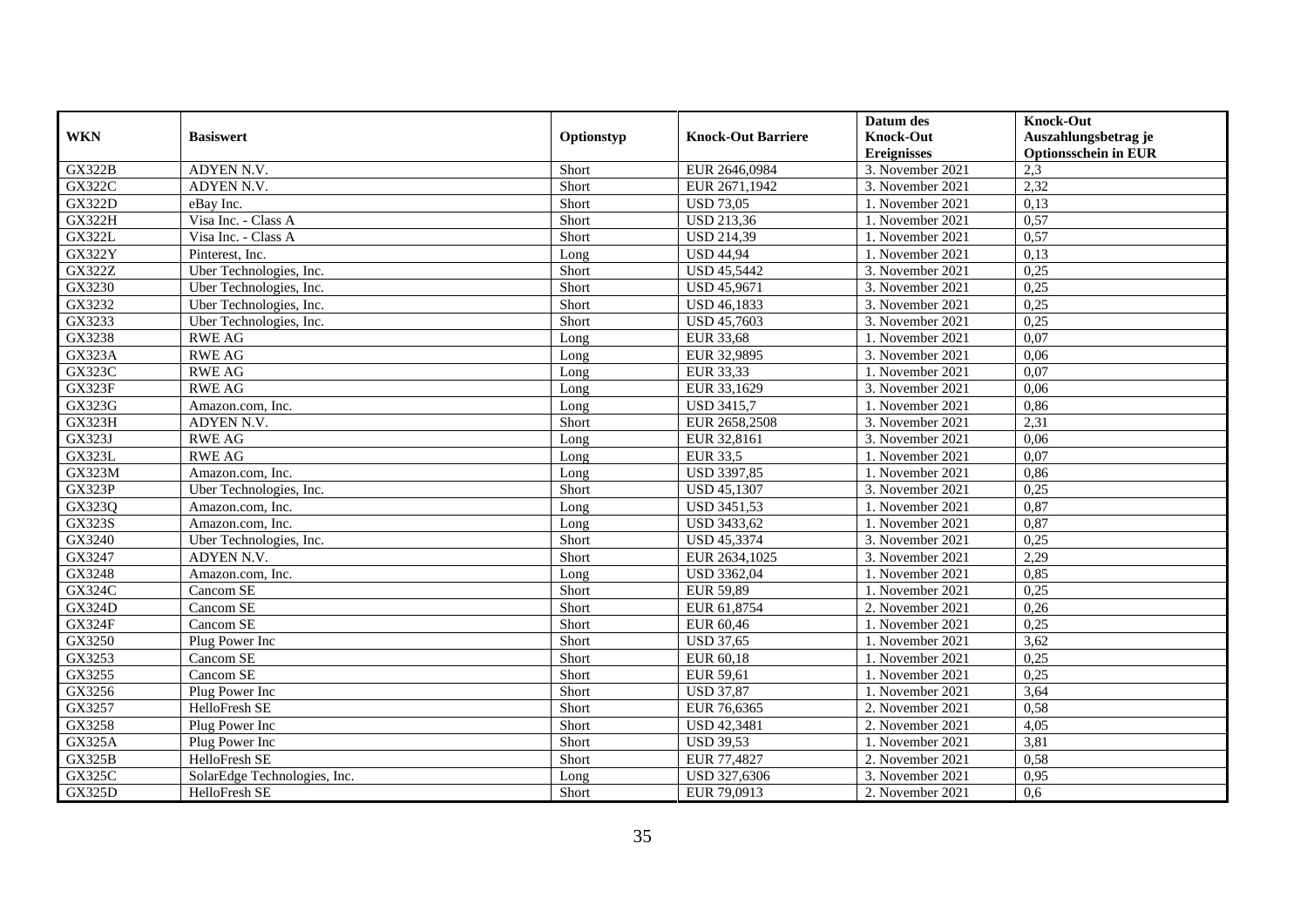|               |                                             |            |                           | Datum des          | <b>Knock-Out</b>            |
|---------------|---------------------------------------------|------------|---------------------------|--------------------|-----------------------------|
| <b>WKN</b>    | <b>Basiswert</b>                            | Optionstyp | <b>Knock-Out Barriere</b> | <b>Knock-Out</b>   | Auszahlungsbetrag je        |
|               |                                             |            |                           | <b>Ereignisses</b> | <b>Optionsschein in EUR</b> |
| <b>GX325M</b> | HelloFresh SE                               | Short      | EUR 74,4607               | 2. November 2021   | 0,56                        |
| <b>GX325P</b> | HelloFresh SE                               | Short      | EUR 73,4472               | 2. November 2021   | 0,55                        |
| GX325Q        | SolarEdge Technologies, Inc.                | Long       | USD 329,4523              | 3. November 2021   | 0,96                        |
| <b>GX325R</b> | HelloFresh SE                               | Short      | EUR 76,0879               | 2. November 2021   | 0,57                        |
| <b>GX325S</b> | HelloFresh SE                               | Short      | EUR 73,782                | 2. November 2021   | 0,56                        |
| <b>GX325U</b> | HelloFresh SE                               | Short      | EUR 75,186                | 2. November 2021   | 0,57                        |
| <b>GX325V</b> | Twitter, Inc.                               | Short      | <b>USD 55,14</b>          | 1. November 2021   | 0,25                        |
| GX325W        | HelloFresh SE                               | Short      | EUR 74,8048               | 2. November 2021   | 0,56                        |
| <b>GX325Y</b> | HelloFresh SE                               | Short      | EUR 75,6137               | 2. November 2021   | 0,57                        |
| <b>GX325Z</b> | HelloFresh SE                               | Short      | EUR 74,126                | 2. November 2021   | 0,56                        |
| GX3263        | Plug Power Inc                              | Short      | <b>USD 38,12</b>          | 1. November 2021   | 3,67                        |
| GX3266        | Amazon.com, Inc.                            | Long       | <b>USD 3379,96</b>        | 1. November 2021   | 0,85                        |
| GX3268        | Twitter, Inc.                               | Short      | <b>USD 54,74</b>          | 1. November 2021   | 0,25                        |
| GX3387        | Netflix, Inc.                               | Long       | <b>USD 683,13</b>         | 2. November 2021   | 0,23                        |
| <b>GX338B</b> | Daimler AG                                  | Long       | EUR 86,16                 | 2. November 2021   | 0,25                        |
| <b>GX338C</b> | Autodesk, Inc.                              | Long       | <b>USD 307,13</b>         | 3. November 2021   | 1,02                        |
| <b>GX338E</b> | Volkswagen AG                               | Long       | EUR 192,14                | 3. November 2021   | 0,38                        |
| <b>GX338F</b> | Caterpillar Inc.                            | Short      | <b>USD 205,04</b>         | 2. November 2021   | 0,55                        |
| <b>GX338H</b> | Deutsche Bank AG                            | Short      | EUR 11,29                 | 2. November 2021   | 0,47                        |
| <b>GX338K</b> | Autodesk, Inc.                              | Long       | <b>USD 315,41</b>         | 2. November 2021   | 1,05                        |
| <b>GX338R</b> | Deutsche Bank AG                            | Short      | EUR 11,23                 | 2. November 2021   | 0,47                        |
| <b>GX338V</b> | Beyond Meat, Inc.                           | Long       | <b>USD 97,76</b>          | 2. November 2021   | 0,7                         |
| <b>GX338W</b> | Software AG                                 | Long       | EUR 35,49                 | 2. November 2021   | 0,1                         |
| <b>GX338X</b> | <b>RELX PLC</b>                             | Long       | EUR 26,74                 | 2. November 2021   | 0,05                        |
| GX3393        | <b>Comcast Corporation</b>                  | Short      | <b>USD 52,07</b>          | 2. November 2021   | 0,09                        |
| GX3396        | <b>Comcast Corporation</b>                  | Short      | <b>USD 52,33</b>          | 2. November 2021   | 0,09                        |
| GX3398        | Aurelius Equity Opportunities SE & KGaA     | Short      | <b>EUR 27,41</b>          | 3. November 2021   | 0,08                        |
| <b>GX339E</b> | <b>Comcast Corporation</b>                  | Short      | <b>USD 52,59</b>          | 2. November 2021   | 0,09                        |
| <b>GX339F</b> | Volkswagen AG                               | Long       | EUR 193,13                | 2. November 2021   | 0,38                        |
| <b>GX339H</b> | Daimler AG                                  | Long       | EUR 85,71                 | 2. November 2021   | 0,25                        |
| <b>GX339K</b> | Caterpillar Inc.                            | Short      | <b>USD 206,03</b>         | 2. November 2021   | 0,55                        |
| <b>GX339V</b> | Münchener Rückversicherungs-Gesellschaft AG | Long       | EUR 257,14                | 2. November 2021   | 0,5                         |
| <b>GX339Z</b> | Autodesk, Inc.                              | Long       | <b>USD 303,81</b>         | 3. November 2021   | 1,01                        |
| <b>GX33A2</b> | <b>Comcast Corporation</b>                  | Short      | <b>USD 52,85</b>          | 2. November 2021   | 0,09                        |
| GX33A3        | Autodesk, Inc.                              | Long       | <b>USD 313,75</b>         | 2. November 2021   | 1,04                        |
| GX33A6        | Volkswagen AG                               | Long       | EUR 194,12                | 2. November 2021   | 0,38                        |
| GX33AA        | Autodesk, Inc.                              | Long       | <b>USD 308,78</b>         | 3. November 2021   | 1,02                        |
| GX33AG        | Autodesk, Inc.                              | Long       | <b>USD 310,44</b>         | 3. November 2021   | 1,03                        |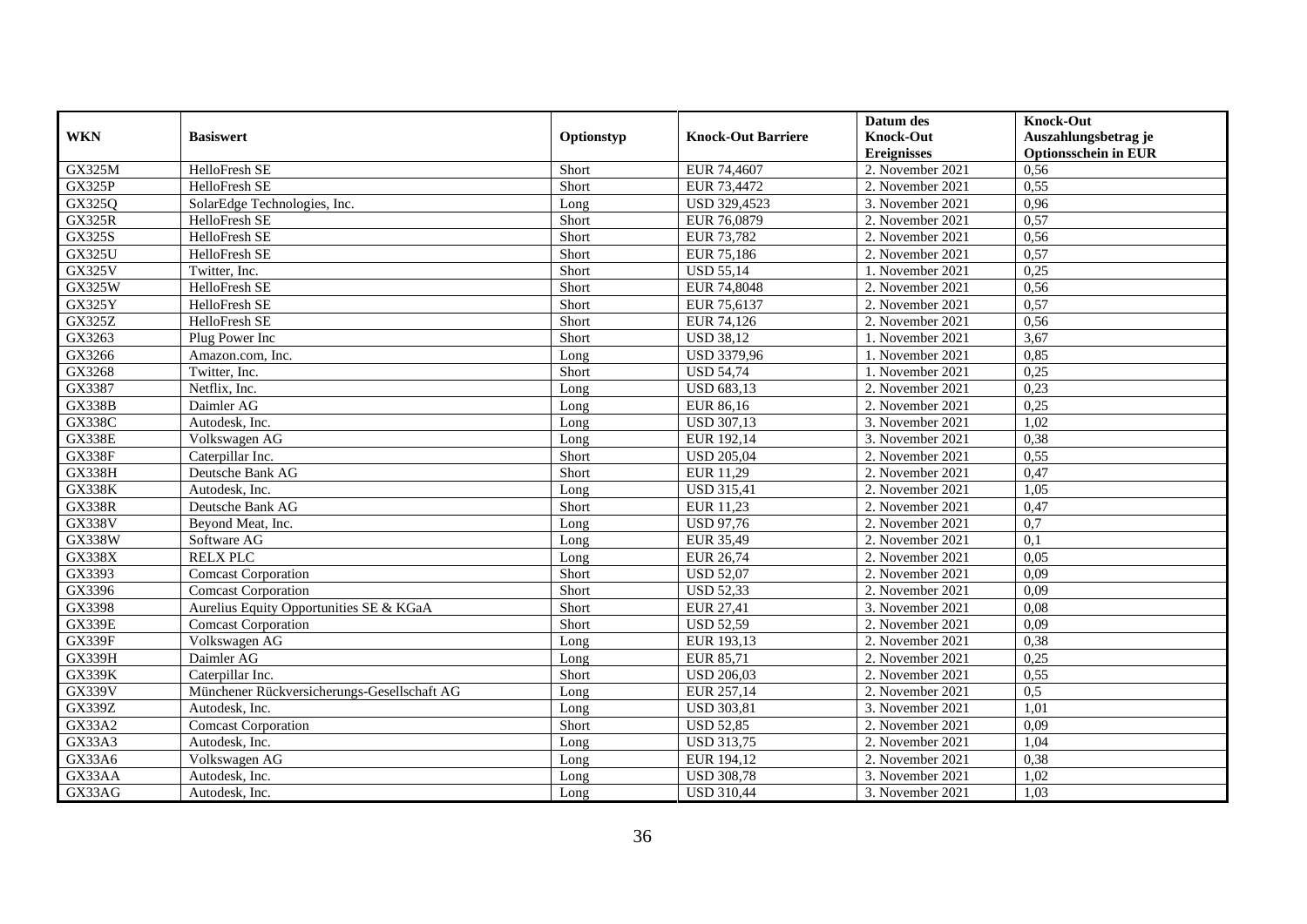|               |                                                             |            |                           | Datum des          | <b>Knock-Out</b>            |
|---------------|-------------------------------------------------------------|------------|---------------------------|--------------------|-----------------------------|
| <b>WKN</b>    | <b>Basiswert</b>                                            | Optionstyp | <b>Knock-Out Barriere</b> | <b>Knock-Out</b>   | Auszahlungsbetrag je        |
|               |                                                             |            |                           | <b>Ereignisses</b> | <b>Optionsschein in EUR</b> |
| GX33AH        | Beyond Meat, Inc.                                           | Long       | <b>USD 98,33</b>          | 2. November 2021   | 0,7                         |
| GX33AJ        | Netflix. Inc.                                               | Long       | <b>USD 686,74</b>         | 2. November 2021   | 0,23                        |
| GX33AN        | Autodesk, Inc.                                              | Long       | <b>USD 312,1</b>          | 3. November 2021   | 1,03                        |
| GX33AP        | Autodesk, Inc.                                              | Long       | <b>USD 305,46</b>         | 3. November 2021   | 1,01                        |
| GX33AQ        | Caterpillar Inc.                                            | Short      | <b>USD 207,02</b>         | 2. November 2021   | 0,55                        |
| GX33AS        | Netflix, Inc.                                               | Long       | <b>USD 679,54</b>         | 2. November 2021   | 0,23                        |
| GX33AV        | Netflix, Inc.                                               | Long       | <b>USD 675,93</b>         | 2. November 2021   | 0,22                        |
| GX33AX        | Münchener Rückversicherungs-Gesellschaft AG                 | Long       | EUR 255,83                | 2. November 2021   | 0,5                         |
| GX33FJ        | DAX <sup>®</sup> (Performance Index)/ X-DAX <sup>®</sup>    | Short      | EUR 15785,32              | 2. November 2021   | 1,59                        |
| GX33FN        | DAX <sup>®</sup> (Performance Index)/ X-DAX <sup>®</sup>    | Short      | EUR 15793,13              | 2. November 2021   | 1,6                         |
| GX33FP        | $DAX^{\circledcirc}$ (Performance Index)/X-DAX <sup>®</sup> | Short      | EUR 15800,92              | 2. November 2021   | 1,6                         |
| GX33G8        | $DAX^{\circledR}$ (Performance Index)                       | Short      | EUR 15785,32              | 2. November 2021   | 1,59                        |
| GX33GH        | Tesla Inc                                                   | Short      | <b>USD 1169,15</b>        | 2. November 2021   | 0,34                        |
| GX33GJ        | Capgemini SE                                                | Short      | EUR 210,67                | 3. November 2021   | 0,65                        |
| GX33GL        | Infineon Technologies AG                                    | Short      | EUR 41,45                 | 3. November 2021   | 1,73                        |
| GX33GN        | Capgemini SE                                                | Short      | EUR 206,75                | 2. November 2021   | 0,64                        |
| GX33GT        | Texas Instruments Incorporated                              | Long       | <b>USD 186,95</b>         | 2. November 2021   | 0,47                        |
| GX33GV        | Tesla Inc                                                   | Short      | <b>USD 1197,01</b>        | 2. November 2021   | 0,54                        |
| GX33GX        | Lockheed Martin Corporation                                 | Long       | <b>USD 327,94</b>         | 2. November 2021   | 0,55                        |
| GX33GY        | Capgemini SE                                                | Short      | EUR 202,84                | 2. November 2021   | 0,63                        |
| GX33GZ        | Lockheed Martin Corporation                                 | Long       | <b>USD 324,52</b>         | 3. November 2021   | 0,55                        |
| GX33H0        | Tesla Inc                                                   | Short      | <b>USD 1152,97</b>        | 2. November 2021   | 0,52                        |
| GX33H8        | Capgemini SE                                                | Short      | EUR 205,77                | 2. November 2021   | 0,64                        |
| GX33HB        | Lockheed Martin Corporation                                 | Long       | <b>USD 329,66</b>         | 2. November 2021   | 0,56                        |
| GX33HD        | Lockheed Martin Corporation                                 | Long       | <b>USD 326,23</b>         | 2. November 2021   | 0,55                        |
| GX33J0        | Lockheed Martin Corporation                                 | Long       | <b>USD 331,37</b>         | 2. November 2021   | 0,56                        |
| <b>GX33J8</b> | Tesla Inc                                                   | Short      | <b>USD 1174,53</b>        | 2. November 2021   | 0,53                        |
| GX33JE        | Capgemini SE                                                | Short      | <b>EUR 204,8</b>          | 2. November 2021   | 0.63                        |
| GX33JF        | Capgemini SE                                                | Short      | EUR 209,69                | 3. November 2021   | 0,65                        |
| GX33JU        | Capgemini SE                                                | Short      | EUR 203,82                | 2. November 2021   | 0,63                        |
| GX33K3        | Tesla Inc                                                   | Short      | <b>USD 1190,86</b>        | 2. November 2021   | 0,54                        |
| GX33K5        | Lockheed Martin Corporation                                 | Long       | <b>USD 333,07</b>         | 2. November 2021   | 0,56                        |
| GX33K6        | Tesla Inc                                                   | Short      | <b>USD 1203,87</b>        | 2. November 2021   | 0,55                        |
| <b>GX33K7</b> | Banco Bilbao Vizcaya Argentaria S.A.                        | Short      | <b>EUR 6,22</b>           | 2. November 2021   | 0,13                        |
| GX33KC        | TeamViewer AG                                               | Long       | <b>EUR 12,8</b>           | 2. November 2021   | 0,06                        |
| GX33KG        | TeamViewer AG                                               | Long       | <b>EUR 13,01</b>          | 2. November 2021   | 0,06                        |
| GX33KH        | TeamViewer AG                                               | Long       | EUR 12,87                 | 2. November 2021   | 0,06                        |
| GX33KT        | SolarEdge Technologies, Inc.                                | Short      | <b>USD 359,79</b>         | 2. November 2021   | 1,12                        |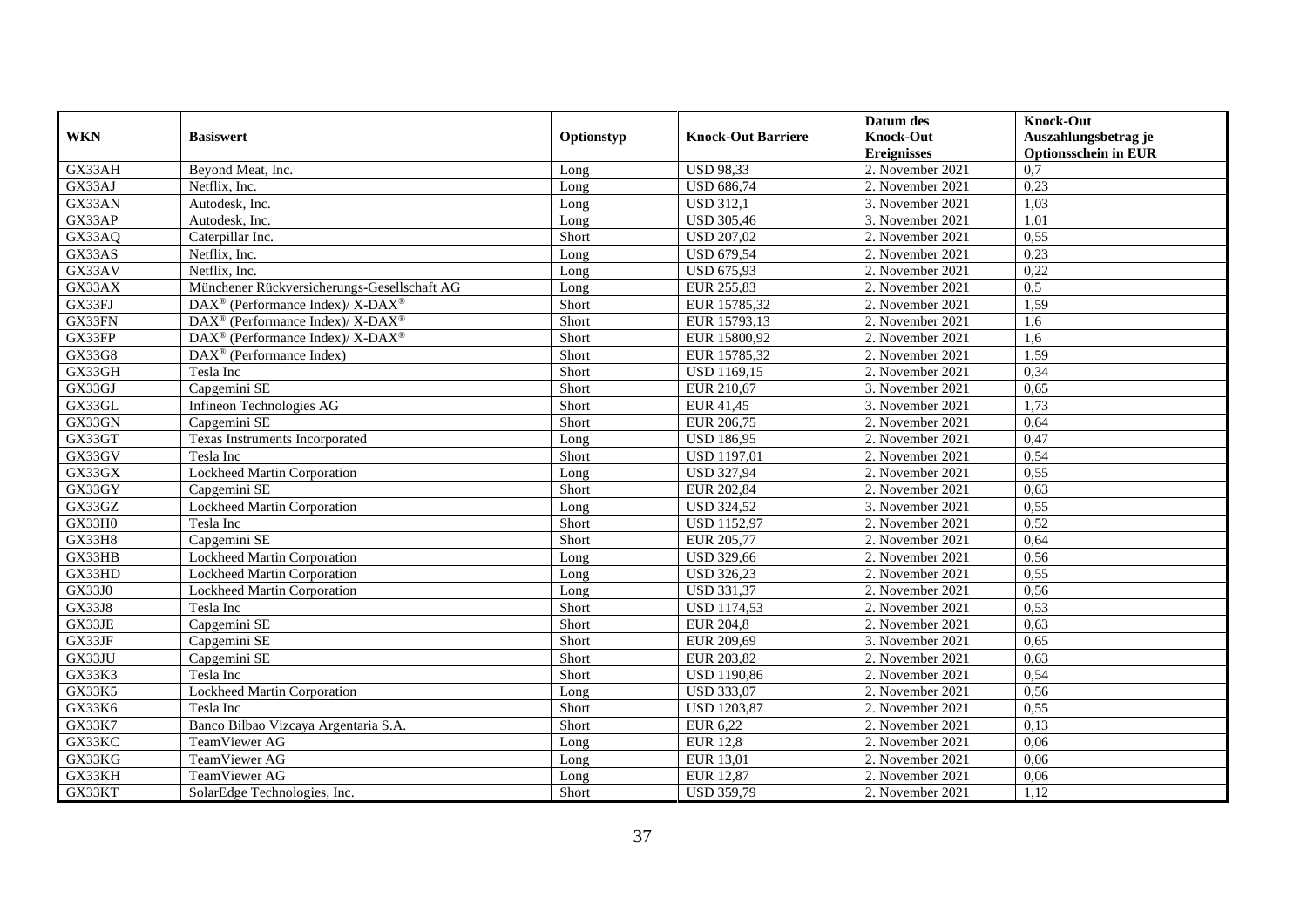| <b>WKN</b>    | <b>Basiswert</b>             | Optionstyp | <b>Knock-Out Barriere</b> | Datum des<br><b>Knock-Out</b> | <b>Knock-Out</b><br>Auszahlungsbetrag je |
|---------------|------------------------------|------------|---------------------------|-------------------------------|------------------------------------------|
|               |                              |            |                           | <b>Ereignisses</b>            | <b>Optionsschein in EUR</b>              |
| GX33LC        | Valeo SA                     | Short      | <b>EUR 25,6</b>           | 2. November 2021              | 0,11                                     |
| GX33LD        | Valeo SA                     | Short      | <b>EUR 25,47</b>          | 2. November 2021              | 0,11                                     |
| GX33LF        | Valeo SA                     | Short      | <b>EUR 25,72</b>          | 2. November 2021              | 0,11                                     |
| GX33LG        | Valeo SA                     | Short      | <b>EUR 25,96</b>          | 3. November 2021              | 0,11                                     |
| GX33LH        | TeamViewer AG                | Long       | <b>EUR 12,94</b>          | 2. November 2021              | 0,06                                     |
| GX33LW        | Bouygues S.A.                | Short      | <b>EUR 35,46</b>          | 2. November 2021              | 0,07                                     |
| GX33LY        | Microsoft Corporation        | Short      | <b>USD 330,2</b>          | 2. November 2021              | 0,58                                     |
| GX33LZ        | Microsoft Corporation        | Short      | <b>USD 325,43</b>         | 2. November 2021              | 0,57                                     |
| GX33M1        | Microsoft Corporation        | Short      | <b>USD 327,02</b>         | 2. November 2021              | 0,57                                     |
| GX33M3        | TeamViewer AG                | Long       | <b>EUR 13,08</b>          | 2. November 2021              | 0,06                                     |
| GX33MH        | Merck & Co., Inc.            | Short      | <b>USD 87,69</b>          | 2. November 2021              | 0,15                                     |
| GX33MK        | Amazon.com, Inc.             | Short      | <b>USD 3390,98</b>        | 3. November 2021              | 0,9                                      |
| GX33ML        | Merck & Co., Inc.            | Short      | <b>USD 90,23</b>          | 2. November 2021              | 0,16                                     |
| GX33MM        | Merck & Co., Inc.            | Short      | <b>USD 87,26</b>          | 2. November 2021              | 0,15                                     |
| GX33MN        | Merck & Co., Inc.            | Short      | <b>USD 86,84</b>          | 2. November 2021              | 0,15                                     |
| GX33MY        | Amazon.com, Inc.             | Long       | <b>USD 3317,68</b>        | 2. November 2021              | 0,83                                     |
| GX33MZ        | MorphoSys AG                 | Long       | <b>EUR 40,36</b>          | 2. November 2021              | 0,16                                     |
| <b>GX33N0</b> | Amazon.com. Inc.             | Long       | <b>USD 3300,27</b>        | 2. November 2021              | 0,83                                     |
| GX33N1        | Amazon.com. Inc.             | Long       | <b>USD 3335,02</b>        | 2. November 2021              | 0,84                                     |
| GX33N3        | MorphoSys AG                 | Long       | EUR 40,13                 | 2. November 2021              | 0,15                                     |
| GX33N4        | MorphoSys AG                 | Long       | <b>EUR 40,58</b>          | 2. November 2021              | 0,16                                     |
| GX33N6        | PayPal Holdings, Inc.        | Long       | <b>USD 232,31</b>         | 2. November 2021              | 0,58                                     |
| <b>GX33N9</b> | MorphoSys AG                 | Long       | EUR 39,91                 | 2. November 2021              | 0,15                                     |
| GX33NE        | Microsoft Corporation        | Short      | <b>USD 328,61</b>         | 2. November 2021              | 0,58                                     |
| GX33NP        | Apple Inc.                   | Long       | <b>USD 149,36</b>         | 2. November 2021              | 0,37                                     |
| GX33NR        | Apple Inc.                   | Short      | <b>USD 151,08</b>         | 2. November 2021              | 0,4                                      |
| GX33P3        | <b>Starbucks Corporation</b> | Short      | <b>USD 108,3</b>          | 2. November 2021              | 0,19                                     |
| GX33P4        | <b>Starbucks Corporation</b> | Short      | <b>USD 108,83</b>         | 2. November 2021              | 0,19                                     |
| GX33P6        | <b>Starbucks Corporation</b> | Short      | <b>USD 107,78</b>         | 2. November 2021              | 0,19                                     |
| GX33P7        | <b>Starbucks Corporation</b> | Short      | <b>USD 109,35</b>         | 2. November 2021              | 0,19                                     |
| GX33P9        | <b>Starbucks Corporation</b> | Short      | <b>USD 110,92</b>         | 2. November 2021              | 0,2                                      |
| GX33PA        | <b>Starbucks Corporation</b> | Short      | <b>USD 111,97</b>         | 3. November 2021              | $\overline{0,2}$                         |
| GX33PC        | <b>Starbucks Corporation</b> | Short      | <b>USD 111,45</b>         | 2. November 2021              | 0,2                                      |
| GX33PE        | <b>Starbucks Corporation</b> | Short      | <b>USD 110,4</b>          | 2. November 2021              | 0,19                                     |
| GX33PH        | Plug Power Inc               | Short      | <b>USD 39</b>             | 2. November 2021              | 3,73                                     |
| GX33PJ        | Plug Power Inc               | Short      | <b>USD 40,95</b>          | 2. November 2021              | 3,92                                     |
| GX33Q3        | <b>Starbucks Corporation</b> | Short      | <b>USD 109,87</b>         | 2. November 2021              | 0,19                                     |
| GX33Q6        | <b>Starbucks Corporation</b> | Short      | <b>USD 112,49</b>         | 3. November 2021              | 0,2                                      |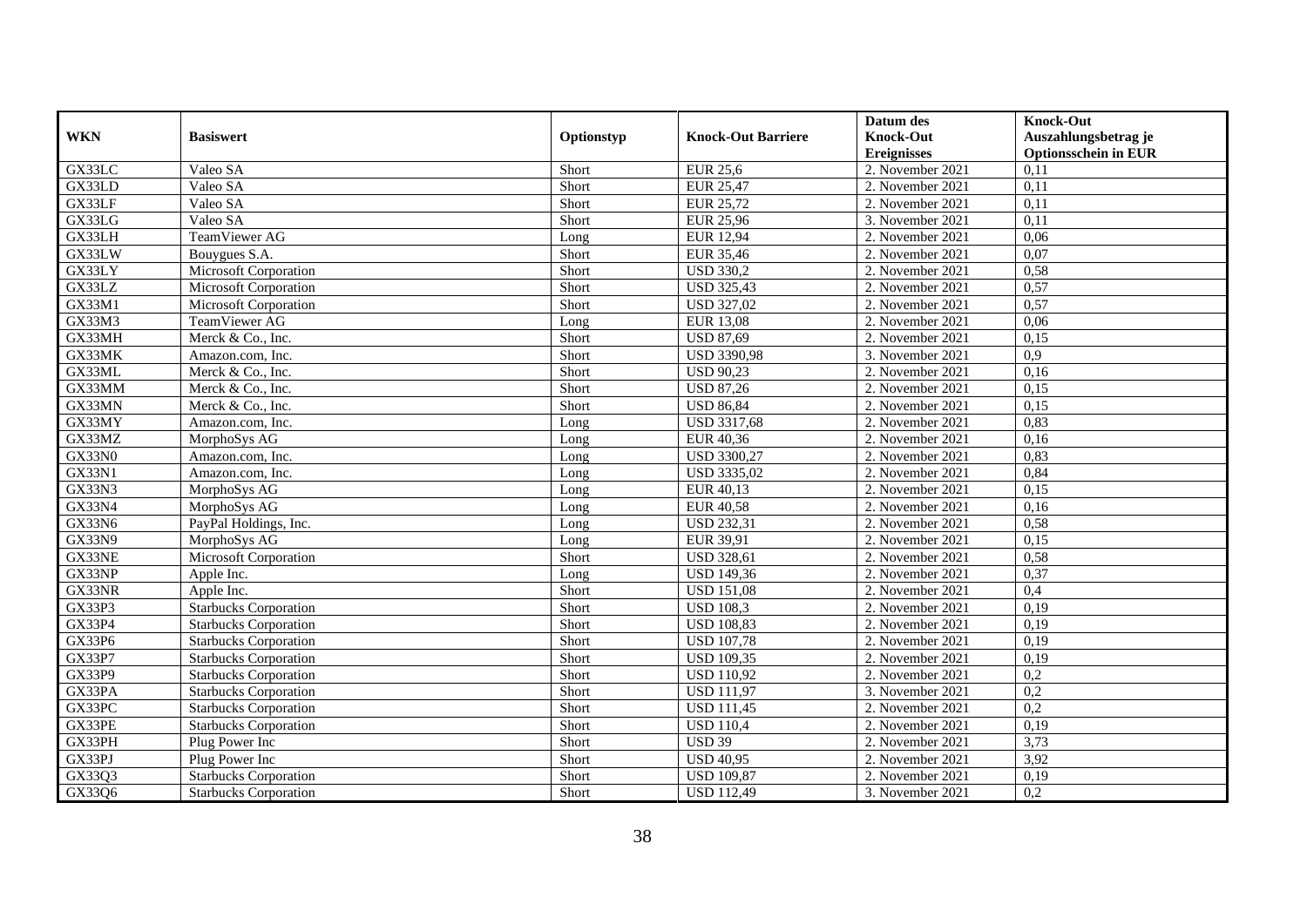|               |                                                                  |            |                           | Datum des          | <b>Knock-Out</b>            |
|---------------|------------------------------------------------------------------|------------|---------------------------|--------------------|-----------------------------|
| <b>WKN</b>    | <b>Basiswert</b>                                                 | Optionstyp | <b>Knock-Out Barriere</b> | <b>Knock-Out</b>   | Auszahlungsbetrag je        |
|               |                                                                  |            |                           | <b>Ereignisses</b> | <b>Optionsschein in EUR</b> |
| GX33Q8        | Valeo SA                                                         | Short      | <b>EUR 25,84</b>          | 3. November 2021   | 0,11                        |
| GX33QK        | <b>Starbucks Corporation</b>                                     | Short      | <b>USD 107,26</b>         | 2. November 2021   | 0,19                        |
| GX33QR        | <b>BIOGEN INC.</b>                                               | Long       | <b>USD 265,28</b>         | 2. November 2021   | 0,09                        |
| GX33QT        | Apple Inc.                                                       | Short      | <b>USD 151,81</b>         | 3. November 2021   | 0,4                         |
| GX33QV        | Plug Power Inc                                                   | Short      | <b>USD 39,23</b>          | 2. November 2021   | 3,75                        |
| GX33QX        | Meta Platforms, Inc.                                             | Long       | <b>USD 324,08</b>         | 2. November 2021   | 0,81                        |
| GX33QZ        | Deutsche Lufthansa AG                                            | Short      | EUR 5,79                  | 2. November 2021   | 0,02                        |
| GX33R0        | Deutsche Lufthansa AG                                            | Short      | EUR 6,21                  | 3. November 2021   | 0,02                        |
| <b>GX33R1</b> | MTU Aero Engines AG                                              | Long       | <b>EUR 192,8</b>          | 2. November 2021   | 0,38                        |
| <b>GX33R2</b> | MTU Aero Engines AG                                              | Long       | EUR 193,79                | 2. November 2021   | 0,38                        |
| GX33R4        | MTU Aero Engines AG                                              | Long       | EUR 190,81                | 2. November 2021   | 0,37                        |
| GX33RC        | Intuit Inc.                                                      | Short      | <b>USD 621,25</b>         | 2. November 2021   | 1,66                        |
| GX33RK        | Intuit Inc.                                                      | Short      | <b>USD 624,23</b>         | 2. November 2021   | 1,66                        |
| GX33RL        | Deutsche Lufthansa AG                                            | Short      | EUR 6,18                  | 3. November 2021   | 0,02                        |
| GX33RM        | Baidu, Inc.                                                      | Short      | <b>USD 161,61</b>         | 2. November 2021   | 0,58                        |
| GX33RP        | Baidu, Inc.                                                      | Short      | <b>USD 162,38</b>         | 2. November 2021   | 0,58                        |
| GX33RQ        | Baidu, Inc.                                                      | Short      | <b>USD 164,69</b>         | 2. November 2021   | 0,59                        |
| GX33RR        | Baidu. Inc.                                                      | Short      | <b>USD 163,92</b>         | 2. November 2021   | 0,59                        |
| GX33RT        | Baidu, Inc.                                                      | Short      | <b>USD 163,15</b>         | 2. November 2021   | 0,59                        |
| GX33RV        | Baidu, Inc.                                                      | Short      | <b>USD 165,46</b>         | 2. November 2021   | 0,59                        |
| <b>GX33S8</b> | MTU Aero Engines AG                                              | Long       | EUR 191,81                | 2. November 2021   | 0,38                        |
| GX33SL        | Intuit Inc.                                                      | Short      | <b>USD 618,27</b>         | 2. November 2021   | 1,65                        |
| <b>GX34R0</b> | $\text{DAX}^{\circledR}$ (Performance Index)/ X-DAX <sup>®</sup> | Short      | EUR 15851,09              | 3. November 2021   | 1,6                         |
| <b>GX34R1</b> | DAX <sup>®</sup> (Performance Index)/ X-DAX <sup>®</sup>         | Short      | EUR 15858,92              | 3. November 2021   | 1,6                         |
| GX34R2        | $\text{DAX}^{\circledR}$ (Performance Index)/ X-DAX <sup>®</sup> | Short      | EUR 15874,57              | 3. November 2021   | 1,6                         |
| GX34R3        | $\text{DAX}^{\circledR}$ (Performance Index)/X-DAX <sup>®</sup>  | Short      | EUR 15866,75              | 3. November 2021   | 1,6                         |
| GX34R4        | Danaher Corporation                                              | Short      | <b>USD 312,34</b>         | 3. November 2021   | 0,55                        |
| GX34RA        | Puma SE                                                          | Short      | EUR 107,06                | 3. November 2021   | 0,22                        |
| GX34RT        | <b>TUI AG</b>                                                    | Long       | <b>EUR 2,81</b>           | 3. November 2021   | 0,11                        |
| GX34RW        | AT&T Inc.                                                        | Long       | <b>USD 25,21</b>          | 3. November 2021   | 0,04                        |
| GX34S0        | Fresenius SE & Co KGaA                                           | Short      | <b>EUR 40,41</b>          | 3. November 2021   | 0,13                        |
| GX34S7        | Puma SE                                                          | Short      | <b>EUR 108,1</b>          | 3. November 2021   | 0,22                        |
| GX34SA        | <b>TUI AG</b>                                                    | Long       | <b>EUR 2,82</b>           | 3. November 2021   | 0,11                        |
| GX34SB        | Fresenius SE & Co KGaA                                           | Short      | EUR 40,14                 | 3. November 2021   | 0,12                        |
| GX34SC        | AT&T Inc.                                                        | Long       | <b>USD 25,34</b>          | 3. November 2021   | 0,04                        |
| GX34SG        | Puma SE                                                          | Short      | EUR 107,58                | 3. November 2021   | 0,22                        |
| GX34SR        | Danaher Corporation                                              | Short      | <b>USD 313,86</b>         | 3. November 2021   | 0,55                        |
| GX34SS        | Fresenius SE & Co KGaA                                           | Short      | <b>EUR 40,68</b>          | 3. November 2021   | 0,13                        |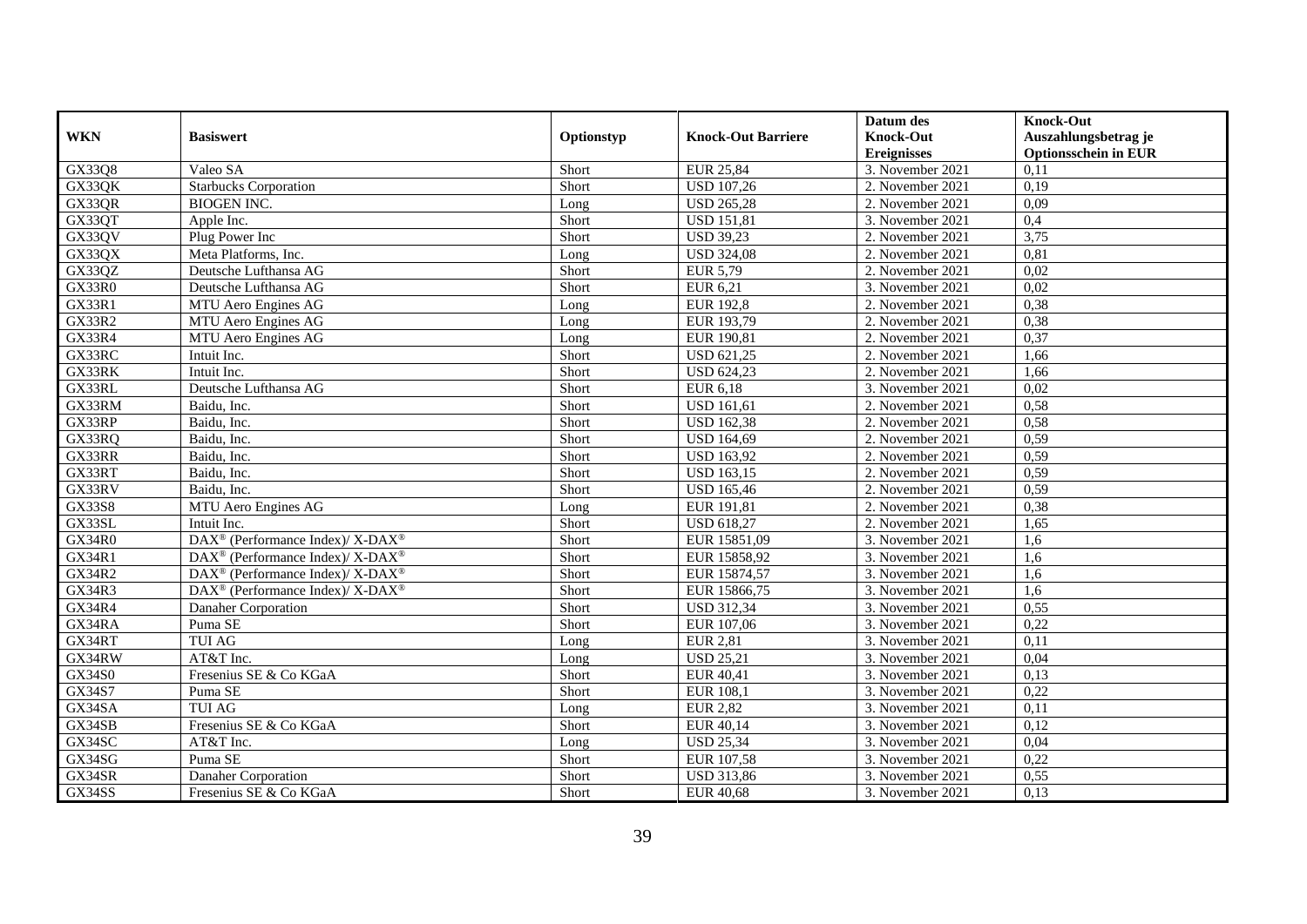|               |                           |            |                           | Datum des          | <b>Knock-Out</b>            |
|---------------|---------------------------|------------|---------------------------|--------------------|-----------------------------|
| <b>WKN</b>    | <b>Basiswert</b>          | Optionstyp | <b>Knock-Out Barriere</b> | <b>Knock-Out</b>   | Auszahlungsbetrag je        |
|               |                           |            |                           | <b>Ereignisses</b> | <b>Optionsschein in EUR</b> |
| GX34ST        | Danaher Corporation       | Short      | <b>USD 310,82</b>         | 3. November 2021   | 0.55                        |
| GX34SW        | Sanofi S.A.               | Short      | EUR 89,32                 | 3. November 2021   | 0,18                        |
| GX34SX        | Shop Apotheke Europe NV   | Short      | EUR 136,09                | 3. November 2021   | 1,02                        |
| GX34SY        | Sanofi S.A.               | Short      | <b>EUR 88,45</b>          | 3. November 2021   | 0,18                        |
| GX34SZ        | Shop Apotheke Europe NV   | Short      | EUR 137,92                | 3. November 2021   | 1,04                        |
| GX34T0        | Shop Apotheke Europe NV   | Short      | EUR 139,45                | 3. November 2021   | 1,05                        |
| GX34T1        | Sanofi S.A.               | Short      | <b>EUR 88,88</b>          | 3. November 2021   | 0,18                        |
| GX34T2        | Shop Apotheke Europe NV   | Short      | EUR 135,32                | 3. November 2021   | 1,02                        |
| GX34T3        | Shop Apotheke Europe NV   | Short      | EUR 134,63                | 3. November 2021   | 1,01                        |
| GX34T4        | Shop Apotheke Europe NV   | Short      | EUR 136,95                | 3. November 2021   | 1,03                        |
| GX34T5        | Shop Apotheke Europe NV   | Short      | EUR 134,01                | 3. November 2021   | 1,01                        |
| GX34T6        | Shop Apotheke Europe NV   | Short      | EUR 132,18                | 3. November 2021   |                             |
| GX34T7        | Shop Apotheke Europe NV   | Short      | EUR 132,79                | 3. November 2021   |                             |
| <b>GX34T8</b> | Wacker Chemie AG          | Short      | EUR 157,66                | 3. November 2021   | 0.66                        |
| GX34T9        | Wacker Chemie AG          | Short      | EUR 153,25                | 3. November 2021   | 0,64                        |
| GX34TA        | Shop Apotheke Europe NV   | Short      | EUR 133,41                | 3. November 2021   |                             |
| GX34TB        | Wacker Chemie AG          | Short      | EUR 154,13                | 3. November 2021   | 0,64                        |
| GX34TC        | <b>BASF SE</b>            | Long       | EUR 62,44                 | 3. November 2021   | 0.12                        |
| GX34TD        | <b>Wacker Chemie AG</b>   | Short      | EUR 155,01                | 3. November 2021   | 0,65                        |
| GX34TE        | Wacker Chemie AG          | Short      | <b>EUR 158,55</b>         | 3. November 2021   | 0,66                        |
| GX34TF        | Wacker Chemie AG          | Short      | EUR 155,9                 | 3. November 2021   | 0,65                        |
| GX34TG        | Wacker Chemie AG          | Short      | EUR 156,78                | 3. November 2021   | 0,65                        |
| GX34TJ        | <b>BASF SE</b>            | Long       | EUR 62,12                 | 3. November 2021   | 0,12                        |
| GX34TK        | Oracle Corporation        | Short      | <b>USD 95,78</b>          | 3. November 2021   | 0,17                        |
| GX34TL        | <b>BASF SE</b>            | Long       | EUR 62,76                 | 3. November 2021   | 0,12                        |
| GX34TM        | Oracle Corporation        | Short      | <b>USD 94,86</b>          | 3. November 2021   | 0,17                        |
| GX34TQ        | Apple Inc.                | Short      | <b>USD 149,06</b>         | 3. November 2021   | 0,4                         |
| GX34TR        | Apple Inc.                | Short      | <b>USD 149,78</b>         | 3. November 2021   | 0,4                         |
| GX34TW        | <b>Oracle Corporation</b> | Short      | <b>USD 95,32</b>          | 3. November 2021   | 0,17                        |
| GX34TZ        | Oracle Corporation        | Short      | <b>USD 94,4</b>           | 3. November 2021   | 0,17                        |
| GX34U4        | Fraport AG                | Long       | EUR 63,14                 | 3. November 2021   | 0,12                        |
| GX34VD        | Intuit Inc.               | Short      | <b>USD 613,09</b>         | 3. November 2021   | 1,64                        |
| GX34VT        | Expedia Group, Inc.       | Long       | <b>USD 161,02</b>         | 3. November 2021   | 0,4                         |
| GX34VU        | Expedia Group, Inc.       | Long       | <b>USD 162,57</b>         | 3. November 2021   | 0,41                        |
| GX34VV        | Expedia Group, Inc.       | Long       | <b>USD 164,11</b>         | 3. November 2021   | 0,41                        |
| GX34VW        | Expedia Group, Inc.       | Long       | <b>USD 165,65</b>         | 3. November 2021   | 0,42                        |
| GX34W1        | Salesforce.com, Inc.      | Long       | <b>USD 299,89</b>         | 3. November 2021   | 0,75                        |
| GX34W7        | Salesforce.com, Inc.      | Long       | <b>USD 298,34</b>         | 3. November 2021   | 0,75                        |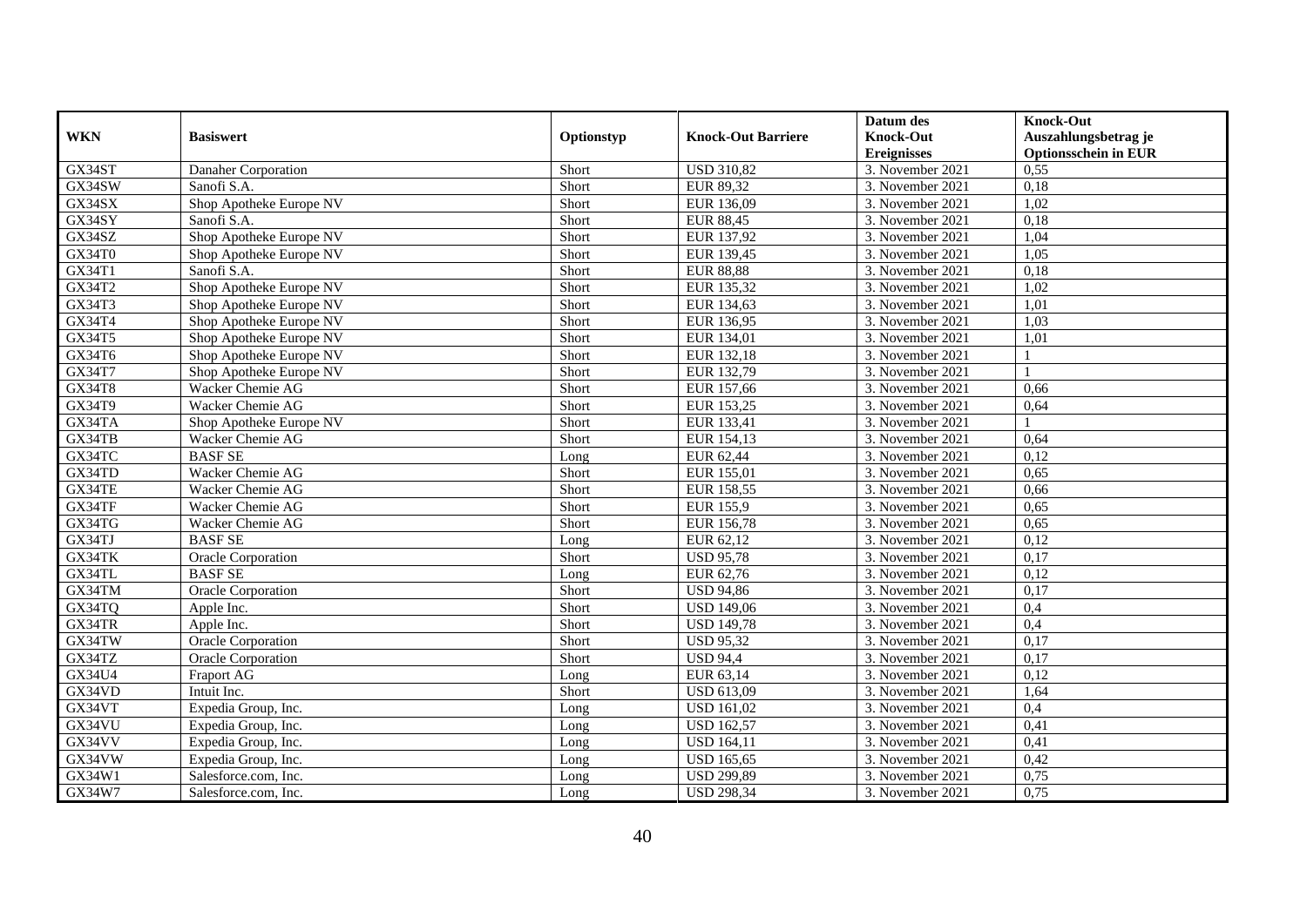|               |                               |            |                           | Datum des          | <b>Knock-Out</b>            |
|---------------|-------------------------------|------------|---------------------------|--------------------|-----------------------------|
| <b>WKN</b>    | <b>Basiswert</b>              | Optionstyp | <b>Knock-Out Barriere</b> | <b>Knock-Out</b>   | Auszahlungsbetrag je        |
|               |                               |            |                           | <b>Ereignisses</b> | <b>Optionsschein in EUR</b> |
| GX34WB        | Ceconomy AG                   | Long       | <b>EUR 4,2</b>            | 3. November 2021   | 0,24                        |
| GX34WG        | Ceconomy AG                   | Long       | EUR $4,1$                 | 3. November 2021   | 0,22                        |
| GX34WJ        | Ceconomy AG                   | Long       | <b>EUR 4,1</b>            | 3. November 2021   | 0,2                         |
| GX34WP        | AXA S.A.                      | Short      | <b>EUR 25,38</b>          | 3. November 2021   | 0,05                        |
| GX34WQ        | AXA S.A.                      | Short      | <b>EUR 25,24</b>          | 3. November 2021   | 0,05                        |
| GX34WS        | Ceconomy AG                   | Long       | <b>EUR 4,1</b>            | 3. November 2021   | 0,17                        |
| GX34X2        | Alphabet Inc. - Class C       | Short      | <b>USD 2897,88</b>        | 3. November 2021   | 0,77                        |
| GX34X3        | BioNTech SE - ADR             | Short      | <b>USD 277,76</b>         | 3. November 2021   | 1,13                        |
| GX34X4        | <b>LINDE PLC</b>              | Short      | EUR 281,74                | 3. November 2021   | 0,58                        |
| GX34X5        | Deutsche Lufthansa AG         | Short      | <b>EUR 5,95</b>           | 3. November 2021   | 0,02                        |
| GX34X8        | Alibaba Group Holding Limited | Long       | <b>USD 166,03</b>         | 3. November 2021   | 0,42                        |
| GX34XC        | Coinbase Global Inc           | Short      | <b>USD 330,8</b>          | 3. November 2021   | 0,32                        |
| GX34XD        | Amazon.com, Inc.              | Short      | <b>USD 3348,32</b>        | 3. November 2021   | 0,89                        |
| GX34XE        | <b>BNP</b> Paribas S.A.       | Short      | EUR 59,23                 | 3. November 2021   | 0,12                        |
| GX34XG        | Alibaba Group Holding Limited | Long       | <b>USD 168,66</b>         | 3. November 2021   | 0,42                        |
| GX34XK        | BioNTech SE - ADR             | Short      | <b>USD 280,37</b>         | 3. November 2021   | 1,14                        |
| GX34XQ        | Alibaba Group Holding Limited | Long       | <b>USD 167,78</b>         | 3. November 2021   | 0,42                        |
| GX34XT        | Vale S.A.                     | Long       | <b>USD 11,97</b>          | 3. November 2021   | 0,49                        |
| GX34XV        | <b>BNP</b> Paribas S.A.       | Short      | <b>EUR 59,51</b>          | 3. November 2021   | 0,12                        |
| GX34XW        | Beyond Meat, Inc.             | Short      | <b>USD 98,1</b>           | 3. November 2021   | 0,84                        |
| GX34XX        | Vale S.A.                     | Long       | <b>USD 12,45</b>          | 3. November 2021   | 0,52                        |
| GX34XZ        | <b>BioNTech SE - ADR</b>      | Short      | <b>USD 276,46</b>         | 3. November 2021   | 1,13                        |
| GX34Y1        | Beyond Meat, Inc.             | Short      | <b>USD 99,09</b>          | 3. November 2021   | 0,85                        |
| GX34Y2        | Beyond Meat, Inc.             | Short      | <b>USD 100,33</b>         | 3. November 2021   | 0,86                        |
| GX34Y3        | Beyond Meat, Inc.             | Short      | <b>USD 101,93</b>         | 3. November 2021   | 0,87                        |
| GX34Y4        | Beyond Meat, Inc.             | Short      | <b>USD 98,57</b>          | 3. November 2021   | 0,84                        |
| <b>GX34Y8</b> | Alibaba Group Holding Limited | Long       | <b>USD 165,16</b>         | 3. November 2021   | 0,42                        |
| GX34Y9        | <b>BioNTech SE - ADR</b>      | Short      | <b>USD 273,86</b>         | 3. November 2021   | 1,11                        |
| GX34YC        | Deutsche Lufthansa AG         | Short      | <b>EUR 5,89</b>           | 3. November 2021   | 0,02                        |
| GX34YG        | Beyond Meat, Inc.             | Short      | <b>USD 99,68</b>          | 3. November 2021   | 0,85                        |
| GX34YH        | Beyond Meat, Inc.             | Short      | <b>USD 101,08</b>         | 3. November 2021   | 0,86                        |
| GX34YL        | Alibaba Group Holding Limited | Long       | <b>USD 164,28</b>         | 3. November 2021   | 0,41                        |
| GX34YQ        | Amazon.com, Inc.              | Short      | <b>USD 3332,35</b>        | 3. November 2021   | 0,89                        |
| GX34YS        | Vale S.A.                     | Long       | <b>USD 12,26</b>          | 3. November 2021   | 0,51                        |
| GX34YW        | BioNTech SE - ADR             | Short      | <b>USD 281,67</b>         | 3. November 2021   | 1,15                        |
| GX34YX        | Deutsche Lufthansa AG         | Short      | <b>EUR 5,92</b>           | 3. November 2021   | 0,02                        |
| GX34YY        | <b>BNP</b> Paribas S.A.       | Short      | <b>EUR 58,66</b>          | 3. November 2021   | 0,12                        |
| GX34YZ        | Alphabet Inc. - Class C       | Short      | <b>USD 2911,88</b>        | 3. November 2021   | 0,78                        |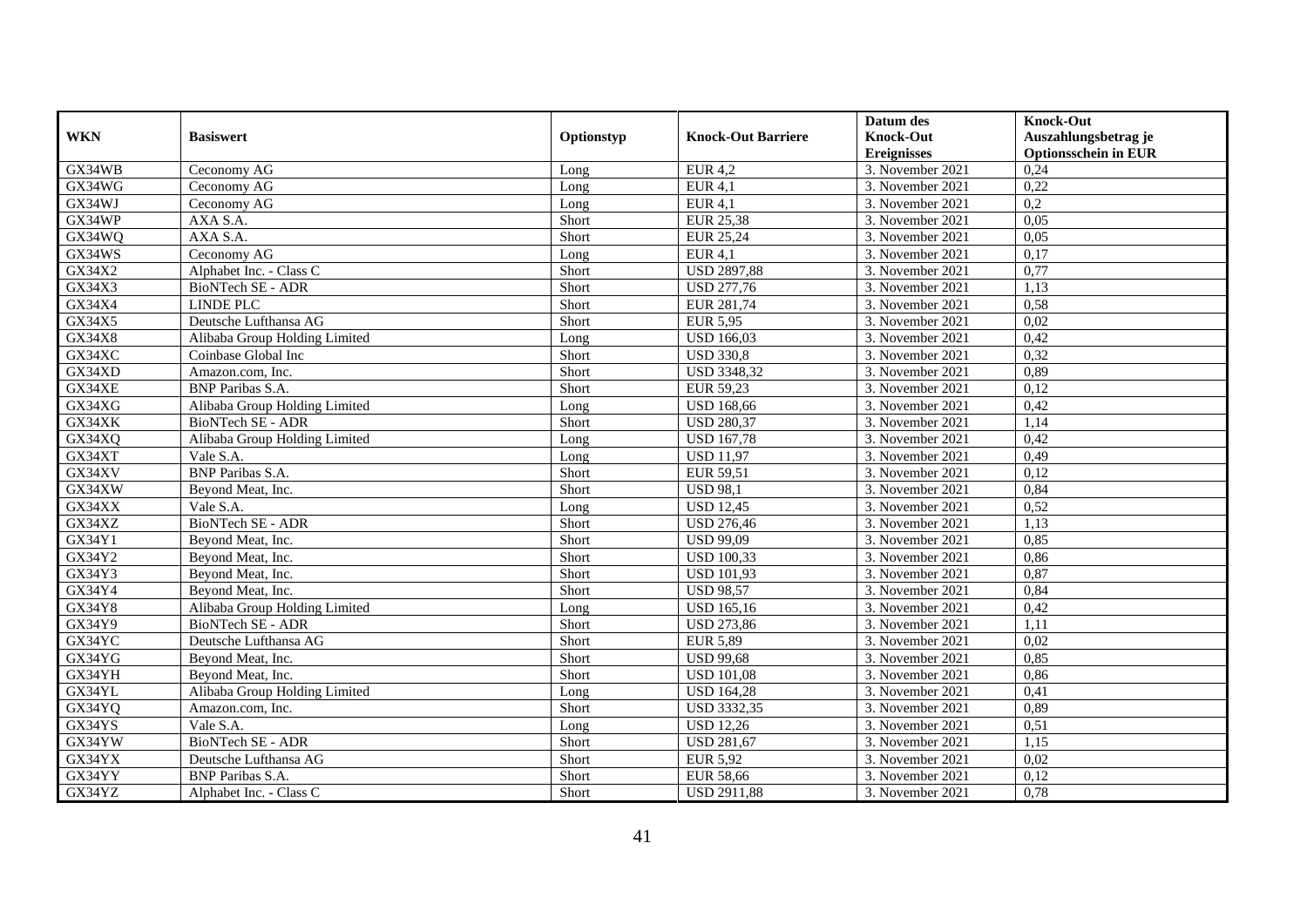|               |                                         |            |                           | Datum des                              | <b>Knock-Out</b>                                    |
|---------------|-----------------------------------------|------------|---------------------------|----------------------------------------|-----------------------------------------------------|
| <b>WKN</b>    | <b>Basiswert</b>                        | Optionstyp | <b>Knock-Out Barriere</b> | <b>Knock-Out</b><br><b>Ereignisses</b> | Auszahlungsbetrag je<br><b>Optionsschein in EUR</b> |
| GX34Z0        | Deutsche Lufthansa AG                   | Short      | <b>EUR 5,98</b>           | 3. November 2021                       | 0,02                                                |
| GX34Z1        | <b>BNP</b> Paribas S.A.                 | Short      | <b>EUR 58,38</b>          | 3. November 2021                       | 0,12                                                |
| GX34Z4        | Alphabet Inc. - Class C                 | Short      | <b>USD 2925,89</b>        | 3. November 2021                       | 0,78                                                |
| GX34Z5        | Deutsche Lufthansa AG                   | Short      | <b>EUR 5,86</b>           | 3. November 2021                       | 0,02                                                |
| <b>GX34Z7</b> | <b>BNP</b> Paribas S.A.                 | Short      | <b>EUR 58,09</b>          | 3. November 2021                       | 0,12                                                |
| <b>GX34Z8</b> | Vale S.A.                               | Long       | <b>USD 12,64</b>          | 3. November 2021                       | 0,52                                                |
| GX34Z9        | Amazon.com, Inc.                        | Short      | USD 3364,35               | 3. November 2021                       | 0,9                                                 |
| GX34ZA        | BioNTech SE - ADR                       | Short      | <b>USD 279,06</b>         | 3. November 2021                       | 1,14                                                |
| GX34ZE        | Alibaba Group Holding Limited           | Long       | <b>USD 166,91</b>         | 3. November 2021                       | 0,42                                                |
| GX34ZN        | Vale S.A.                               | Long       | <b>USD 12,73</b>          | 3. November 2021                       | 0,52                                                |
| GX34ZP        | Vale S.A.                               | Long       | <b>USD 12,06</b>          | 3. November 2021                       | 0,49                                                |
| GX34ZR        | Amazon.com, Inc.                        | Short      | USD 3316,33               | 3. November 2021                       | 0,89                                                |
| GX34ZS        | BioNTech SE - ADR                       | Short      | <b>USD 275,17</b>         | 3. November 2021                       | 1,12                                                |
| GX3507        | Adobe Inc.                              | Short      | <b>USD 641</b>            | 3. November 2021                       | 1,71                                                |
| GX3508        | Adobe Inc.                              | Short      | <b>USD 653,38</b>         | 3. November 2021                       | 1,74                                                |
| <b>GX350C</b> | <b>BNP</b> Paribas S.A.                 | Short      | <b>EUR 58,94</b>          | 3. November 2021                       | 0,12                                                |
| <b>GX350D</b> | Adobe Inc.                              | Short      | <b>USD 647,2</b>          | 3. November 2021                       | 1,73                                                |
| GX350H        | Adobe Inc.                              | Short      | <b>USD 650,28</b>         | 3. November 2021                       | 1.74                                                |
| <b>GX350K</b> | HelloFresh SE                           | Short      | <b>EUR 78,85</b>          | 3. November 2021                       | 0,59                                                |
| <b>GX350L</b> | HelloFresh SE                           | Short      | <b>EUR 80,21</b>          | 3. November 2021                       | 0.6                                                 |
| GX350M        | <b>HelloFresh SE</b>                    | Short      | <b>EUR 78,49</b>          | 3. November 2021                       | 0,59                                                |
| GX350N        | HelloFresh SE                           | Short      | <b>EUR 79,25</b>          | 3. November 2021                       | 0.6                                                 |
| GX350P        | HelloFresh SE                           | Short      | <b>EUR 77,77</b>          | 3. November 2021                       | 0,59                                                |
| GX350Q        | HelloFresh SE                           | Short      | <b>EUR 78,13</b>          | 3. November 2021                       | 0,59                                                |
| <b>GX350U</b> | Capgemini SE                            | Short      | <b>EUR 205,5</b>          | 3. November 2021                       | 0,64                                                |
| GX350Y        | HelloFresh SE                           | Short      | <b>EUR 77,42</b>          | 3. November 2021                       | 0,58                                                |
| GX3511        | HelloFresh SE                           | Short      | <b>EUR 79,7</b>           | 3. November 2021                       | 0,6                                                 |
| GX3519        | ElringKlinger AG                        | Short      | <b>EUR 12,51</b>          | 3. November 2021                       | 0.05                                                |
| <b>GX351A</b> | Ford Motor Company                      | Short      | <b>USD 18,77</b>          | 3. November 2021                       | 0,5                                                 |
| <b>GX351B</b> | Ford Motor Company                      | Short      | <b>USD 17,87</b>          | 3. November 2021                       | 0,47                                                |
| GX351H        | Airbus SE                               | Short      | EUR 109,99                | 3. November 2021                       | 0,22                                                |
| GX351L        | Adobe Inc.                              | Short      | <b>USD 644,1</b>          | 3. November 2021                       | 1,72                                                |
| GX351M        | ElringKlinger AG                        | Short      | <b>EUR 12,68</b>          | 3. November 2021                       | 0.05                                                |
| <b>GX351S</b> | ElringKlinger AG                        | Short      | <b>EUR 12,6</b>           | 3. November 2021                       | 0,05                                                |
| GX351T        | McDonald's Corporation                  | Long       | <b>USD 248,33</b>         | 3. November 2021                       | 0,42                                                |
| GX351Z        | Ford Motor Company                      | Short      | <b>USD 18,32</b>          | 3. November 2021                       | 0,48                                                |
| <b>GX352K</b> | Atlassian Corporation Plc - Class A     | Short      | <b>USD 451,96</b>         | 3. November 2021                       | 1,42                                                |
| <b>GX352L</b> | Aurelius Equity Opportunities SE & KGaA | Short      | EUR 27,75                 | 3. November 2021                       | 0,09                                                |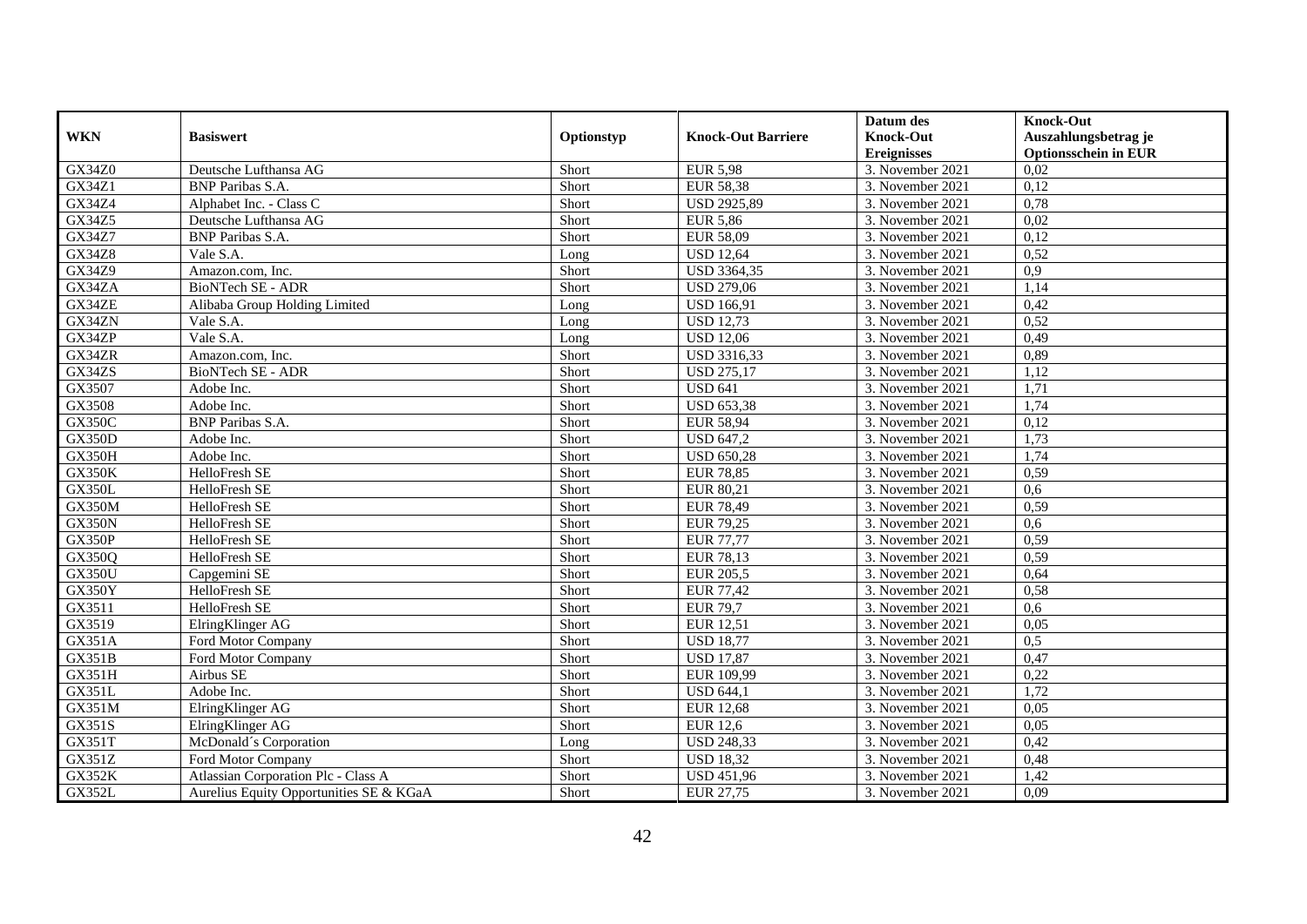|               |                                                    |            |                           | Datum des          | <b>Knock-Out</b>            |
|---------------|----------------------------------------------------|------------|---------------------------|--------------------|-----------------------------|
| <b>WKN</b>    | <b>Basiswert</b>                                   | Optionstyp | <b>Knock-Out Barriere</b> | <b>Knock-Out</b>   | Auszahlungsbetrag je        |
|               |                                                    |            |                           | <b>Ereignisses</b> | <b>Optionsschein in EUR</b> |
| <b>GX352V</b> | UnitedHealth Group Inc.                            | Short      | <b>USD 457,01</b>         | 3. November 2021   | 0,81                        |
| GX3536        | McDonald's Corporation                             | Long       | <b>USD 249,61</b>         | 3. November 2021   | 0,42                        |
| GX353K        | Bristol-Myers Squibb Company                       | Long       | <b>USD 58,64</b>          | 3. November 2021   | 0,1                         |
| GX353N        | Banco Santander S.A.                               | Long       | <b>EUR 3,26</b>           | 3. November 2021   | 0,07                        |
| GX353Y        | Banco Santander S.A.                               | Long       | <b>EUR 3,24</b>           | 3. November 2021   | 0,06                        |
| GX3540        | Tesla Inc                                          | Long       | <b>USD 1171,16</b>        | 3. November 2021   | 0,48                        |
| GX3543        | Tesla Inc                                          | Long       | <b>USD 1164,9</b>         | 3. November 2021   | 0,48                        |
| GX3547        | Tesla Inc                                          | Long       | <b>USD 1177,41</b>        | 3. November 2021   | 0,48                        |
| GX3548        | Infineon Technologies AG                           | Short      | <b>EUR 40,87</b>          | 3. November 2021   | 1,71                        |
| GX3549        | Banco Santander S.A.                               | Long       | <b>EUR 3,27</b>           | 3. November 2021   | 0,06                        |
| <b>GX354A</b> | Sea Ltd                                            | Short      | <b>USD 362,36</b>         | 3. November 2021   | 1,13                        |
| <b>GX354B</b> | Banco Santander S.A.                               | Long       | <b>EUR 3,29</b>           | 3. November 2021   | 0,06                        |
| GX354D        | Zalando SE                                         | Long       | <b>EUR 80,61</b>          | 3. November 2021   | 0,31                        |
| <b>GX354E</b> | Zalando SE                                         | Long       | EUR 81,04                 | 3. November 2021   | 0,31                        |
| <b>GX354F</b> | Zalando SE                                         | Long       | <b>EUR 80,18</b>          | 3. November 2021   | 0,31                        |
| GX354G        | Banco Santander S.A.                               | Long       | <b>EUR 3,34</b>           | 3. November 2021   | 0,06                        |
| <b>GX354H</b> | Banco Santander S.A.                               | Long       | <b>EUR 3,32</b>           | 3. November 2021   | 0,06                        |
| GX354J        | Banco Santander S.A.                               | Long       | <b>EUR 3,31</b>           | 3. November 2021   | 0,07                        |
| <b>GX354N</b> | Sea Ltd                                            | Short      | <b>USD 350,55</b>         | 3. November 2021   | 1,1                         |
| <b>GX354S</b> | <b>International Business Machines Corporation</b> | Short      | <b>USD 126,26</b>         | 3. November 2021   | 0,22                        |
| GX354T        | Carl-Zeiss Meditec AG                              | Short      | EUR 182,31                | 3. November 2021   | 0,76                        |
| <b>GX354U</b> | <b>SAP SE</b>                                      | Short      | EUR 126,11                | 3. November 2021   | 0,26                        |
| GX354V        | Carl-Zeiss Meditec AG                              | Short      | EUR 183,16                | 3. November 2021   | 0,76                        |
| <b>GX354W</b> | Carl-Zeiss Meditec AG                              | Short      | EUR 178,89                | 3. November 2021   | 0,75                        |
| <b>GX354Y</b> | <b>SAP SE</b>                                      | Short      | EUR 126,73                | 3. November 2021   | 0,26                        |
| GX354Z        | Baidu, Inc.                                        | Long       | <b>USD 167,69</b>         | 3. November 2021   | 0,56                        |
| GX3551        | <b>International Business Machines Corporation</b> | Short      | <b>USD 126,88</b>         | 3. November 2021   | 0,22                        |
| GX3553        | Baidu, Inc.                                        | Long       | <b>USD 164,17</b>         | 3. November 2021   | 0,54                        |
| GX3559        | Merck & Co., Inc.                                  | Short      | <b>USD 88,57</b>          | 3. November 2021   | 0,16                        |
| <b>GX355B</b> | Merck & Co., Inc.                                  | Short      | <b>USD 88,14</b>          | 3. November 2021   | 0,16                        |
| GX355E        | Sea Ltd                                            | Short      | <b>USD 353,5</b>          | 3. November 2021   | 1,11                        |
| GX355F        | Sea Ltd                                            | Short      | <b>USD 365,29</b>         | 3. November 2021   | 1,14                        |
| <b>GX355G</b> | Zalando SE                                         | Long       | EUR 81,47                 | 3. November 2021   | 0,31                        |
| GX355H        | Baidu, Inc.                                        | Long       | <b>USD 165,05</b>         | 3. November 2021   | 0,55                        |
| GX355J        | Evotec AG                                          | Short      | EUR 41,71                 | 3. November 2021   | 0,22                        |
| GX355L        | Baidu, Inc.                                        | Long       | <b>USD 166,81</b>         | 3. November 2021   | 0,55                        |
| GX355M        | Evotec AG                                          | Short      | EUR 41,91                 | 3. November 2021   | 0,22                        |
| <b>GX355N</b> | Baidu, Inc.                                        | Long       | <b>USD 163,29</b>         | 3. November 2021   | 0,54                        |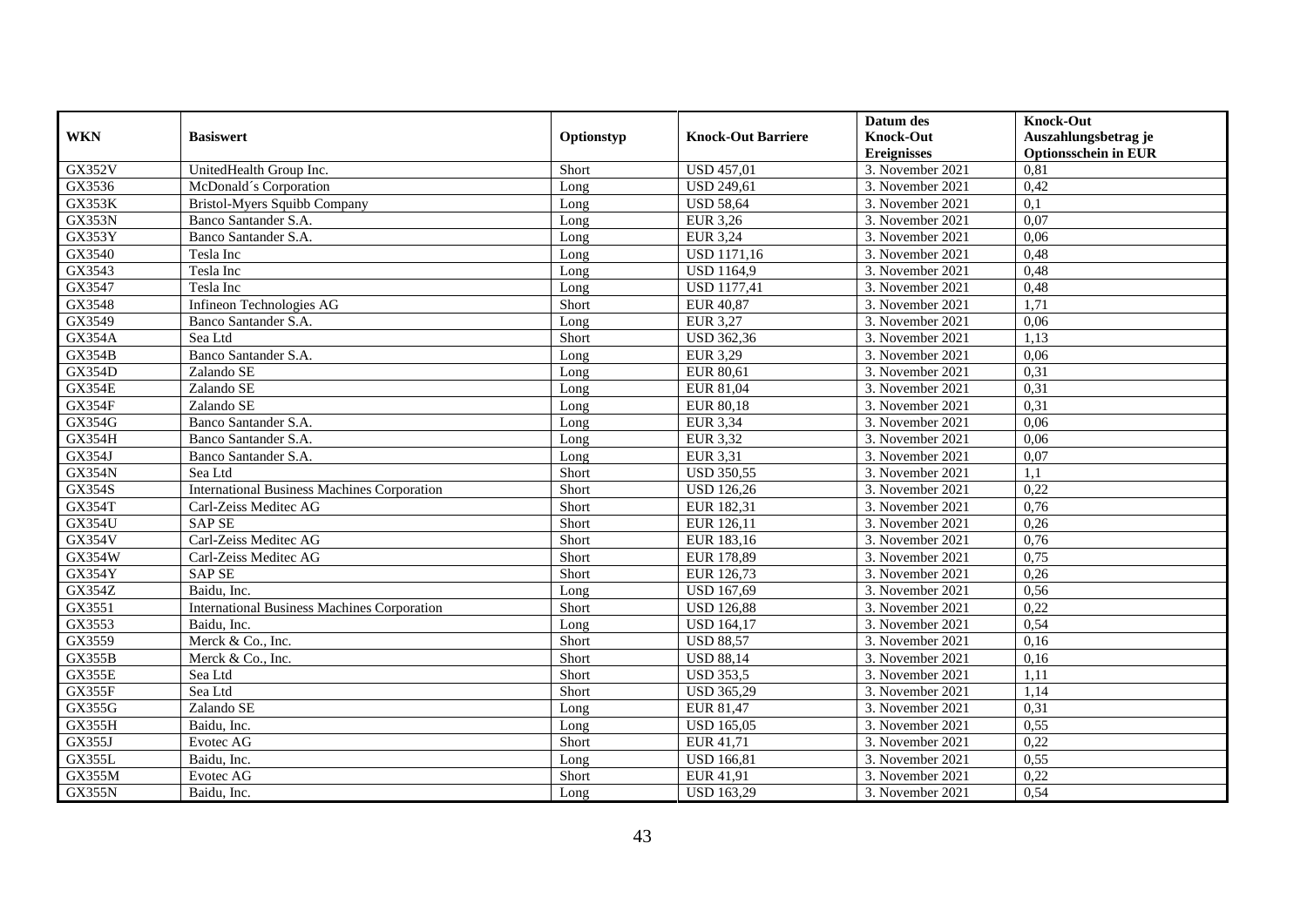|               |                                  |            |                           | Datum des          | <b>Knock-Out</b>            |
|---------------|----------------------------------|------------|---------------------------|--------------------|-----------------------------|
| <b>WKN</b>    | <b>Basiswert</b>                 | Optionstyp | <b>Knock-Out Barriere</b> | <b>Knock-Out</b>   | Auszahlungsbetrag je        |
|               |                                  |            |                           | <b>Ereignisses</b> | <b>Optionsschein in EUR</b> |
| GX355T        | Baidu, Inc.                      | Long       | <b>USD 165,93</b>         | 3. November 2021   | 0,55                        |
| <b>GX355V</b> | TeamViewer AG                    | Short      | EUR 13,67                 | 3. November 2021   | $0,\overline{07}$           |
| <b>GX355W</b> | TeamViewer AG                    | Short      | <b>EUR 12,86</b>          | 3. November 2021   | 0,07                        |
| GX355Z        | Netflix, Inc.                    | Short      | <b>USD 684,8</b>          | 3. November 2021   | 0,25                        |
| GX3563        | <b>Ballard Power Systems Inc</b> | Long       | <b>USD 18,31</b>          | 3. November 2021   | 1,43                        |
| GX3565        | <b>Ballard Power Systems Inc</b> | Long       | <b>USD 18,56</b>          | 3. November 2021   | 1,45                        |
| GX3567        | PowerCell Sweden AB              | Long       | SEK 186,47                | 3. November 2021   | 0,08                        |
| GX3568        | TeamViewer AG                    | Short      | <b>EUR 12,79</b>          | 3. November 2021   | 0,07                        |
| GX3569        | PowerCell Sweden AB              | Long       | SEK 184,46                | 3. November 2021   | 0,08                        |
| <b>GX356A</b> | PowerCell Sweden AB              | Long       | SEK 182,46                | 3. November 2021   | 0.08                        |
| <b>GX356B</b> | PowerCell Sweden AB              | Long       | SEK 183,45                | 3. November 2021   | 0,08                        |
| <b>GX356C</b> | PowerCell Sweden AB              | Long       | <b>SEK 187,48</b>         | 3. November 2021   | 0,08                        |
| GX356F        | Hochtief Aktiengesellschaft      | Short      | EUR 66,56                 | 3. November 2021   | 0,21                        |
| GX356J        | Hochtief Aktiengesellschaft      | Short      | EUR 66,95                 | 3. November 2021   | 0,21                        |
| GX356L        | <b>Ballard Power Systems Inc</b> | Long       | <b>USD 17,9</b>           | 3. November 2021   | 1,41                        |
| <b>GX356S</b> | Merck & Co., Inc.                | Short      | <b>USD 89</b>             | 3. November 2021   | 0,16                        |
| GX356T        | PowerCell Sweden AB              | Long       | SEK 190,49                | 3. November 2021   | 0,08                        |
| <b>GX356W</b> | PowerCell Sweden AB              | Long       | <b>SEK 188.49</b>         | 3. November 2021   | 0.08                        |
| GX3572        | PowerCell Sweden AB              | Long       | <b>SEK 181,44</b>         | 3. November 2021   | 0,08                        |
| GX3574        | PowerCell Sweden AB              | Long       | <b>SEK 185,47</b>         | 3. November 2021   | 0,08                        |
| GX3575        | PowerCell Sweden AB              | Long       | SEK 189,49                | 3. November 2021   | 0.08                        |
| GX3579        | PowerCell Sweden AB              | Long       | <b>SEK 180,43</b>         | 3. November 2021   | 0.08                        |
| <b>GX357A</b> | Carl-Zeiss Meditec AG            | Short      | EUR 179,75                | 3. November 2021   | 0,75                        |
| GX3AAE        | Just Eat Takeaway.com N.V.       | Long       | EUR 62,11                 | 29. Oktober 2021   | 0,23                        |
| GX3AB2        | Just Eat Takeaway.com N.V.       | Long       | EUR 64,02                 | 28. Oktober 2021   | 0,24                        |
| GX3ACC        | Deutsche Bank AG                 | Long       | <b>EUR 10,99</b>          | 28. Oktober 2021   | 0,41                        |
| GX3ACG        | Nordex SE                        | Long       | EUR 14,5227               | 3. November 2021   | 0,69                        |
| GX3ADD        | Amazon.com, Inc.                 | Long       | <b>USD 3287,03</b>        | 29. Oktober 2021   | 0,79                        |
| GX3AE3        | Airbnb, Inc.                     | Short      | <b>USD 173,79</b>         | 1. November 2021   | 1,1                         |
| GX3AE5        | Deutsche Börse AG                | Long       | EUR 142,28                | 29. Oktober 2021   | 0,27                        |
| GX3AE7        | Airbnb. Inc.                     | Short      | <b>USD 172,91</b>         | 1. November 2021   | 1,1                         |
| GX3AEA        | Deutsche Börse AG                | Long       | EUR 143,03                | 29. Oktober 2021   | 0,26                        |
| GX3AET        | UnitedHealth Group Inc.          | Short      | <b>USD 464,02</b>         | 1. November 2021   | 0,77                        |
| GX3AEX        | Deutsche Börse AG                | Long       | EUR 143,78                | 29. Oktober 2021   | 0,27                        |
| GX3AG0        | <b>Barrick Gold Corporation</b>  | Long       | <b>USD 18,83</b>          | 29. Oktober 2021   | 0,46                        |
| GX3AG6        | <b>Barrick Gold Corporation</b>  | Long       | <b>USD 19,03</b>          | 28. Oktober 2021   | 0,46                        |
| GX3AG7        | <b>Barrick Gold Corporation</b>  | Long       | <b>USD 18,93</b>          | 28. Oktober 2021   | 0,46                        |
| GX3AGY        | Bank of America Corporation      | Short      | <b>USD 48,3958</b>        | 2. November 2021   | 0,09                        |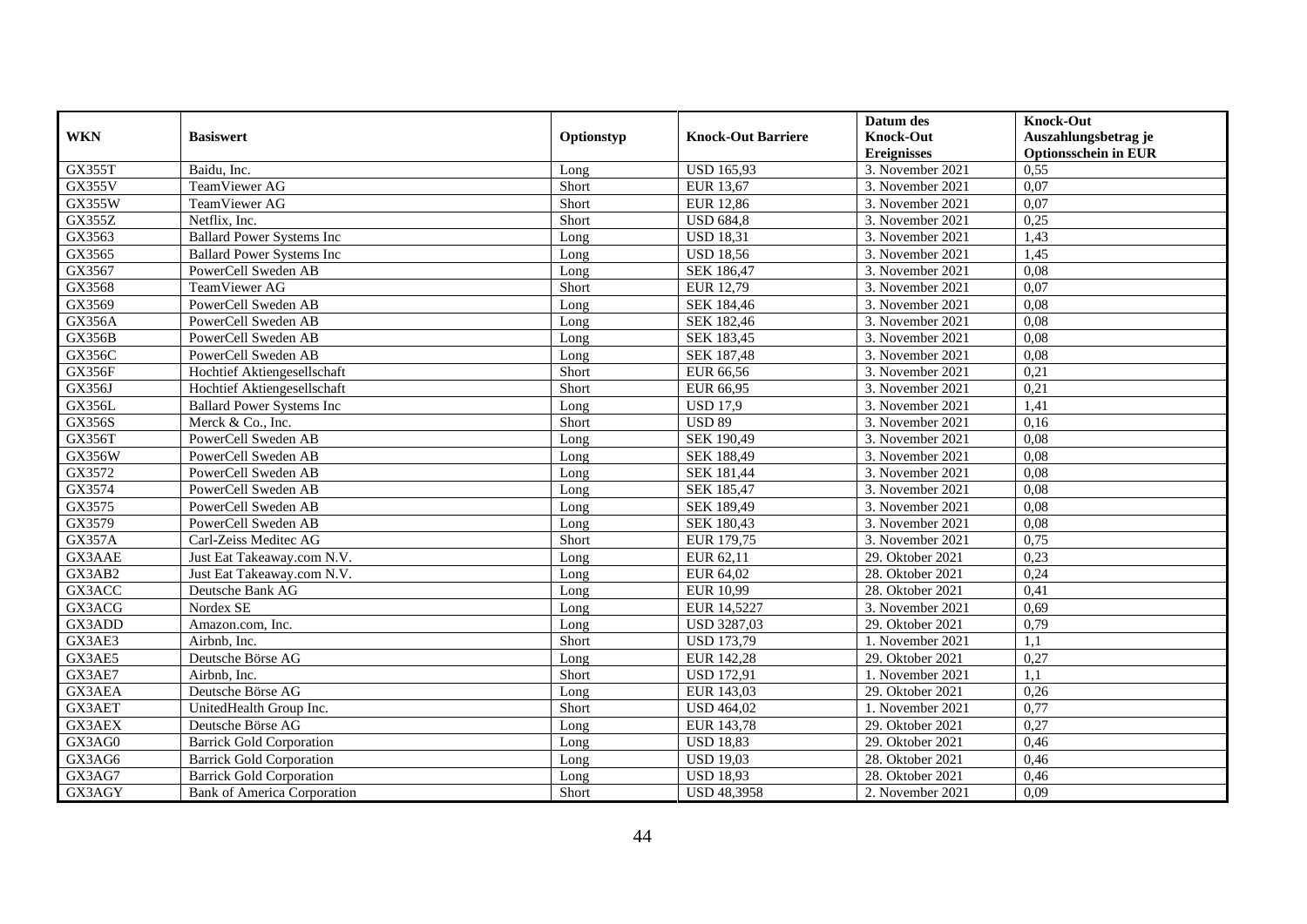|               |                                                    |            |                           | Datum des          | <b>Knock-Out</b>            |
|---------------|----------------------------------------------------|------------|---------------------------|--------------------|-----------------------------|
| <b>WKN</b>    | <b>Basiswert</b>                                   | Optionstyp | <b>Knock-Out Barriere</b> | <b>Knock-Out</b>   | Auszahlungsbetrag je        |
|               |                                                    |            |                           | <b>Ereignisses</b> | <b>Optionsschein in EUR</b> |
| GX3AH0        | Royal Dutch Shell plc                              | Long       | EUR 19,6064               | 2. November 2021   | 0,04                        |
| GX3AH1        | Royal Dutch Shell plc                              | Long       | EUR 19,8208               | 2. November 2021   | 0,04                        |
| GX3AH2        | Royal Dutch Shell plc                              | Long       | <b>EUR 19,91</b>          | 29. Oktober 2021   | 0,04                        |
| GX3AH3        | Royal Dutch Shell plc                              | Long       | EUR 19,7187               | 2. November 2021   | 0,04                        |
| GX3AH5        | Royal Dutch Shell plc                              | Long       | EUR 19,2796               | 3. November 2021   | 0,04                        |
| GX3AH8        | Royal Dutch Shell plc                              | Long       | <b>EUR 20,12</b>          | 28. Oktober 2021   | 0,04                        |
| GX3AHC        | Royal Dutch Shell plc                              | Long       | <b>EUR 20,77</b>          | 28. Oktober 2021   | 0,04                        |
| GX3AHF        | Royal Dutch Shell plc                              | Long       | EUR 20,55                 | 28. Oktober 2021   | 0,04                        |
| GX3AHG        | Royal Dutch Shell plc                              | Long       | <b>EUR 20,45</b>          | 28. Oktober 2021   | 0,04                        |
| GX3AHK        | Royal Dutch Shell plc                              | Long       | <b>EUR 20,23</b>          | 28. Oktober 2021   | 0,04                        |
| GX3AHL        | Royal Dutch Shell plc                              | Long       | <b>EUR 20,34</b>          | 28. Oktober 2021   | 0,04                        |
| GX3AJ1        | Royal Dutch Shell plc                              | Long       | <b>EUR 20,02</b>          | 28. Oktober 2021   | 0,04                        |
| GX3AJ8        | Royal Dutch Shell plc                              | Long       | EUR 19,3919               | 3. November 2021   | 0,04                        |
| GX3AJ9        | Royal Dutch Shell plc                              | Long       | EUR 19,5042               | 2. November 2021   | 0,04                        |
| GX3AJE        | Royal Dutch Shell plc                              | Long       | <b>EUR 20,66</b>          | 28. Oktober 2021   | 0,04                        |
| GX3AJG        | Delivery Hero SE                                   | Long       | EUR 110,18                | 28. Oktober 2021   | 0,62                        |
| GX3AJJ        | Delivery Hero SE                                   | Long       | EUR 109,57                | 28. Oktober 2021   | 0,61                        |
| GX3AJV        | Alibaba Group Holding Limited                      | Long       | <b>USD 163,44</b>         | 29. Oktober 2021   | 0,39                        |
| GX3AJW        | Alibaba Group Holding Limited                      | Long       | <b>USD 166,9</b>          | 28. Oktober 2021   | 0,41                        |
| GX3AJX        | Alibaba Group Holding Limited                      | Long       | <b>USD 165,17</b>         | 29. Oktober 2021   | 0,4                         |
| GX3AJY        | Alibaba Group Holding Limited                      | Long       | <b>USD 164,3</b>          | 29. Oktober 2021   | 0,4                         |
| GX3AK7        | Alibaba Group Holding Limited                      | Long       | <b>USD 166,03</b>         | 29. Oktober 2021   | 0,4                         |
|               | NYMEX Light, Sweet Crude Oil Future (Generic Front |            |                           |                    |                             |
| GX3ASL        | Month Future)                                      | Long       | USD 80,59397              | 3. November 2021   | 2,02                        |
| GX3ASM        | NYMEX Light, Sweet Crude Oil Future (Generic Front |            | USD 80,09339              | 3. November 2021   | 2,01                        |
|               | Month Future)                                      | Long       |                           |                    |                             |
| GX3BXB        | Taiwan Semiconductor Manufacturing Company Ltd.    | Long       | USD 113,1045              | 3. November 2021   | 0,33                        |
| GX3BXP        | Nestlé S.A.                                        | Short      | CHF 120,05                | 29. Oktober 2021   | 0,22                        |
| GX3BZZ        | Nestlé S.A.                                        | Short      | CHF 120,62                | 29. Oktober 2021   | 0,22                        |
| GX401M        | EURO STOXX <sup>®</sup> Banks (Price EUR) Index    | Short      | EUR 103,903               | 1. November 2021   | 0,02                        |
| <b>GX401U</b> | EURO STOXX <sup>®</sup> Banks (Price EUR) Index    | Short      | EUR 104,304               | 1. November 2021   | 0,02                        |
| <b>GX401Y</b> | EURO STOXX <sup>®</sup> Banks (Price EUR) Index    | Short      | EUR 104,099               | 1. November 2021   | 0,02                        |
| <b>GX402F</b> | EURO STOXX <sup>®</sup> Banks (Price EUR) Index    | Short      | EUR 104,402               | 1. November 2021   | 0,02                        |
| GX402G        | EURO STOXX <sup>®</sup> Banks (Price EUR) Index    | Short      | EUR 104,206               | 1. November 2021   | 0,02                        |
| <b>GX402K</b> | EURO STOXX <sup>®</sup> Banks (Price EUR) Index    | Short      | EUR 104,001               | 1. November 2021   | 0,02                        |
| <b>GX402Y</b> | EURO STOXX <sup>®</sup> Banks (Price EUR) Index    | Short      | EUR 104,51                | 1. November 2021   | 0,02                        |
| <b>GX404F</b> | Baidu, Inc.                                        | Long       | <b>USD 161,11</b>         | 29. Oktober 2021   | 0,52                        |
| GX404H        | Baidu, Inc.                                        | Long       | <b>USD 164,65</b>         | 29. Oktober 2021   | 0,53                        |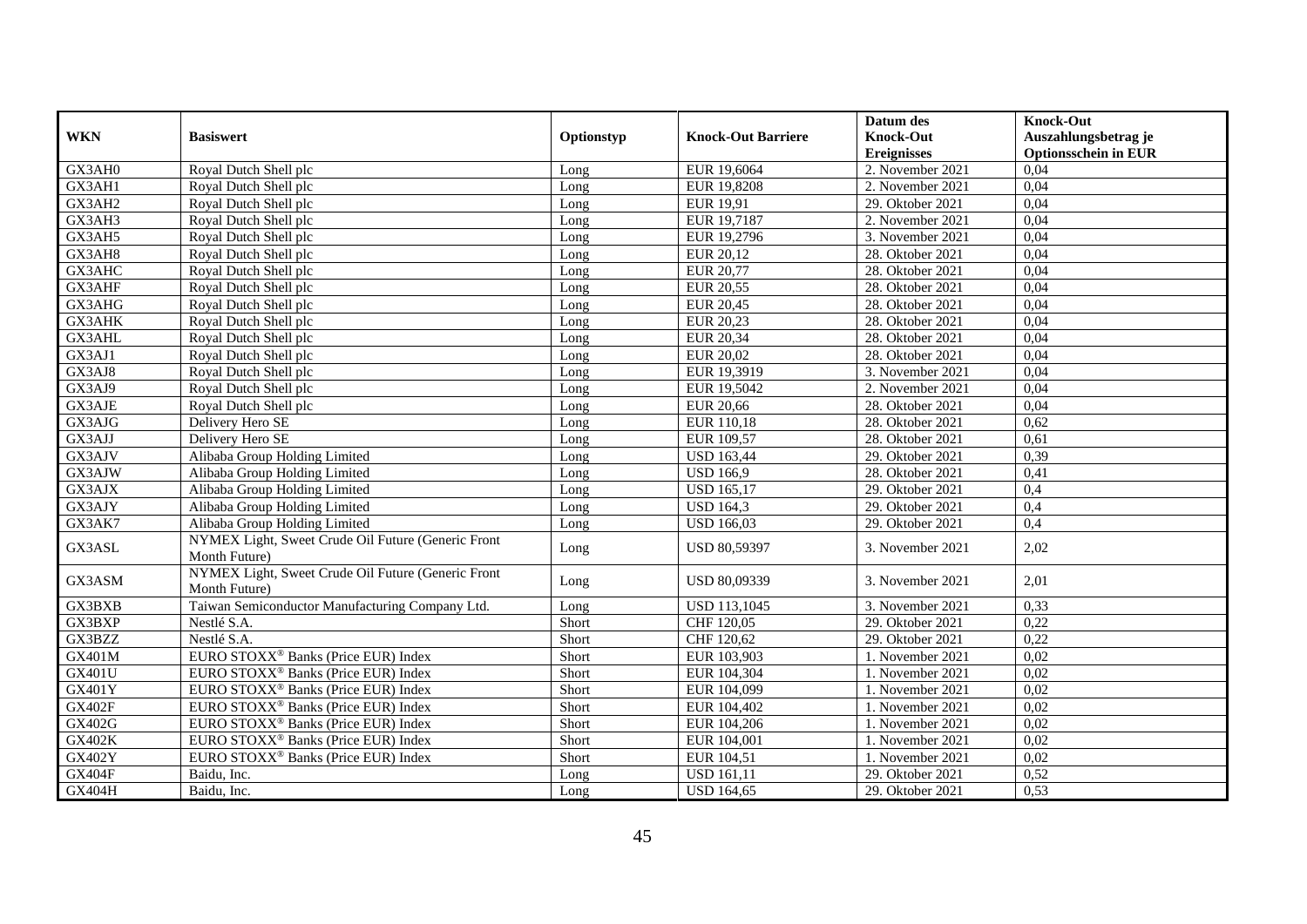|               |                                                  |            |                           | Datum des          | <b>Knock-Out</b>            |
|---------------|--------------------------------------------------|------------|---------------------------|--------------------|-----------------------------|
| <b>WKN</b>    | <b>Basiswert</b>                                 | Optionstyp | <b>Knock-Out Barriere</b> | <b>Knock-Out</b>   | Auszahlungsbetrag je        |
|               |                                                  |            |                           | <b>Ereignisses</b> | <b>Optionsschein in EUR</b> |
| <b>GX404K</b> | Zalando SE                                       | Long       | EUR 78,1591               | 3. November 2021   | 0,3                         |
| GX404P        | Baidu, Inc.                                      | Long       | <b>USD 163,76</b>         | 29. Oktober 2021   | 0,53                        |
| <b>GX404R</b> | Baidu, Inc.                                      | Long       | <b>USD 165,54</b>         | 28. Oktober 2021   | 0,54                        |
| GX404S        | Zalando SE                                       | Long       | EUR 78,9921               | 3. November 2021   | 0,3                         |
| <b>GX405K</b> | Baidu, Inc.                                      | Long       | <b>USD 161,99</b>         | 29. Oktober 2021   | 0,52                        |
| GX406J        | Baidu, Inc.                                      | Long       | <b>USD 162,88</b>         | 29. Oktober 2021   | 0,52                        |
| <b>GX406N</b> | Eckert & Ziegler Strahlen- und Medizintechnik AG | Short      | EUR 132,8316              | 2. November 2021   | 0,55                        |
| GX4072        | Zalando SE                                       | Long       | EUR 78,5756               | 3. November 2021   | 0,3                         |
| GX4084        | Atlassian Corporation Plc - Class A              | Short      | <b>USD 473,45</b>         | 29. Oktober 2021   | 1,43                        |
| GX4093        | Bayerische Motoren Werke AG (BMW)                | Short      | EUR 89,0587               | 3. November 2021   | 0,18                        |
| <b>GX40A3</b> | Atlassian Corporation Plc - Class A              | Short      | <b>USD 434,96</b>         | 29. Oktober 2021   | 1,32                        |
| GX40AG        | JD.com Inc                                       | Long       | <b>USD 78,19</b>          | 29. Oktober 2021   | 0,25                        |
| GX40AJ        | Evotec AG                                        | Long       | EUR 41,53                 | 28. Oktober 2021   | 0,19                        |
| GX40AM        | Evotec AG                                        | Long       | EUR 41,31                 | 29. Oktober 2021   | 0,19                        |
| GX40AP        | JD.com Inc                                       | Long       | <b>USD 78,62</b>          | 29. Oktober 2021   | 0,25                        |
| GX40AS        | Evotec AG                                        | Long       | EUR 40,2834               | 3. November 2021   | 0,19                        |
| GX40AT        | Evotec AG                                        | Long       | EUR 40,7253               | 2. November 2021   | 0,19                        |
| GX40AU        | Evotec AG                                        | Long       | EUR 40,5043               | 2. November 2021   | 0,19                        |
| GX40AV        | Evotec AG                                        | Long       | EUR 39,8415               | 3. November 2021   | 0,19                        |
| GX40AW        | Evotec AG                                        | Long       | EUR 39,3576               | 3. November 2021   | 0,19                        |
| GX40AX        | Evotec AG                                        | Long       | EUR 40,0625               | 3. November 2021   | 0,19                        |
| <b>GX40B1</b> | Evotec AG                                        | Long       | EUR 39,6101               | 3. November 2021   | 0,19                        |
| <b>GX40B2</b> | Evotec AG                                        | Long       | EUR 39,0841               | 3. November 2021   | 0,19                        |
| GX40BC        | Evotec AG                                        | Long       | EUR 40,9462               | 2. November 2021   | 0,19                        |
| GX40BN        | JD.com Inc.                                      | Long       | <b>USD 79,05</b>          | 28. Oktober 2021   | 0,26                        |
| GX40BX        | Hugo Boss AG                                     | Short      | <b>EUR 54,29</b>          | 1. November 2021   | 0,16                        |
| GX40CU        | Evotec AG                                        | Long       | <b>EUR 41,08</b>          | 29. Oktober 2021   | 0,19                        |
| GX40DQ        | Freenet AG                                       | Short      | EUR 22,7685               | 2. November 2021   | 0.05                        |
| GX40DX        | <b>BNP</b> Paribas S.A.                          | Long       | <b>EUR 56,94</b>          | 28. Oktober 2021   | 0,11                        |
| GX40EL        | <b>BNP</b> Paribas S.A.                          | Long       | EUR 56,65                 | 28. Oktober 2021   | 0,11                        |
| <b>GX40L9</b> | 1 Feinunze Platin, Feinheit mind. 0,9995         | Long       | <b>USD 1010</b>           | 29. Oktober 2021   | 0,4                         |
| GX41ZB        | 1 Feinunze Silber, Feinheit mind. 0,999          | Long       | <b>USD 23,5</b>           | 2. November 2021   | 0,64                        |
| GX41ZD        | 1 Feinunze Silber, Feinheit mind. 0,999          | Long       | <b>USD 23,7</b>           | 2. November 2021   | 0,65                        |
| GX41ZF        | 1 Feinunze Silber, Feinheit mind. 0,999          | Long       | <b>USD 23,4</b>           | 2. November 2021   | 0,65                        |
| GX41ZJ        | 1 Feinunze Silber, Feinheit mind. 0,999          | Long       | <b>USD 23,2</b>           | 3. November 2021   | 0,63                        |
| GX41ZK        | 1 Feinunze Silber, Feinheit mind. 0,999          | Long       | <b>USD 23,3</b>           | 3. November 2021   | 0,67                        |
| GX41ZL        | GBP/USD (WM-Fixing)                              | Long       | USD 1,36299               | 2. November 2021   | 1,16                        |
| <b>GX420F</b> | 1 Feinunze Silber, Feinheit mind. 0,999          | Long       | <b>USD 23,7</b>           | 29. Oktober 2021   | 0,61                        |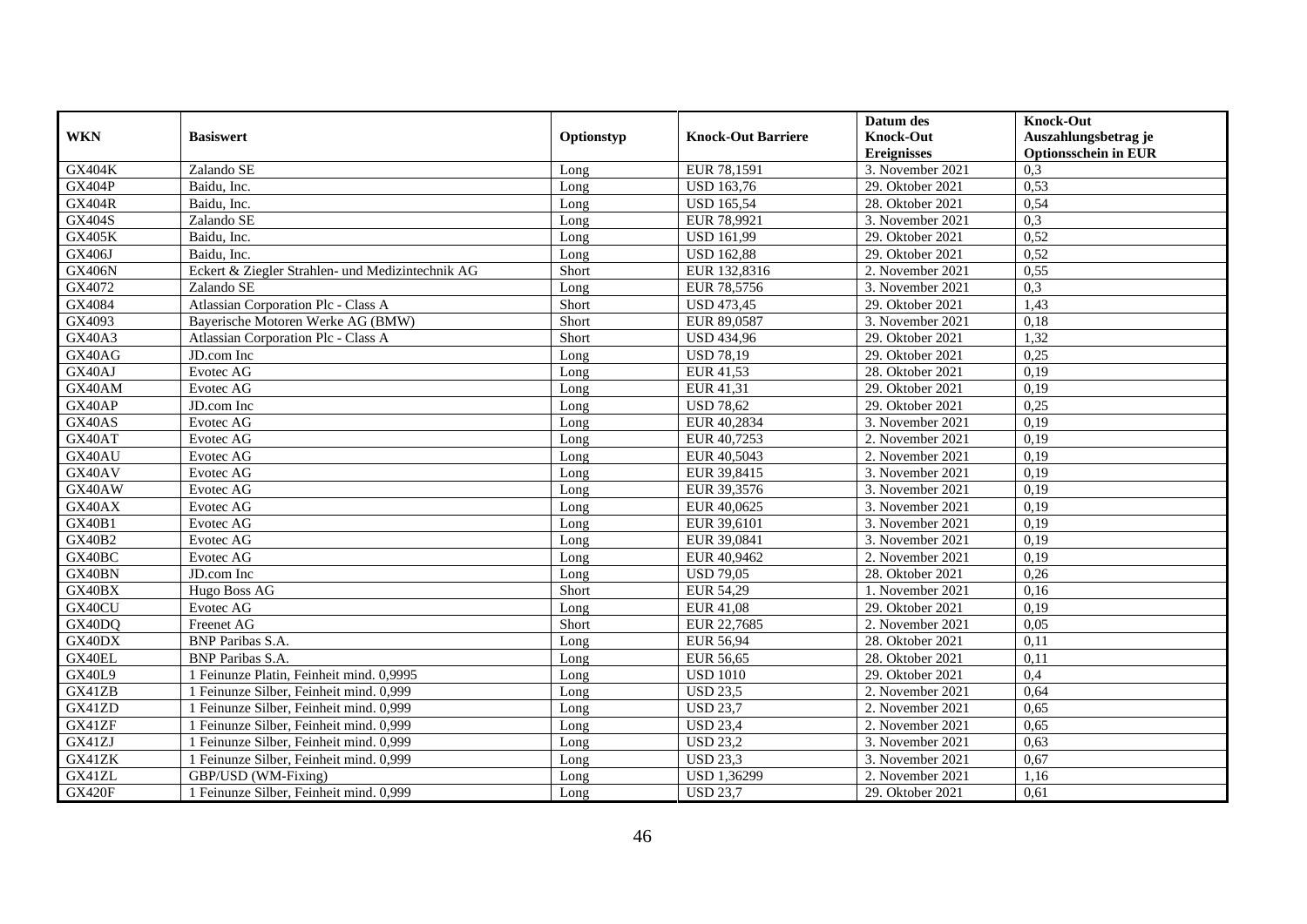|               |                                                  |            |                           | Datum des          | <b>Knock-Out</b>            |
|---------------|--------------------------------------------------|------------|---------------------------|--------------------|-----------------------------|
| <b>WKN</b>    | <b>Basiswert</b>                                 | Optionstyp | <b>Knock-Out Barriere</b> | <b>Knock-Out</b>   | Auszahlungsbetrag je        |
|               |                                                  |            |                           | <b>Ereignisses</b> | <b>Optionsschein in EUR</b> |
| <b>GX420H</b> | 1 Feinunze Silber, Feinheit mind. 0,999          | Long       | <b>USD 23,3</b>           | 3. November 2021   | 0,62                        |
| <b>GX420L</b> | 1 Feinunze Silber, Feinheit mind. 0,999          | Long       | <b>USD 23,4</b>           | 2. November 2021   | 0,6                         |
| GX4213        | GBP/USD (WM-Fixing)                              | Long       | <b>USD 1,36506</b>        | 1. November 2021   | 1,06                        |
| <b>GX421E</b> | 1 Feinunze Silber, Feinheit mind. 0,999          | Long       | <b>USD 23,6</b>           | 2. November 2021   | 0,62                        |
| GX4223        | Aareal Bank AG                                   | Short      | <b>EUR 27,92</b>          | 1. November 2021   | 0,08                        |
| GX4228        | TeamViewer AG                                    | Long       | <b>EUR 12,56</b>          | 1. November 2021   | 0,06                        |
| GX4229        | Safran S.A.                                      | Short      | EUR 116,63                | 29. Oktober 2021   | 0,23                        |
| <b>GX422C</b> | <b>Aareal Bank AG</b>                            | Short      | EUR 28,1065               | 3. November 2021   | 0,09                        |
| <b>GX422F</b> | CME Group Inc.                                   | Short      | USD 221,5283              | 3. November 2021   | 0,39                        |
| <b>GX423E</b> | Safran S.A.                                      | Short      | EUR 117,7                 | 29. Oktober 2021   | 0,23                        |
| <b>GX423U</b> | Mondelez International Inc.                      | Short      | USD 61,4633               | 3. November 2021   | 0,11                        |
| <b>GX423X</b> | Safran S.A.                                      | Short      | EUR 118,77                | 29. Oktober 2021   | 0,23                        |
| <b>GX423Y</b> | Mondelez International Inc.                      | Short      | <b>USD 61,22</b>          | 1. November 2021   | 0,1                         |
| GX4246        | Safran S.A.                                      | Short      | EUR 114,48                | 29. Oktober 2021   | 0,22                        |
| <b>GX424A</b> | Coinbase Global Inc                              | Short      | <b>USD 331,73</b>         | 1. November 2021   | 0,21                        |
| <b>GX424K</b> | HelloFresh SE                                    | Short      | EUR 81,1504               | 2. November 2021   | 0,61                        |
| <b>GX424R</b> | HelloFresh SE                                    | Short      | EUR 82,2733               | 2. November 2021   | 0.62                        |
| <b>GX424T</b> | HelloFresh SE                                    | Short      | EUR 81,5216               | 2. November 2021   | 0,61                        |
| <b>GX424X</b> | Aareal Bank AG                                   | Short      | EUR 27,69                 | 29. Oktober 2021   | 0,08                        |
| <b>GX424Z</b> | HelloFresh SE                                    | Short      | EUR 82,6537               | 2. November 2021   | 0,62                        |
| GX4254        | HelloFresh SE                                    | Short      | EUR 83,0713               | 2. November 2021   | 0,63                        |
| GX4255        | HelloFresh SE                                    | Short      | EUR 81,9021               | 2. November 2021   | 0,62                        |
| <b>GX425Y</b> | TeamViewer AG                                    | Long       | <b>EUR 12,71</b>          | 1. November 2021   | 0,06                        |
| GX4263        | Accenture plc                                    | Short      | USD 359,8623              | 2. November 2021   | 0.63                        |
| GX4265        | Accenture plc                                    | Short      | USD 361,5851              | 2. November 2021   | 0,64                        |
| GX427W        | Eckert & Ziegler Strahlen- und Medizintechnik AG | Short      | EUR 134,7065              | 2. November 2021   | 0,56                        |
| GX4280        | Aurelius Equity Opportunities SE & KGaA          | Short      | EUR 25,76                 | 1. November 2021   | 0,07                        |
| <b>GX428B</b> | Safran S.A.                                      | Short      | EUR 115,55                | 29. Oktober 2021   | 0,23                        |
| <b>GX428V</b> | Vestas Wind System A/S                           | Long       | DKK 243,0304              | 3. November 2021   | 0,11                        |
| <b>GX428X</b> | Vestas Wind System A/S                           | Long       | DKK 240,233               | 3. November 2021   | 0,11                        |
| GX4290        | Vestas Wind System A/S                           | Long       | DKK 229,0953              | 3. November 2021   | 0,1                         |
| GX4293        | Vestas Wind System A/S                           | Long       | DKK 224,8267              | 3. November 2021   | 0,1                         |
| GX4296        | Vestas Wind System A/S                           | Long       | DKK 234,6901              | 3. November 2021   | 0,11                        |
| GX4298        | Vestas Wind System A/S                           | Long       | DKK 231,903               | 3. November 2021   | 0,11                        |
| <b>GX429D</b> | Airbus SE                                        | Short      | EUR 113,13                | 28. Oktober 2021   | 0,22                        |
| <b>GX429F</b> | Vestas Wind System A/S                           | Long       | DKK 237,4564              | 3. November 2021   | 0,11                        |
| <b>GX429H</b> | Vestas Wind System A/S                           | Long       | DKK 251,3707              | 3. November 2021   | 0,11                        |
| GX429J        | Vestas Wind System A/S                           | Long       | DKK 245,7967              | 3. November 2021   | 0,11                        |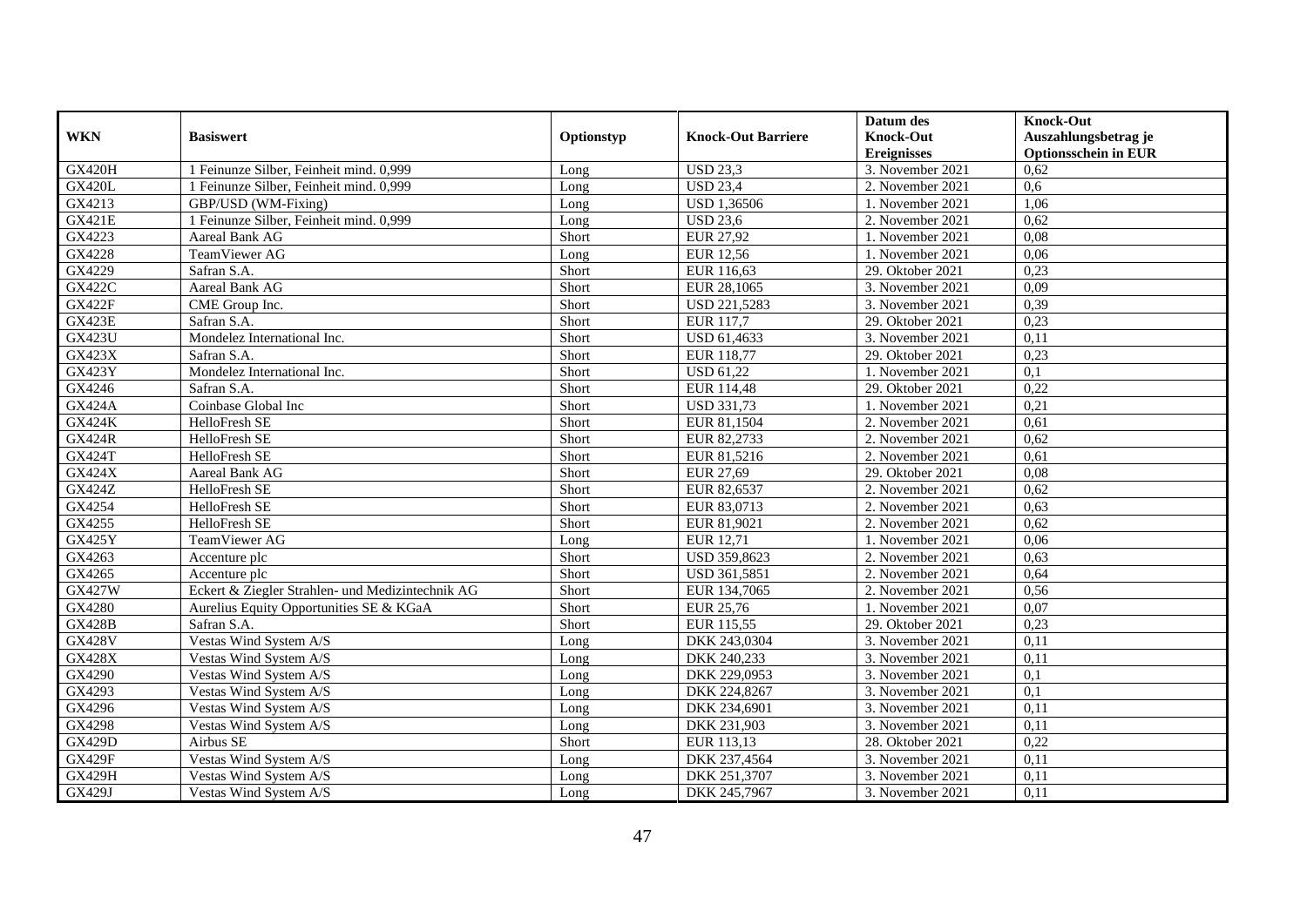|               |                                         |            |                           | Datum des                              | <b>Knock-Out</b>                                    |
|---------------|-----------------------------------------|------------|---------------------------|----------------------------------------|-----------------------------------------------------|
| <b>WKN</b>    | <b>Basiswert</b>                        | Optionstyp | <b>Knock-Out Barriere</b> | <b>Knock-Out</b><br><b>Ereignisses</b> | Auszahlungsbetrag je<br><b>Optionsschein in EUR</b> |
| <b>GX429K</b> | Vestas Wind System A/S                  | Long       | DKK 248,5837              | 3. November 2021                       | 0,11                                                |
| <b>GX429R</b> | <b>AIXTRON SE</b>                       | Short      | EUR 21,5642               | 3. November 2021                       | 1,13                                                |
| GX429S        | <b>AIXTRON SE</b>                       | Short      | EUR 21,22                 | 28. Oktober 2021                       | 1.1                                                 |
| <b>GX429T</b> | Airbus SE                               | Short      | EUR 112,58                | 28. Oktober 2021                       | 0,22                                                |
| <b>GX429V</b> | <b>AIXTRON SE</b>                       | Short      | EUR 21,4408               | 2. November 2021                       | 1,13                                                |
| <b>GX429W</b> | <b>AIXTRON SE</b>                       | Short      | EUR 21,3175               | 2. November 2021                       | 1,12                                                |
| <b>GX42A3</b> | Merck & Co., Inc.                       | Short      | <b>USD 82,49</b>          | 28. Oktober 2021                       | 0,14                                                |
| <b>GX42A8</b> | Merck & Co., Inc.                       | Short      | <b>USD 88,62</b>          | 1. November 2021                       | 0,15                                                |
| GX42AD        | Zoom Video Communications, Inc.         | Long       | <b>USD 272,21</b>         | 28. Oktober 2021                       | 1,52                                                |
| GX42AF        | Booking Holdings Inc.                   | Short      | USD 2487,4191             | 2. November 2021                       | 0,44                                                |
| GX42AH        | Commerzbank AG                          | Long       | EUR 6,11                  | 28. Oktober 2021                       | 0,24                                                |
| GX42AJ        | Zoom Video Communications, Inc.         | Long       | <b>USD 270,72</b>         | 28. Oktober 2021                       | 1,51                                                |
| GX42AN        | Booking Holdings Inc.                   | Short      | <b>USD 2478,19</b>        | 1. November 2021                       | 0,41                                                |
| GX42AS        | Commerzbank AG                          | Long       | EUR 6,14                  | 28. Oktober 2021                       | 0,24                                                |
| GX42AW        | Commerzbank AG                          | Long       | EUR 6,17                  | 28. Oktober 2021                       | 0,23                                                |
| GX42B2        | Commerzbank AG                          | Long       | <b>EUR 6,24</b>           | 28. Oktober 2021                       | 0,24                                                |
| GX42B3        | Banco Santander S.A.                    | Short      | EUR 3,3304                | 1. November 2021                       | 0,07                                                |
| GX42B5        | ING Groep N.V.                          | Short      | <b>EUR 13,4</b>           | 1. November 2021                       | 0,25                                                |
| GX42B6        | Commerzbank AG                          | Long       | EUR 6,21                  | 28. Oktober 2021                       | 0,24                                                |
| GX42CQ        | <b>BIOGEN INC.</b>                      | Short      | USD 275,2026              | 3. November 2021                       | 0,1                                                 |
| GX42CU        | Atlassian Corporation Plc - Class A     | Short      | <b>USD 438,32</b>         | 29. Oktober 2021                       | 1,33                                                |
| GX42CW        | <b>BIOGEN INC.</b>                      | Short      | <b>USD 276,8902</b>       | 3. November 2021                       | 0,1                                                 |
| GX42CX        | Atlassian Corporation Plc - Class A     | Short      | <b>USD 447,55</b>         | 29. Oktober 2021                       | 1,36                                                |
| GX42D3        | <b>BIOGEN INC.</b>                      | Short      | USD 278,5683              | 3. November 2021                       | 0,1                                                 |
| GX42D7        | Société Générale S.A.                   | Short      | <b>EUR 28,97</b>          | 29. Oktober 2021                       | 0,09                                                |
| GX42DC        | <b>BIOGEN INC.</b>                      | Short      | <b>USD 273,84</b>         | 1. November 2021                       | 0,1                                                 |
| GX42DL        | Plug Power Inc                          | Short      | <b>USD 37,44</b>          | 28. Oktober 2021                       | 3,55                                                |
| GX42EP        | Société Générale S.A.                   | Short      | EUR 29,13                 | 29. Oktober 2021                       | 0,09                                                |
| GX42ET        | Wacker Chemie AG                        | Short      | <b>EUR 157,98</b>         | 28. Oktober 2021                       | 0,64                                                |
| GX42F3        | Vonovia SE                              | Long       | EUR 52,52                 | 29. Oktober 2021                       | 0,1                                                 |
| <b>GX42F7</b> | Vonovia SE                              | Long       | <b>EUR 52,8</b>           | 29. Oktober 2021                       | 0,1                                                 |
| GX42F9        | Vonovia SE                              | Long       | EUR 51,97                 | 29. Oktober 2021                       | 0,1                                                 |
| GX42FH        | Vonovia SE                              | Long       | EUR 51,69                 | 29. Oktober 2021                       | 0,1                                                 |
| GX42G6        | Vonovia SE                              | Long       | <b>EUR 53,08</b>          | 29. Oktober 2021                       | 0,1                                                 |
| GX42G9        | Wacker Chemie AG                        | Short      | EUR 156,27                | 28. Oktober 2021                       | 0,63                                                |
| GX44H4        | 1 Feinunze Silber, Feinheit mind. 0,999 | Long       | <b>USD 23,8</b>           | 29. Oktober 2021                       | 0,61                                                |
| <b>GX44H8</b> | 1 Feinunze Silber, Feinheit mind. 0,999 | Long       | <b>USD 23,8</b>           | 29. Oktober 2021                       | 0,56                                                |
| GX44HD        | EUR/USD (WM-Fixing)                     | Long       | <b>USD 1,15374</b>        | 29. Oktober 2021                       | 0,92                                                |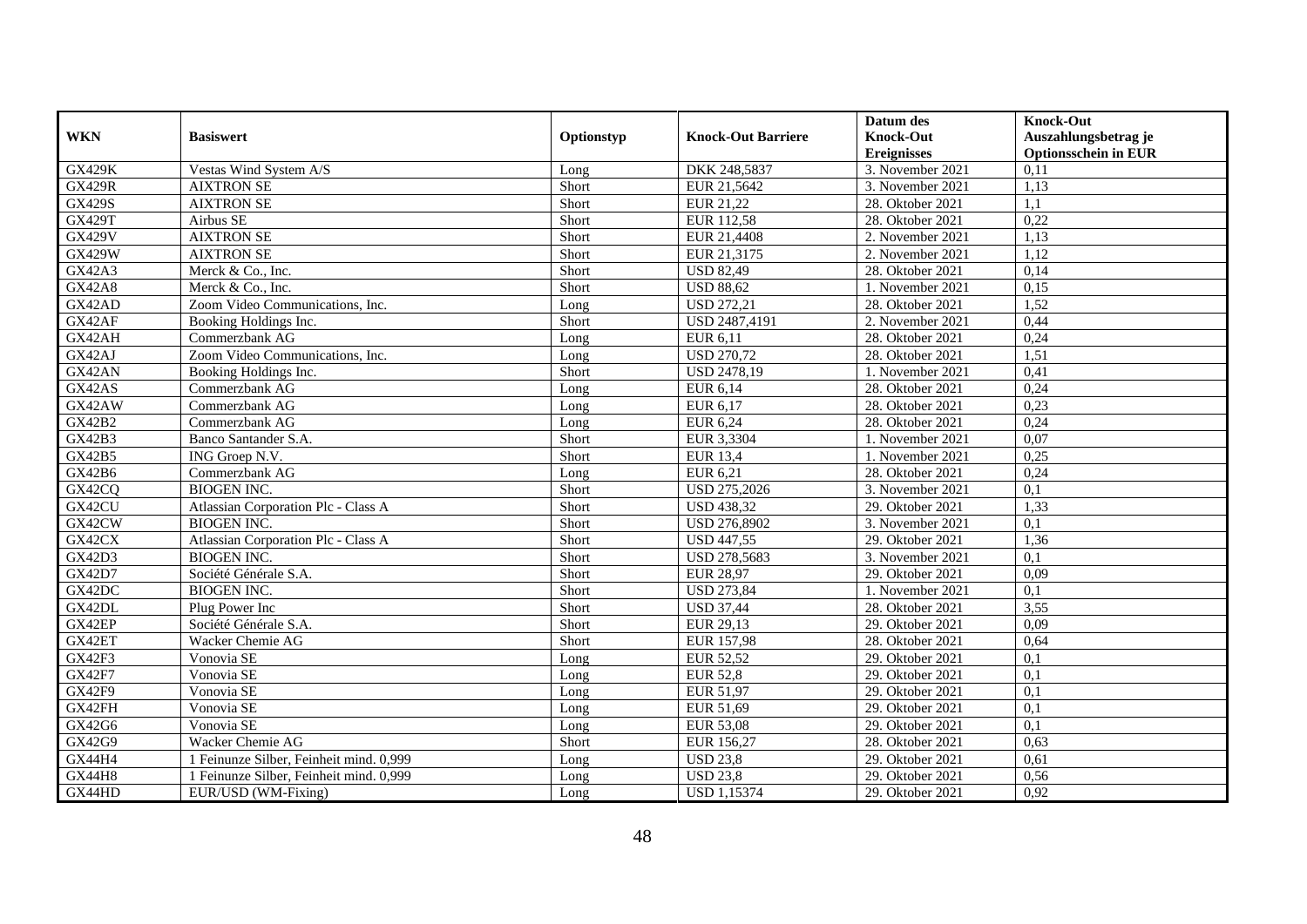| <b>WKN</b> | <b>Basiswert</b>                                                    | Optionstyp | <b>Knock-Out Barriere</b> | Datum des<br><b>Knock-Out</b><br><b>Ereignisses</b> | <b>Knock-Out</b><br>Auszahlungsbetrag je<br><b>Optionsschein in EUR</b> |
|------------|---------------------------------------------------------------------|------------|---------------------------|-----------------------------------------------------|-------------------------------------------------------------------------|
| GX44HL     | 1 Feinunze Gold, Feinheit mind. 0,995, LBMA                         | Long       | <b>USD 1776</b>           | 29. Oktober 2021                                    | 2,91                                                                    |
| GX44JJ     | NYMEX Light, Sweet Crude Oil Future (Generic Front<br>Month Future) | Long       | <b>USD 81,5</b>           | 28. Oktober 2021                                    | 2,01                                                                    |
| GX44JK     | NYMEX Light, Sweet Crude Oil Future (Generic Front<br>Month Future) | Long       | <b>USD 81</b>             | 28. Oktober 2021                                    | $\sqrt{2}$                                                              |
| GX44JU     | ICE Brent Crude Oil Future (Generic Front Month<br>Future)          | Long       | <b>USD 83</b>             | 28. Oktober 2021                                    | 2,05                                                                    |
| GX44K6     | Rheinmetall AG                                                      | Short      | <b>EUR 85,5</b>           | 1. November 2021                                    | 0,25                                                                    |
| GX44KM     | Walgreens Boots Alliance, Inc.                                      | Long       | <b>USD 46,87</b>          | 28. Oktober 2021                                    | 0,12                                                                    |
| GX44L7     | Coinbase Global Inc                                                 | Short      | USD 344,6498              | 2. November 2021                                    | 0,22                                                                    |
| GX44LB     | NetEase Inc ADR                                                     | Long       | <b>USD 97,23</b>          | 29. Oktober 2021                                    | 0,31                                                                    |
| GX44LP     | Rheinmetall AG                                                      | Short      | EUR 85,09                 | 1. November 2021                                    | 0,25                                                                    |
| GX44LV     | Rheinmetall AG                                                      | Short      | EUR 84,69                 | 28. Oktober 2021                                    | 0,26                                                                    |
| GX44RT     | Nordex SE                                                           | Long       | EUR 15,0856               | 3. November 2021                                    | 0,72                                                                    |
| GX44RV     | Ørsted A/S                                                          | Long       | DKK 876,5899              | 3. November 2021                                    | 0,45                                                                    |
| GX44S7     | Nordex SE                                                           | Long       | EUR 15,1697               | 3. November 2021                                    | 0,72                                                                    |
| GX44SE     | Nordex SE                                                           | Long       | EUR 14,9069               | 3. November 2021                                    | 0,71                                                                    |
| GX44SK     | Nordex SE                                                           | Long       | EUR 15,5902               | 2. November 2021                                    | 0,74                                                                    |
| GX44SS     | Nordex SE                                                           | Long       | EUR 15,0015               | 3. November $2021$                                  | 0,71                                                                    |
| GX44T3     | Nordex SE                                                           | Long       | EUR 15,5061               | 2. November 2021                                    | 0,74                                                                    |
| GX44T5     | Nordex SE                                                           | Long       | EUR 15,6743               | 2. November 2021                                    | 0,75                                                                    |
| GX44TC     | Nordex SE                                                           | Long       | EUR 15,422                | 2. November 2021                                    | 0,73                                                                    |
| GX44TD     | <b>TUI AG</b>                                                       | Long       | EUR 2,6761                | 3. November 2021                                    | 0,1                                                                     |
| GX44TH     | Nordex SE                                                           | Long       | EUR 15,3379               | 2. November 2021                                    | 0,73                                                                    |
| GX44TQ     | Nordex SE                                                           | Long       | EUR 14,8018               | 3. November 2021                                    | 0,7                                                                     |
| GX44U1     | Nordex SE                                                           | Long       | EUR 15,2538               | 2. November 2021                                    | 0,73                                                                    |
| GX44UB     | Ørsted A/S                                                          | Long       | DKK 881,3687              | 3. November 2021                                    | 0,45                                                                    |
| GX44UQ     | Volkswagen AG                                                       | Long       | EUR 185,3365              | 3. November 2021                                    | 0,36                                                                    |
| GX44US     | Volkswagen AG                                                       | Long       | EUR 184,3871              | 3. November 2021                                    | 0,36                                                                    |
| GX44UX     | Volkswagen AG                                                       | Long       | EUR 186,2962              | 3. November 2021                                    | 0,36                                                                    |
| GX44VP     | Nordex SE                                                           | Long       | EUR 14,6756               | 3. November 2021                                    | $\overline{0.7}$                                                        |
| GX44VR     | Apple Inc.                                                          | Long       | <b>USD 147,47</b>         | 29. Oktober 2021                                    | 0,36                                                                    |
| GX44VS     | Software AG                                                         | Long       | EUR 36,21                 | $28.$ Oktober 2021                                  | 0,1                                                                     |
| GX44VT     | Software AG                                                         | Long       | EUR 35,81                 | 29. Oktober 2021                                    | 0,1                                                                     |
| GX44VU     | Apple Inc.                                                          | Long       | <b>USD 146.7</b>          | 29. Oktober 2021                                    | 0,36                                                                    |
| GX44VZ     | Software AG                                                         | Long       | EUR 36,01                 | 29. Oktober 2021                                    | 0,1                                                                     |
| GX44W6     | Johnson & Johnson                                                   | Long       | <b>USD 161,62</b>         | 29. Oktober 2021                                    | 0,26                                                                    |
| GX44W7     | Software AG                                                         | Long       | <b>EUR 36,4</b>           | 28. Oktober 2021                                    | 0,1                                                                     |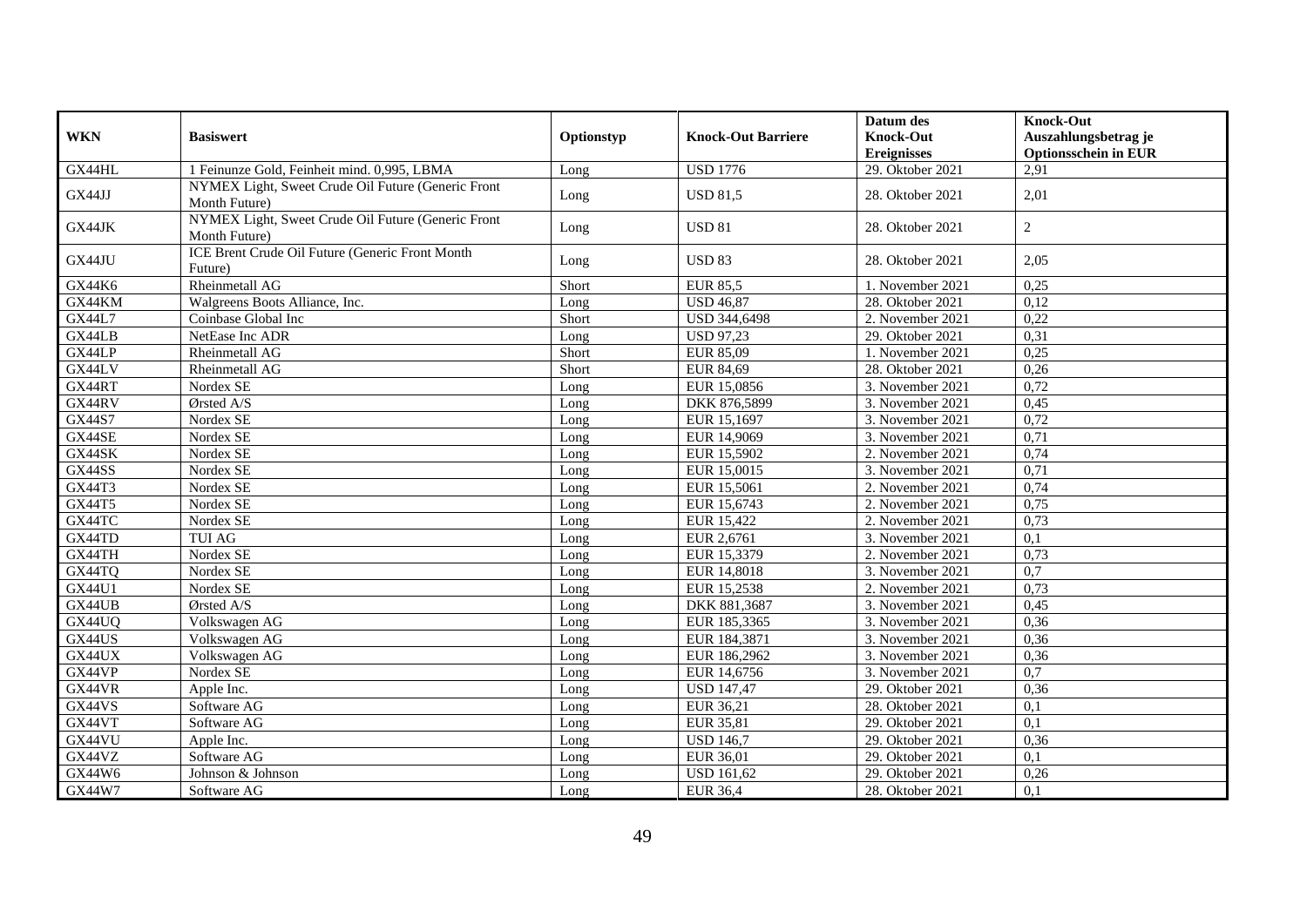|               |                                                  |            |                           | Datum des          | <b>Knock-Out</b>            |
|---------------|--------------------------------------------------|------------|---------------------------|--------------------|-----------------------------|
| <b>WKN</b>    | <b>Basiswert</b>                                 | Optionstyp | <b>Knock-Out Barriere</b> | <b>Knock-Out</b>   | Auszahlungsbetrag je        |
|               |                                                  |            |                           | <b>Ereignisses</b> | <b>Optionsschein in EUR</b> |
| GX44WS        | <b>Broadcom</b> Inc                              | Short      | USD 537,7041              | 2. November 2021   | 1,43                        |
| GX44WZ        | Johnson & Johnson                                | Long       | <b>USD 160,79</b>         | $29.$ Oktober 2021 | 0,26                        |
| GX44XJ        | Expedia Group, Inc.                              | Short      | <b>USD 166,81</b>         | 1. November 2021   | 0,43                        |
| GX44XL        | Expedia Group, Inc.                              | Short      | <b>USD 166,01</b>         | 1. November 2021   | 0,43                        |
| GX44XP        | Expedia Group, Inc.                              | Short      | <b>USD 168,41</b>         | 1. November 2021   | 0,43                        |
| GX44XQ        | Expedia Group, Inc.                              | Short      | <b>USD 167,61</b>         | 1. November 2021   | 0,43                        |
| GX44ZX        | Square Inc                                       | Long       | USD 251,3165              | 2. November 2021   | 1,03                        |
| GX4502        | Square Inc                                       | Long       | USD 248,6256              | 2. November 2021   | 1,02                        |
| GX4505        | Square Inc                                       | Long       | <b>USD 249,971</b>        | 2. November 2021   | 1,03                        |
| GX4519        | Air Liquide SA                                   | Long       | EUR 142,31                | 29. Oktober 2021   | 0,27                        |
| GX46JH        | Deutsche Lufthansa AG                            | Short      | <b>EUR 5,76</b>           | 29. Oktober 2021   | 0,02                        |
| GX46JP        | Deutsche Lufthansa AG                            | Short      | EUR 5,73                  | 29. Oktober 2021   | 0,02                        |
| GX46JT        | Deutsche Lufthansa AG                            | Short      | EUR 5,8341                | 2. November 2021   | 0,02                        |
| <b>GX46K0</b> | Deutsche Lufthansa AG                            | Short      | EUR 5,79                  | 29. Oktober 2021   | 0,02                        |
| GX46K6        | Deutsche Lufthansa AG                            | Short      | EUR 5,8922                | 2. November 2021   | 0,02                        |
| GX46K8        | Deutsche Lufthansa AG                            | Short      | EUR 5,9407                | 2. November 2021   | 0,02                        |
| GX46K9        | Deutsche Lufthansa AG                            | Short      | EUR 6,0473                | 3. November 2021   | 0,02                        |
| GX46KJ        | Deutsche Lufthansa AG                            | Short      | EUR 6.1442                | 3. November 2021   | 0,02                        |
| GX46KK        | Deutsche Lufthansa AG                            | Short      | <b>EUR 5,81</b>           | 29. Oktober 2021   | 0,02                        |
| GX46KM        | Deutsche Lufthansa AG                            | Short      | EUR 5,9794                | 2. November 2021   | 0,02                        |
| GX46KW        | Deutsche Lufthansa AG                            | Short      | EUR 5,8631                | 2. November 2021   | 0,02                        |
| <b>GX46L5</b> | Deutsche Lufthansa AG                            | Short      | EUR 6,0085                | 3. November 2021   | 0,02                        |
| GX46L9        | Deutsche Lufthansa AG                            | Short      | EUR 5,9116                | 2. November 2021   | 0,02                        |
| GX46LH        | Deutsche Lufthansa AG                            | Short      | EUR 6,2702                | 3. November 2021   | 0,02                        |
| GX46LW        | <b>BioNTech SE - ADR</b>                         | Long       | <b>USD 273,71</b>         | 29. Oktober 2021   |                             |
| GX46LX        | BioNTech SE - ADR                                | Long       | <b>USD 276,69</b>         | 29. Oktober 2021   | 1,01                        |
| GX46LZ        | BioNTech SE - ADR                                | Long       | <b>USD 272,23</b>         | 1. November 2021   | 0,99                        |
| GX46M0        | <b>BioNTech SE - ADR</b>                         | Long       | <b>USD 275,2</b>          | 29. Oktober 2021   |                             |
| GX46MG        | Eckert & Ziegler Strahlen- und Medizintechnik AG | Short      | EUR 135,6211              | 3. November 2021   | 0,56                        |
| GX46MK        | BioNTech SE - ADR                                | Long       | <b>USD 278,17</b>         | 27. Oktober 2021   | 1,02                        |
| GX46NT        | Zalando SE                                       | Long       | EUR 79,6935               | 3. November 2021   | 0,31                        |
| GX46P0        | Volkswagen AG                                    | Long       | EUR 189,1495              | 3. November 2021   | 0,37                        |
| GX46P3        | Eckert & Ziegler Strahlen- und Medizintechnik AG | Short      | EUR 132,26                | 1. November 2021   | 0,54                        |
| GX46P5        | Volkswagen AG                                    | Long       | EUR 188,1696              | 3. November 2021   | 0,37                        |
| GX46QA        | Volkswagen AG                                    | Long       | EUR 191,0989              | 3. November 2021   | 0,37                        |
| GX46QF        | Volkswagen AG                                    | Long       | EUR 187,1898              | 3. November 2021   | 0,37                        |
| GX46QU        | Plug Power Inc                                   | Short      | <b>USD 35,62</b>          | 28. Oktober 2021   | 3,4                         |
| GX46R2        | Koninklijke Philips N.V.                         | Long       | <b>EUR 40,48</b>          | 28. Oktober 2021   | 0,08                        |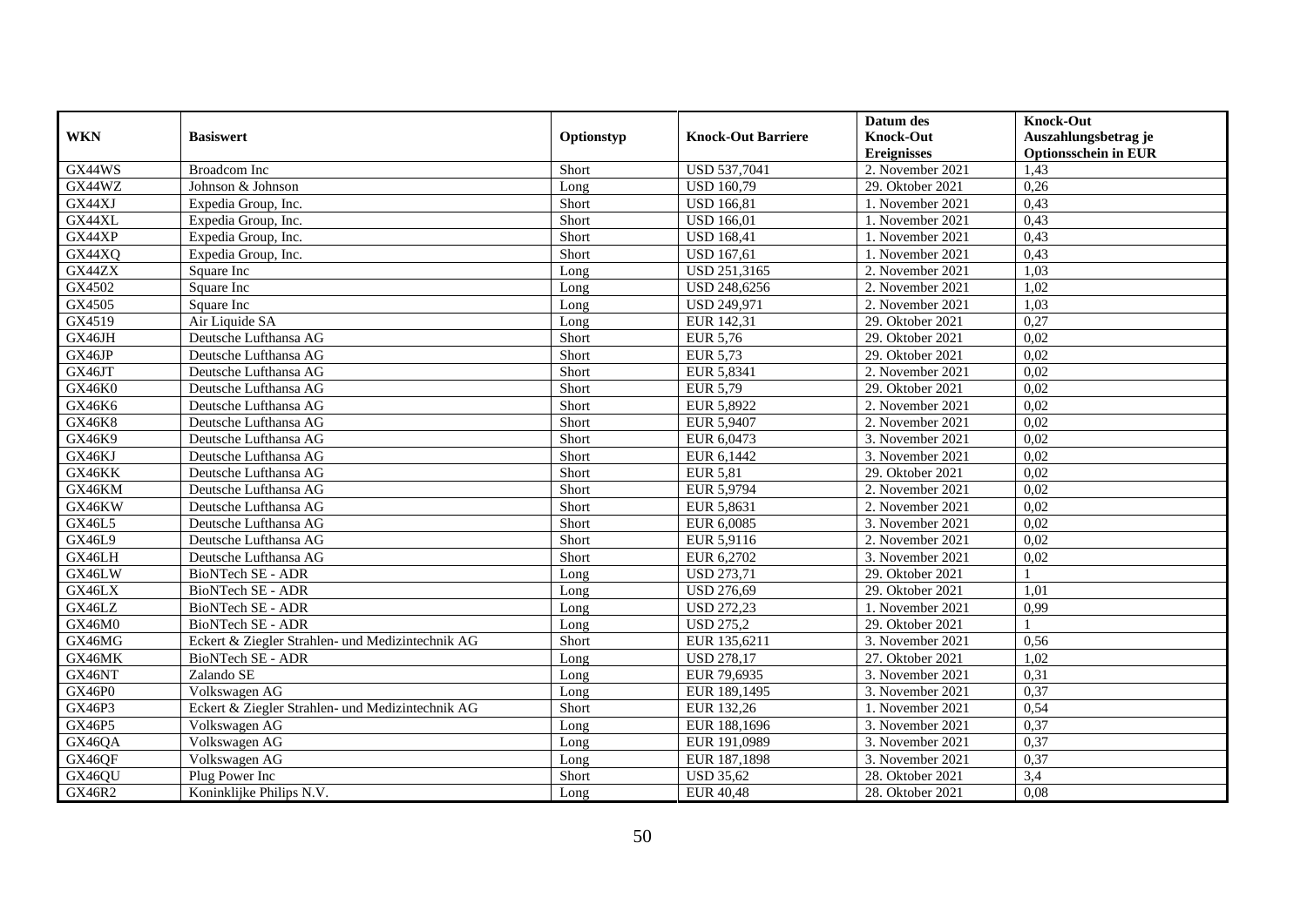|               |                                                 |            |                           | Datum des          | <b>Knock-Out</b>            |
|---------------|-------------------------------------------------|------------|---------------------------|--------------------|-----------------------------|
| <b>WKN</b>    | <b>Basiswert</b>                                | Optionstyp | <b>Knock-Out Barriere</b> | <b>Knock-Out</b>   | Auszahlungsbetrag je        |
|               |                                                 |            |                           | <b>Ereignisses</b> | <b>Optionsschein in EUR</b> |
| GX46R5        | Koninklijke Philips N.V.                        | Long       | <b>EUR 40,04</b>          | 29. Oktober 2021   | 0.08                        |
| GX46RF        | <b>Fraport AG</b>                               | Short      | <b>EUR 63</b>             | 1. November 2021   | 0,12                        |
| GX46RM        | Volkswagen AG                                   | Long       | EUR 190,1191              | 3. November 2021   | 0,37                        |
| GX46RV        | Renault S.A.                                    | Short      | EUR 32,11                 | 1. November 2021   | 0,1                         |
| GX46S7        | Match Group, Inc.                               | Long       | <b>USD 157,38</b>         | 28. Oktober 2021   | 0,64                        |
| GX46SB        | Renault S.A.                                    | Short      | EUR 31,91                 | 1. November 2021   | 0,1                         |
| GX46SH        | <b>Fraport AG</b>                               | Short      | EUR 63,3                  | 1. November 2021   | 0,12                        |
| GX46T7        | Koninklijke Philips N.V.                        | Long       | EUR 40,26                 | 29. Oktober 2021   | 0.08                        |
| GX46TF        | Match Group, Inc.                               | Long       | <b>USD 159,2</b>          | 27. Oktober 2021   | 0,65                        |
| GX46TU        | HelloFresh SE                                   | Short      | EUR 80,5318               | 2. November 2021   | 0,61                        |
| GX46U9        | <b>Ballard Power Systems Inc</b>                | Short      | <b>USD 17,15</b>          | 28. Oktober 2021   | 1,64                        |
| GX46UB        | Ford Motor Company                              | Short      | <b>USD 17,58</b>          | 1. November 2021   | 0,45                        |
| GX46UF        | <b>Ballard Power Systems Inc</b>                | Short      | <b>USD 16.8</b>           | 28. Oktober 2021   | 1,6                         |
| GX46UK        | Ford Motor Company                              | Short      | <b>USD 18,0919</b>        | 2. November 2021   | 0,48                        |
| GX46UN        | Ford Motor Company                              | Short      | <b>USD 16,8</b>           | 28. Oktober 2021   | 0,44                        |
| GX46UV        | PayPal Holdings, Inc.                           | Long       | USD 229,4692              | 2. November 2021   | 0,58                        |
| GX46VM        | <b>Ballard Power Systems Inc</b>                | Short      | <b>USD 17,64</b>          | 28. Oktober 2021   | 1,68                        |
| GX46VU        | Ford Motor Company                              | Short      | <b>USD 16,99</b>          | 28. Oktober 2021   | 0,45                        |
| GX46W4        | PayPal Holdings, Inc.                           | Long       | <b>USD 233,09</b>         | 28. Oktober 2021   | 0,58                        |
| GX46WP        | Ford Motor Company                              | Short      | <b>USD 17,38</b>          | 28. Oktober 2021   | 0,46                        |
| GX46WT        | Ford Motor Company                              | Short      | <b>USD 16,6</b>           | 28. Oktober 2021   | 0,44                        |
| GX46WY        | Ørsted A/S                                      | Short      | DKK 933,6169              | 2. November 2021   | 0,52                        |
| GX46WZ        | PayPal Holdings, Inc.                           | Long       | <b>USD 231,82</b>         | 29. Oktober 2021   | 0,58                        |
| GX46X1        | Ørsted A/S                                      | Short      | DKK 930,12                | 29. Oktober 2021   | 0,51                        |
| GX46X3        | Ørsted A/S                                      | Short      | DKK 925,75                | 29. Oktober 2021   | 0,51                        |
| GX46X5        | Ørsted A/S                                      | Short      | DKK 921,34                | 28. Oktober 2021   | 0,51                        |
| GX46Y4        | Hugo Boss AG                                    | Long       | <b>EUR 52,51</b>          | 28. Oktober 2021   | 0,15                        |
| GX46YD        | Shop Apotheke Europe NV                         | Short      | EUR 144,8211              | 3. November 2021   | 1,09                        |
| GX46YE        | Taiwan Semiconductor Manufacturing Company Ltd. | Short      | <b>USD 115,95</b>         | 28. Oktober 2021   | 0,36                        |
| GX46YM        | Shop Apotheke Europe NV                         | Short      | EUR 142,1176              | 3. November 2021   | 1,07                        |
| GX46YN        | Shop Apotheke Europe NV                         | Short      | EUR 141,4579              | 2. November 2021   | 1,06                        |
| GX46YQ        | Shop Apotheke Europe NV                         | Short      | EUR 144,0779              | 3. November 2021   | 1,08                        |
| GX46YS        | Shop Apotheke Europe NV                         | Short      | EUR 143,4182              | 3. November 2021   | 1,08                        |
| GX46ZH        | Shop Apotheke Europe NV                         | Short      | EUR 142,7679              | 3. November 2021   | 1,07                        |
| GX47ZM        | 1 Feinunze Gold, Feinheit mind. 0,995, LBMA     | Long       | <b>USD 1773</b>           | 29. Oktober 2021   | 2,9                         |
| GX47ZP        | 1 Feinunze Gold, Feinheit mind. 0,995, LBMA     | Long       | <b>USD 1778</b>           | 29. Oktober 2021   | 2,94                        |
| GX4802        | 1 Feinunze Gold, Feinheit mind. 0,995, LBMA     | Long       | <b>USD 1766</b>           | 3. November 2021   | 3,02                        |
| <b>GX480M</b> | 1 Feinunze Gold, Feinheit mind. 0,995, LBMA     | Long       | <b>USD 1771</b>           | 3. November 2021   | 3,06                        |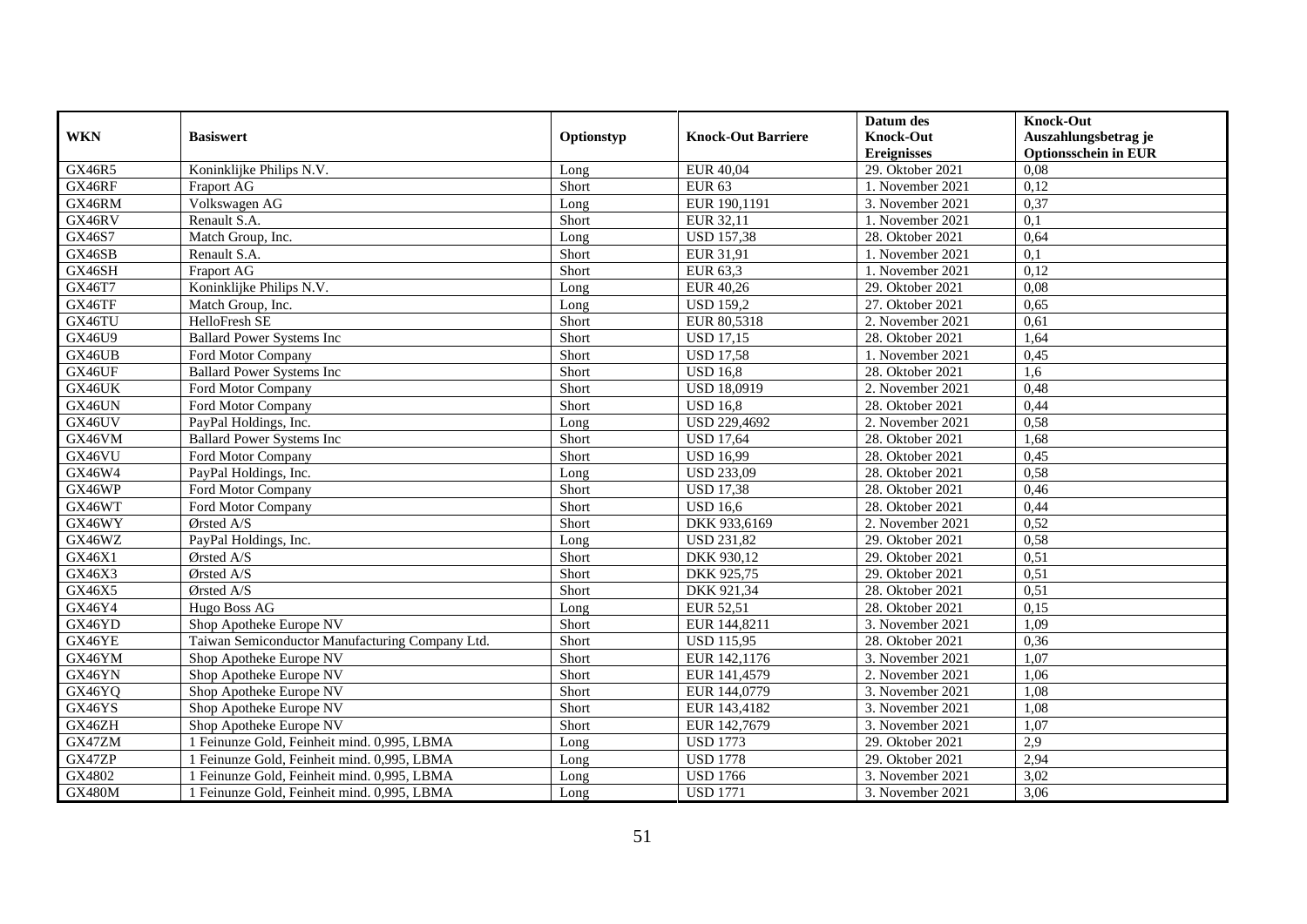|               |                                                                 |            |                           | Datum des                      | <b>Knock-Out</b>            |
|---------------|-----------------------------------------------------------------|------------|---------------------------|--------------------------------|-----------------------------|
| <b>WKN</b>    | <b>Basiswert</b>                                                | Optionstyp | <b>Knock-Out Barriere</b> | <b>Knock-Out</b>               | Auszahlungsbetrag je        |
|               |                                                                 |            |                           | <b>Ereignisses</b>             | <b>Optionsschein in EUR</b> |
| <b>GX480X</b> | DAX <sup>®</sup> (Performance Index)                            | Long       | EUR 15501,77              | 29. Oktober 2021               | 1,5                         |
| GX4811        | DAX <sup>®</sup> (Performance Index)/ X-DAX <sup>®</sup>        | Long       | EUR 15509,63              | $\overline{29}$ . Oktober 2021 | 1,5                         |
| GX4813        | $\text{DAX}^{\circledR}$ (Performance Index)/X-DAX <sup>®</sup> | Long       | EUR 15501,77              | 29. Oktober 2021               | 1,5                         |
| GX4819        | DAX <sup>®</sup> (Performance Index)/ X-DAX <sup>®</sup>        | Long       | EUR 15517,5               | 29. Oktober 2021               | 1,51                        |
| GX481G        | DAX <sup>®</sup> (Performance Index)                            | Long       | EUR 15517,5               | 29. Oktober 2021               | 1,51                        |
| <b>GX481H</b> | $\overline{\text{DAX}^{\otimes}}$ (Performance Index)           | Long       | EUR 15509,63              | 29. Oktober 2021               | 1,5                         |
| <b>GX483F</b> | Aurelius Equity Opportunities SE & KGaA                         | Short      | EUR 26,8067               | 2. November 2021               | 0,08                        |
| <b>GX483H</b> | Applied Materials, Inc.                                         | Short      | <b>USD 139,55</b>         | 1. November 2021               | 0,5                         |
| <b>GX483L</b> | Danaher Corporation                                             | Long       | <b>USD 303,66</b>         | 28. Oktober 2021               | 0,51                        |
| <b>GX483M</b> | ENI S.p.A.                                                      | Long       | EUR 12,05                 | 28. Oktober 2021               | 0,24                        |
| GX483Q        | Morgan Stanley                                                  | Short      | USD 105,2987              | 2. November 2021               | 0,19                        |
| <b>GX483U</b> | Micron Technology, Inc.                                         | Short      | <b>USD 69,9</b>           | 28. Oktober 2021               | 0,32                        |
| <b>GX483W</b> | Morgan Stanley                                                  | Short      | USD 103,4092              | 1. November 2021               | 0,18                        |
| GX4840        | Altria Group, Inc.                                              | Long       | <b>USD 46</b>             | 28. Oktober 2021               | 0,08                        |
| GX4844        | Wells Fargo & Company                                           | Short      | <b>USD 52,385</b>         | 3. November 2021               | 0,09                        |
| GX4845        | Altria Group, Inc.                                              | Long       | <b>USD 46,88</b>          | 28. Oktober 2021               | 0,08                        |
| GX4846        | Applied Materials, Inc.                                         | Short      | USD 140,9965              | 2. November 2021               | 0,51                        |
| GX4847        | Micron Technology, Inc.                                         | Short      | <b>USD 71,2591</b>        | 3. November 2021               | 0,32                        |
| <b>GX484C</b> | Applied Materials, Inc.                                         | Short      | <b>USD 138,01</b>         | 1. November 2021               | 0,49                        |
| <b>GX484F</b> | Applied Materials, Inc.                                         | Short      | USD 142,5315              | 3. November 2021               | 0,51                        |
| GX484J        | Micron Technology, Inc.                                         | Short      | <b>USD 70,6</b>           | 1. November 2021               | 0,32                        |
| <b>GX484M</b> | Micron Technology, Inc.                                         | Short      | <b>USD 70,25</b>          | 28. Oktober 2021               | 0,32                        |
| GX484Q        | Wells Fargo & Company                                           | Short      | <b>USD 51,19</b>          | 28. Oktober 2021               | 0,09                        |
| <b>GX484R</b> | Altria Group, Inc.                                              | Long       | <b>USD 46,59</b>          | 28. Oktober 2021               | 0,08                        |
| GX4853        | Altria Group, Inc.                                              | Long       | <b>USD 46,29</b>          | 28. Oktober 2021               | 0,08                        |
| GX4859        | Applied Materials, Inc.                                         | Short      | <b>USD 138,78</b>         | 1. November 2021               | 0,49                        |
| <b>GX485G</b> | Micron Technology, Inc.                                         | Short      | <b>USD 70,95</b>          | 1. November 2021               | 0,32                        |
| <b>GX485K</b> | Applied Materials, Inc.                                         | Short      | <b>USD 140,229</b>        | 2. November 2021               | 0,5                         |
| <b>GX485N</b> | Wells Fargo & Company                                           | Short      | <b>USD 52,0716</b>        | 3. November 2021               | 0,09                        |
| <b>GX485W</b> | Morgan Stanley                                                  | Short      | USD 104,0558              | 1. November 2021               | 0,18                        |
| GX4860        | Morgan Stanley                                                  | Short      | USD 104,6524              | 2. November 2021               | 0,18                        |
| GX4864        | ENI S.p.A.                                                      | Long       | EUR 12,11                 | 28. Oktober 2021               | 0,24                        |
| GX4866        | Intel Corporation                                               | Short      | <b>USD 50,1638</b>        | 3. November 2021               | 0,13                        |
| GX4867        | Intel Corporation                                               | Short      | <b>USD 49,902</b>         | 3. November 2021               | 0,13                        |
| GX4868        | <b>Intel Corporation</b>                                        | Short      | <b>USD 50,4255</b>        | 3. November 2021               | 0,13                        |
| <b>GX486P</b> | Altria Group, Inc.                                              | Long       | <b>USD 47,18</b>          | 28. Oktober 2021               | 0,08                        |
| <b>GX486V</b> | TUI AG                                                          | Long       | EUR 2,7165                | 3. November 2021               | 0,1                         |
| <b>GX487T</b> | <b>Barrick Gold Corporation</b>                                 | Long       | <b>USD 19,29</b>          | 28. Oktober 2021               | 0,48                        |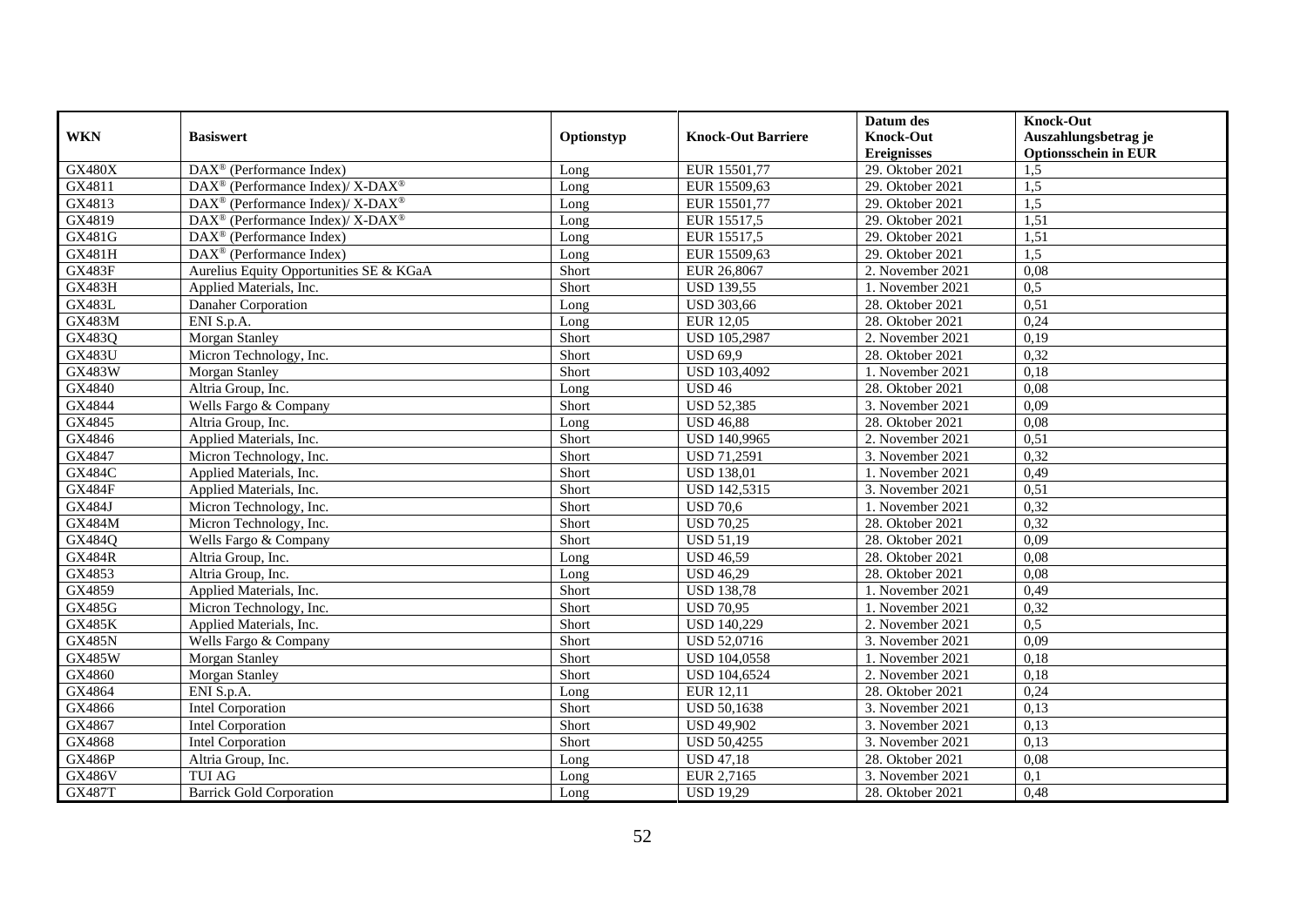| <b>WKN</b>    | <b>Basiswert</b>                 | Optionstyp | <b>Knock-Out Barriere</b> | Datum des<br><b>Knock-Out</b> | <b>Knock-Out</b><br>Auszahlungsbetrag je |
|---------------|----------------------------------|------------|---------------------------|-------------------------------|------------------------------------------|
|               |                                  |            |                           | <b>Ereignisses</b>            | <b>Optionsschein in EUR</b>              |
| <b>GX487V</b> | <b>TUI AG</b>                    | Long       | EUR 2,7373                | 3. November 2021              | 0,11                                     |
| <b>GX487W</b> | <b>Barrick Gold Corporation</b>  | Long       | <b>USD 19,19</b>          | 28. Oktober 2021              | 0,48                                     |
| GX4882        | Pan American Silver Corp         | Long       | <b>USD 25,91</b>          | 29. Oktober 2021              | 0,07                                     |
| GX4885        | Pan American Silver Corp         | Long       | <b>USD 25,35</b>          | 1. November 2021              | 0,07                                     |
| GX4886        | Pan American Silver Corp         | Long       | <b>USD 25,63</b>          | 29. Oktober 2021              | 0,07                                     |
| GX4888        | Pan American Silver Corp         | Long       | <b>USD 24,8054</b>        | 3. November 2021              | 0,07                                     |
| GX4889        | Telefonica S.A.                  | Short      | <b>EUR 3,84</b>           | 1. November 2021              | 0,08                                     |
| <b>GX488A</b> | Vale S.A.                        | Long       | <b>USD 12,3286</b>        | 2. November 2021              | 0,51                                     |
| <b>GX488B</b> | Vale S.A.                        | Long       | <b>USD 13,36</b>          | 28. Oktober 2021              | 0,55                                     |
| <b>GX488F</b> | Pan American Silver Corp         | Long       | <b>USD 25,0954</b>        | 3. November 2021              | 0,07                                     |
| GX488H        | Vale S.A.                        | Long       | <b>USD 13,19</b>          | 28. Oktober 2021              | 0,53                                     |
| <b>GX488L</b> | Vale S.A.                        | Long       | <b>USD 13,03</b>          | 29. Oktober 2021              | 0,53                                     |
| <b>GX489U</b> | ABB Ltd                          | Short      | CHF 30,6746               | 2. November 2021              | 0,9                                      |
| <b>GX489V</b> | ABB Ltd                          | Short      | CHF 31,2563               | 3. November 2021              | 0,91                                     |
| GX48AG        | ABB Ltd                          | Short      | CHF 30,8685               | 2. November 2021              | 0,9                                      |
| GX48AS        | ABB Ltd                          | Short      | CHF 31,4502               | 3. November 2021              | 0,92                                     |
| GX48AV        | Meta Platforms, Inc.             | Short      | USD 333,4755              | 2. November 2021              | 0,89                                     |
| <b>GX48B1</b> | Meta Platforms, Inc.             | Short      | <b>USD 330,55</b>         | 1. November 2021              | 0,87                                     |
| <b>GX48B2</b> | ABB Ltd                          | Short      | CHF 31,0624               | 3. November 2021              | 0,91                                     |
| GX48BA        | Meta Platforms, Inc.             | Short      | <b>USD 332,12</b>         | 1. November 2021              | 0,87                                     |
| GX48BJ        | Tesla Inc                        | Short      | <b>USD 1161,36</b>        | 1. November 2021              | 0,52                                     |
| GX48BW        | Amazon.com, Inc.                 | Short      | <b>USD 3437,55</b>        | 28. Oktober 2021              | 0,91                                     |
| <b>GX48C4</b> | Netflix, Inc.                    | Short      | <b>USD 676,81</b>         | 29. Oktober 2021              | 0,24                                     |
| GX48C9        | Netflix, Inc.                    | Short      | <b>USD 686,42</b>         | 29. Oktober 2021              | 0,24                                     |
| GX48CQ        | Snap Inc.                        | Long       | <b>USD 51,556</b>         | 3. November 2021              | 2,51                                     |
| GX48DF        | TeamViewer AG                    | Short      | EUR 13,528                | 3. November 2021              | 0,07                                     |
| GX48DU        | Microsoft Corporation            | Short      | <b>USD 326,17</b>         | 29. Oktober 2021              | 0,56                                     |
| GX48EE        | Daimler AG                       | Short      | EUR 86,91                 | 1. November 2021              | 0,26                                     |
| <b>GX48F7</b> | Intuit Inc.                      | Short      | <b>USD 628,46</b>         | 1. November 2021              | 1,65                                     |
| <b>GX48F8</b> | Intuit Inc.                      | Short      | <b>USD 625,55</b>         | 29. Oktober 2021              | 1,66                                     |
| GX48FC        | Airbus SE                        | Short      | EUR 111,39                | 28. Oktober 2021              | 0,23                                     |
| GX48FF        | Airbus SE                        | Short      | EUR 111,92                | 28. Oktober 2021              | 0,23                                     |
| GX48FS        | Continental AG                   | Short      | EUR 101,31                | 29. Oktober 2021              | 0,31                                     |
| GX48FU        | Continental AG                   | Short      | EUR 101,86                | 29. Oktober 2021              | 0,31                                     |
| GX48FV        | Continental AG                   | Short      | EUR 102,4                 | 29. Oktober 2021              | 0,31                                     |
| GX48GG        | Porsche Automobil Holding SE     | Long       | <b>EUR 87,85</b>          | 3. November 2021              | 0,17                                     |
| GX48GN        | Porsche Automobil Holding SE     | Long       | EUR 87,3907               | 3. November 2021              | 0,17                                     |
| GX48GT        | Occidental Petroleum Corporation | Long       | <b>USD 33,25</b>          | 28. Oktober 2021              | 0,08                                     |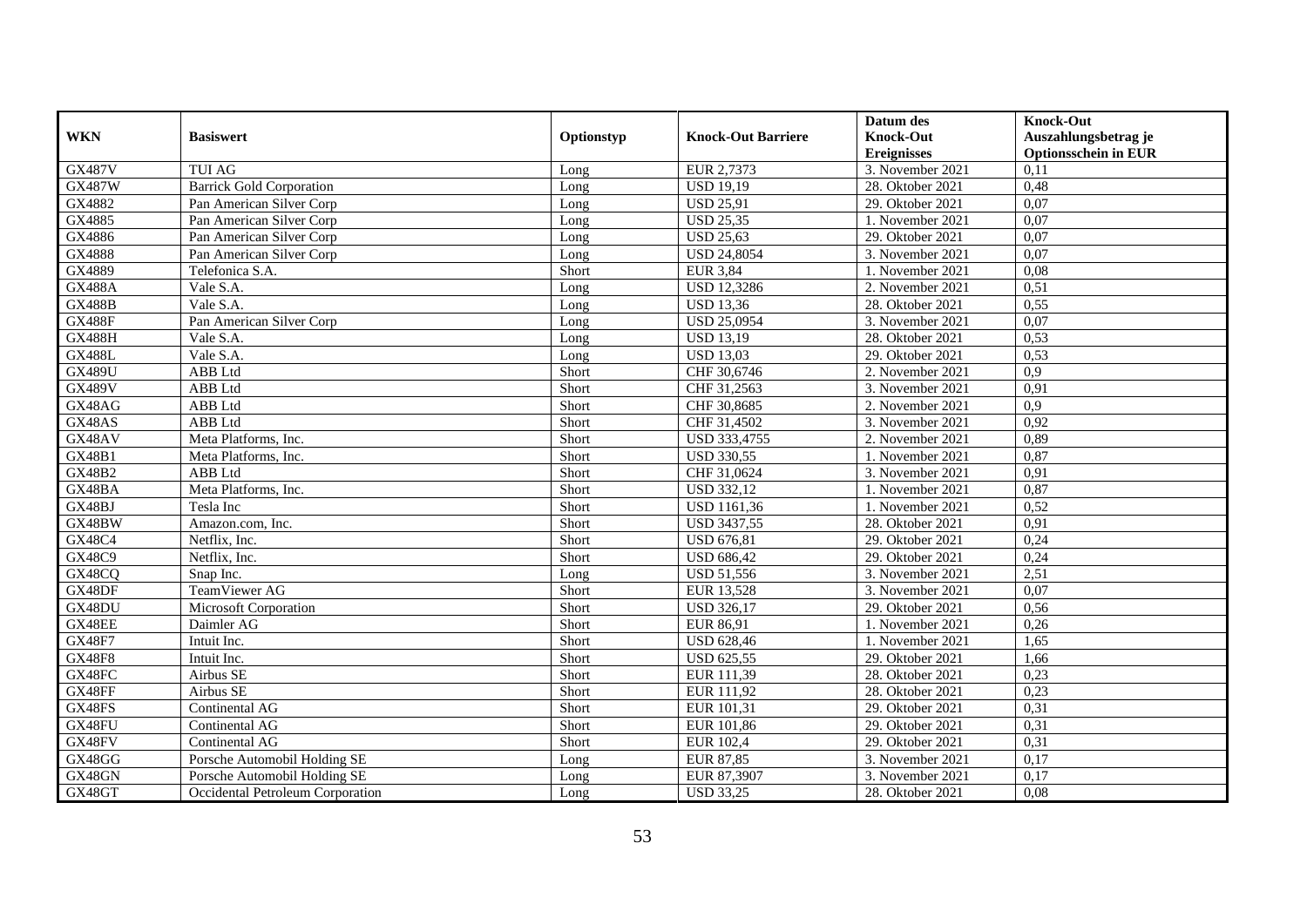|               |                                             |            |                           | Datum des          | <b>Knock-Out</b>            |
|---------------|---------------------------------------------|------------|---------------------------|--------------------|-----------------------------|
| <b>WKN</b>    | <b>Basiswert</b>                            | Optionstyp | <b>Knock-Out Barriere</b> | <b>Knock-Out</b>   | Auszahlungsbetrag je        |
|               |                                             |            |                           | <b>Ereignisses</b> | <b>Optionsschein in EUR</b> |
| GX48GZ        | Porsche Automobil Holding SE                | Long       | EUR 88,7584               | 3. November 2021   | 0,17                        |
| GX48HB        | Vestas Wind System A/S                      | Short      | DKK 279,89                | 28. Oktober 2021   | 0,14                        |
| GX48HD        | Vestas Wind System A/S                      | Short      | DKK 285,61                | 29. Oktober 2021   | 0,14                        |
| GX48HG        | Porsche Automobil Holding SE                | Long       | EUR 88,2991               | 3. November 2021   | 0,17                        |
| GX48HJ        | Porsche Automobil Holding SE                | Long       | EUR 89,16                 | 29. Oktober 2021   | 0,17                        |
| GX48HY        | Sanofi S.A.                                 | Short      | <b>EUR 87,22</b>          | 1. November 2021   | 0,17                        |
| GX48J7        | Vestas Wind System A/S                      | Short      | <b>DKK 277,04</b>         | 28. Oktober 2021   | 0,13                        |
| GX48JD        | Wayfair, Inc.                               | Short      | <b>USD 250,61</b>         | 28. Oktober 2021   | 1,13                        |
| GX48JV        | Altria Group, Inc.                          | Long       | <b>USD 45,7</b>           | 28. Oktober 2021   | 0,08                        |
| GX48JW        | Wayfair, Inc.                               | Short      | <b>USD 242,08</b>         | 28. Oktober 2021   | 1,09                        |
| GX48K3        | Altria Group, Inc.                          | Long       | <b>USD 45,4</b>           | 28. Oktober 2021   | 0,08                        |
| <b>GX48K5</b> | Wayfair, Inc.                               | Short      | <b>USD 246,35</b>         | 28. Oktober 2021   | 1,11                        |
| GX48K6        | Wayfair, Inc.                               | Short      | <b>USD 248,48</b>         | 28. Oktober 2021   | 1,12                        |
| GX48KA        | Wavfair, Inc.                               | Short      | <b>USD 244.2</b>          | 28. Oktober 2021   | 1.1                         |
| GX49GV        | ThyssenKrupp AG                             | Long       | <b>EUR 8,76</b>           | 28. Oktober 2021   | 0,42                        |
| GX49JD        | Veolia Environnement S.A.                   | Short      | EUR 28,8903               | 2. November 2021   | 0,59                        |
| GX49JK        | Lanxess AG                                  | Long       | <b>EUR 58,67</b>          | 28. Oktober 2021   | 0,17                        |
| GX49JX        | Veolia Environnement S.A.                   | Short      | EUR 29,0862               | 3. November 2021   | 0,59                        |
| GX49K4        | Lanxess AG                                  | Long       | <b>EUR 57,96</b>          | 29. Oktober 2021   | 0,17                        |
| GX49KE        | Lanxess AG                                  | Long       | EUR 58,31                 | 29. Oktober 2021   | 0,17                        |
| GX49MV        | 1 Feinunze Palladium, Feinheit mind. 0,9995 | Short      | <b>USD 2071,7</b>         | 1. November 2021   | 0,93                        |
| <b>GX49N5</b> | 1 Feinunze Palladium. Feinheit mind. 0.9995 | Short      | <b>USD 2066,8</b>         | 1. November 2021   | 0,93                        |
| GX49NE        | 1 Feinunze Palladium, Feinheit mind. 0,9995 | Short      | <b>USD 2061,9</b>         | 1. November 2021   | 0,93                        |
| <b>GX49P1</b> | Infineon Technologies AG                    | Short      | EUR 39,37                 | 28. Oktober 2021   | 1,64                        |
| GX49PE        | Volkswagen AG                               | Long       | EUR 199,04                | 28. Oktober 2021   | 0,39                        |
| GX49PG        | Volkswagen AG                               | Long       | EUR 196,94                | 28. Oktober 2021   | 0,38                        |
| GX49PL        | Volkswagen AG                               | Long       | EUR 194,85                | 28. Oktober 2021   | 0,38                        |
| GX49Q0        | Banco Bilbao Vizcaya Argentaria S.A.        | Short      | <b>EUR 5,82</b>           | 29. Oktober 2021   | 0,12                        |
| GX49QA        | Banco Bilbao Vizcaya Argentaria S.A.        | Short      | <b>EUR 5,92</b>           | 29. Oktober 2021   | 0,12                        |
| GX49QK        | Volkswagen AG                               | Long       | <b>EUR 195,9</b>          | 28. Oktober 2021   | 0,38                        |
| GX49QN        | Volkswagen AG                               | Long       | EUR 192,76                | 29. Oktober 2021   | 0,37                        |
| GX49QW        | Volkswagen AG                               | Long       | EUR 197,99                | 28. Oktober 2021   | 0,39                        |
| GX49QX        | <b>RELX PLC</b>                             | Long       | EUR 26,39                 | 29. Oktober 2021   | 0.05                        |
| GX49RF        | Weibo Corporation                           | Long       | <b>USD 45,59</b>          | 29. Oktober 2021   | 0,22                        |
| GX49RH        | Advanced Micro Devices, Inc.                | Short      | USD 128,5355              | 3. November 2021   | 0,71                        |
| GX49RW        | Volkswagen AG                               | Long       | EUR 200,09                | 28. Oktober 2021   | 0,39                        |
| GX49ST        | Coinbase Global Inc                         | Short      | <b>USD 333,78</b>         | 1. November 2021   | 0,21                        |
| GX49SV        | Coinbase Global Inc                         | Short      | <b>USD 327,77</b>         | 1. November 2021   | 0,21                        |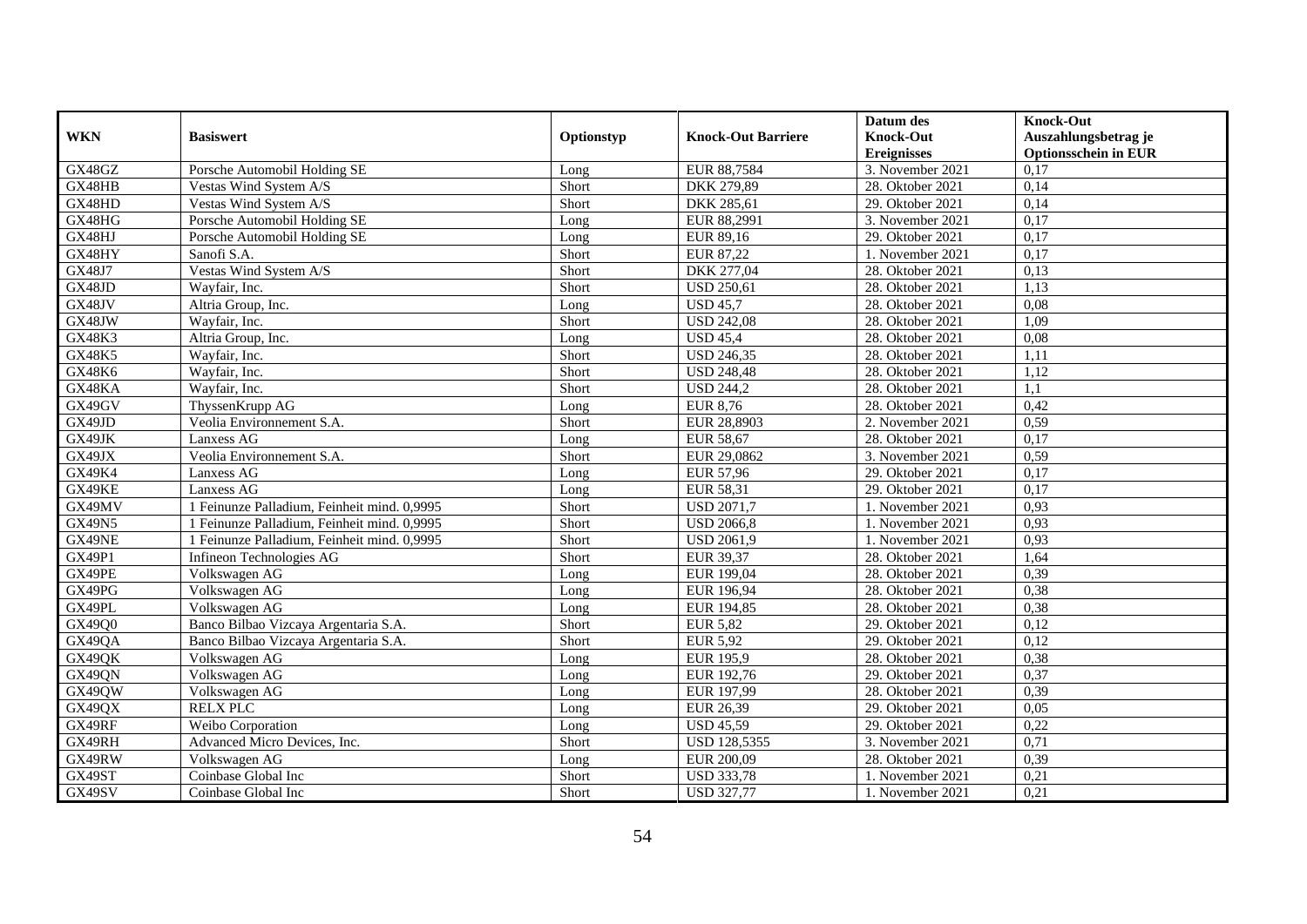|               |                                                  |            |                           | Datum des          | <b>Knock-Out</b>            |
|---------------|--------------------------------------------------|------------|---------------------------|--------------------|-----------------------------|
| <b>WKN</b>    | <b>Basiswert</b>                                 | Optionstyp | <b>Knock-Out Barriere</b> | <b>Knock-Out</b>   | Auszahlungsbetrag je        |
|               |                                                  |            |                           | <b>Ereignisses</b> | <b>Optionsschein in EUR</b> |
| GX49SY        | Coinbase Global Inc                              | Short      | <b>USD 335,8</b>          | 1. November 2021   | 0,22                        |
| <b>GX49T9</b> | Netflix. Inc.                                    | Short      | <b>USD 673,33</b>         | 28. Oktober 2021   | 0,24                        |
| <b>GX49U0</b> | Apple Inc.                                       | Short      | <b>USD 149,85</b>         | 28. Oktober 2021   | 0,4                         |
| GX49U1        | Volkswagen AG                                    | Long       | EUR 193,81                | 29. Oktober 2021   | 0,38                        |
| GX49UD        | Sanofi S.A.                                      | Short      | <b>EUR 88,22</b>          | 1. November 2021   | 0,18                        |
| GX49UJ        | Bayerische Motoren Werke AG (BMW)                | Long       | <b>EUR 86,74</b>          | 29. Oktober 2021   | 0,17                        |
| GX49UP        | Bayerische Motoren Werke AG (BMW)                | Long       | EUR 87,19                 | 28. Oktober 2021   | 0,17                        |
| GX49V2        | <b>SAP SE</b>                                    | Long       | EUR 123,19                | 29. Oktober 2021   | 0,24                        |
| GX49VC        | Activision Blizzard, Inc.                        | Long       | <b>USD 78,47</b>          | 28. Oktober 2021   | 0,26                        |
| GX49VE        | Activision Blizzard, Inc.                        | Long       | <b>USD 77,59</b>          | 28. Oktober 2021   | 0,26                        |
| GX49VF        | Activision Blizzard, Inc.                        | Long       | <b>USD 77,14</b>          | 28. Oktober 2021   | 0,26                        |
| GX49VJ        | Activision Blizzard, Inc.                        | Long       | <b>USD 75,4239</b>        | 3. November 2021   | 0,25                        |
| GX49VN        | Activision Blizzard, Inc.                        | Long       | <b>USD 78.03</b>          | 28. Oktober 2021   | 0,26                        |
| GX49VX        | <b>Bristol-Myers Squibb Company</b>              | Short      | <b>USD 58,4</b>           | 29. Oktober 2021   | 0,1                         |
| GX49VY        | <b>Bristol-Myers Squibb Company</b>              | Short      | <b>USD 59</b>             | 1. November 2021   | 0,1                         |
| GX49W1        | Activision Blizzard, Inc.                        | Long       | <b>USD 76,3084</b>        | 3. November 2021   | 0,25                        |
| GX49W3        | <b>Bristol-Myers Squibb Company</b>              | Short      | <b>USD 58.7</b>           | 1. November 2021   | 0,1                         |
| GX49W5        | <b>Bristol-Myers Squibb Company</b>              | Short      | <b>USD 59,2657</b>        | 2. November 2021   | 0,1                         |
| <b>GX49W8</b> | <b>SAP SE</b>                                    | Long       | EUR 123,82                | 29. Oktober 2021   | 0,24                        |
| GX49W9        | <b>Bristol-Myers Squibb Company</b>              | Short      | USD 59,5693               | 2. November 2021   | 0,1                         |
| GX49WE        | Kering S.A.                                      | Short      | EUR 653,15                | 28. Oktober 2021   | $\overline{0,2}$            |
| GX49WU        | <b>Bechtle AG</b>                                | Short      | EUR 66,927                | 3. November 2021   | 0,21                        |
| GX49WW        | Activision Blizzard, Inc.                        | Long       | <b>USD 75,8609</b>        | 3. November 2021   | 0,25                        |
| GX49X0        | Covestro AG                                      | Long       | <b>EUR 55,54</b>          | 28. Oktober 2021   | 0,16                        |
| GX49X1        | Covestro AG                                      | Long       | EUR 55,25                 | 28. Oktober 2021   | 0,16                        |
| GX49X9        | Activision Blizzard, Inc.                        | Long       | <b>USD 76,7</b>           | 28. Oktober 2021   | 0,25                        |
| GX49XE        | Bayerische Motoren Werke AG (BMW)                | Long       | <b>EUR 86,3</b>           | 29. Oktober 2021   | 0,17                        |
| GX49XK        | <b>Newmont Corporation</b>                       | Long       | <b>USD 56,58</b>          | 28. Oktober 2021   | 0,28                        |
| GX49XL        | <b>Newmont Corporation</b>                       | Long       | <b>USD 55,68</b>          | 28. Oktober 2021   | 0,27                        |
| GX49XM        | <b>Newmont Corporation</b>                       | Long       | <b>USD 54,77</b>          | 28. Oktober 2021   | 0,27                        |
| GX49XP        | Newmont Corporation                              | Long       | <b>USD 57,03</b>          | 28. Oktober 2021   | 0,28                        |
| GX49XQ        | <b>Newmont Corporation</b>                       | Long       | <b>USD 55,23</b>          | 28. Oktober 2021   | 0,27                        |
| GX49XR        | Newmont Corporation                              | Long       | <b>USD 54,33</b>          | 29. Oktober 2021   | 0,26                        |
| GX49XT        | Eckert & Ziegler Strahlen- und Medizintechnik AG | Short      | EUR 129,81                | 1. November 2021   | 0,53                        |
| GX49XX        | Eckert & Ziegler Strahlen- und Medizintechnik AG | Short      | EUR 130,42                | 1. November 2021   | 0,54                        |
| <b>GX49Y0</b> | <b>Newmont Corporation</b>                       | Long       | <b>USD 56,13</b>          | 28. Oktober 2021   | 0,27                        |
| GX49Y1        | Kering S.A.                                      | Short      | EUR 650,05                | 28. Oktober 2021   | 0,2                         |
| GX49Y5        | ProSiebenSat.1 Media SE                          | Short      | EUR 14,8756               | 2. November 2021   | 0,46                        |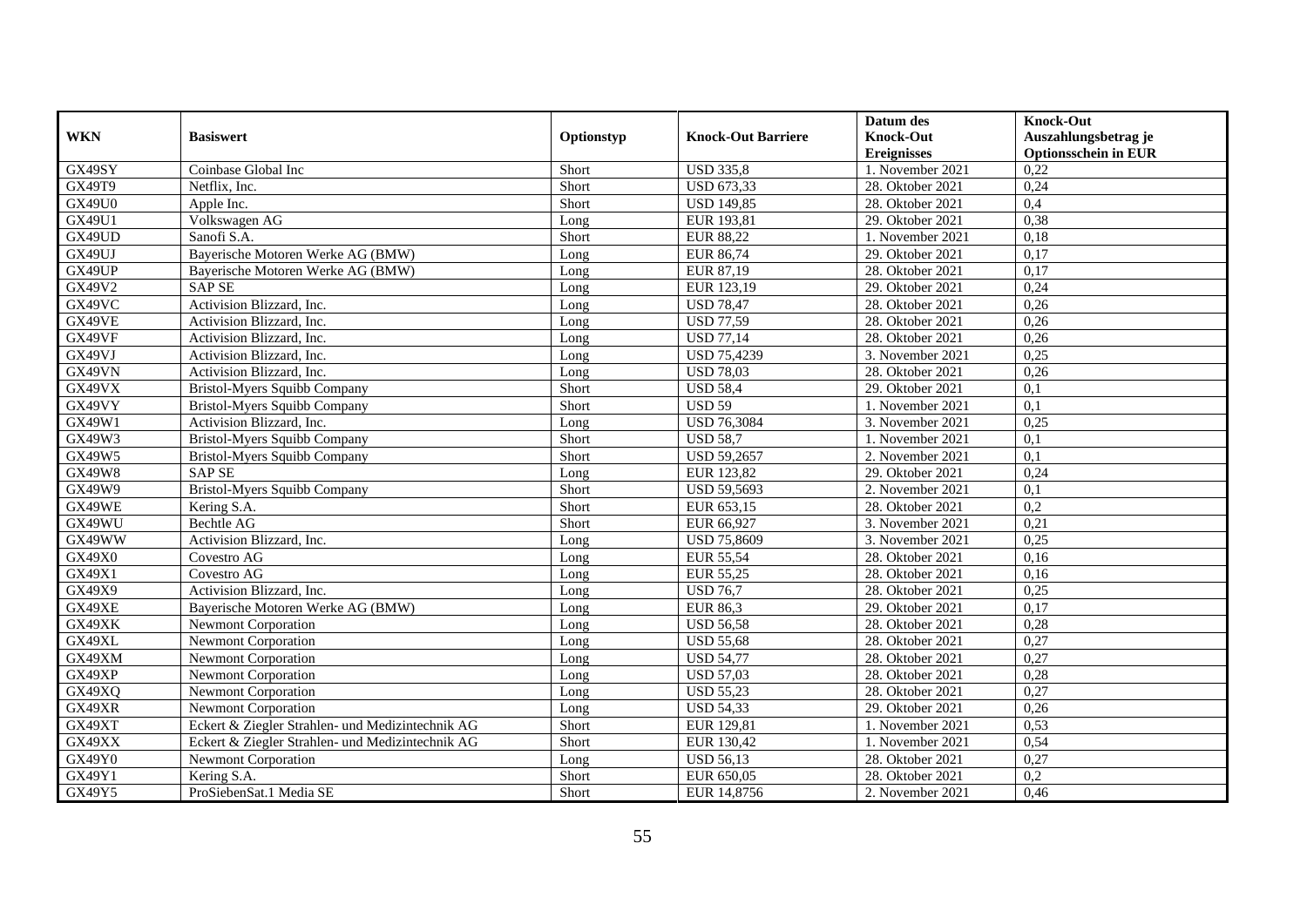|               |                                                             |            |                           | Datum des          | <b>Knock-Out</b>            |
|---------------|-------------------------------------------------------------|------------|---------------------------|--------------------|-----------------------------|
| <b>WKN</b>    | <b>Basiswert</b>                                            | Optionstyp | <b>Knock-Out Barriere</b> | <b>Knock-Out</b>   | Auszahlungsbetrag je        |
|               |                                                             |            |                           | <b>Ereignisses</b> | <b>Optionsschein in EUR</b> |
| GX49Y6        | <b>Bechtle AG</b>                                           | Long       | EUR 64,02                 | 29. Oktober 2021   | 0,19                        |
| GX49Y7        | ProSiebenSat.1 Media SE                                     | Short      | <b>EUR 14,59</b>          | 1. November 2021   | 0,44                        |
| GX49Y8        | ProSiebenSat.1 Media SE                                     | Short      | EUR 14,79                 | 1. November 2021   | 0,45                        |
| GX49YM        | Eckert & Ziegler Strahlen- und Medizintechnik AG            | Short      | EUR 134,0017              | 2. November 2021   | 0,56                        |
| GX49YQ        | Covestro AG                                                 | Long       | <b>EUR 54,96</b>          | 29. Oktober 2021   | 0,16                        |
| GX49YT        | Newmont Corporation                                         | Long       | <b>USD 53,88</b>          | 1. November 2021   | 0,26                        |
| GX49YU        | ProSiebenSat.1 Media SE                                     | Short      | <b>EUR 14,69</b>          | 1. November 2021   | 0,44                        |
| <b>GX49Z0</b> | <b>Bechtle AG</b>                                           | Long       | EUR 64,35                 | 29. Oktober 2021   | 0,19                        |
| GX4MF0        | $DAX^{\circledR}$ (Performance Index)                       | Long       | EUR 15526,84              | 29. Oktober 2021   | 1,52                        |
| GX4MF1        | $DAX^{\circledR}$ (Performance Index)                       | Long       | EUR 15534,72              | 29. Oktober 2021   | 1,52                        |
| GX4MF2        | DAX <sup>®</sup> (Performance Index)/X-DAX <sup>®</sup>     | Long       | EUR 15542,61              | 29. Oktober 2021   | 1,52                        |
| <b>GX4MFE</b> | $\overline{\text{DAX}^{\otimes}}$ (Performance Index)       | Long       | EUR 15550,49              | 29. Oktober 2021   | 1,52                        |
| GX4MFF        | $\overline{\text{DAX}^{\otimes}}$ (Performance Index)       | Long       | EUR 15542,61              | 29. Oktober 2021   | 1,52                        |
| GX4MFN        | $DAX^{\circledast}$ (Performance Index)/ X-DAX <sup>®</sup> | Long       | EUR 15526,84              | 29. Oktober 2021   | 1,52                        |
| GX4MFR        | $DAX^{\circledast}$ (Performance Index)                     | Long       | EUR 15566,24              | 29. Oktober 2021   | 1,52                        |
| GX4MFS        | DAX <sup>®</sup> (Performance Index)/X-DAX <sup>®</sup>     | Long       | EUR 15534,72              | 29. Oktober 2021   | 1,52                        |
| GX4MG0        | DAX <sup>®</sup> (Performance Index)/X-DAX <sup>®</sup>     | Long       | EUR 15574,14              | 29. Oktober 2021   | 1,52                        |
| GX4MGA        | DAX <sup>®</sup> (Performance Index)                        | Long       | EUR 15558.35              | 29. Oktober 2021   | 1,52                        |
| GX4MGC        | S&P 500 <sup>®</sup> Index                                  | Short      | USD 4596,625              | 28. Oktober 2021   | 0,81                        |
| GX4MGL        | DAX <sup>®</sup> (Performance Index)/ X-DAX <sup>®</sup>    | Long       | EUR 15558,35              | 29. Oktober 2021   | 1,52                        |
| GX4MH8        | DAX <sup>®</sup> (Performance Index)/ X-DAX <sup>®</sup>    | Long       | EUR 15566,24              | 29. Oktober 2021   | 1,52                        |
| GX4MHD        | DAX <sup>®</sup> (Performance Index)/ X-DAX <sup>®</sup>    | Long       | EUR 15550,49              | 29. Oktober 2021   | 1,52                        |
| GX4MHK        | Dow Jones Industrial Average® Index                         | Long       | <b>USD 35526,4</b>        | 27. Oktober 2021   | 0,6                         |
| GX4MHL        | Dow Jones Industrial Average <sup>®</sup> Index             | Long       | <b>USD 35508,1</b>        | 27. Oktober 2021   | 0,6                         |
| GX4MJ5        | $DAX^{\circledast}$ (Performance Index)                     | Long       | EUR 15574,14              | 29. Oktober 2021   | 1,52                        |
| GX4PMS        | 1 Feinunze Platin, Feinheit mind. 0,9995                    | Long       | <b>USD 1024,1</b>         | 3. November 2021   | 0,42                        |
| GX4PMT        | 1 Feinunze Platin, Feinheit mind. 0,9995                    | Long       | <b>USD 1046,4</b>         | 3. November 2021   | 0,43                        |
| GX4PN3        | 1 Feinunze Palladium, Feinheit mind. 0,9995                 | Long       | <b>USD 2032,4</b>         | 3. November 2021   | 0,84                        |
| GX4PN8        | 1 Feinunze Palladium. Feinheit mind. 0.9995                 | Long       | <b>USD 2027</b>           | 3. November 2021   | 0,83                        |
| GX4PN9        | 1 Feinunze Palladium, Feinheit mind. 0,9995                 | Long       | <b>USD 1994,6</b>         | 3. November 2021   | 0,82                        |
| GX4PND        | 1 Feinunze Palladium, Feinheit mind. 0,9995                 | Long       | <b>USD 2021,6</b>         | 3. November 2021   | 0,83                        |
| GX4PNF        | 1 Feinunze Palladium, Feinheit mind. 0,9995                 | Long       | <b>USD 1989,2</b>         | 3. November 2021   | 0,82                        |
| GX4PNJ        | 1 Feinunze Palladium, Feinheit mind. 0,9995                 | Long       | <b>USD 1983,8</b>         | 3. November 2021   | 0,82                        |
| GX4PNM        | 1 Feinunze Platin, Feinheit mind. 0,9995                    | Long       | <b>USD 1031,5</b>         | 3. November 2021   | 0,42                        |
| GX4PNN        | 1 Feinunze Palladium, Feinheit mind. 0,9995                 | Long       | <b>USD 2005,4</b>         | 3. November 2021   | 0,82                        |
| GX4PNP        | 1 Feinunze Platin, Feinheit mind. 0,9995                    | Long       | <b>USD 1038,9</b>         | 3. November 2021   | 0,43                        |
| GX4PNS        | 1 Feinunze Palladium, Feinheit mind. 0,9995                 | Long       | <b>USD 2000</b>           | 3. November 2021   | 0,82                        |
| <b>GX4PNU</b> | 1 Feinunze Palladium, Feinheit mind. 0,9995                 | Long       | <b>USD 2016,2</b>         | 3. November 2021   | 0,83                        |